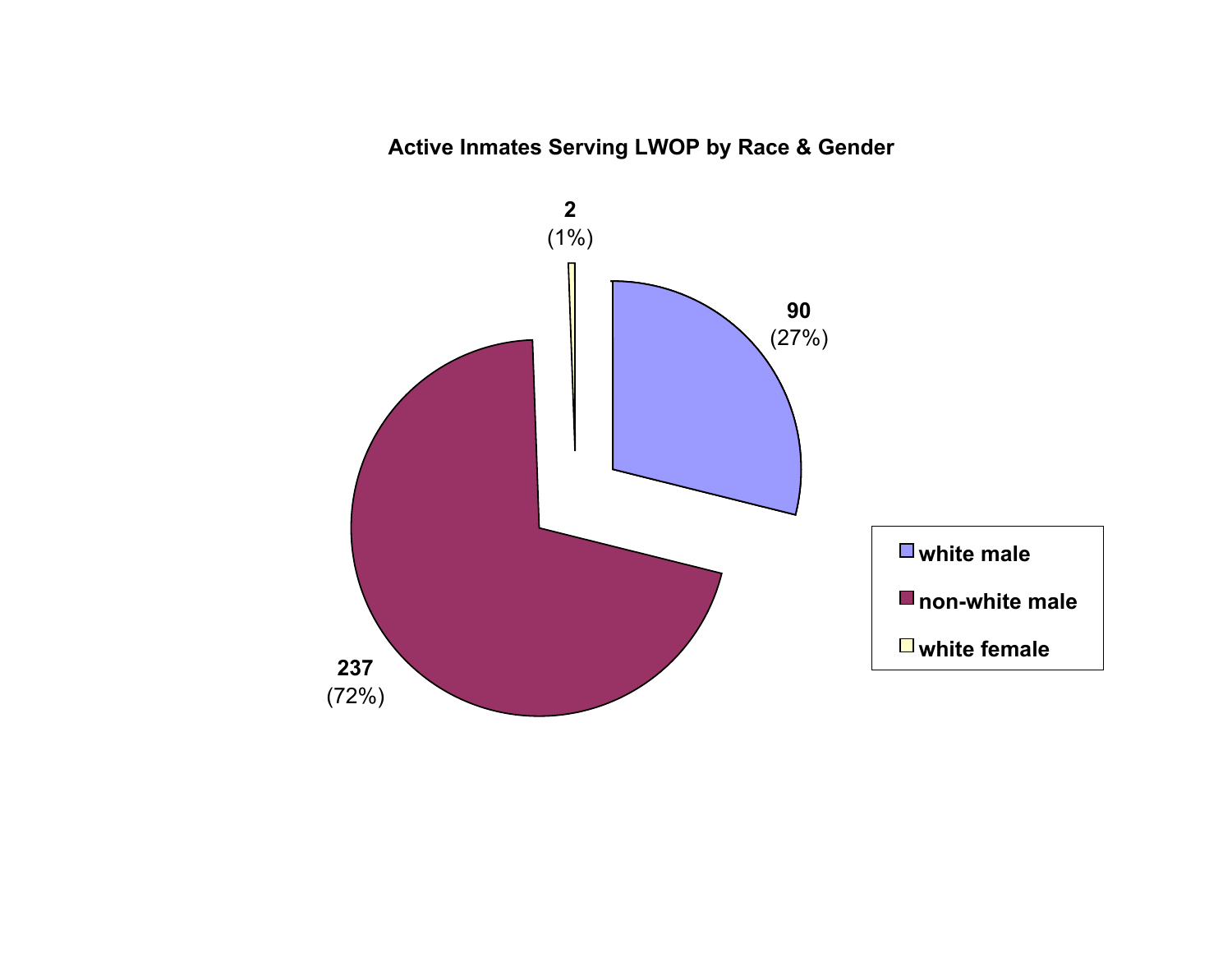## **Active Inmates Serving LWOP By Prior Incarcerations**

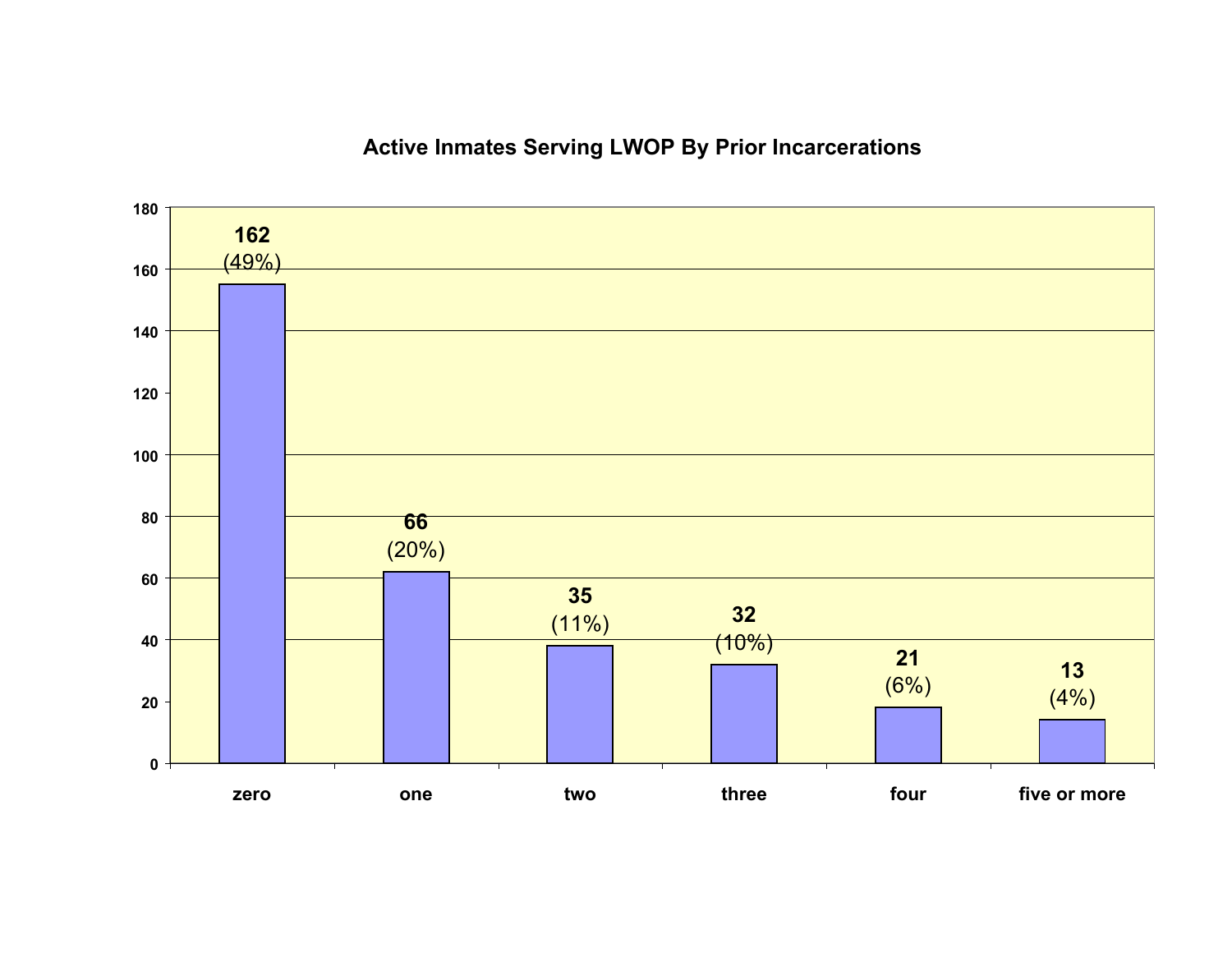**Active Inmates Serving LWOP by Crime Type**

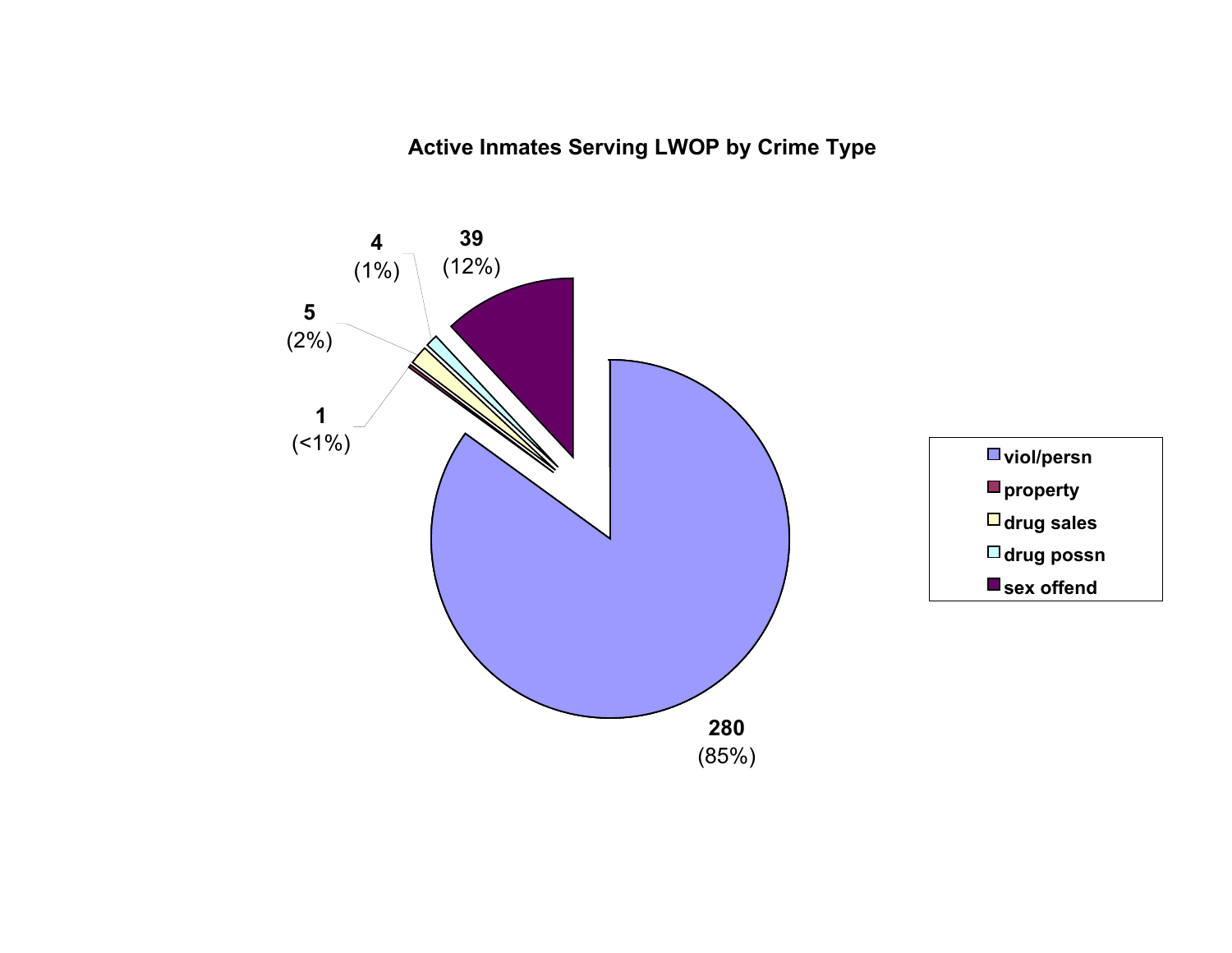Georgia Department of Corrections Page 1 Run 06/16/03 15:42 pm Office of Planning and Analysis

Inmate statistical profile

TABLE OF CONTENTS FOR ACTIVE PRISONERS EXCLUDING JAIL

Title PAGE  $\frac{1}{2}$  ----- ---- RACE AND SEX............................ 2 Culture Fair IO Scores...................... 3 Self-Rpt Socioeconomic Class............ 4 Self-Rpt Environment To Age 16.......... 5 Self-Rpt Education Level................ 6 Functional Reading Level (WRAT Scores).. 7 Functional Math Level (WRAT Scores)..... 8 Functional Spelling Level (WRAT Scores). 9 Self-Rpt Guardian Status To Age 16......10 Self-Rpt Employment Status Before Prison11 Self-Rpt Marital Status At Admission....12 Self-Rpt Number Of Children At Admission13 Self-Rpt Religious Affiliation..........14 Self-Rpt Family Behavior Patterns \*.....15 Inmate Diagnostic Behavior Problem \*....16 Physical Profile (General Condition)....17 Security Status...........................18 Number Of Sentences.....................19 Number Of Disciplinaries................20 Number Of Escapes........................21 Number Of Prior Georgia Incarcerations \*22 Number Of Transfers.............................23 County Of Conviction....................24 Circ Of Conviction........................27 Home County.............................29 Prison Sentence In Years.................32 Probation To Follow Prison..............33 Admission Type............................34 Release Type..............................35 Inst By Group.............................36 Institution.............................37 Misdemeanors And Felonies...............38 Crimes By Group............................39 Most Serious Offense....................40 Most Serious Crime Type.................41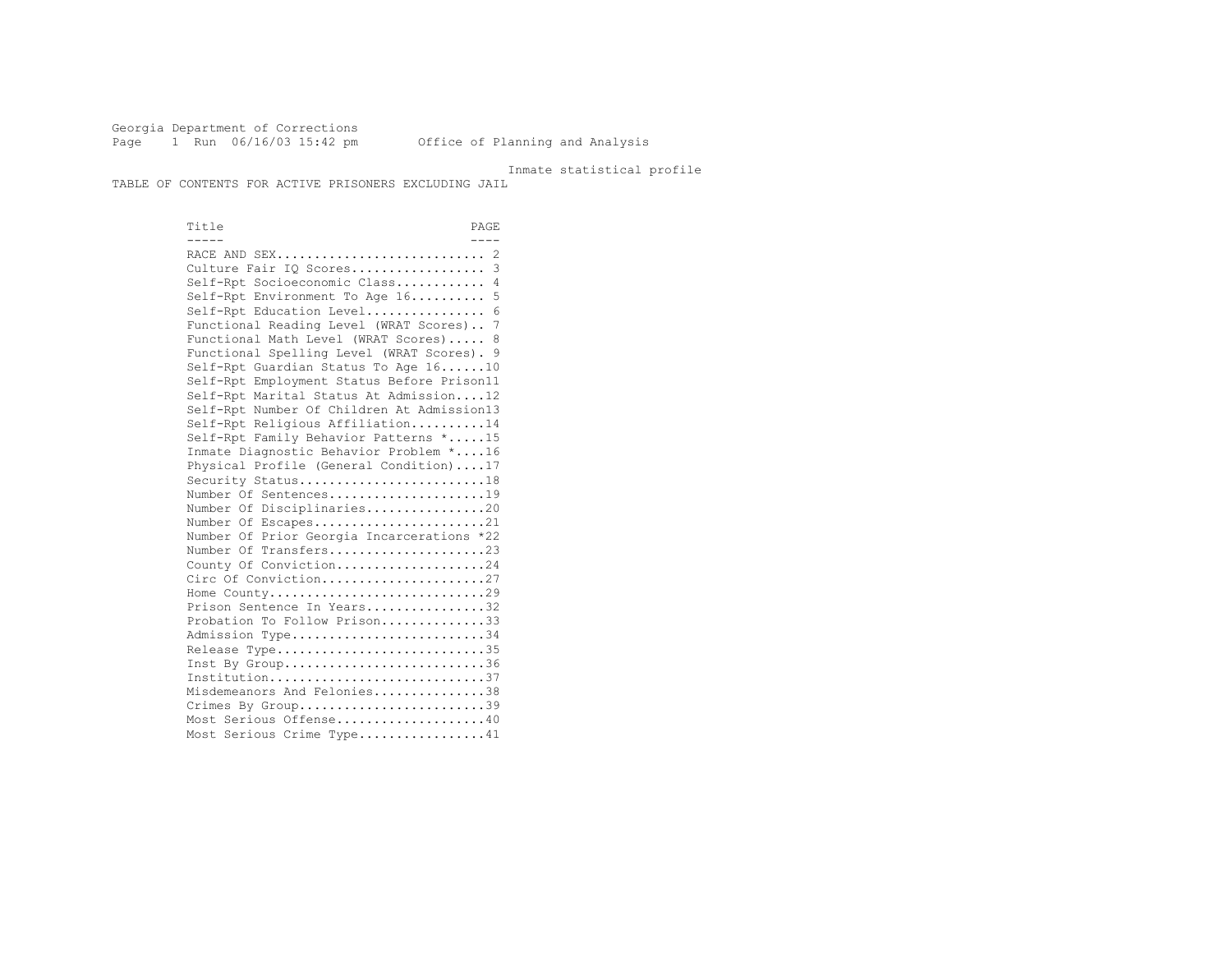Page 2 Run 06/16/03 15:42 pm

### Inmate statistical profile

Sample: ACTIVE PRISONERS EXCLUDING JAIL **Requestor:** Statistics Active inmates 06/16/2003

RACE AND SEX by current age & sex

|                  |                   |                |                    |                | M E N              |                |                    |                |                |       |                    |                |                    |                | W O M E N          |           |                    |                |                  |          |                    |          |
|------------------|-------------------|----------------|--------------------|----------------|--------------------|----------------|--------------------|----------------|----------------|-------|--------------------|----------------|--------------------|----------------|--------------------|-----------|--------------------|----------------|------------------|----------|--------------------|----------|
| RACE AND SEX     | Age<br>$100 - 21$ |                | Age<br>$8122 - 39$ |                | Age<br>$8140 - 54$ |                | Age<br>$8155 - 99$ |                | Men<br>% Total |       | Age<br>$8100 - 21$ |                | Age<br>$8122 - 39$ |                | Age<br>$8140 - 54$ |           | Age<br>$8155 - 99$ |                | Women<br>% Total |          | Grand<br>%   Total | - 8      |
| WHITE MALE       |                   | 13             | 43                 | 241            | 33                 | 281            | 13                 | 541            | 90             | 28    | 0                  | 01             | $\circ$            | 01             | $\circ$            | $\circ$   |                    | 0 <sup>1</sup> |                  | 0        | 90                 | -27      |
| NON WHITE MALE   |                   | 88             | 135                | 761            | 84                 | 721            | 11                 | 46             | 237            | 72.   |                    | O              | 0                  | 0              | U                  | U         |                    | 0              |                  | ()       | 237                | 72       |
| WHITE FEMALE     |                   | 0              |                    | 0 <sup>1</sup> |                    | 0 <sub>1</sub> |                    | 0              |                |       |                    | 0 <sub>1</sub> |                    | 2 100          | $\circ$            | 0         | 0                  | 0 <sub>1</sub> |                  | 2 100    | 2                  |          |
| NON WHITE FEMALE | 0                 | 0 <sub>1</sub> | 0                  | 0 <sup>1</sup> | $\Omega$           | 0 <sub>1</sub> |                    | 0 <sub>1</sub> |                |       | O                  | 0              | $\Omega$           | 0 <sup>1</sup> | $\circ$            | 0         | 0.                 | 0 <sup>1</sup> | 0                | $\Omega$ | $\Omega$           | $\Omega$ |
| Total reported   |                   | 8 100          | 178                | 1001           | 117                | 1001           |                    | 24 100         | 327            | 100   | 0                  | 01             |                    | 2 100          | $\Omega$           | 0         |                    | 0 <sub>1</sub> |                  | 2 100    | 329 100            |          |
| Percent reported |                   | 100.0          |                    | 100.0          |                    | 100.0          |                    | 100.0          |                | 100.0 |                    | .01            |                    | 100.0          |                    | $\cdot$ 0 |                    | .01            |                  | 100.0    |                    | 100.0    |
|                  |                   |                |                    |                |                    |                |                    |                |                |       |                    |                |                    |                |                    |           |                    |                |                  |          |                    |          |
|                  |                   |                |                    |                |                    |                |                    |                |                |       |                    |                |                    |                |                    |           |                    |                |                  |          |                    |          |
| NOT REPORTED     | 0                 |                |                    |                |                    |                |                    |                |                |       |                    |                | $\Omega$           |                | $\Omega$           |           | 0                  |                | $\Omega$         |          |                    |          |
| Total            | 8                 |                | 178                |                | 117                |                | 24                 |                | 327            |       |                    |                |                    |                | $\bigcap$          |           |                    |                |                  |          | 329                |          |
|                  |                   |                |                    |                |                    |                |                    |                |                |       |                    |                |                    |                |                    |           |                    |                |                  |          |                    |          |
|                  |                   |                |                    |                |                    |                |                    |                |                |       |                    |                |                    |                |                    |           |                    |                |                  |          |                    |          |
|                  |                   |                |                    |                |                    |                |                    |                |                |       |                    |                |                    |                |                    |           |                    |                |                  |          |                    |          |
|                  |                   |                |                    |                |                    |                |                    |                |                |       |                    |                |                    |                |                    |           |                    |                |                  |          |                    |          |
|                  |                   |                |                    |                |                    |                |                    |                |                |       |                    |                |                    |                |                    |           |                    |                |                  |          |                    |          |
| AVERAGE AGE      | 20.25             |                | 31.24              |                | 45.88              |                | 60.46              |                | 38.35          |       | .00                |                | 33.00              |                | .00                |           | .00                |                | 33.00            |          | 38.32              |          |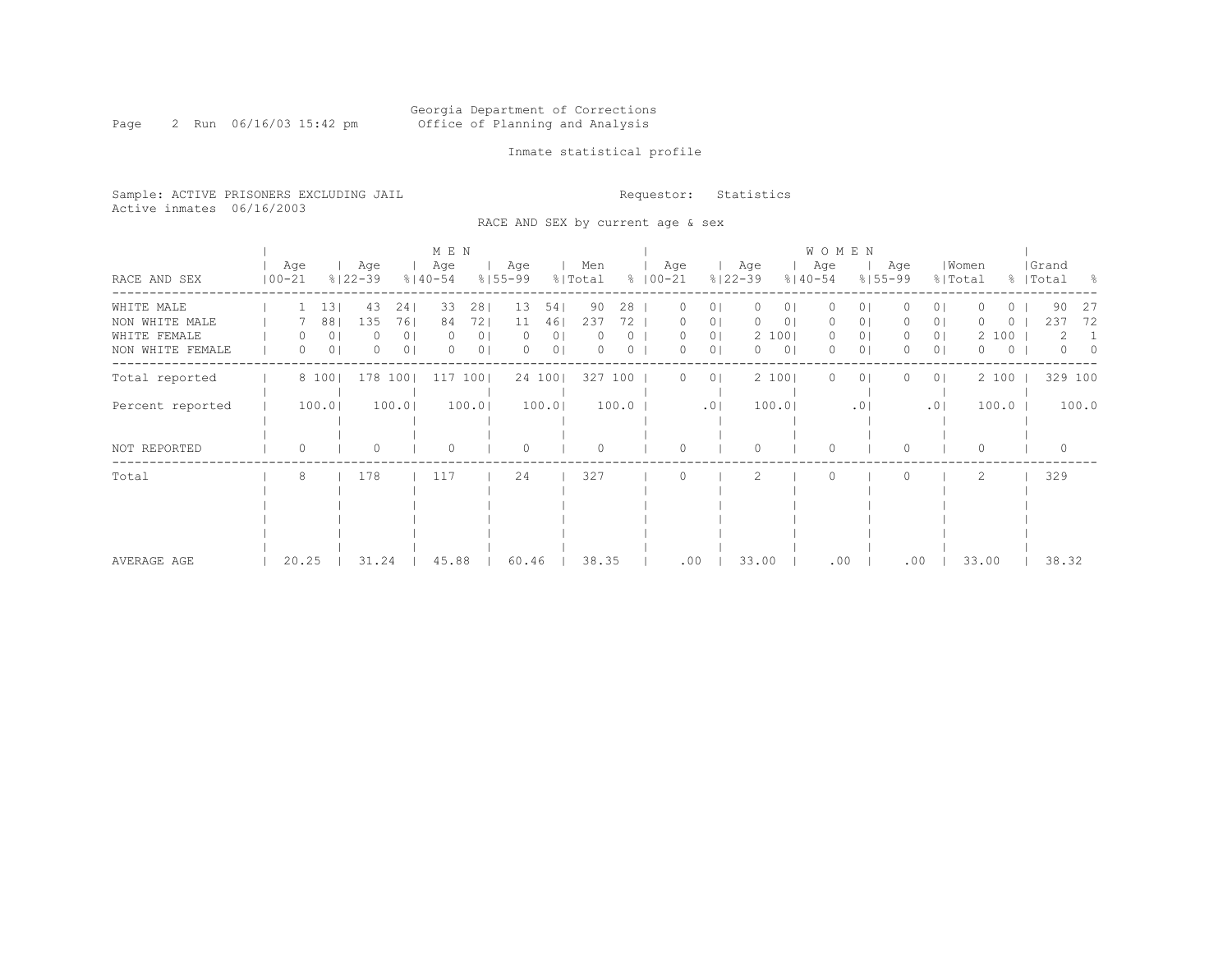#### Georgia Department of Corrections Page 3 Run 06/16/03 15:42 pm Office of Planning and Analysis

### Inmate statistical profile

Sample: ACTIVE PRISONERS EXCLUDING JAIL **Requestor:** Statistics Active inmates 06/16/2003

Culture Fair IQ Scores by current age & sex

|                           |                   |                    | M E N                  |                                 |                 |                                       |                                    | <b>WOMEN</b>                             |                                                 |                           |
|---------------------------|-------------------|--------------------|------------------------|---------------------------------|-----------------|---------------------------------------|------------------------------------|------------------------------------------|-------------------------------------------------|---------------------------|
| IQ Score                  | Age<br>$100 - 21$ | Age<br>$8122 - 39$ | Age<br>$8140 - 54$     | Age<br>$8155 - 99$              | Men<br>% Total  | Age<br>$8   00 - 21$                  | Age<br>$8122 - 39$                 | Age<br>Age<br>$8140 - 54$<br>$8155 - 99$ | Women<br>% Total                                | Grand<br>%   Total<br>- 옹 |
| LESS THAN 70<br>70 AND UP | 0<br>0<br>6 100   | 21<br>158<br>981   | 101<br>10<br>92<br>901 | 0<br>$\left( \right)$<br>21 100 | 14<br>95<br>277 | 0 <sub>1</sub><br>0 <sub>1</sub><br>0 | $\circ$<br>0 <sub>1</sub><br>2 100 | 0<br>01<br>0 <sub>1</sub><br>$\circ$     | 0 <sub>1</sub><br>()<br>0 <sub>1</sub><br>2 100 | 14<br>5<br>279<br>95      |
| Total reported            | 6 100             | 162<br>100         | 102<br>1001            | 21 100                          | 291 100         | 0 <sub>1</sub><br>$\left( \right)$    | 2 100                              | $\Omega$<br>$\Omega$                     | 2 100<br>0 <sub>1</sub>                         | 293 100                   |
| Percent reported          | 75.01             | 91.0               | 87.2                   | 87.51                           | 89.0            | .0 <sub>1</sub>                       | 100.01                             | .01                                      | 100.0<br>.01                                    | 89.1                      |
| NOT REPORTED              | 2                 | 16                 | 15                     | 3                               | 36              | U                                     | $\Omega$                           | $\Omega$<br>$\Omega$                     | 0                                               | 36                        |
| Total                     | 8                 | 178                | 117                    | 24                              | 327             |                                       | 2                                  | 0                                        | 2                                               | 329                       |
| AVERAGE IQ                | 97.00             | 100.96             | 95.44                  | 98.10                           | 98.74           | .00                                   | 107.00                             | $.00 \ \,$                               | 107.00<br>.00                                   | 98.80                     |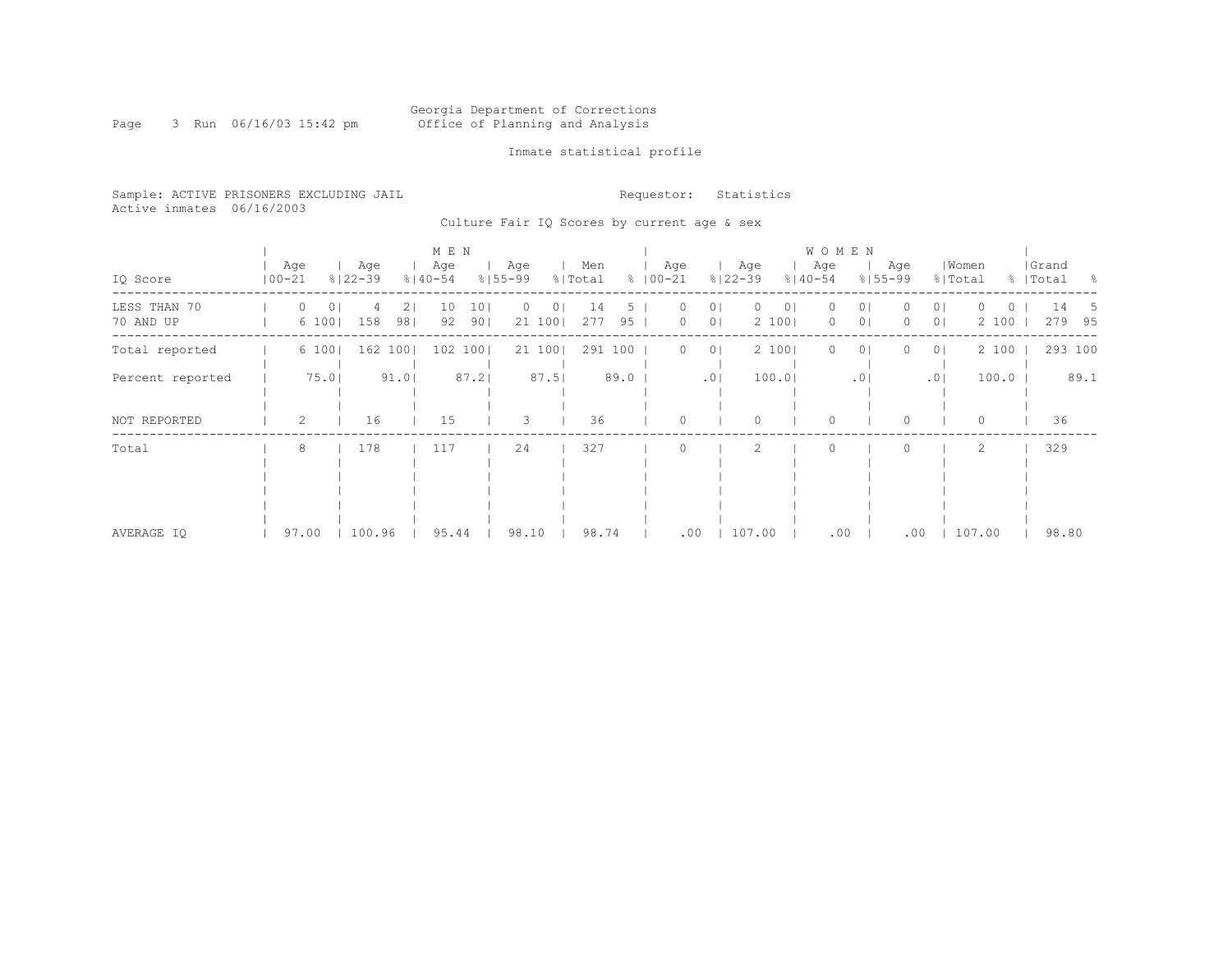#### Georgia Department of Corrections Page 4 Run 06/16/03 15:42 pm Office of Planning and Analysis

### Inmate statistical profile

Sample: ACTIVE PRISONERS EXCLUDING JAIL **Requestor:** Statistics Active inmates 06/16/2003

Self-Rpt Socioeconomic Class by current age & sex

|                             |  |     |                 |                    |                | M E N              |      |                    |                |                |             |                   |                |                    |                | W O M E N          |                |                    |                |       |       |                    |                          |
|-----------------------------|--|-----|-----------------|--------------------|----------------|--------------------|------|--------------------|----------------|----------------|-------------|-------------------|----------------|--------------------|----------------|--------------------|----------------|--------------------|----------------|-------|-------|--------------------|--------------------------|
| Socioeconomic Class   00-21 |  | Age |                 | Age<br>$8122 - 39$ |                | Age<br>$8140 - 54$ |      | Age<br>$8155 - 99$ |                | Men<br>% Total | $\approx$ 1 | Aqe<br>$100 - 21$ |                | Age<br>$8122 - 39$ |                | Age<br>$8140 - 54$ |                | Age<br>$8155 - 99$ | % Total        | Women |       | Grand<br>%   Total | - 양                      |
| WELFARE                     |  |     | 14 <sub>1</sub> |                    | 5 <sub>1</sub> | 4                  |      |                    | 4              | 14             |             | 0                 | $\Omega$       |                    | 01             | n                  | 01             |                    | 0 <sub>1</sub> |       | 0     | 14                 | 4                        |
| OCC EMPLOY                  |  | 0   | 0 <sup>1</sup>  | 9                  | 5 <sub>1</sub> |                    | 4    | 0                  | 0              | 14             |             | 0                 | $\circ$        | 0                  | 0 <sub>1</sub> | 0                  | 0 <sup>1</sup> | 0                  | 0 <sub>1</sub> |       | 0     | 14                 |                          |
| MINIMUM STD                 |  |     | 71              | 97                 | 561            | 58                 | 50   |                    | 48             | 171            | 54          | 0                 | $\circ$        |                    | 0 <sub>1</sub> | 0                  | 0 <sup>1</sup> |                    | 0 <sub>1</sub> |       | 0     |                    | -54                      |
| MIDDLE                      |  |     | 141             | 56                 | 331            | 43                 | 371  | 11                 | 48             | 111            | 35          | 0                 | 0 <sub>1</sub> |                    | 501            | 0                  | 0 <sup>1</sup> | 0                  | 0 <sub>1</sub> |       | 50    | 112                | -35                      |
| OTHER                       |  | 0   | 0 <sup>1</sup>  | 2.                 |                | 5.                 | 4    | 0                  | 0 <sup>1</sup> |                | 2           | 0                 | 0 <sup>1</sup> |                    | 501            | 0                  | 0 <sup>1</sup> | $\Omega$           | 0 <sup>1</sup> |       | 50    | 8                  | $\overline{\phantom{a}}$ |
| Total reported              |  |     | 7 1001          | 172                | 1001           | 115                | 1001 |                    | 23 100         | 317            | 100         | $\Omega$          | 0 <sup>1</sup> |                    | 2 100          | $\Omega$           | 0 <sup>1</sup> | $\Omega$           | 0 <sup>1</sup> |       | 2 100 | 319 100            |                          |
|                             |  |     |                 |                    |                |                    |      |                    |                |                |             |                   |                |                    |                |                    |                |                    |                |       |       |                    |                          |
| Percent reported            |  |     | 87.51           |                    | 96.61          |                    | 98.3 |                    | 95.81          |                | 96.9        |                   | .01            |                    | 100.01         |                    | .01            |                    | .01            |       | 100.0 |                    | 97.0                     |
|                             |  |     |                 |                    |                |                    |      |                    |                |                |             |                   |                |                    |                |                    |                |                    |                |       |       |                    |                          |
|                             |  |     |                 |                    |                |                    |      |                    |                |                |             |                   |                |                    |                |                    |                |                    |                |       |       |                    |                          |
| NOT RPTD                    |  |     |                 | 6.                 |                | $\mathcal{D}$      |      |                    |                | 10             |             |                   |                |                    |                |                    |                |                    |                | 0     |       | 10                 |                          |
| Total                       |  | 8   |                 | 178                |                | 117                |      | 24                 |                | 327            |             |                   |                |                    |                | $\circ$            |                |                    |                |       |       | 329                |                          |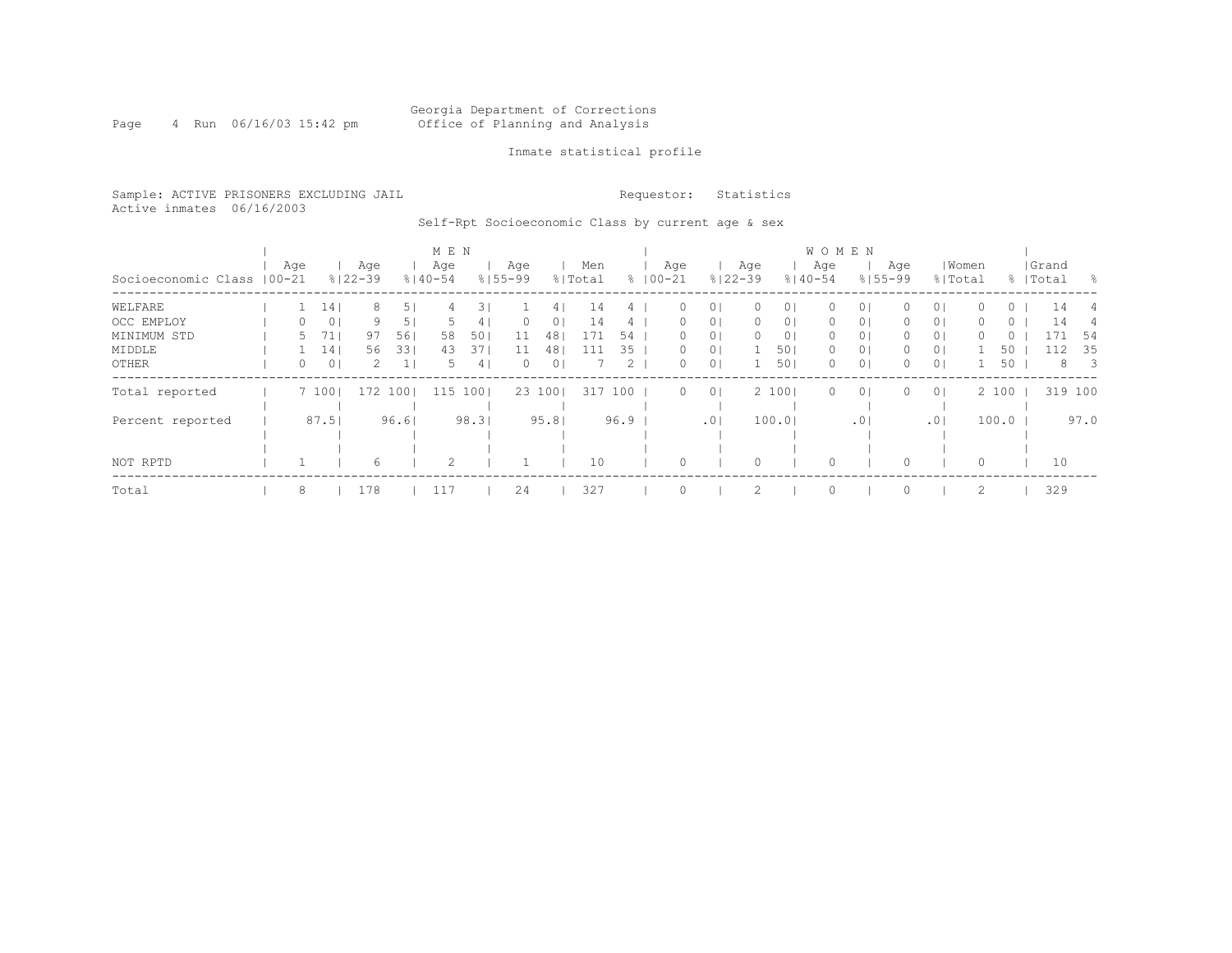#### Georgia Department of Corrections Page 5 Run 06/16/03 15:42 pm Office of Planning and Analysis

### Inmate statistical profile

Sample: ACTIVE PRISONERS EXCLUDING JAIL **Requestor:** Statistics Active inmates 06/16/2003

Self-Rpt Environment To Age 16 by current age & sex

|                  |                   |                |                    |      | M E N              |      |                    |        |                |      |             |          |                |                    |                | <b>WOMEN</b>       |                |                    |                |          |         |                    |      |
|------------------|-------------------|----------------|--------------------|------|--------------------|------|--------------------|--------|----------------|------|-------------|----------|----------------|--------------------|----------------|--------------------|----------------|--------------------|----------------|----------|---------|--------------------|------|
| Environment      | Age<br>$100 - 21$ |                | Age<br>$8122 - 39$ |      | Age<br>$8140 - 54$ |      | Aqe<br>$8155 - 99$ |        | Men<br>% Total |      | $8100 - 21$ | Age      |                | Age<br>$8122 - 39$ |                | Age<br>$8140 - 54$ |                | Age<br>$8155 - 99$ | % Total        | Women    |         | Grand<br>%   Total | - 왕  |
| RURAL/FARM       | U                 | 0              |                    |      | 4                  | 31   | 4                  |        | 9              | 3.   |             |          | 01             |                    | 01             | 0                  | 01             |                    | 0 <sub>1</sub> |          | $\circ$ | 9                  | 3    |
| RURAL/NFARM      | 0                 | 0              |                    | 4    | 9                  | 8    |                    | 8      | 18             | 6    |             | 0        | 0 <sub>1</sub> |                    | 501            | 0                  | 0 <sub>1</sub> | 0                  | 0 <sub>1</sub> |          | 50      | 19                 | 6    |
| S.M.S.A          |                   | 38             | 75                 | 44   | 39                 | 34   |                    | 29     | 124            | 39   |             | 0        | 0 <sub>1</sub> |                    | 0 <sub>1</sub> | 0                  | 0 <sub>1</sub> | 0                  | 0 <sub>1</sub> |          | $\circ$ | 124                | 39   |
| URBAN            |                   | 25             | 34                 | 201  | 20                 | 17   |                    | 8      | 58             | 18   |             | 0        | 0 <sub>1</sub> |                    | 0 <sub>1</sub> | 0                  | 0 <sub>1</sub> |                    | 0 <sup>1</sup> |          | $\cup$  | 58                 | 18   |
| SMALL TOWN       |                   | 381            | 52                 | 31   | 42                 | 37   | 9                  | 38     | 106            | 33   |             | 0        | 0 <sub>1</sub> |                    | 501            | 0                  | 0 <sub>1</sub> | 0                  | 0 <sub>1</sub> |          | 50      | 107                | - 34 |
| OTHER            | 0                 | 0 <sub>1</sub> |                    |      |                    |      | 0                  | 0      |                |      |             | 0        | 0 <sub>1</sub> |                    | 0 <sub>1</sub> | $\Omega$           | 0 <sub>1</sub> |                    | 0 <sub>1</sub> | 0        | $\circ$ | 2                  |      |
| Total reported   |                   | 8 100          | 170                | 1001 | 115                | 1001 |                    | 24 100 | 317            | 100  |             | $\Omega$ | 0 <sup>1</sup> |                    | 2 100          | 0                  | 0 <sub>1</sub> | $\Omega$           | 0 <sup>1</sup> |          | 2 100   | 319 100            |      |
|                  |                   |                |                    |      |                    |      |                    |        |                |      |             |          |                |                    |                |                    |                |                    |                |          |         |                    |      |
| Percent reported |                   | 100.0          |                    | 95.5 |                    | 98.3 |                    | 100.0  |                | 96.9 |             |          | .01            |                    | 100.0          |                    | .01            |                    | .01            |          | 100.0   |                    | 97.0 |
|                  |                   |                |                    |      |                    |      |                    |        |                |      |             |          |                |                    |                |                    |                |                    |                |          |         |                    |      |
|                  |                   |                |                    |      |                    |      |                    |        |                |      |             |          |                |                    |                |                    |                |                    |                |          |         |                    |      |
| NOT RPTD         |                   |                | 8                  |      | $\mathcal{D}$      |      | $\Omega$           |        | 10             |      |             |          |                |                    |                |                    |                |                    |                | $\Omega$ |         | 10                 |      |
| Total            | 8                 |                | 178                |      | 117                |      | 24                 |        | 327            |      |             |          |                |                    |                |                    |                |                    |                | 2        |         | 329                |      |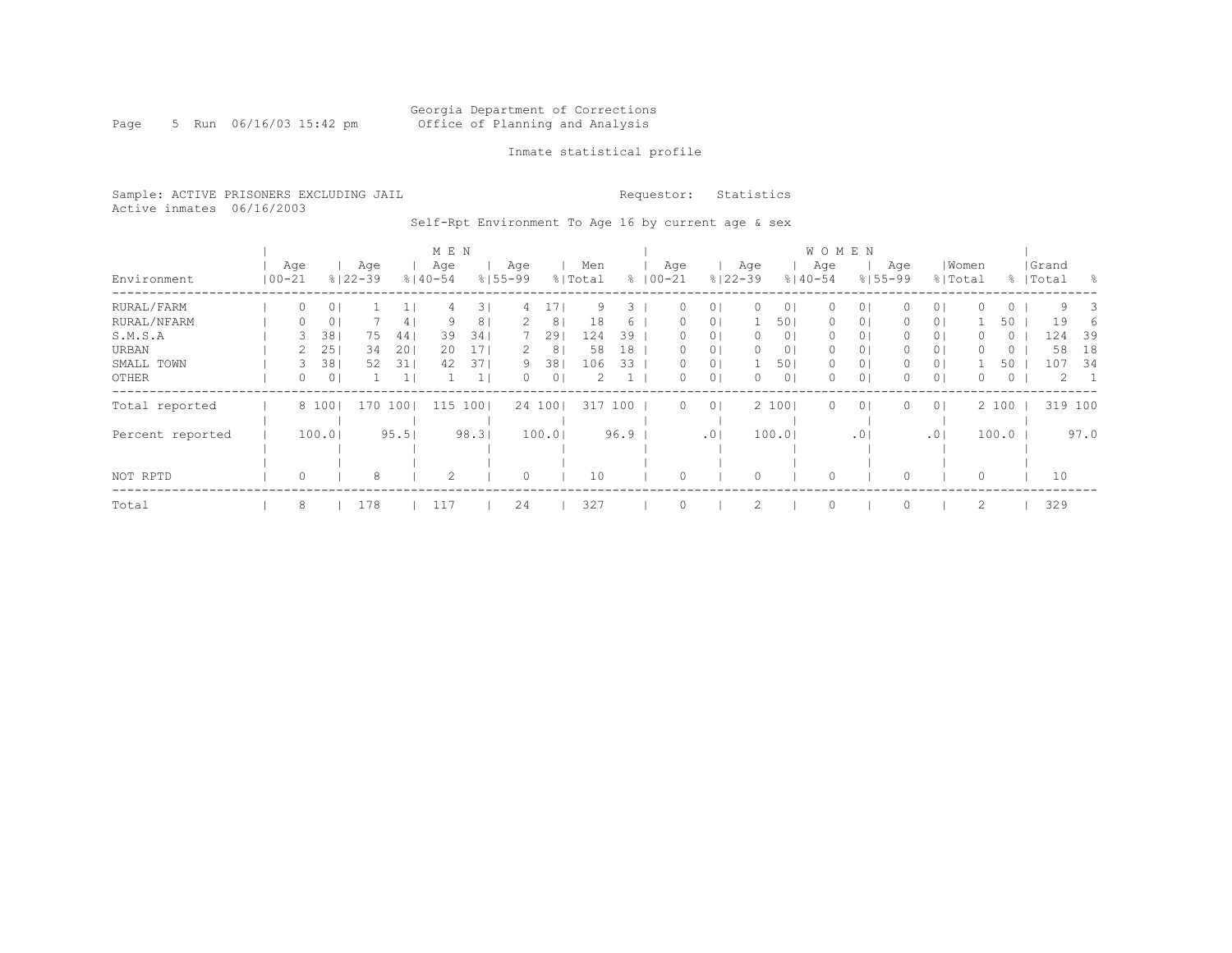Page 6 Run 06/16/03 15:42 pm

### Inmate statistical profile

Sample: ACTIVE PRISONERS EXCLUDING JAIL **Requestor:** Statistics Active inmates 06/16/2003

Self-Rpt Education Level by current age & sex

|                     |                  |                |                    |                 | M E N              |                |                    |        |                |      |                    |                |                    |                | WOMEN              |            |                    |                |                  |       |    |                    |           |
|---------------------|------------------|----------------|--------------------|-----------------|--------------------|----------------|--------------------|--------|----------------|------|--------------------|----------------|--------------------|----------------|--------------------|------------|--------------------|----------------|------------------|-------|----|--------------------|-----------|
| Education Level     | Age<br>$ 00-21 $ |                | Age<br>$8122 - 39$ |                 | Age<br>$8140 - 54$ |                | Aqe<br>$8155 - 99$ |        | Men<br>% Total |      | Age<br>$8100 - 21$ |                | Age<br>$8122 - 39$ |                | Age<br>$8140 - 54$ |            | Aqe<br>$8155 - 99$ |                | Women<br>% Total |       |    | Grand<br>%   Total | $\approx$ |
| LESS THAN GRADE     | $\Omega$         | 0 <sub>1</sub> | 6                  | 31              | .5                 | 4              | 3                  | 131    | 14             | 4    | O                  | 01             | 0                  | 01             | $\circ$            | $\circ$    | 0                  | 01             |                  |       | 0  | 14                 |           |
| GRADE 7             |                  | 25             |                    | 2               |                    |                |                    | 0      | 14             |      |                    | Ü              |                    | 0.             | 0                  | 0          |                    | 01             |                  |       | 0  | 14                 |           |
| GRADE 8             |                  | 25             | 20                 | 11 <sup>1</sup> |                    | 51             |                    | 17     | 32             | 10   |                    | 0 <sub>1</sub> | $\Omega$           | 0 <sub>1</sub> | 0                  | $\Omega$   |                    | 0 <sub>1</sub> |                  |       | 0  | 32                 | 10        |
| GRADE 9             |                  | 131            | 27                 | 161             | 13                 | 11             |                    | 13     | 44             | 14   |                    | 01             | $\Omega$           | 0              | 0                  | 01         |                    | 0 <sub>1</sub> |                  |       | 0  | 44                 | 14        |
| GRADE 10            |                  | 131            | 41                 | 241             | 25                 | 22             | 2                  | 8      | 69             | 21   |                    | 01             | 0                  | 01             | 0                  | $\Omega$   | 0                  | 01             |                  |       | () | 69                 | 21        |
| GRADE 11            |                  | 131            | 29                 | 17 <sub>1</sub> | 10                 | 9 <sub>1</sub> | 4                  | 171    | 44             | 14   |                    | 0 <sub>1</sub> |                    | 2 100          | $\Omega$           | $\circ$    | 0                  | 0 <sub>1</sub> |                  | 100   |    | 46                 | 14        |
| GRADE 12            |                  | 131            | 31                 | 181             | 16                 | 14             |                    | 8      | 50             | 16   |                    | $\circ$        | 0                  | 0 <sub>1</sub> | $\circ$            | 0          |                    | 0 <sub>1</sub> |                  |       | 0  | 50                 | 15        |
| MORE THAN GRADE 12  | $\Omega$         | 0 <sup>1</sup> | 16                 | 9 <sub>1</sub>  | 32                 | 281            | 6.                 | 25     | 54             | 17   |                    | $\circ$        | $\Omega$           | 0 <sub>1</sub> | $\Omega$           | 0          |                    | 0 <sub>1</sub> |                  |       | 0  | 54                 | 17        |
| Total reported      |                  | 8 100          |                    | 174 1001        | 115 100            |                |                    | 24 100 | 321 100        |      | 0                  | 0 <sub>1</sub> |                    | 2 100          | $\Omega$           | $\circ$    |                    | 0 <sub>1</sub> |                  | 2 100 |    |                    | 323 100   |
| Percent reported    |                  | 100.0          |                    | 97.8            |                    | 98.3           |                    | 100.0  |                | 98.2 |                    | .01            |                    | 100.0          |                    | $.0 \cdot$ |                    | .01            |                  | 100.0 |    |                    | 98.2      |
| NOT REPORTED        | $\bigcap$        |                |                    |                 |                    |                | $\Omega$           |        |                |      |                    |                | $\cap$             |                | $\Omega$           |            |                    |                | O                |       |    |                    |           |
| Total               | 8                |                | 178                |                 | 117                |                | 24                 |        | 327            |      |                    |                |                    |                | $\bigcap$          |            |                    |                | 2                |       |    | 329                |           |
|                     |                  |                |                    |                 |                    |                |                    |        |                |      |                    |                |                    |                |                    |            |                    |                |                  |       |    |                    |           |
|                     |                  |                |                    |                 |                    |                |                    |        |                |      |                    |                |                    |                |                    |            |                    |                |                  |       |    |                    |           |
|                     |                  |                |                    |                 |                    |                |                    |        |                |      |                    |                |                    |                |                    |            |                    |                |                  |       |    |                    |           |
|                     |                  |                |                    |                 |                    |                |                    |        |                |      |                    |                |                    |                |                    |            |                    |                |                  |       |    |                    |           |
| AVG EDUCATION LEVEL | 9.00             |                | 11.03              |                 | 12.04              |                | 11.38              |        | 11.37          |      | .00                |                | 11.00              |                | .00                |            |                    | .00            | 11.00            |       |    | 11.37              |           |

\* NOTE: THE FIELD LABLED "LESS THAN GRADE 7" WAS CORRECTED IN MARCH 1989: MISSING DATA FOR INMATES STILL IN DIAGNOSTICS NOW HAS BEEN REMOVED FROM THIS FIELD AND IDENTIFIED AS "NOT REPORTED" INFORMATION.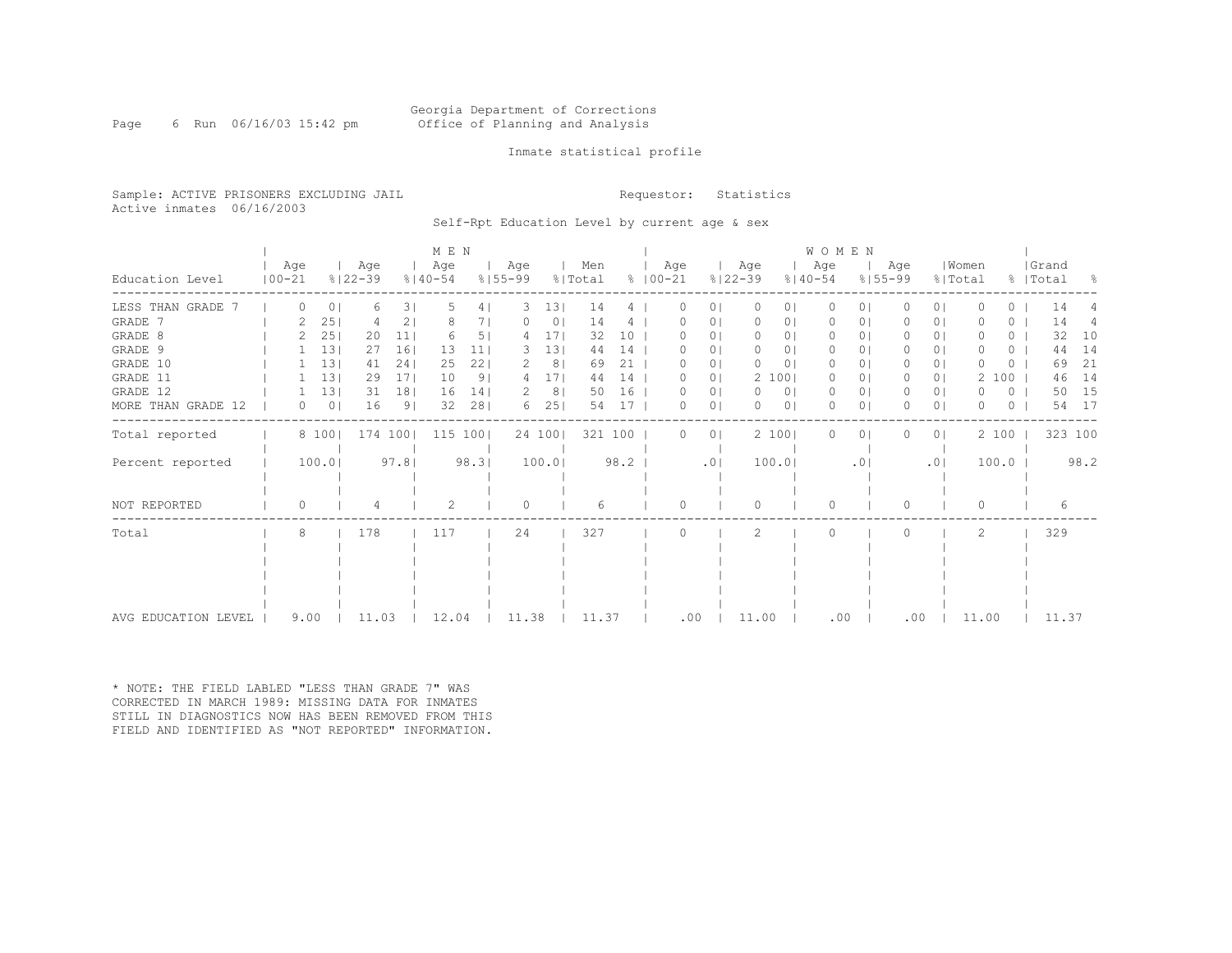#### Georgia Department of Corrections Page 7 Run 06/16/03 15:42 pm Office of Planning and Analysis

### Inmate statistical profile

Sample: ACTIVE PRISONERS EXCLUDING JAIL **Requestor:** Statistics Active inmates 06/16/2003

Functional Reading Level (WRAT Scores) by current age & sex

|                    |                   |                |                    |                | M E N              |                 |                    |                 |                |      |                      |                |                    |                | WOMEN              |                 |                    |                |                  |                  |                    |      |
|--------------------|-------------------|----------------|--------------------|----------------|--------------------|-----------------|--------------------|-----------------|----------------|------|----------------------|----------------|--------------------|----------------|--------------------|-----------------|--------------------|----------------|------------------|------------------|--------------------|------|
| WRAT Reading Score | Age<br>$100 - 21$ |                | Age<br>$8122 - 39$ |                | Age<br>$8140 - 54$ |                 | Age<br>$8155 - 99$ |                 | Men<br>% Total |      | Age<br>$8   00 - 21$ |                | Age<br>$8122 - 39$ |                | Age<br>$8140 - 54$ |                 | Aqe<br>$8155 - 99$ |                | Women<br>% Total |                  | Grand<br>%   Total | - 양  |
| LESS THAN GRADE 6  |                   | 33             | 51                 | 311            | 37                 | 361             | 8                  | 38              | 98             | 33   |                      | $\circ$        |                    | 501            | $\Omega$           | $\Omega$        |                    | 0 <sub>1</sub> |                  | 50               | 99                 | 33   |
| 6TH THRU 8TH GRADE |                   | 671            | 35                 | 211            | 20                 | 191             | 4                  | 19              | 63             | 21   |                      | 01             | 0                  | 0 <sub>1</sub> | 0                  | 01              |                    | 0 <sub>1</sub> |                  | 0                | 63                 | 21   |
| GRADE 9            |                   | 01             | 15                 | 9 <sub>1</sub> | 15                 | 14              |                    | 10 <sub>1</sub> | 32             | 11   |                      | 01             |                    | 0              | 0                  | 01              |                    | 0 <sub>1</sub> |                  | $\left( \right)$ | 32                 | 11   |
| GRADE 10           | 0                 | 0              | 5                  | 31             |                    | 4               |                    | 5               | 10             | 3    |                      | 01             |                    | 0              | 0                  | 0               |                    | 01             |                  | O                | 10                 | 3    |
| GRADE 11           | 0                 | 0              |                    | 4              |                    | 6               |                    | 5.              | 14             |      |                      | 01             |                    | 0              | $\circ$            | 0               |                    | 0 <sub>1</sub> |                  | 0                | 14                 | 5    |
| GRADE 12           | 0                 | $\circ$        | 31                 | 19             | 12                 | 12 <sub>2</sub> |                    | 19              | 47             | 16   |                      | 0              |                    | 0 <sub>1</sub> | 0                  | 01              | 0                  | 0 <sub>1</sub> |                  | 0                | 47                 | 16   |
| MORE THAN GRADE 12 | 0                 | 0 <sub>1</sub> | 19                 | 12             | 10                 | 101             |                    | 5 <sub>1</sub>  | 30             | 10   | O                    | 0 <sub>1</sub> |                    | 501            | $\Omega$           | 0               | 0                  | 0 <sub>1</sub> |                  | 50               | 31                 | 10   |
| Total reported     |                   | 6 100          |                    | 163 100        |                    | 104 100         |                    | 21 100          | 294 100        |      | 0                    | 0 <sub>1</sub> |                    | 2 100          | $\Omega$           | $\circ$         |                    | 0 <sub>1</sub> |                  | 2 100            | 296 100            |      |
| Percent reported   |                   | 75.0           |                    | 91.6           |                    | 88.9            |                    | 87.5            |                | 89.9 |                      | .01            |                    | 100.01         |                    | .0 <sub>1</sub> |                    | .01            |                  | 100.0            |                    | 90.0 |
| NOT REPORTED       | 2                 |                | 15                 |                | 13                 |                 | 3                  |                 | 33             |      | $\Omega$             |                | $\Omega$           |                | $\Omega$           |                 | $\Omega$           |                | $\Omega$         |                  | 33                 |      |
| Total              | 8                 |                | 178                |                | 117                |                 | 24                 |                 | 327            |      |                      |                | 2                  |                | $\Omega$           |                 |                    |                | 2                |                  | 329                |      |
|                    |                   |                |                    |                |                    |                 |                    |                 |                |      |                      |                |                    |                |                    |                 |                    |                |                  |                  |                    |      |
|                    |                   |                |                    |                |                    |                 |                    |                 |                |      |                      |                |                    |                |                    |                 |                    |                |                  |                  |                    |      |
|                    |                   |                |                    |                |                    |                 |                    |                 |                |      |                      |                |                    |                |                    |                 |                    |                |                  |                  |                    |      |
|                    |                   |                |                    |                |                    |                 |                    |                 |                |      |                      |                |                    |                |                    |                 |                    |                |                  |                  |                    |      |
| AVG READING SCORE  | 6.67              |                | 8.46               |                | 7.64               |                 | 7.73               |                 | 8.08           |      | .00                  |                | 9.10               |                | .00                |                 | .00                |                | 9.10             |                  | 8.09               |      |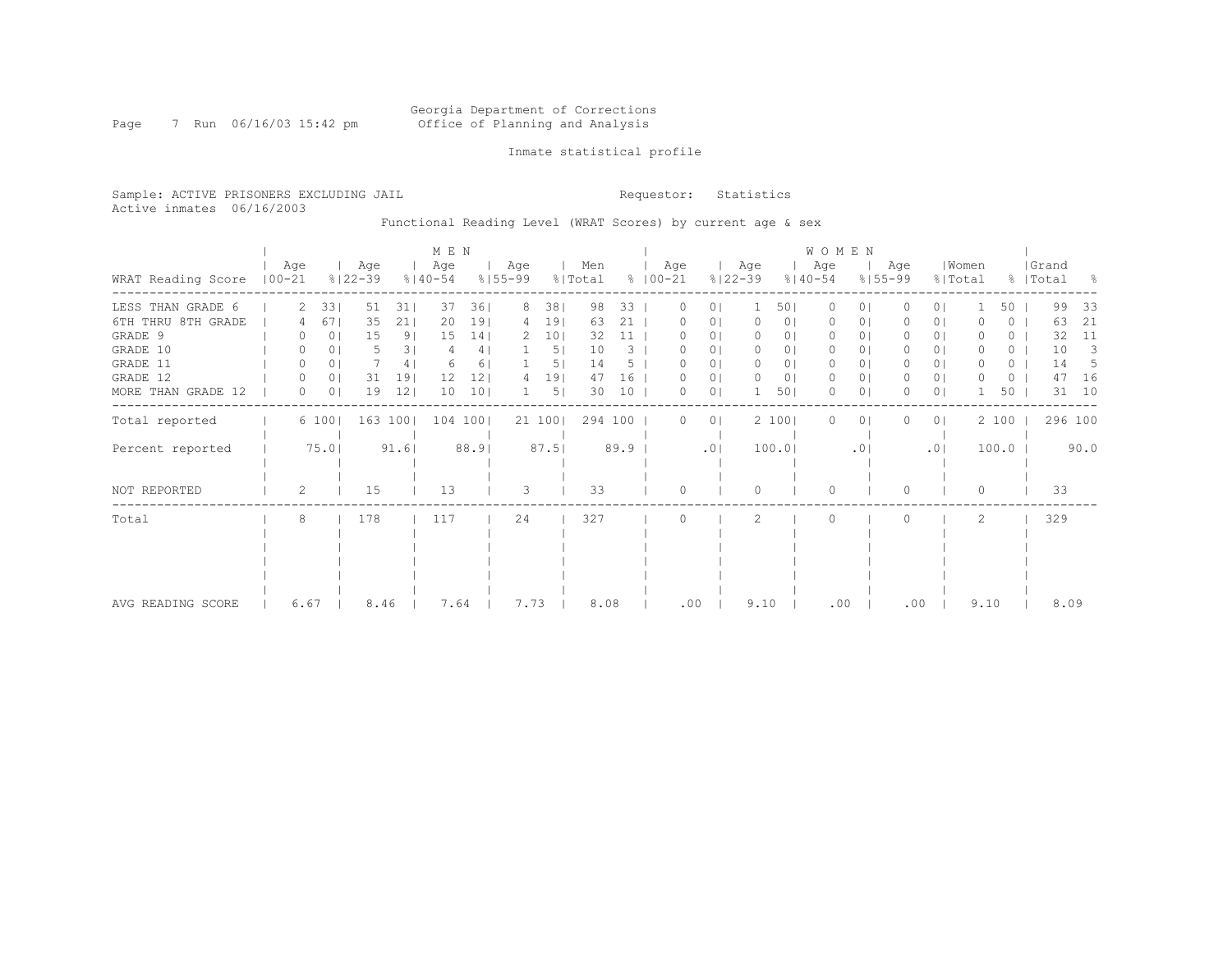Page 8 Run 06/16/03 15:42 pm

### Inmate statistical profile

Sample: ACTIVE PRISONERS EXCLUDING JAIL **Requestor:** Statistics Active inmates 06/16/2003

Functional Math Level (WRAT Scores) by current age & sex

|                    |                   |                |                    |                | M E N              |                |                    |                 |                |      |                      |                |                    |                | <b>WOMEN</b>       |                |                    |                |                  |       |                    |      |
|--------------------|-------------------|----------------|--------------------|----------------|--------------------|----------------|--------------------|-----------------|----------------|------|----------------------|----------------|--------------------|----------------|--------------------|----------------|--------------------|----------------|------------------|-------|--------------------|------|
| WRAT Math Score    | Age<br>$100 - 21$ |                | Age<br>$8122 - 39$ |                | Age<br>$8140 - 54$ |                | Age<br>$8155 - 99$ |                 | Men<br>% Total |      | Age<br>$8   00 - 21$ |                | Age<br>$8122 - 39$ |                | Age<br>$8140 - 54$ |                | Aqe<br>$8155 - 99$ |                | Women<br>% Total |       | Grand<br>%   Total | - 옹  |
| LESS THAN GRADE 6  | 2                 | 33             | 49                 | 301            | 43                 | 41             | 11                 | 521             | 105            | 36   |                      | 0 <sup>1</sup> | 0                  | 0 <sub>1</sub> | $\Omega$           | $\Omega$       |                    | 0 <sub>1</sub> |                  | 0     | 105                | 35   |
| 6TH THRU 8TH GRADE |                   | 50             | 75                 | 461            | 40                 | 381            | 5                  | 241             | 123            | 42   |                      | 01             |                    | 0              |                    | 01             |                    | 0 <sub>1</sub> |                  | 0     | 123                | 42   |
| GRADE 9            |                   | 171            | 19                 | 12             | 11                 | 11             |                    | 0 <sup>1</sup>  | 31             | 11   |                      | 01             |                    | 501            | 0                  | 01             |                    | 01             |                  | 50    | 32                 | 11   |
| GRADE 10           | $\left( \right)$  | 0              | 12                 | 7 <sub>1</sub> |                    | 4              |                    | 10 <sub>1</sub> | 18             | 6    |                      | 01             |                    | 0 <sub>1</sub> | $\Omega$           | ΟI             |                    | 0 <sub>1</sub> |                  | 0     | 18                 | 6    |
| GRADE 11           | 0                 | 0              | 5                  | 3              |                    | 0 <sub>1</sub> |                    | 5 <sub>1</sub>  | 6              |      |                      | 0 <sub>1</sub> |                    | 01             | $\Omega$           | 01             |                    | 0 <sub>1</sub> |                  | 0     | 6                  | 2    |
| GRADE 12           | 0                 | 0 <sub>1</sub> | 2                  | 1 <sub>1</sub> | 4                  | 4              |                    | 5               |                |      |                      | 0 <sub>1</sub> |                    | 0 <sub>1</sub> | $\Omega$           | 0 <sub>1</sub> |                    | 0 <sub>1</sub> |                  | 0     |                    |      |
| MORE THAN GRADE 12 | 0                 | 0              |                    | 1 <sup>1</sup> |                    | 2 <sub>1</sub> |                    | 5               |                |      | U                    | 0 <sub>1</sub> |                    | 501            | $\Omega$           | $\circ$        |                    | 0 <sub>1</sub> |                  | 50    | 5.                 | 2    |
| Total reported     |                   | 6 100          |                    | 163 100        | 104 100            |                |                    | 21 100          | 294 100        |      |                      | 0 <sub>1</sub> |                    | 2 100          | $\Omega$           | 01             |                    | 0 <sub>1</sub> |                  | 2 100 | 296 100            |      |
| Percent reported   |                   | 75.0           |                    | 91.6           |                    | 88.9           |                    | 87.51           |                | 89.9 |                      | .01            |                    | 100.01         |                    | .01            |                    | .01            |                  | 100.0 |                    | 90.0 |
| NOT REPORTED       | 2                 |                | 15                 |                | 13                 |                | 3                  |                 | 33             |      | U                    |                | n                  |                | $\Omega$           |                | $\Omega$           |                | $\Omega$         |       | 33                 |      |
| Total              | 8                 |                | 178                |                | 117                |                | 24                 |                 | 327            |      |                      |                | 2                  |                | $\Omega$           |                |                    |                | 2                |       | 329                |      |
|                    |                   |                |                    |                |                    |                |                    |                 |                |      |                      |                |                    |                |                    |                |                    |                |                  |       |                    |      |
|                    |                   |                |                    |                |                    |                |                    |                 |                |      |                      |                |                    |                |                    |                |                    |                |                  |       |                    |      |
|                    |                   |                |                    |                |                    |                |                    |                 |                |      |                      |                |                    |                |                    |                |                    |                |                  |       |                    |      |
| AVG MATH SCORE     | 6.57              |                | 7.16               |                | 6.59               |                | 6.55               |                 | 6.90           |      | .00                  |                | 11.40              |                | .00                |                | .00                |                | 11.40            |       | 6.93               |      |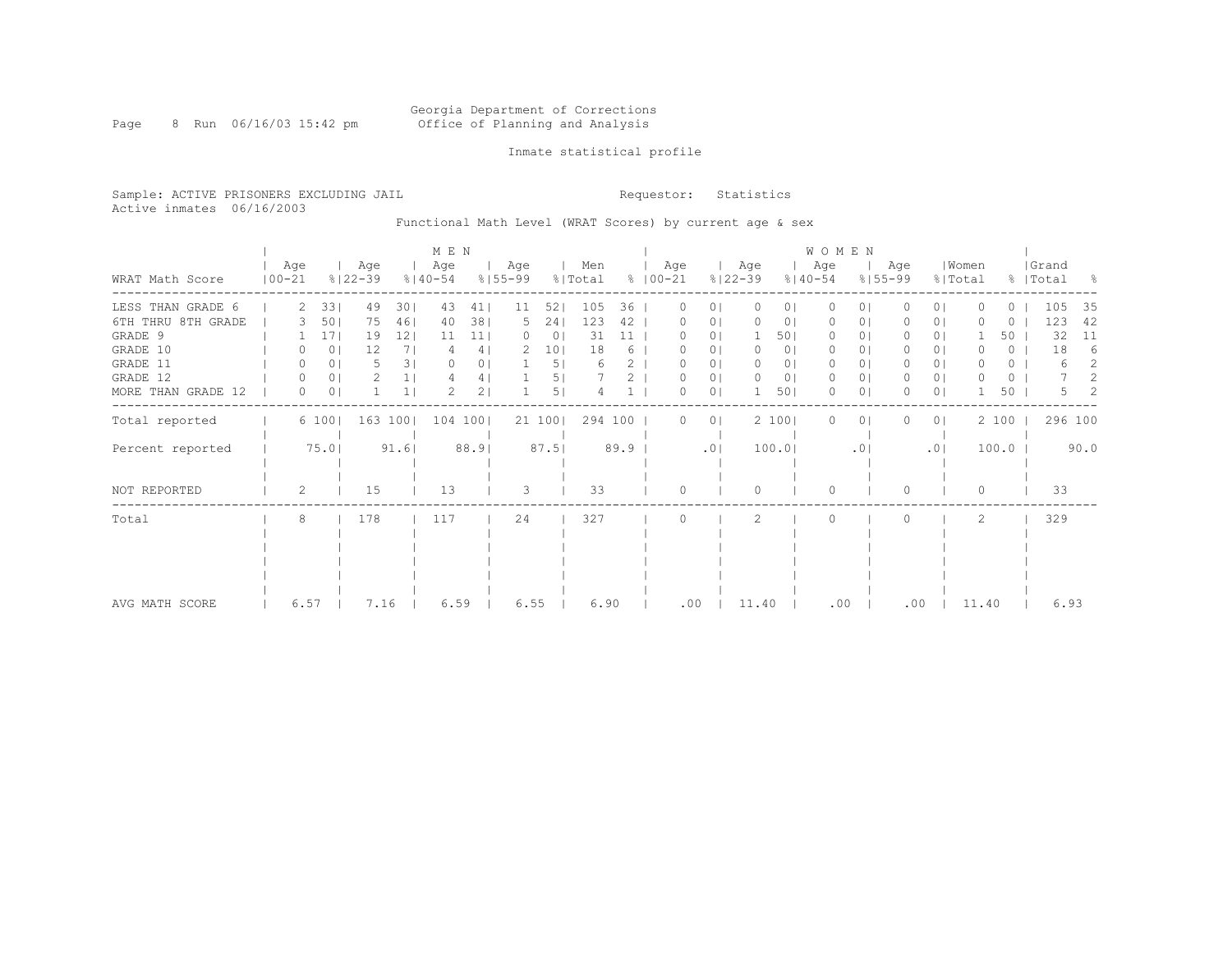Page 9 Run 06/16/03 15:42 pm

### Inmate statistical profile

Sample: ACTIVE PRISONERS EXCLUDING JAIL **Requestor:** Statistics Active inmates 06/16/2003

## Functional Spelling Level (WRAT Scores) by current age & sex

|                             |      |                |                    |                | M E N              |      |                    |        |                |      |                    |                |                    |                | <b>WOMEN</b>       |                 |                    |                |                  |       |                    |      |
|-----------------------------|------|----------------|--------------------|----------------|--------------------|------|--------------------|--------|----------------|------|--------------------|----------------|--------------------|----------------|--------------------|-----------------|--------------------|----------------|------------------|-------|--------------------|------|
| WRAT Spelling Score   00-21 | Age  |                | Age<br>$8122 - 39$ |                | Age<br>$8140 - 54$ |      | Age<br>$8155 - 99$ |        | Men<br>% Total |      | Age<br>$8$   00-21 |                | Age<br>$8122 - 39$ |                | Age<br>$8140 - 54$ |                 | Age<br>$8155 - 99$ |                | Women<br>% Total |       | Grand<br>%   Total | - 8  |
| LESS THAN GRADE 6           |      | 17             | 54                 | 331            | 47                 | 451  | 11                 | 52     | 113            | 38   |                    | $\circ$        | $\Omega$           | 0 <sub>1</sub> | $\Omega$           | $\Omega$        |                    | $\Omega$       |                  | 0     | 113                | 38   |
| 6TH THRU 8TH GRADE          |      | 67             | 48                 | 291            | 28                 | 271  | 6                  | 29     | 86             | 29   |                    | 0              |                    | 501            | 0                  | 0               |                    | 0 <sub>1</sub> |                  | 50    | 87                 | 29   |
| GRADE 9                     |      | 17             | 18                 | 11             |                    | 5    |                    | 5      | 25             | 9    |                    | 01             |                    | 0 <sub>1</sub> | 0                  | 01              |                    | 0 <sub>1</sub> |                  | 0     | 25                 | 8    |
| GRADE 10                    |      | $\circ$        | 12                 | 71             |                    | 51   |                    | 0      | 17             |      |                    | 01             |                    | 0              | 0                  | 0               |                    | 01             |                  | O     | 17                 |      |
| GRADE 11                    |      | 0 <sub>1</sub> |                    | 4              |                    |      |                    | 5.     | 13             |      |                    | 01             |                    | 0              | 0                  | 0               |                    | 0 <sub>1</sub> |                  | 0     | 13                 |      |
| GRADE 12                    | 0    | 0 <sub>1</sub> | 14                 | 91             |                    |      |                    | 5      | 22             |      |                    | 0              | 0                  | 0 <sub>1</sub> | 0                  | 01              | 0                  | 0 <sub>1</sub> |                  | 0     | 22                 |      |
| MORE THAN GRADE 12          | 0    | 0 <sub>1</sub> | 10                 | 6 <sub>1</sub> |                    |      |                    | 5      | 18             | 6    | O                  | 0 <sub>1</sub> |                    | 501            | 0                  | $\circ$         | O                  | 0 <sub>1</sub> |                  | 50    | 19                 | 6    |
| Total reported              |      | 6 100          |                    | 163 100        | 104                | 1001 |                    | 21 100 | 294 100        |      | $^{(1)}$           | 0 <sub>1</sub> |                    | 2 100          | 0                  | $\circ$         |                    | 0 <sub>1</sub> |                  | 2 100 | 296 100            |      |
| Percent reported            |      | 75.0           |                    | 91.6           |                    | 88.9 |                    | 87.5   |                | 89.9 |                    | .01            |                    | 100.01         |                    | .0 <sub>1</sub> |                    | .01            |                  | 100.0 |                    | 90.0 |
| NOT REPORTED                | 2    |                | 15                 |                | 13                 |      | 3                  |        | 33             |      | $\Omega$           |                | $\Omega$           |                | $\Omega$           |                 | $\Omega$           |                | $\Omega$         |       | 33                 |      |
| Total                       | 8    |                | 178                |                | 117                |      | 24                 |        | 327            |      |                    |                | 2                  |                | $\Omega$           |                 |                    |                | 2                |       | 329                |      |
|                             |      |                |                    |                |                    |      |                    |        |                |      |                    |                |                    |                |                    |                 |                    |                |                  |       |                    |      |
|                             |      |                |                    |                |                    |      |                    |        |                |      |                    |                |                    |                |                    |                 |                    |                |                  |       |                    |      |
|                             |      |                |                    |                |                    |      |                    |        |                |      |                    |                |                    |                |                    |                 |                    |                |                  |       |                    |      |
|                             |      |                |                    |                |                    |      |                    |        |                |      |                    |                |                    |                |                    |                 |                    |                |                  |       |                    |      |
| AVG SPELLING SCORE          | 7.13 |                | 7.68               |                | 6.64               |      | 6.47               |        | 7.22           |      | .00                |                | 9.70               |                | .00                |                 | .00                |                |                  | 9.70  | 7.23               |      |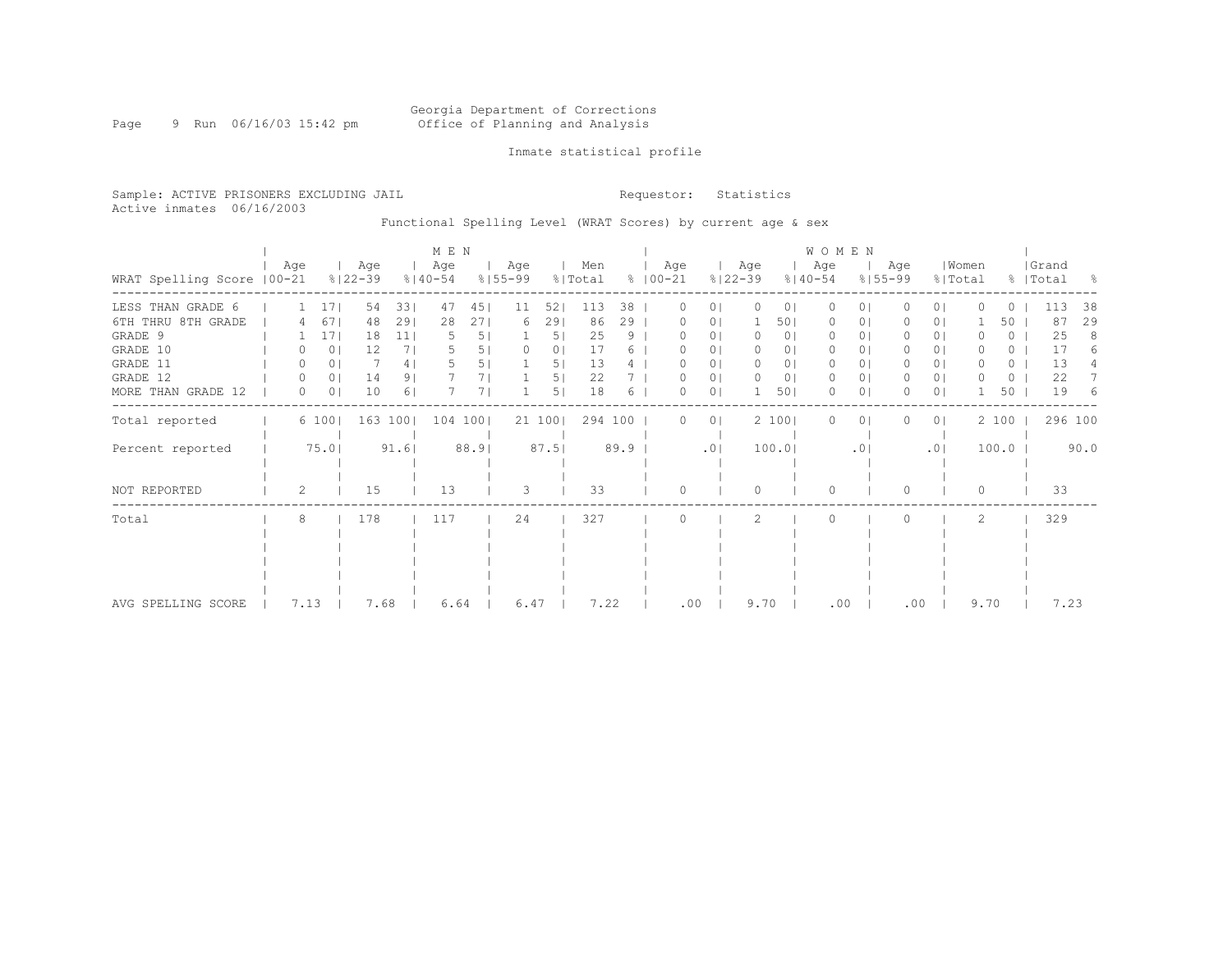#### Georgia Department of Corrections Page 10 Run 06/16/03 15:42 pm Office of Planning and Analysis

### Inmate statistical profile

Sample: ACTIVE PRISONERS EXCLUDING JAIL **Requestor:** Statistics Active inmates 06/16/2003

Self-Rpt Guardian Status To Age 16 by current age & sex

|                  |                   |       |    |                    |                | M E N              |      |                    |        |                |      |                      |        |                |                    |       | <b>WOMEN</b>       |           |                    |                |          |          |                    |      |
|------------------|-------------------|-------|----|--------------------|----------------|--------------------|------|--------------------|--------|----------------|------|----------------------|--------|----------------|--------------------|-------|--------------------|-----------|--------------------|----------------|----------|----------|--------------------|------|
| Guardian Status  | Age<br>$100 - 21$ |       |    | Age<br>$8122 - 39$ |                | Age<br>$8140 - 54$ |      | Age<br>$8155 - 99$ |        | Men<br>% Total |      | Age<br>$8   00 - 21$ |        |                | Age<br>$8122 - 39$ |       | Age<br>$8140 - 54$ |           | Age<br>$8155 - 99$ | % Total        | Women    |          | Grand<br>%   Total | - 옹  |
| ORPHANAGE        |                   |       | 0  |                    | 0 <sub>1</sub> |                    | 01   |                    | 0      |                |      |                      |        | 01             |                    | 01    | $\Omega$           | 0         |                    | 0 <sub>1</sub> |          | 0        |                    |      |
| FATHER ONLY      | O                 |       | 0  | 6                  | 31             |                    | 2    |                    | 0      |                |      |                      |        | 0              | $\Omega$           | 01    | 0                  | 0         |                    | 0 <sub>1</sub> |          | 0        |                    |      |
| FTR MTR HD       |                   |       | 0  | 15                 | 9              |                    |      |                    | 8      | 23             |      |                      |        | $\Omega$       | $\Omega$           | 01    | $\Omega$           | 0         |                    | 0 <sub>1</sub> |          | 0        | 23                 |      |
| MOTHER ONLY      |                   |       | 38 | 67                 | 391            | 43                 | 37   | 5                  | 21     | 118            | 37   |                      |        | $\circ$        | 0                  | 01    | 0                  | 0         |                    | 0 <sub>1</sub> |          | 0        | 118                | 37   |
| MTR FTR HD       |                   |       | 38 | 49                 | 281            | 49                 | 42   | 10                 | 42     | 111            | 35   |                      |        | $\circ$        |                    | 2 100 | 0                  | 0         |                    | 0 <sub>1</sub> | 2        | 100      | 113                | 35   |
| OTH FEMALE       |                   |       | 0  | 5                  | 31             | 4                  | 3.   |                    | 8      | 11             | З    |                      |        | $\circ$        |                    | 0     | 0                  | 0         |                    | 01             |          | 0        | 11                 | 3    |
| OTH MALE         |                   |       | 0  |                    |                |                    | 0    |                    | 0      |                |      |                      |        | $\circ$        | $\Omega$           | 0     | 0                  | 0         |                    | $\circ$        |          | $\Omega$ |                    |      |
| STEP-PARNTS      |                   |       | 13 |                    | 3.             |                    |      |                    | 8      |                |      |                      |        | 0              |                    | 0     | 0                  | 0         |                    | 01             |          | 0.       |                    |      |
| FOSTER HOME      |                   |       | 0  | 6                  | 31             |                    | 0    |                    | 4      |                |      |                      |        | 0              | 0                  | 0     | 0                  | 0         |                    | 0 <sub>1</sub> |          | 0        |                    |      |
| GRAND PRNTS      |                   |       | 13 | 11                 | 6              |                    | 6.   |                    | 4      | 20             | 6    |                      |        | 0              | 0                  | 0     | 0                  | 0         |                    | 0 <sub>1</sub> |          | 0        | 20                 |      |
| OTHER            | 0                 |       | 0  |                    | 4              |                    | 3    |                    | 4      | 12             | 4    |                      |        | $\circ$        |                    | 01    | 0                  | 0         |                    | 0 <sub>1</sub> |          | 0        | 12                 |      |
| Total reported   |                   | 8 100 |    | 173                | 1001           | 116                | 1001 |                    | 24 100 | 321 100        |      |                      |        | 0 <sup>1</sup> |                    | 2 100 | $\Omega$           | 0         |                    | 0 <sub>1</sub> |          | 2 100    | 323 100            |      |
|                  |                   |       |    |                    |                |                    |      |                    |        |                |      |                      |        |                |                    |       |                    |           |                    |                |          |          |                    |      |
| Percent reported |                   | 100.0 |    |                    | 97.2           |                    | 99.1 |                    | 100.0  |                | 98.2 |                      |        | .01            |                    | 100.0 |                    | $\cdot$ 0 |                    | .01            |          | 100.0    |                    | 98.2 |
|                  |                   |       |    |                    |                |                    |      |                    |        |                |      |                      |        |                |                    |       |                    |           |                    |                |          |          |                    |      |
|                  |                   |       |    |                    |                |                    |      |                    |        |                |      |                      |        |                |                    |       |                    |           |                    |                |          |          |                    |      |
| NOT RPTD         | $\Omega$          |       |    | 5                  |                |                    |      | $\Omega$           |        | 6              |      |                      | $\cap$ |                | $\Omega$           |       | $\Omega$           |           | $\Omega$           |                | $\Omega$ |          | 6                  |      |
| Total            | 8                 |       |    | 178                |                | 117                |      | 24                 |        | 327            |      |                      |        |                |                    |       | $\Omega$           |           |                    |                | 2        |          | 329                |      |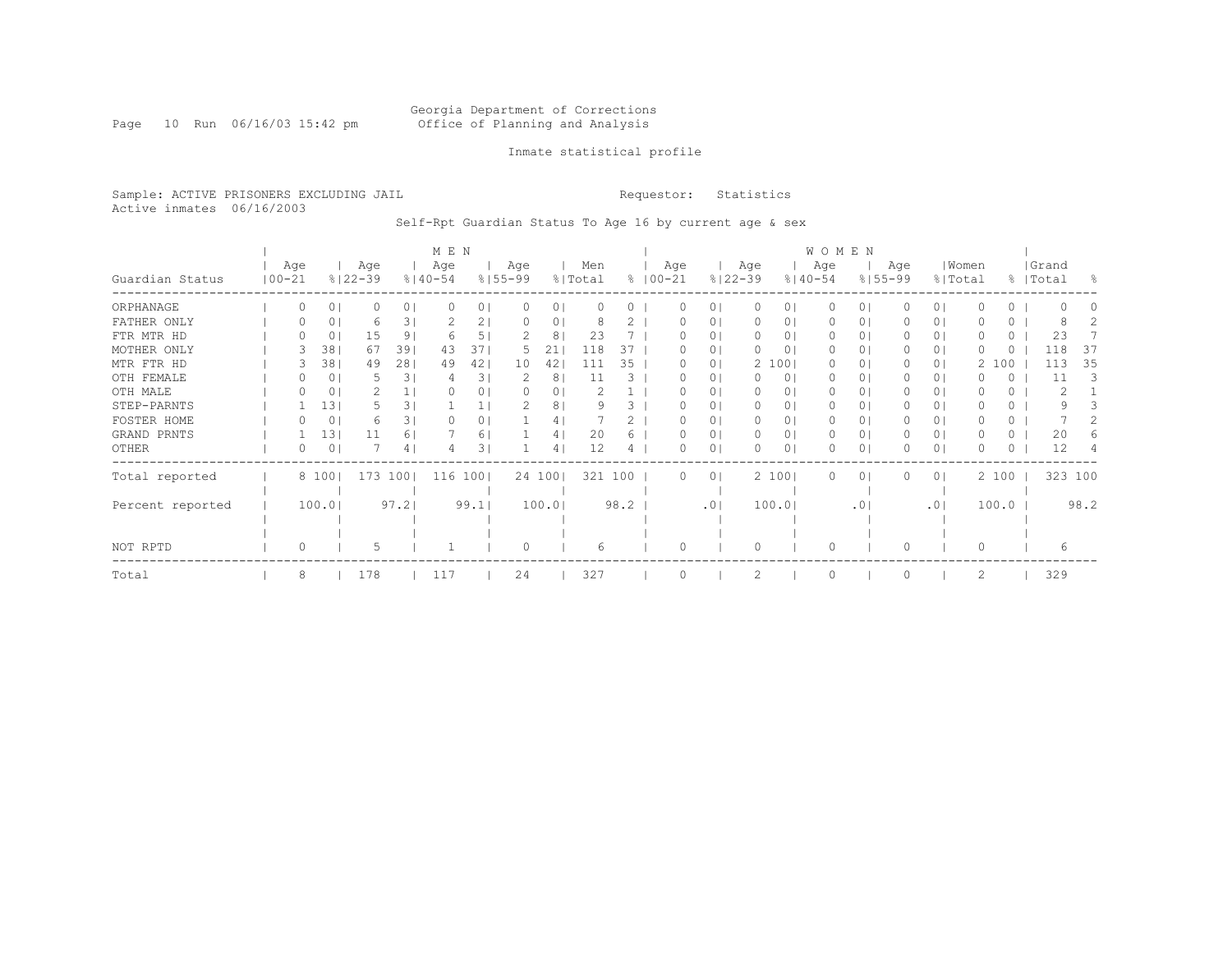Page 11 Run 06/16/03 15:42 pm

### Inmate statistical profile

Sample: ACTIVE PRISONERS EXCLUDING JAIL **Requestor:** Statistics Active inmates 06/16/2003

Self-Rpt Employment Status Before Prison by current age & sex

|                  |                   |                 |                    |                | M E N              |         |                    |                |                |      |                    |                |                    |         | <b>WOMEN</b>       |                 |     |                |       |         |                    |          |                  |
|------------------|-------------------|-----------------|--------------------|----------------|--------------------|---------|--------------------|----------------|----------------|------|--------------------|----------------|--------------------|---------|--------------------|-----------------|-----|----------------|-------|---------|--------------------|----------|------------------|
| Employment       | Age<br>$100 - 21$ |                 | Age<br>$8122 - 39$ |                | Age<br>$8140 - 54$ |         | Age<br>$8155 - 99$ |                | Men<br>% Total |      | Age<br>$8100 - 21$ |                | Age<br>$8122 - 39$ |         | Age<br>$8140 - 54$ | $8155 - 99$     | Age | % Total        | Women |         | Grand<br>%   Total |          | - 왕              |
| FULL TIME        |                   | 14 <sub>1</sub> | 82                 | 50             | 69                 | 67      | 15                 | 65             | 167            | 56   | 0                  | $\circ$        |                    | 2 100   | $\circ$            | 01              |     | 0 <sup>1</sup> | 2     | 100     |                    | 169      | 56               |
| PART TIME        |                   | 14 <sub>1</sub> | 11                 | 7 I            | 3                  | 3       |                    | 0 <sub>1</sub> | 15             | 5.   |                    | $\circ$        | 0                  | $\circ$ | $\circ$            | 01              |     | 0 <sup>1</sup> |       | $\circ$ |                    | 15       | -5               |
| UNEMPL < 6M      |                   | 141             | 20                 | $12 \,$        | 10                 | 10      |                    | 4              | 32             |      |                    | $\circ$        |                    | $\circ$ | 0                  | 0               |     | 0 <sub>1</sub> |       | O.      |                    | 32       | -11              |
| UNEMPL > 6M      |                   | 0               | 31                 | 191            | 15                 | 15      |                    | 4              | 47             | 16   |                    | $\circ$        | $\Omega$           | $\circ$ | $\Omega$           | 0               |     | 0 <sub>1</sub> |       | $\circ$ |                    | 47       | 16               |
| NEVER WORKD      |                   | 57              | 17                 | 10             |                    |         |                    | 4 <sup>1</sup> | 23             | 8    |                    | 0 <sup>1</sup> | 0                  |         | 0                  | 0               |     | 0 <sub>1</sub> |       | 0       |                    | 23       | 8                |
| STUDENT          |                   | 0               |                    |                | 0                  | $\circ$ |                    | 0 <sub>1</sub> |                |      |                    | 0 <sup>1</sup> | 0                  | 01      | $\mathbf{0}$       | 01              |     | 0 <sup>1</sup> |       | 0       |                    |          | 0                |
| INCAPABLE        | 0                 | 0               |                    | 2              |                    |         | $\mathcal{D}$      | 22             | 13             |      |                    | $\circ$        | 0                  | 0       | 0                  | 0               |     | 0 <sub>1</sub> |       | O.      |                    | 13       |                  |
| OTHER            | 0                 | 0 <sup>1</sup>  |                    | 0 <sub>1</sub> | 0                  | 0       | $\left( \right)$   | 0 <sub>1</sub> |                | 0.   |                    | 0 <sub>1</sub> | $\Omega$           | 0       | 0                  | 0               |     | 0 <sub>1</sub> | 0     | 0       |                    | $\Omega$ | $\left( \right)$ |
| Total reported   |                   | 7 1001          | 165                | 1001           | 103                | 1001    |                    | 23 1001        | 298            | 100  | 0                  | 0 <sub>1</sub> |                    | 2 100   | $\Omega$           | 0 <sup>1</sup>  |     | 0 <sub>1</sub> |       | 2 100   |                    | 300 100  |                  |
|                  |                   |                 |                    |                |                    |         |                    |                |                |      |                    |                |                    |         |                    |                 |     |                |       |         |                    |          |                  |
| Percent reported |                   | 87.5            |                    | 92.7           |                    | 88.0    |                    | 95.8           |                | 91.1 |                    | .01            |                    | 100.0   |                    | .0 <sub>1</sub> |     | .01            |       | 100.0   |                    |          | 91.2             |
|                  |                   |                 |                    |                |                    |         |                    |                |                |      |                    |                |                    |         |                    |                 |     |                |       |         |                    |          |                  |
|                  |                   |                 |                    |                |                    |         |                    |                |                |      |                    |                |                    |         |                    |                 |     |                |       |         |                    |          |                  |
| NOT RPTD         |                   |                 | 13                 |                | 14                 |         |                    |                | 29             |      |                    |                | 0                  |         | 0                  |                 |     |                | 0     |         |                    | 29       |                  |
| Total            | 8                 |                 | 178                |                | 117                |         | 24                 |                | 327            |      |                    |                | 2                  |         | $\Omega$           |                 |     |                | 2     |         |                    | 329      |                  |

\* NOTE: THE FIELD LABELD "OTHER" WAS CORRECTED IN APRIL 1989; INMATES CODED "PRE-OTIS NOT REPORTED" NOW HAVE BEEN REMOVED FROM THIS FIELD AND IDENTIFIED AS "NOT REPORTED".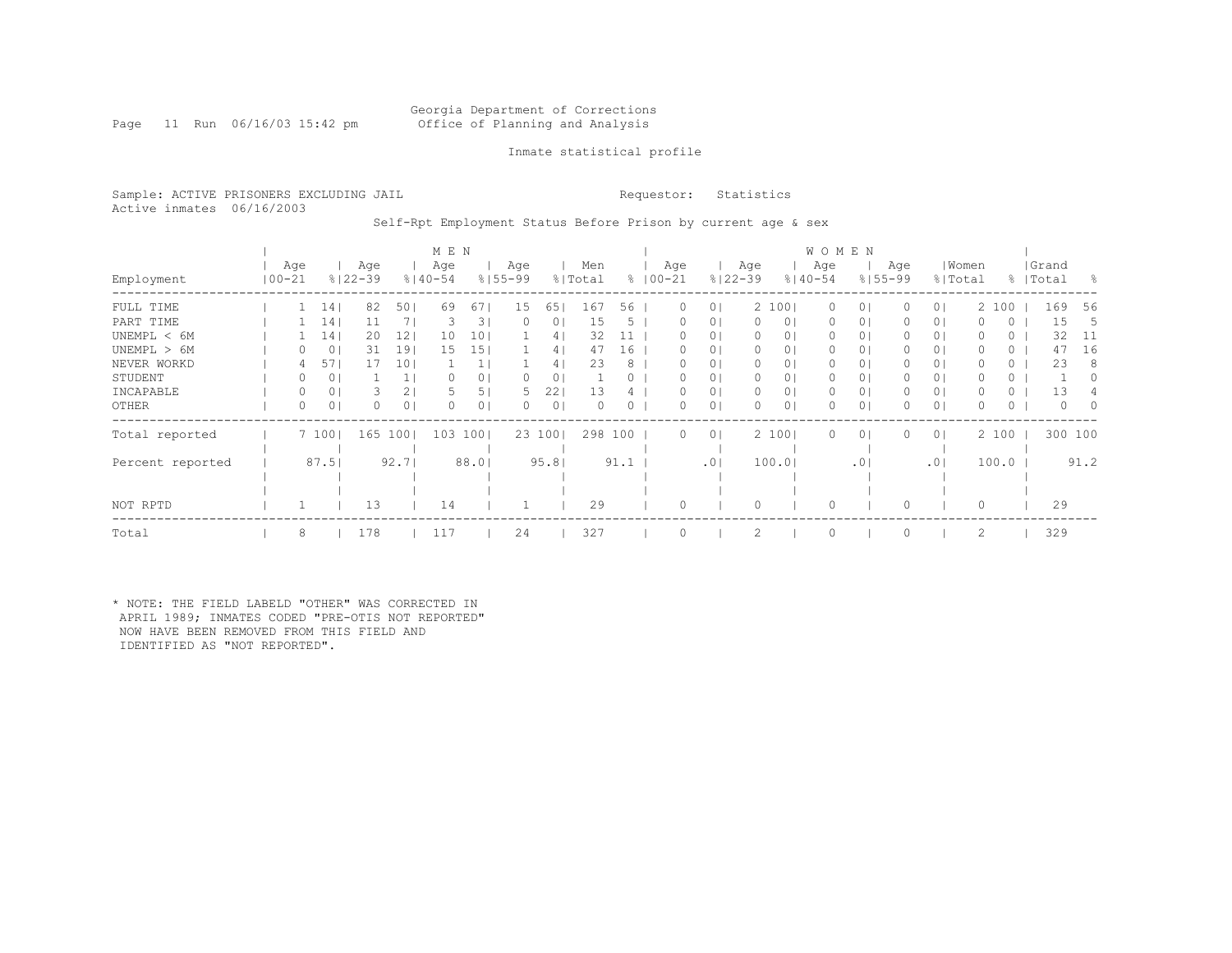Page 12 Run 06/16/03 15:42 pm

### Inmate statistical profile

Sample: ACTIVE PRISONERS EXCLUDING JAIL **Requestor:** Statistics Active inmates 06/16/2003

Self-Rpt Marital Status At Admission by current age & sex

|                  |                   |       |                    |         | M E N              |                |                    |                 |                |      |                    |                |                    |                | <b>WOMEN</b>       |                 |                    |                |       |          |                    |                         |
|------------------|-------------------|-------|--------------------|---------|--------------------|----------------|--------------------|-----------------|----------------|------|--------------------|----------------|--------------------|----------------|--------------------|-----------------|--------------------|----------------|-------|----------|--------------------|-------------------------|
| Marital Status   | Age<br>$100 - 21$ |       | Age<br>$8122 - 39$ |         | Age<br>$8140 - 54$ |                | Age<br>$8155 - 99$ |                 | Men<br>% Total |      | Age<br>$8100 - 21$ |                | Age<br>$8122 - 39$ |                | Age<br>$8140 - 54$ |                 | Age<br>$8155 - 99$ | % Total        | Women |          | Grand<br>%   Total | - 왕                     |
| SINGLE           |                   | 88    | 124                | 71      | 48                 | 41             | 3.                 | 131             | 182            | 57   |                    | 01             |                    | 501            | 0                  | 0               |                    | 01             |       | 50       | 183                | 56                      |
| MARRIED          |                   | 13    | 17                 | 10      | 14                 | 121            | 12                 | 501             | 44             | 14   |                    | 0 <sup>1</sup> |                    | 01             | 0                  | $\circ$         |                    | 0 <sub>1</sub> |       | 0        | 44                 | 14                      |
| SEPARATED        | 0                 | 0     | 3.                 | 2       | 8                  |                | $\Omega$           | 0 <sup>1</sup>  | 11             | 3    | n                  | 0 <sub>1</sub> | 0                  | 01             | 0                  | $\circ$         |                    | 0 <sub>1</sub> | 0     | $\circ$  | 11                 | $\overline{\mathbf{3}}$ |
| DIVORCED         | 0                 | 0     |                    | 4       | 27                 | 231            | 4                  | 17 <sub>l</sub> | 38             | 12   | 0.                 | 0 <sub>1</sub> | $\Omega$           | 0 <sub>1</sub> | 0                  | 0 <sub>1</sub>  | 0                  | 0 <sub>1</sub> | 0     | $\circ$  | 38                 | 12                      |
| WIDOWED          | 0                 | 0     |                    | Ψ.      |                    | 61             |                    | 4 <sup>1</sup>  | 10             | 3    |                    | 0 <sub>1</sub> |                    | 501            | 0                  | 01              |                    | 0 <sub>1</sub> |       | 50       | 11                 | - 3                     |
| COMMON LAW       | 0                 | 0     | 21                 | 12      | 12                 | 10             |                    |                 | 37             |      |                    | 0 <sub>1</sub> |                    | 0 <sub>1</sub> | 0                  | 0               |                    | 0 <sub>1</sub> |       | 0        | 37                 | -11                     |
| OTHER            | 0                 | 0     | 0                  | $\circ$ | $\Omega$           | 0 <sub>1</sub> | 0                  | $\circ$         |                | 0    | U                  | 0 <sub>1</sub> | $\Omega$           | 01             | 0                  | $\circ$         |                    | 0 <sup>1</sup> | 0     | $\Omega$ | $\Omega$           | $\circ$                 |
| Total reported   |                   | 8 100 | 174                | 1001    | 116                | 1001           |                    | 24 1001         | 322            | 100  | $\Omega$           | 0 <sup>1</sup> |                    | 2 100          | $\Omega$           | $\circ$         |                    | 0 <sup>1</sup> |       | 2 100    | 324 100            |                         |
| Percent reported |                   | 100.0 |                    | 97.81   |                    | 99.1           |                    | 100.0           |                | 98.5 |                    | .01            |                    | 100.01         |                    | .0 <sub>1</sub> |                    | .01            |       | 100.0    |                    | 98.5                    |
|                  |                   |       |                    |         |                    |                |                    |                 |                |      |                    |                |                    |                |                    |                 |                    |                |       |          |                    |                         |
| NOT RPTD         | 0                 |       |                    |         |                    |                |                    |                 |                |      |                    |                |                    |                |                    |                 |                    |                |       |          |                    |                         |
| Total            | 8                 |       | 178                |         | 117                |                | 24                 |                 | 327            |      |                    |                | 2                  |                | $\Omega$           |                 |                    |                | 2     |          | 329                |                         |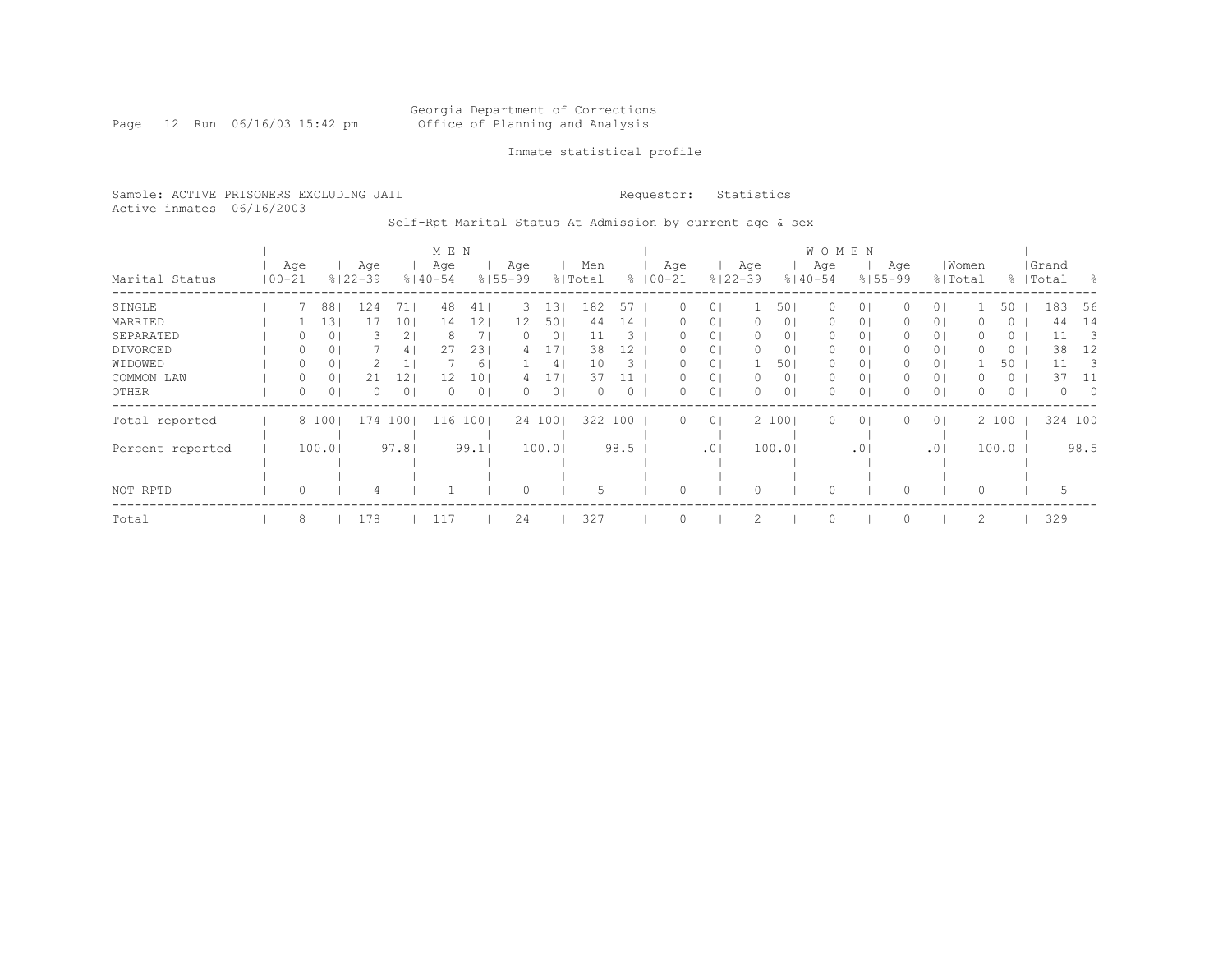### Georgia Department of Corrections Page 13 Run 06/16/03 15:42 pm Office of Planning and Analysis

### Inmate statistical profile

Sample: ACTIVE PRISONERS EXCLUDING JAIL **Requestor:** Statistics Active inmates 06/16/2003

Self-Rpt Number Of Children At Admission by current age & sex

|                      |            |          |                |                    |                | M E N              |          |                    |                |                |      |                      |                |                    |                | <b>WOMEN</b>       |                 |                    |                |                  |       |          |                    |                |
|----------------------|------------|----------|----------------|--------------------|----------------|--------------------|----------|--------------------|----------------|----------------|------|----------------------|----------------|--------------------|----------------|--------------------|-----------------|--------------------|----------------|------------------|-------|----------|--------------------|----------------|
| Number Of Children   | $100 - 21$ | Age      |                | Age<br>$8122 - 39$ |                | Age<br>$8140 - 54$ |          | Age<br>$8155 - 99$ |                | Men<br>% Total |      | Age<br>$8   00 - 21$ |                | Age<br>$8122 - 39$ |                | Age<br>$8140 - 54$ |                 | Age<br>$8155 - 99$ |                | Women<br>% Total |       |          | Grand<br>%   Total | $\frac{6}{10}$ |
| NO CHILDREN          |            |          | 0              |                    |                | O                  | $\Omega$ | $\Omega$           | 0              |                |      |                      | 0              | $\mathbf{0}$       | $\circ$        | 0                  | 0               | 0                  | $\Omega$       | O                |       | 0        |                    |                |
| ONE CHILD            |            |          | 40             | 45                 | 44             | 27                 | 331      |                    | 32             | 81             | 38   | O                    | 01             | $\Omega$           | $\circ$        | 0                  | $\circ$         | $\left( \right)$   | 0 <sup>1</sup> | O                |       | 0        | 81                 | 38             |
| TWO CHILDREN         |            |          | 60             | 28                 | 271            | 25                 | 301      | 5                  | 231            | 61             | 29   |                      | $\circ$        |                    | 1 100          | $\mathbf{0}$       | 01              |                    | 0 <sup>1</sup> |                  | 100   |          | 62                 | 29             |
| THREE CHILDREN       |            |          | 0 <sup>1</sup> | 15                 | 151            | 19                 | 231      | 4                  | 18             | 38             | 18   |                      | 01             | $\mathbf{0}$       | 0 <sub>1</sub> | $\mathbf{0}$       | $\circ$         | 0                  | 0 <sub>1</sub> | O                |       | $\Omega$ | 38                 | 18             |
| FOUR CHILDREN        |            |          | 0              | 9                  | 9 <sub>1</sub> | 3                  | 4        | 3                  | 14             | 15             |      | O                    | 01             | 0                  | 0              | $\mathbf{0}$       | $\circ$         | 0                  | 0 I            | $\Omega$         |       | 0        | 15                 | 7              |
| FIVE CHILDREN        |            |          | 0 <sup>1</sup> | 3.                 | 31             |                    | 5        |                    | 5 <sub>1</sub> |                |      | O                    | 0              | $\mathbf{0}$       | 0 <sub>1</sub> | $\mathbf{0}$       | $\circ$         | 0                  | 0 <sub>1</sub> | $\Omega$         |       | $\circ$  | 8                  |                |
| MORE THAN 5 CHILDREN |            | $\Omega$ | $\Omega$       |                    |                |                    | 5 I      |                    | 9 <sub>1</sub> |                | 3    | 0                    | 0              | $\Omega$           | 01             | $\Omega$           | 0               | 0                  | 0 <sup>1</sup> | O                |       | 0        |                    | 3              |
| Total reported       |            |          | 5 100          | 102 100            |                |                    | 82 100   |                    | 22 100         | 211 100        |      | 0                    | 0 <sup>1</sup> |                    | 1 100          | $\Omega$           | $\circ$         | 0                  | 0 <sub>1</sub> |                  | 1 100 |          |                    | 212 100        |
| Percent reported     |            |          | 62.5           |                    | 57.31          |                    | 70.1     |                    | 91.7           |                | 64.5 |                      | .01            |                    | 50.0           |                    | .0 <sub>1</sub> |                    | .01            |                  | 50.0  |          |                    | 64.4           |
| NOT REPORTED         |            | 3        |                | 76                 |                | 35                 |          | 2                  |                | 116            |      | $\Omega$             |                |                    |                | $\Omega$           |                 | $\Omega$           |                |                  |       |          | 117                |                |
| Total                |            | 8        |                | 178                |                | 117                |          | 24                 |                | 327            |      | $\Omega$             |                | 2                  |                | $\Omega$           |                 | $\Omega$           |                | 2                |       |          | 329                |                |
|                      |            |          |                |                    |                |                    |          |                    |                |                |      |                      |                |                    |                |                    |                 |                    |                |                  |       |          |                    |                |
|                      |            |          |                |                    |                |                    |          |                    |                |                |      |                      |                |                    |                |                    |                 |                    |                |                  |       |          |                    |                |
|                      |            |          |                |                    |                |                    |          |                    |                |                |      |                      |                |                    |                |                    |                 |                    |                |                  |       |          |                    |                |
|                      |            |          |                |                    |                |                    |          |                    |                |                |      |                      |                |                    |                |                    |                 |                    |                |                  |       |          |                    |                |
| AVG NUM CHILDREN     |            | 1.60     |                | 1.99               |                | 2.46               |          | 3.00               |                | 2.27           |      | .00                  |                | 2.00               |                | .00                |                 | .00                |                | 2.00             |       |          | 2.27               |                |

\* NOTE: THE FIELD LABLED "NO CHILDREN" WAS CORRECTED IN MARCH 1989: MISSING DATA FOR INMATES STILL IN DIAGNOSTICS NOW HAS BEEN REMOVED FROM THIS FIELD AND IDENTIFIED AS "NOT REPORTED" INFORMATION.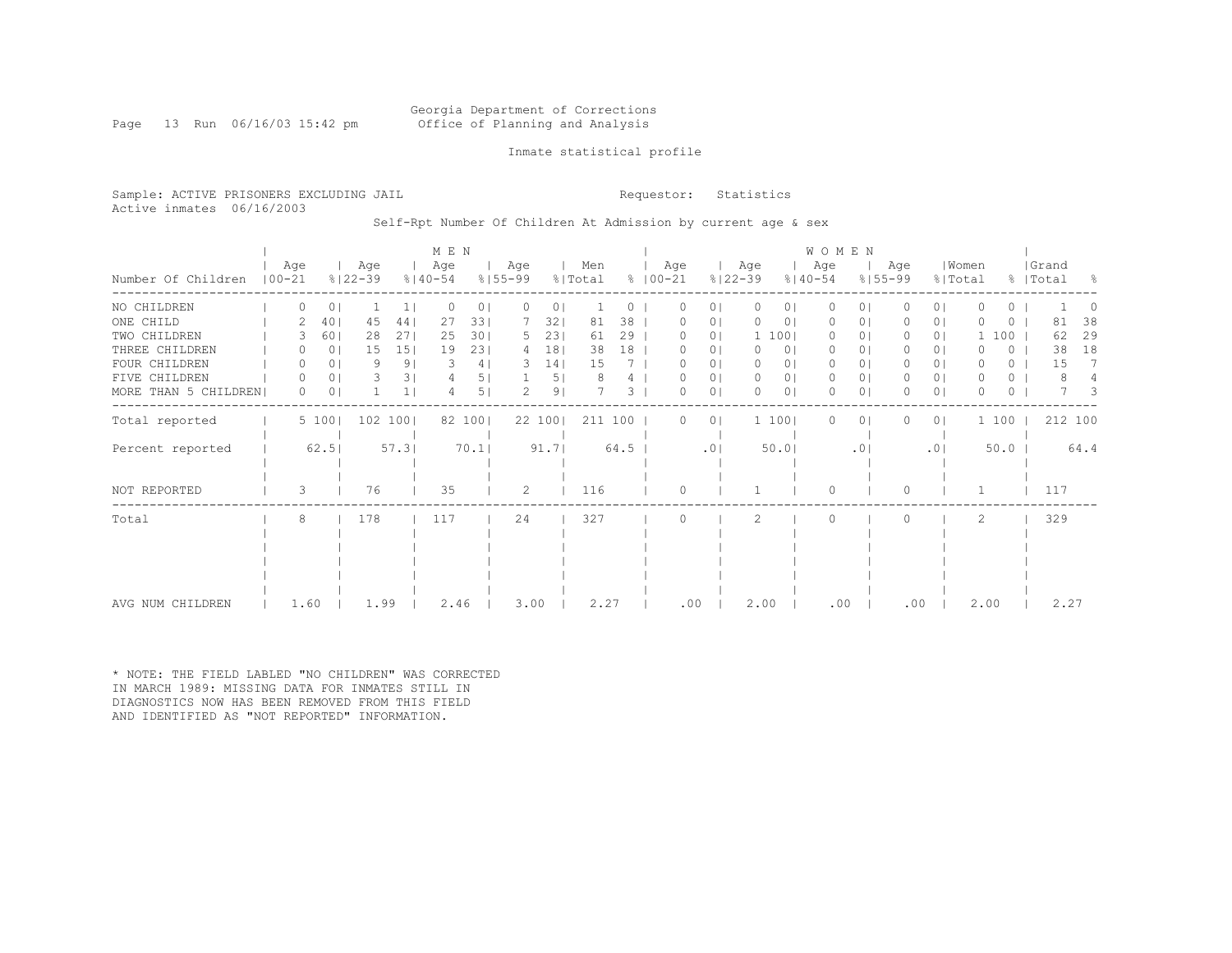Page 14 Run 06/16/03 15:42 pm

### Inmate statistical profile

Sample: ACTIVE PRISONERS EXCLUDING JAIL **Requestor:** Statistics Active inmates 06/16/2003

### Self-Rpt Religious Affiliation by current age & sex

|                  |            |                |             |                 | M E N       |                |             |        |          |              |             |                     |             |                | WOMEN       |           |             |                |          |          |           |          |
|------------------|------------|----------------|-------------|-----------------|-------------|----------------|-------------|--------|----------|--------------|-------------|---------------------|-------------|----------------|-------------|-----------|-------------|----------------|----------|----------|-----------|----------|
|                  | Age        |                | Age         |                 | Aqe         |                | Age         |        | Men      |              | Age         |                     | Age         |                | Age         |           | Age         |                | Women    |          | Grand     |          |
| Religion         | $100 - 21$ |                | $8122 - 39$ |                 | $8140 - 54$ |                | $8155 - 99$ |        | % Total  |              | $8100 - 21$ |                     | $8122 - 39$ |                | $8140 - 54$ |           | $8155 - 99$ |                | % Total  |          | %   Total | ႜ        |
| ISLAM            | 0          | 0              | 16          | 9               |             | 61             | 2           | 8      | 25       | 8            |             | 0<br>$\circ$        | 0           | 0 <sub>1</sub> | 0           | 0         | 0           | 0 <sub>1</sub> | 0        | $\Omega$ | 25        | 8        |
| CATHOLIC         |            | 13             | 3           | 2               |             | $\mathbf{1}$   | 0           | 0      | 5        | 2            |             | $\circ$<br>0        | 0           | 0 <sub>1</sub> | 0           | $\circ$   | 0           | 0 <sub>1</sub> | 0        | 0        | 5         | 2        |
| <b>BAPTIST</b>   |            | 131            | 58          | 341             | 65          | 561            | 10          | 42     | 134      | 42           |             | 0 <sub>1</sub><br>O | -1          | 501            | 0           | $\circ$   | 0           | 0 <sub>1</sub> | 1        | 50       | 135       | 42       |
| METHODIST        | $\Omega$   | 0              | 3           | 2 <sub>1</sub>  | $\Omega$    | 0 <sup>1</sup> | 2           | 8      | 5        | 2            |             | 0 <sub>1</sub><br>0 | 0           | 0 <sub>1</sub> | 0           | $\circ$   | 0           | 0 <sup>1</sup> | 0        | 0        | 5         | 2        |
| EPISCOPLN        | $\Omega$   | 0              | 0           | 0 <sub>1</sub>  | $\Omega$    | 0 <sub>1</sub> | C           | 0      | $\Omega$ | 0            |             | 0<br>0 <sub>1</sub> | 0           | 0 <sub>1</sub> | 0           | $\circ$   | 0           | 0 <sub>1</sub> | 0        | 0        | 0         | $\Omega$ |
| PRESBYTRN        | $\Omega$   | 0 <sub>1</sub> | 0           | 0 <sub>1</sub>  | $\Omega$    | 0 <sub>1</sub> | $\Omega$    | 01     | $\Omega$ | 0            |             | $\circ$<br>0        | $\circ$     | 0 <sub>1</sub> | 0           | $\circ$   | 0           | 0 <sup>1</sup> | $\Omega$ | 0        | 0         | O        |
| CHC OF GOD       | O          | 0              |             | 1 <sub>1</sub>  |             | 1.             | 0           | 0      | 2        |              |             | 0<br>$\circ$        | 0           | 0 <sub>1</sub> | 0           | $\circ$   | 0           | 0 <sup>1</sup> | 0        | 0        | 2         |          |
| HOLINESS         | $\Omega$   | 0              | 3           | 2 <sub>1</sub>  | 3           | 31             | 2           | 8      | 8        | 3            |             | $\Omega$<br>O       | -1          | 501            | $\Omega$    | $\Omega$  | $\Omega$    | 0 <sup>1</sup> | 1        | 50       | q         | 3        |
| JEWISH           | ∩          | 0              |             | 1 <sup>1</sup>  | $\Omega$    | 0 <sub>1</sub> | $\Omega$    | 01     |          | 0            |             | O<br>$\circ$        | 0           | $\circ$        | 0           | $\circ$   | 0           | 0 <sub>1</sub> | 0        | 0        |           | $\Omega$ |
| ANGLICAN         | O          | 0              | 0           | 0 <sub>1</sub>  | $\Omega$    | 0 <sub>1</sub> | O           | 0      |          | 0            |             | O<br>$\circ$        | 0           | 01             | 0           | $\circ$   | 0           | 0 <sup>1</sup> | O        | 0        |           | $\Omega$ |
| GRK ORTHDX       | O          | 0              | 0           | 0 <sub>1</sub>  | $\Omega$    | 0 <sub>1</sub> | O           | 0      | O        | 0            |             | O<br>0 <sub>1</sub> | 0           | 0 <sub>1</sub> | 0           | 0         | 0           | 0 <sub>1</sub> | 0        | 0        | O         | 0        |
| HINDU            | $\Omega$   | 0              | 0           | 0 <sub>1</sub>  | $\Omega$    | 0 <sub>1</sub> | $\Omega$    | 0      | O        | 0            |             | 0 <sub>1</sub><br>O | $\circ$     | 0 <sub>1</sub> | 0           | $\circ$   | 0           | 0 <sub>1</sub> | O        | 0        |           | $\Omega$ |
| <b>BUDDHIST</b>  | $\Omega$   | 0 <sub>1</sub> | 0           | 0 <sub>1</sub>  | $\Omega$    | 0 <sub>1</sub> | $\Omega$    | 01     | $\Omega$ | 0            |             | 0<br>0 <sub>1</sub> | 0           | 0 <sub>1</sub> | 0           | $\circ$   | 0           | 0 <sub>1</sub> | 0        | 0        |           | 0        |
| TAOIST           | $\Omega$   | 0 <sub>1</sub> | 0           | 0 <sub>1</sub>  | $\Omega$    | 0 <sub>1</sub> | $\Omega$    | 01     | $\Omega$ | $\Omega$     |             | 0<br>$\Omega$       | 0           | 0 <sub>1</sub> | 0           | $\circ$   | 0           | 0 <sup>1</sup> | 0        | 0        |           | O        |
| SHINTOIST        | 0          | $\Omega$       | 0           | 0 <sub>1</sub>  | $\Omega$    | 0              | 0           | 0      | $\Omega$ | $\Omega$     |             | O<br>$\Omega$       | 0           | $\circ$        | 0           | 0         | 0           | 0 <sub>1</sub> | 0        | $\Omega$ | $^{(1)}$  | 0        |
| SEVEN D AD       | $\Omega$   | $\Omega$       | 1           | 1 <sup>1</sup>  | 2           | 2 <sub>1</sub> | $\Omega$    | 0      | 3        | $\mathbf{1}$ |             | O<br>$\Omega$       | 0           | $\circ$        | $\Omega$    | $\Omega$  | $\Omega$    | 0 <sup>1</sup> | $\Omega$ | $\Omega$ | 3         |          |
| JEHOVAH WT       | $\Omega$   | 0              | 2           | 1 <sup>1</sup>  | 1           | 1 <sub>1</sub> | -1          | 4      |          | $\mathbf{1}$ |             | O<br>$\circ$        | 0           | 0 <sub>1</sub> | 0           | $\circ$   | $\Omega$    | 0 <sup>1</sup> | $\Omega$ | 0        | 4         |          |
| LATR DAY S       | O          | 0              | 0           | 0 <sub>1</sub>  | $\Omega$    | 0 <sub>1</sub> | 0           | 0      | O        | 0            |             | O<br>$\circ$        | 0           | 01             | 0           | 0         | 0           | 0 <sup>1</sup> | 0        | 0        |           | O        |
| QUAKER           | O          | $\circ$        | 0           | 0 <sup>1</sup>  | $\Omega$    | 0 <sub>1</sub> | $\Omega$    | 0      | 0        | 0            |             | 0<br>$\circ$        | 0           | 0 <sub>1</sub> | 0           | 0         | 0           | 0 <sup>1</sup> | 0        | 0        | O         | $\Omega$ |
| OTHER PROD       |            | 131            | 26          | 15 <sub>1</sub> | 9           | 8              | 1           | 4      | 37       | 12           |             | 0<br>0 <sub>1</sub> | 0           | 0 <sub>1</sub> | 0           | $\circ$   | 0           | 0 <sub>1</sub> | 0        | 0        | 37        | 12       |
| $\rm{NONE}$      | 3          | 381            | 37          | 22              | 19          | 161            | 6           | 25     | 65       | 21           |             | $\circ$<br>0        | $\circ$     | 0 <sub>1</sub> | 0           | $\circ$   | 0           | 0 <sub>1</sub> | $\Omega$ | 0        | 65        | 20       |
| OTHER            | 2          | 25             | 18          | 11              | 8           | 71             | $\Omega$    | 0      | 28       | 9            |             | $\Omega$<br>$\circ$ | $\circ$     | 0 <sub>1</sub> | 0           | 0         | 0           | 0 <sub>1</sub> | $\Omega$ | 0        | 28        | 9        |
| Total reported   |            | 8 1001         |             | 169 100         | 116 100     |                |             | 24 100 |          | 317 100      |             | $\Omega$<br>$\circ$ |             | 2 100          | 0           | 0         | $\Omega$    | 0 <sub>1</sub> |          | 2 100    |           | 319 100  |
|                  |            |                |             |                 |             |                |             |        |          |              |             |                     |             |                |             |           |             |                |          |          |           |          |
| Percent reported |            | 100.01         |             | 94.9            |             | 99.1           |             | 100.0  |          | 96.9         |             | .01                 |             | 100.0          |             | $\cdot$ 0 |             | .01            |          | 100.0    |           | 97.0     |
|                  |            |                |             |                 |             |                |             |        |          |              |             |                     |             |                |             |           |             |                |          |          |           |          |
| NOT RPTD         | 0          |                | 9           |                 | 1           |                | 0           |        | 10       |              |             | 0                   | $\circ$     |                | 0           |           | 0           |                | 0        |          | 10        |          |
| Total            | 8          |                | 178         |                 | 117         |                | 24          |        | 327      |              |             | $\Omega$            | 2           |                | 0           |           | 0           |                | 2        |          | 329       |          |
|                  |            |                |             |                 |             |                |             |        |          |              |             |                     |             |                |             |           |             |                |          |          |           |          |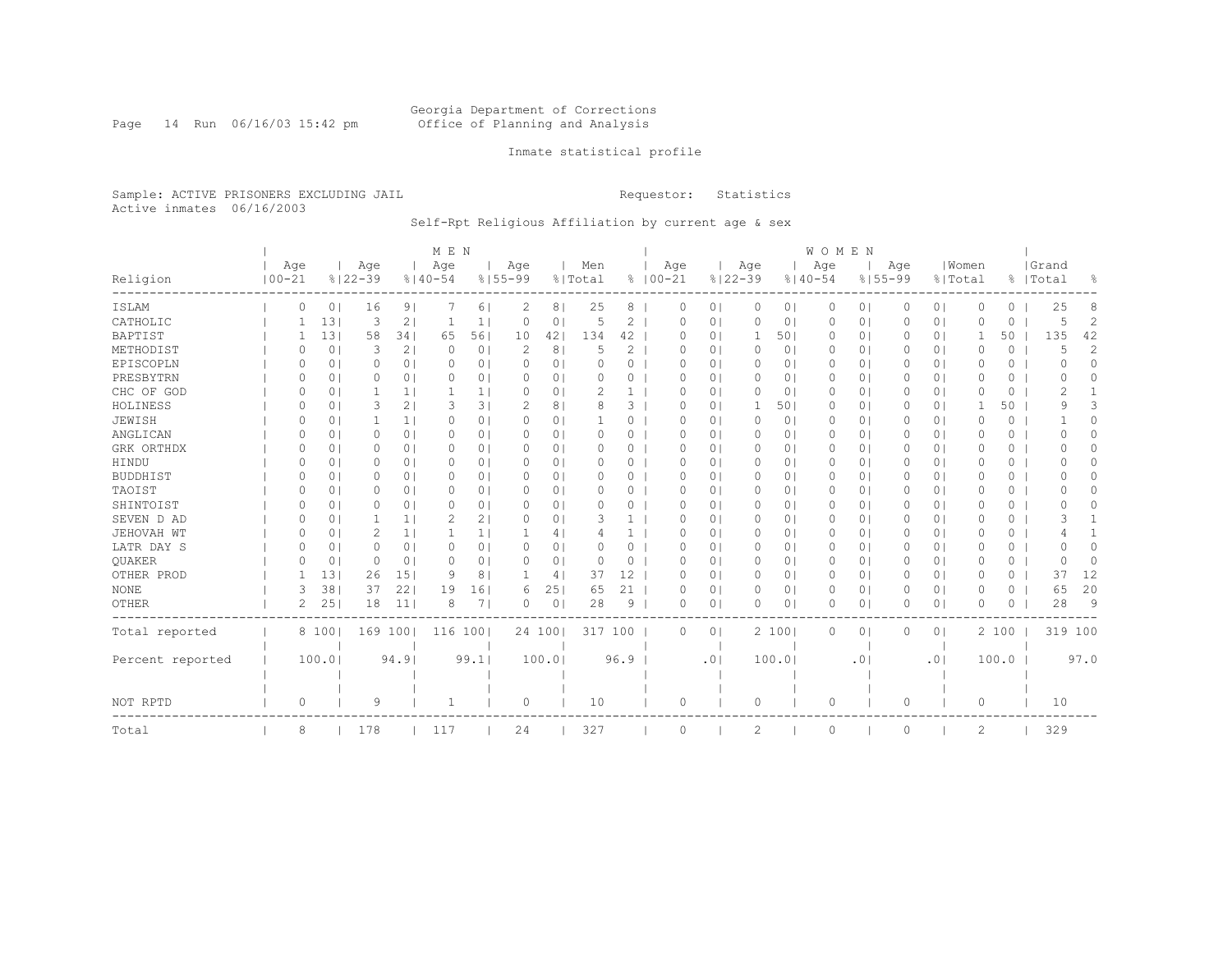### Georgia Department of Corrections Page 15 Run 06/16/03 15:42 pm Office of Planning and Analysis

### Inmate statistical profile

Sample: ACTIVE PRISONERS EXCLUDING JAIL **Requestor:** Statistics Active inmates 06/16/2003

Self-Rpt Family Behavior Patterns \* by current age & sex

|                  |                   |                 |                    |                | M E N              |                |                    |        |                |      |                     |                |                    |                 | <b>WOMEN</b>       |                |                    |                |       |           |                    |         |     |
|------------------|-------------------|-----------------|--------------------|----------------|--------------------|----------------|--------------------|--------|----------------|------|---------------------|----------------|--------------------|-----------------|--------------------|----------------|--------------------|----------------|-------|-----------|--------------------|---------|-----|
| Family Behavior  | Age<br>$100 - 21$ |                 | Age<br>$8122 - 39$ |                | Age<br>$8140 - 54$ |                | Age<br>$8155 - 99$ |        | Men<br>% Total |      | Age<br>$% 100 - 21$ |                | Age<br>$8122 - 39$ |                 | Age<br>$8140 - 54$ |                | Age<br>$8155 - 99$ | % Total        | Women |           | Grand<br>%   Total |         | - 옹 |
| CRIMINLTY        | 4                 | 19              | 53                 | 201            | 42                 | 26             | 5.                 | 20     | 104            | 22   | 0                   | $\Omega$       |                    | 171             | 0                  | 0 <sub>1</sub> |                    | 0 <sub>1</sub> |       | 17        | 105                |         | 22  |
| ALCOHOLISM       |                   | 24              | 37                 | 14             | 26                 | 161            | 3.                 | 12     | 71             | 15   | 0                   | 01             |                    | 171             | $\Omega$           | 0 <sub>1</sub> |                    | 0 <sub>1</sub> |       | 17        |                    | 72      | 15  |
| DRUG ABUSE       |                   | 14 <sub>1</sub> | 25                 | 9 <sub>1</sub> | 13                 | 8 <sup>1</sup> |                    | 4      | 42             | 9    | $\left( \right)$    | 01             |                    | 171             | $\Omega$           | 0 <sub>1</sub> |                    | 0 <sub>1</sub> |       | 17        |                    | 43      | 9   |
| DOMINERING       |                   | 0               |                    | 0 <sub>1</sub> | $\Omega$           | 0              | 0                  | 0      |                |      |                     | $\Omega$       |                    | 17 <sub>1</sub> | $\Omega$           | 0 <sub>1</sub> |                    | 0 <sub>1</sub> |       | $\perp$ 7 |                    | 2       | 0   |
| MIGRANT          |                   | 0               |                    |                |                    | 2              |                    | 0      |                |      |                     | 0              |                    | 0 <sub>1</sub>  | 0                  | 01             |                    | 0 <sub>1</sub> |       | 0         |                    |         |     |
| INFL BTGS        |                   | 51              | 12                 | 5 <sub>1</sub> | 6                  | 4              |                    | 8      | 21             |      |                     | 0              |                    | 01              | 0                  | 01             |                    | 0 <sub>1</sub> |       | 0         |                    | 21      |     |
| PERMISSIVE       |                   | 0               |                    | 0 <sub>1</sub> | 0                  | 0              | 0                  | 0      |                |      |                     | 0              |                    | 171             | 0                  | 01             |                    | 0 <sub>1</sub> |       | 17        |                    | 2       |     |
| FATH ABSNT       | 6                 | 29              | 99                 | 371            | 52                 | 33             | 11                 | 44     | 168            | 36   | $^{(1)}$            | 01             |                    | 01              | $\Omega$           | 01             |                    | 0 <sub>1</sub> |       | 0         | 168                |         | 35  |
| MOTH ABSNT       |                   | 101             | 32                 | 121            | 14                 | 91             | 3                  | 12     | 51             |      | 0                   | 0 <sup>1</sup> | $\bigcap$          | 01              | $\Omega$           | 0 <sub>1</sub> |                    | 0 <sup>1</sup> |       | $\Omega$  |                    | 51      | 11  |
| <b>NONE</b>      |                   | 0               |                    | 2 <sub>1</sub> | 3                  | 2 <sub>1</sub> | 0                  | 0      |                |      | 0                   | $\circ$        |                    | 17 <sub>1</sub> | 0                  | 0 <sub>1</sub> |                    | 0 <sub>1</sub> |       | 17        |                    | 8       | 2   |
| Total reported   |                   | 21 100          | 266 100            |                | 159 100            |                |                    | 25 100 | 471 100        |      | $\Omega$            | 0 <sub>1</sub> |                    | 6 100           | 0                  | 0 <sub>1</sub> |                    | 0 <sub>1</sub> |       | 6 100     |                    | 477 100 |     |
|                  |                   |                 |                    |                |                    |                |                    |        |                |      |                     |                |                    |                 |                    |                |                    |                |       |           |                    |         |     |
| Percent reported |                   | 100.0           |                    | 75.81          |                    | 75.2           |                    | 66.71  |                | 75.5 |                     | .01            |                    | 100.0           |                    | .01            |                    | .01            |       | 100.0     |                    | 75.7    |     |
|                  |                   |                 |                    |                |                    |                |                    |        |                |      |                     |                |                    |                 |                    |                |                    |                |       |           |                    |         |     |
| <b>OTHER</b>     | 0                 |                 | 43                 |                | 29                 |                | 8                  |        | 80             |      | 0                   |                | $\Omega$           |                 | $\Omega$           |                |                    |                | 0     |           |                    | 80      |     |
| Total            | 8                 |                 | 178                |                | 117                |                | 24                 |        | 327            |      | $\Omega$            |                | 2                  |                 | $\circ$            |                |                    |                | 2     |           | 329                |         |     |

\* NOTE: SINCE THERE CAN BE UP TO FIVE BEHAVIOR CODES PER INMATE, THE NUMBER OF CASES REPORTED IN THE DETAIL LINES AND THE TOTAL REPORTED LINE MAY EXCEED THE TOTAL NUMBER OF CASES. IN SHORT, THIS TABLE COUNTS THE NUMBER OF BEHAVIOR PROBLEMS, NOT INMATES.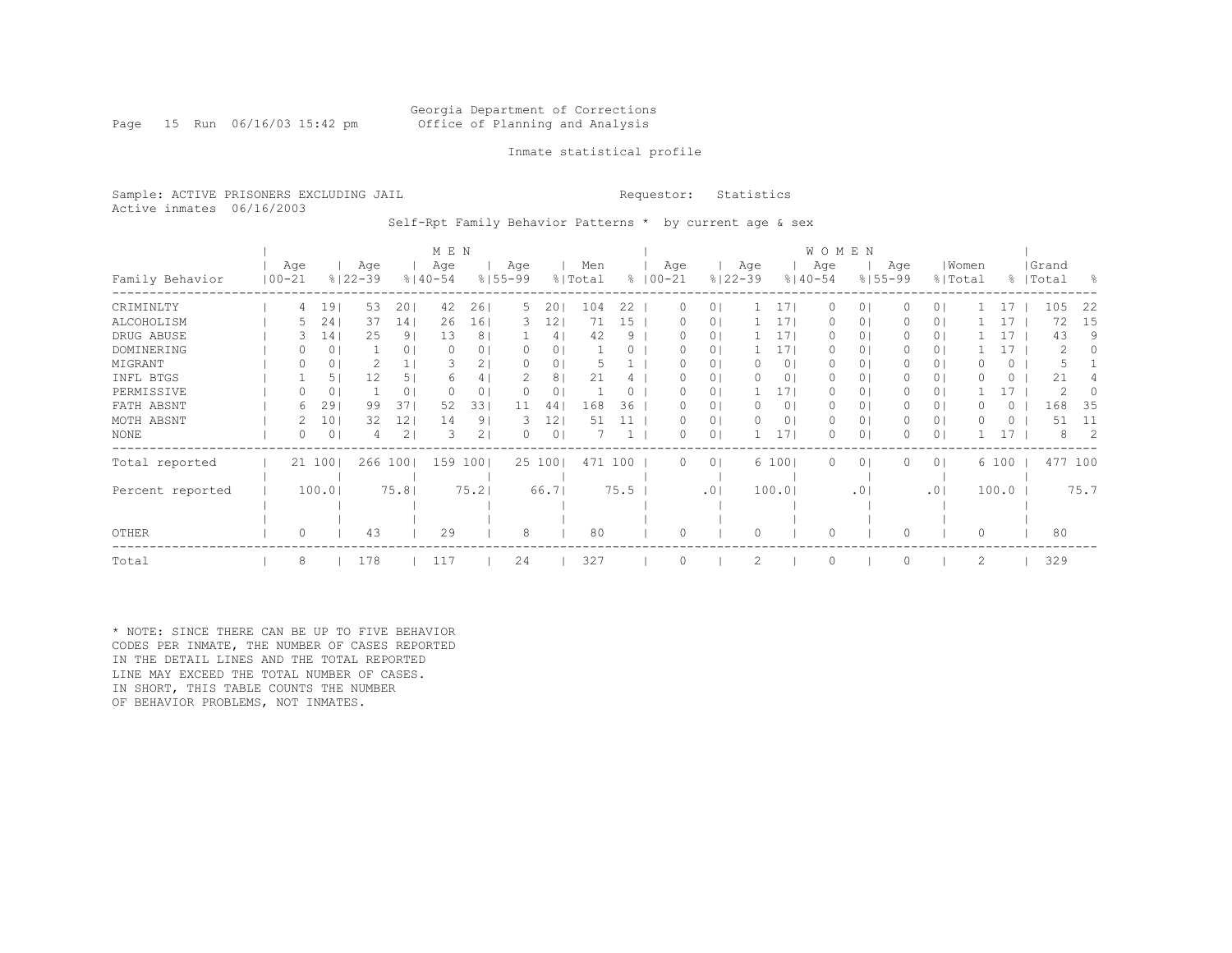### Georgia Department of Corrections Page 16 Run 06/16/03 15:42 pm Office of Planning and Analysis

### Inmate statistical profile

Sample: ACTIVE PRISONERS EXCLUDING JAIL **Requestor:** Statistics Active inmates 06/16/2003

Inmate Diagnostic Behavior Problem \* by current age & sex

|                    |                   |        |                    |                | M E N              |                |                    |        |                |          |             |          |                |                    |                | WOMEN              |           |                    |                |                  |          |                    |                |
|--------------------|-------------------|--------|--------------------|----------------|--------------------|----------------|--------------------|--------|----------------|----------|-------------|----------|----------------|--------------------|----------------|--------------------|-----------|--------------------|----------------|------------------|----------|--------------------|----------------|
| Diagnostic Problem | Aqe<br>$100 - 21$ |        | Age<br>$8122 - 39$ |                | Age<br>$8140 - 54$ |                | Age<br>$8155 - 99$ |        | Men<br>% Total |          | $8100 - 21$ | Age      |                | Age<br>$8122 - 39$ |                | Age<br>$8140 - 54$ |           | Age<br>$8155 - 99$ |                | Women<br>% Total |          | Grand<br>%   Total | $\frac{6}{10}$ |
| ALCOHOLIC          |                   | 5      | 10                 | 2 <sub>1</sub> | 8                  | 3              | 3                  | 71     | 22             | 3        |             | 0        | 0 <sub>1</sub> |                    | 251            | 0                  | $\circ$   | 0                  | 0 <sup>1</sup> |                  | 25       | 23                 | 3              |
| ALCOH ABSE         |                   | 10     | 40                 | 9              | 27                 | 101            | З                  | 7      | 72             | 10       |             | O        | $\circ$        | $\Omega$           | 0 <sub>1</sub> | $\Omega$           | 0         |                    | 0 <sub>1</sub> | O                | 0        | 72                 | 9              |
| DRUG EXP           |                   | 14     | 56                 | 131            | 35                 | 131            | 6                  | 13     | 100            | 13       |             |          | $\circ$        | 0                  | $\circ$        | 0                  | $\Omega$  |                    | 0 <sub>1</sub> | O                | 0        | 100                | 13             |
| DRUG ABSE          |                   | 14     | 71                 | 171            | 42                 | 161            | 3                  | 7      | 119            | 16       |             | O        | $\circ$        |                    | 251            | $\Omega$           | $\circ$   | 0                  | 0 <sub>1</sub> |                  | 25       | 120                | 16             |
| NARC ADDCT         |                   | 0      | 6                  | 1 <sub>1</sub> | 3                  |                | $\left($           | 0      | 9              |          |             |          | $\circ$        | 0                  | $\circ$        | $\Omega$           | 0         |                    | 0 <sub>1</sub> | O                | 0        | 9                  |                |
| EPILEPTIC          |                   | 0      | 3                  | 1 <sup>1</sup> | 3                  |                | <sup>0</sup>       | 0      | 6              |          |             | O        | $\circ$        | $\Omega$           | $\circ$        | $\Omega$           | $\Omega$  |                    | 0 <sub>1</sub> | O                | 0        | 6                  |                |
| MANIPULTVE         |                   | 19     | 42                 | 10             | 19                 | 7              | З                  | 7.     | 68             | 9        |             |          | $\circ$        | 0                  | 01             | 0                  | 0         |                    | 0 <sub>1</sub> | 0                | 0        | 68                 | 9              |
| ASSAULTIVE         |                   | 33     | 140                | 331            | 92                 | 341            | 18                 | 40     | 257            | 34       |             | O        | $\circ$        | 2                  | 501            | 0                  | 0         | 0                  | 0 <sub>1</sub> | 2                | 50       | 259                | 34             |
| ESCPE TEND         | $\left($          | 0      | 16                 | 4              | 17                 | 6 <sup>1</sup> | 4                  | 9      | 37             | 5        |             | O        | $\Omega$       | $\Omega$           | $\circ$        | $\Omega$           | $\Omega$  | $\Omega$           | 0 <sub>1</sub> | O                | $\Omega$ | 37                 | 5.             |
| SUICIDAL           |                   | 0      | 16                 | 4              | 5                  | 2 <sub>1</sub> | 2                  | 4      | 23             | 3        |             | O        | $\circ$        | 0                  | 0 <sub>1</sub> | 0                  | 0         | 0                  | 0 <sub>1</sub> | O                | 0        | 23                 | 3              |
| WITHDRAWN          | O                 | 0      | 2                  | 0 <sup>1</sup> | $\Omega$           | $\Omega$       | $\Omega$           | 0      | $\mathcal{D}$  | $\Omega$ |             | O        | $\circ$        | $\Omega$           | 0 <sub>1</sub> | $\Omega$           | 0         | 0                  | 0 <sub>1</sub> | O                | $\Omega$ | 2                  | 0              |
| PR RLTY CT         | $\Omega$          | 0      |                    | 1 <sub>1</sub> |                    |                | $\Omega$           | 0      | 6              |          |             |          | $\circ$        | 0                  | 0 <sub>1</sub> | 0                  | 0         | 0                  | 0 <sub>1</sub> | O                | 0        | 6                  |                |
| HOMOSEXUAL         |                   | 5      | 0                  | 0 <sup>1</sup> |                    | 0 <sup>1</sup> | $\Omega$           | 0      |                | $\Omega$ |             | O        | $\Omega$       | 0                  | 0 <sub>1</sub> | $\Omega$           | 0         | 0                  | 0 <sub>1</sub> | O                | 0        |                    |                |
| <b>NONE</b>        | $\Omega$          | 0      | 3                  |                |                    | 0              |                    | 2      |                |          |             |          | 01             | 0                  | 0 <sub>1</sub> | 0                  | 0         |                    | 0 <sub>1</sub> | O                | 0        |                    |                |
| OTHER              | $\Omega$          | 0      |                    | 2              | 9                  | 31             | O                  | 0      | 16             |          |             | O        | $\circ$        | 0                  | 0 <sub>1</sub> | 0                  | 0         |                    | 0 <sub>1</sub> | O                | 0        | 16                 | 2              |
| NOT RPTD           | $\Omega$          | 0      | 5                  | 1 <sup>1</sup> | 3                  |                | 2                  | 4      | 10             |          |             | U        | $\circ$        | $\Omega$           | 01             | $\Omega$           | 0         |                    | 0 <sub>1</sub> | $\Omega$         | 0        | 10                 |                |
| Total reported     |                   | 21 100 | 422                | 1001           | 267                | 1001           |                    | 45 100 | 755 100        |          |             | 0        | 0 <sup>1</sup> |                    | 4 100          | 0                  | $\circ$   | $\Omega$           | 0 <sup>1</sup> |                  | 4 100    | 759 100            |                |
|                    |                   |        |                    |                |                    |                |                    |        |                |          |             |          |                |                    |                |                    |           |                    |                |                  |          |                    |                |
| Percent reported   |                   | 100.0  |                    | 99.41          |                    | 100.0          |                    | 100.0  |                | 99.7     |             |          | .01            |                    | 100.01         |                    | $\cdot$ 0 |                    | .01            |                  | 100.0    |                    | 99.7           |
|                    |                   |        |                    |                |                    |                |                    |        |                |          |             |          |                |                    |                |                    |           |                    |                |                  |          |                    |                |
|                    |                   |        |                    |                |                    |                |                    |        |                |          |             |          |                |                    |                |                    |           |                    |                |                  |          |                    |                |
| UNKNOWN            | 0                 |        |                    |                | $\Omega$           |                | $\circ$            |        |                |          |             | $\Omega$ |                | $\Omega$           |                | 0                  |           | O                  |                | 0                |          |                    |                |
| Total              | 8                 |        | 178                |                | 117                |                | 24                 |        | 327            |          |             |          |                | 2                  |                | $\Omega$           |           |                    |                | $\overline{c}$   |          | 329                |                |

\* NOTE: SINCE THERE CAN BE UP TO FIVE BEHAVIOR CODES PER INMATE, THE NUMBER OF CASES REPORTED IN THE DETAIL LINES AND THE TOTAL REPORTED LINE MAY EXCEED THE TOTAL NUMBER OF CASES. IN SHORT, THIS TABLE COUNTS THE NUMBER OF BEHAVIOR PROBLEMS, NOT INMATES.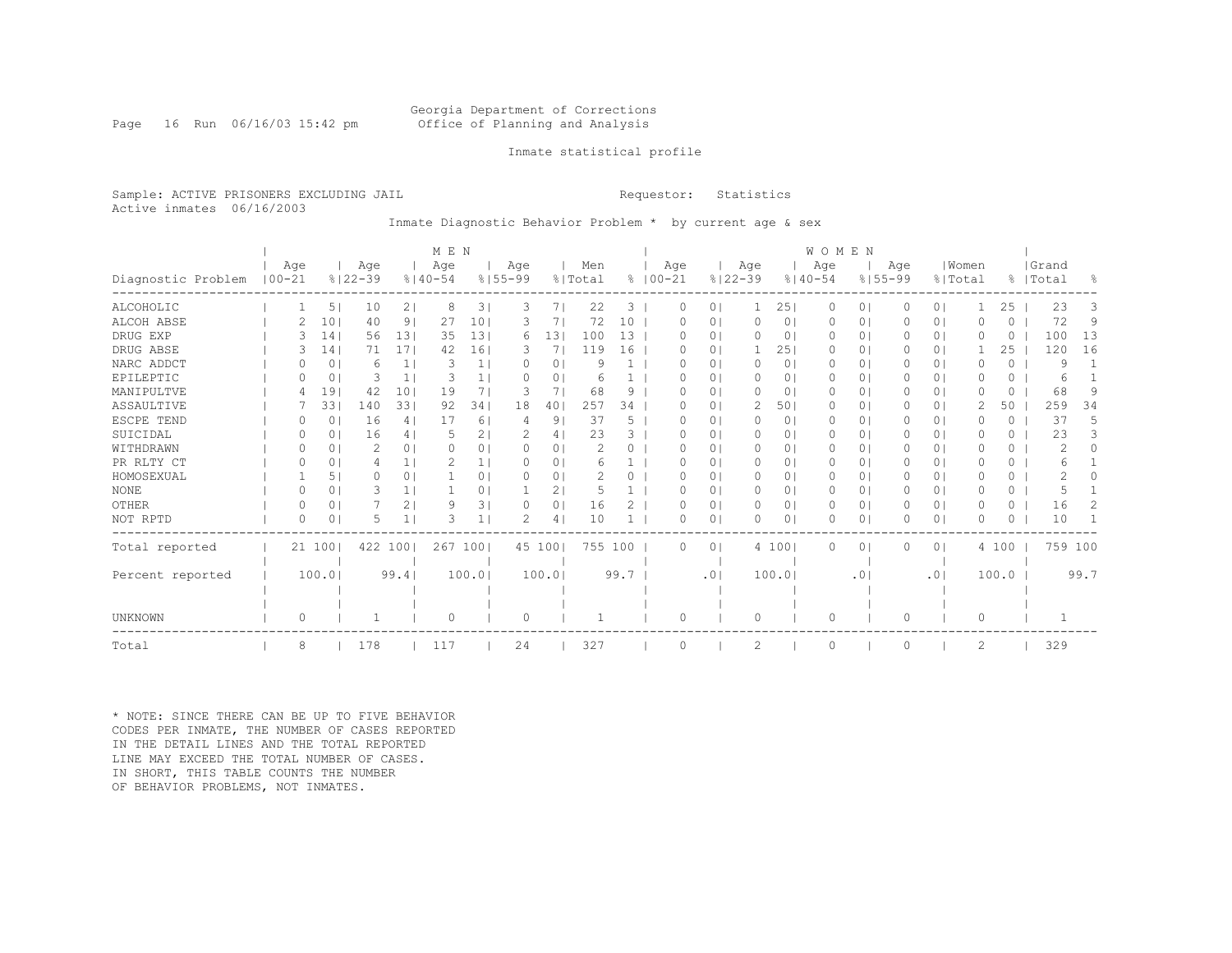#### Georgia Department of Corrections Page 17 Run 06/16/03 15:42 pm Office of Planning and Analysis

### Inmate statistical profile

Sample: ACTIVE PRISONERS EXCLUDING JAIL **Requestor:** Statistics Active inmates 06/16/2003

### Physical Profile (General Condition) by current age & sex

|                      |            |                  |                |                    |                | M E N              |        |                    |                |                |      |             |          |                 |                    |                | W O M E N          |                |                    |                |                |         |                    |             |
|----------------------|------------|------------------|----------------|--------------------|----------------|--------------------|--------|--------------------|----------------|----------------|------|-------------|----------|-----------------|--------------------|----------------|--------------------|----------------|--------------------|----------------|----------------|---------|--------------------|-------------|
| Physical Profile     | $100 - 21$ | Age              |                | Aqe<br>$8122 - 39$ |                | Age<br>$8140 - 54$ |        | Aqe<br>$8155 - 99$ |                | Men<br>% Total |      | $8100 - 21$ | Aqe      |                 | Age<br>$8122 - 39$ |                | Age<br>$8140 - 54$ |                | Age<br>$8155 - 99$ | % Total        | Women          |         | Grand<br>%   Total | - 옹         |
| NO LIMITATION        |            |                  | 881            | 134                | 77 I           | 53                 | 45     | 9                  | 39             | 203            | 63   |             | $\Omega$ | 0 <sup>1</sup>  |                    | 2 1001         | $\Omega$           | 0 <sup>1</sup> | ()                 | 0 <sup>1</sup> |                | 2 100   | 205                | 63          |
| DEFECT NO MAJOR LIMT |            |                  | 131            | 20                 | 11             | 36                 | 31     | 9                  | 39             | 66             | 20   |             | $\Omega$ | $\Omega$        | $\Omega$           | 0 <sup>1</sup> | $\Omega$           | 0 <sup>1</sup> | $\Omega$           | 0 <sup>1</sup> | 0              | $\circ$ | 66                 | - 20        |
| DEFECT MAJOR LIMIT   |            | $\left( \right)$ | 01             | 21                 | 12             | 27                 | 23     | 4                  |                | 52             | 16   |             | 0        | $\overline{0}$  | $\Omega$           | 0 <sub>1</sub> | 0                  | 0 <sub>1</sub> |                    | 0 <sup>1</sup> | 0              | $\circ$ | 52                 | 16          |
| VERY MAJOR DEFECT    |            | 0                | 0 <sub>1</sub> |                    | 0 <sub>1</sub> |                    |        |                    | 4 <sup>1</sup> | 2              |      |             | 0        | 0 <sup>1</sup>  | $\Omega$           | 0 <sub>1</sub> | $\Omega$           | 0 <sub>1</sub> | 0                  | 0 <sup>1</sup> | $\Omega$       | $\circ$ |                    | $2 \quad 1$ |
| Total reported       |            |                  | 8 100          | 175                | 1001           | 117                | 1001   |                    | 23 1001        | 323            | 100  |             | $\Omega$ | 0 <sup>1</sup>  |                    | 2 1001         | $\Omega$           | 0 <sup>1</sup> | $\Omega$           | 0 <sup>1</sup> |                | 2 100   | 325 100            |             |
| Percent reported     |            |                  | 100.0          |                    | 98.31          |                    | 100.01 |                    | 95.81          |                | 98.8 |             |          | .0 <sub>1</sub> |                    | 100.0          |                    | .01            |                    | .01            |                | 100.0   |                    | 98.8        |
|                      |            |                  |                |                    |                |                    |        |                    |                |                |      |             |          |                 |                    |                |                    |                |                    |                |                |         |                    |             |
| NOT REPORTED         |            | $\Omega$         |                |                    |                | $\Omega$           |        |                    |                | 4              |      |             | 0        |                 |                    |                | $\Omega$           |                |                    |                | $\Omega$       |         | 4                  |             |
| Total                |            | 8                |                | 178                |                | 117                |        | 24                 |                | 327            |      |             |          |                 |                    |                | $\Omega$           |                |                    |                | $\mathfrak{D}$ |         | 329                |             |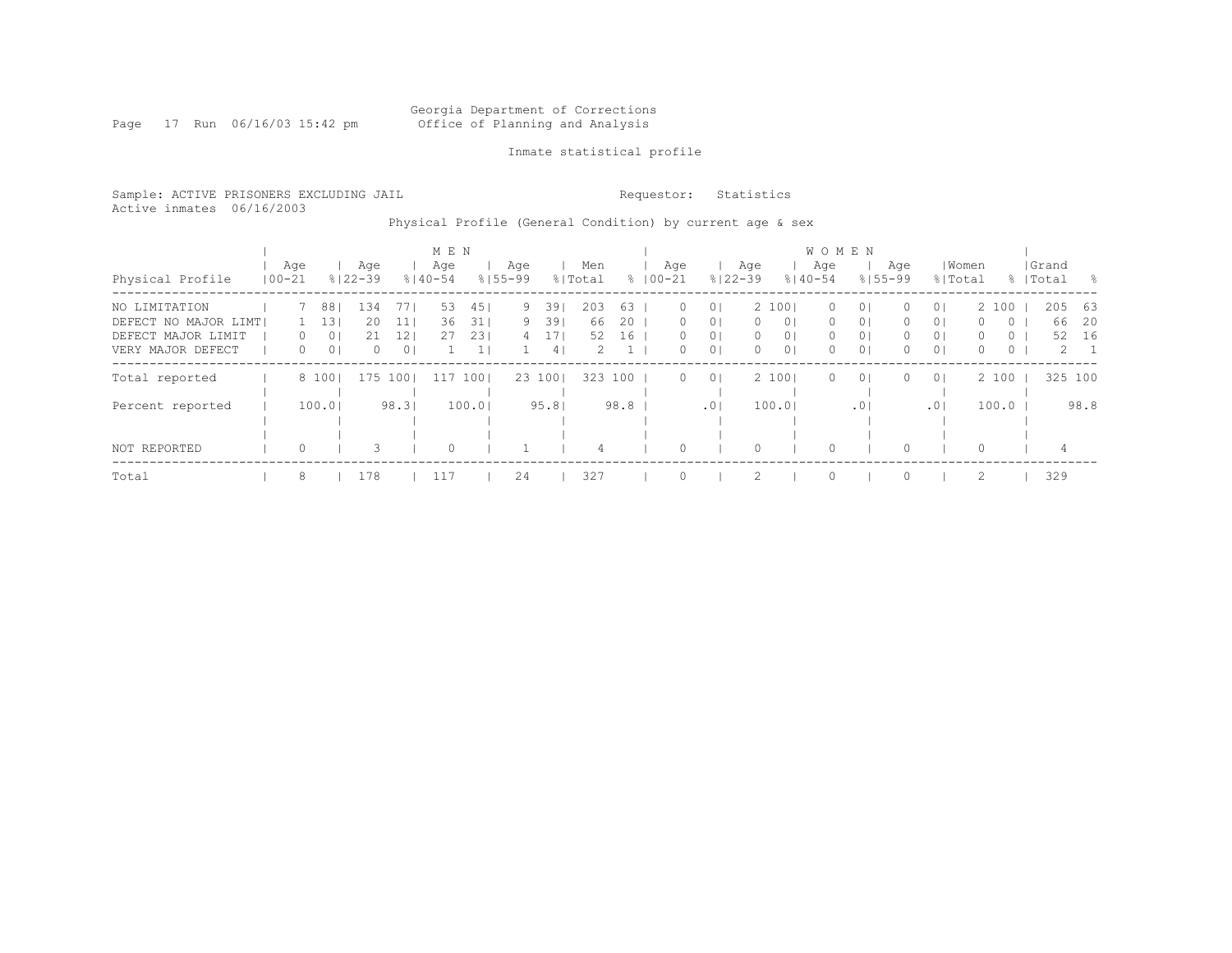Page 18 Run 06/16/03 15:42 pm

### Inmate statistical profile

Sample: ACTIVE PRISONERS EXCLUDING JAIL **Requestor:** Statistics Active inmates 06/16/2003

Security Status by current age & sex

|                  |                |        |                    |                 | M E N              |                |                    |                |                |       |                    |                 |                    |                | <b>WOMEN</b>       |     |                    |                |                |       |                    |            |
|------------------|----------------|--------|--------------------|-----------------|--------------------|----------------|--------------------|----------------|----------------|-------|--------------------|-----------------|--------------------|----------------|--------------------|-----|--------------------|----------------|----------------|-------|--------------------|------------|
| Security         | Age<br>  00-21 |        | Age<br>$8122 - 39$ |                 | Age<br>$8140 - 54$ |                | Age<br>$8155 - 99$ |                | Men<br>% Total |       | Age<br>$8$   00-21 |                 | Age<br>$8122 - 39$ |                | Age<br>$8140 - 54$ |     | Age<br>$8155 - 99$ | % Total        | Women          |       | Grand<br>%   Total | $^{\circ}$ |
| DIAG INCOM       | 0              | 0      |                    | 0 <sub>1</sub>  |                    | 0 I            |                    | 01             |                |       |                    | $\circ$         |                    | ΟI             |                    | 0   |                    | 0 <sub>1</sub> |                | 0     |                    |            |
| WRK RELEAS       |                | 0      |                    | 0 <sub>1</sub>  |                    | 0 <sub>1</sub> |                    | 0              |                |       |                    | 0               |                    | 0              |                    | 0   |                    | 0 <sub>1</sub> |                | 0     |                    |            |
| TRUSTY           |                | 0      |                    | 0 <sub>1</sub>  |                    | 0 <sup>1</sup> |                    | 01             |                |       |                    | $\circ$         | $\Omega$           | 0 <sup>1</sup> | $\Omega$           | 01  |                    | 0 <sub>1</sub> |                | 0     |                    |            |
| MINIMUM          |                | 0      |                    | 0 <sup>1</sup>  |                    |                |                    | 0              |                |       |                    | $\Omega$        |                    | 50             | 0                  | 0   |                    | 0 <sub>1</sub> |                | 50    |                    |            |
| MEDIUM           | 0              | 0      | 55                 | 31              | 47                 | 401            | 15                 | 63             | 117            | 36    | 0                  | $\circ$         | $\Omega$           | 0 <sup>1</sup> | $\Omega$           | 01  |                    | 0 <sub>1</sub> |                | 0     |                    | 36         |
| CLOSE            |                | 88     | 107                | 60 <sub>1</sub> | 66                 | 561            |                    | 291            | 187            | 57    |                    | $\circ$         |                    | 0              | 0                  | 0   |                    | 0 <sub>1</sub> |                | U     | 187                | 57         |
| MAXIMUM          |                | 0      |                    |                 |                    | 2 <sub>1</sub> |                    | 8 <sup>1</sup> | 16             |       |                    | $\circ$         |                    | 501            | 0                  | 0   |                    | 0 <sub>1</sub> |                | 50    |                    | 5.         |
| DIAGNOSTIC       |                | 13     |                    | 2 <sub>1</sub>  |                    | 01             |                    | 01             |                |       |                    | $\circ$         |                    | 0 <sup>1</sup> | O                  | 0   |                    | 0 <sub>1</sub> |                | 0     |                    | 5          |
| Total reported   |                | 8 100  | 178 1001           |                 | 117                | 1001           |                    | 24 1001        | 327            | 100   | $\Omega$           | $\circ$         |                    | 2 1001         | $\circ$            | 01  |                    | 0 <sub>1</sub> |                | 2 100 |                    | 329 100    |
| Percent reported |                | 100.01 |                    | 100.01          |                    | 100.01         |                    | 100.01         |                | 100.0 |                    | .0 <sub>1</sub> |                    | 100.01         |                    | .01 |                    | .01            |                | 100.0 |                    | 100.0      |
|                  |                |        |                    |                 |                    |                |                    |                |                |       |                    |                 |                    |                |                    |     |                    |                |                |       |                    |            |
|                  |                |        |                    |                 |                    |                |                    |                |                |       |                    |                 |                    |                |                    |     |                    |                |                |       |                    |            |
| NOT RPTD         | 0              |        |                    |                 |                    |                |                    |                |                |       |                    |                 |                    |                |                    |     |                    |                |                |       |                    | 0          |
| Total            | 8              |        | 178                |                 | 117                |                | 24                 |                | 327            |       |                    |                 |                    |                | $\cap$             |     |                    |                | $\mathfrak{D}$ |       | 329                |            |

\* NOTE: BEGINNING IN JULY 1987, THE FACILITIES DIVISION NO LONGER CODED INMATES AS BEING WORK RELEASE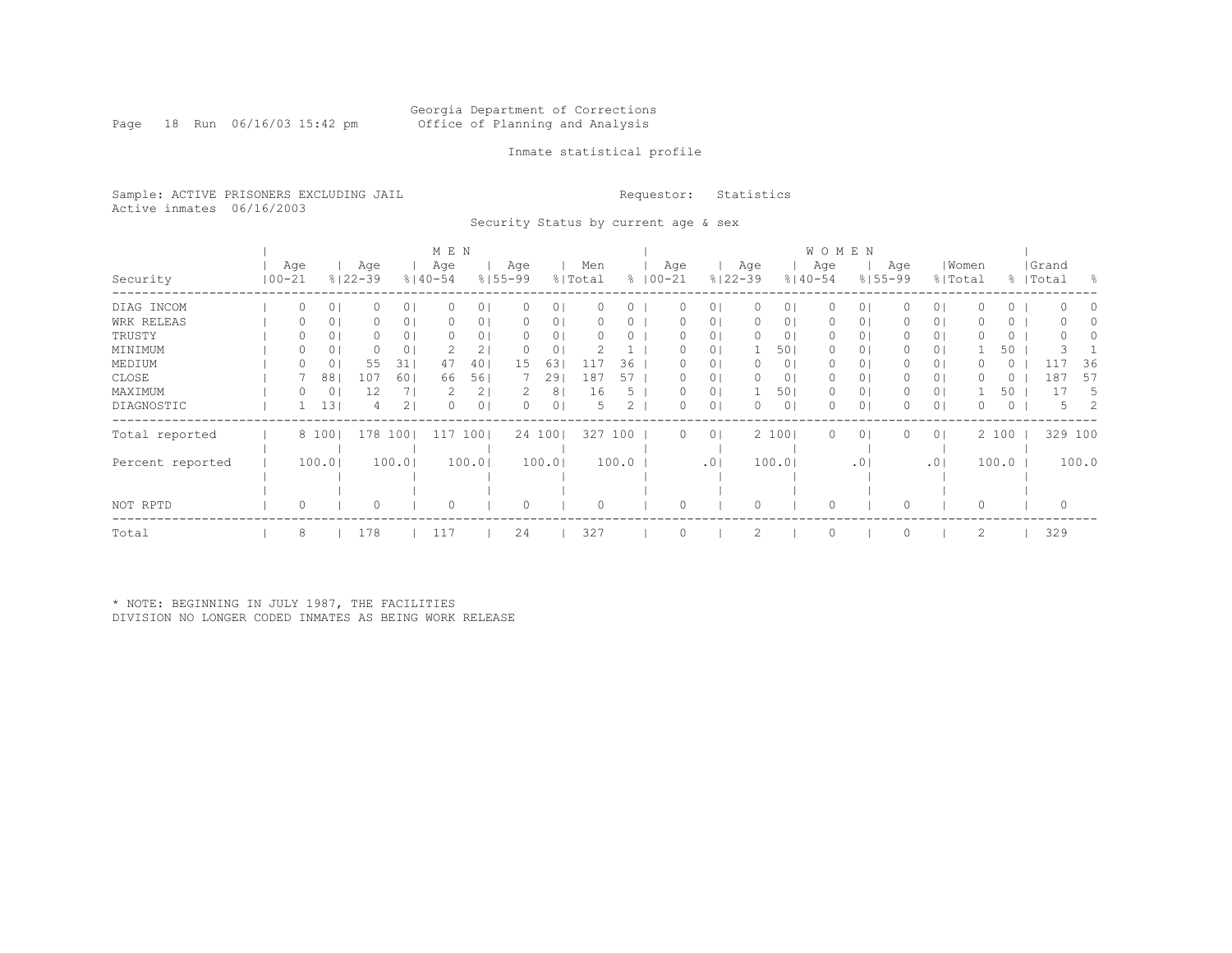#### Georgia Department of Corrections Page 19 Run 06/16/03 15:42 pm Office of Planning and Analysis

### Inmate statistical profile

Sample: ACTIVE PRISONERS EXCLUDING JAIL **Requestor:** Statistics Active inmates 06/16/2003

Number Of Sentences by current age & sex

|                             |      |                |                    |                | M E N              |                 |                    |                 |                |       |                      |                |                    |       | <b>WOMEN</b>       |           |                    |                |                  |         |                    |       |
|-----------------------------|------|----------------|--------------------|----------------|--------------------|-----------------|--------------------|-----------------|----------------|-------|----------------------|----------------|--------------------|-------|--------------------|-----------|--------------------|----------------|------------------|---------|--------------------|-------|
| Number Of Sentences   00-21 | Age  |                | Age<br>$8122 - 39$ |                | Age<br>$8140 - 54$ |                 | Age<br>$8155 - 99$ |                 | Men<br>% Total |       | Age<br>$8   00 - 21$ |                | Age<br>$8122 - 39$ |       | Age<br>$8140 - 54$ |           | Age<br>$8155 - 99$ |                | Women<br>% Total |         | Grand<br>%   Total | - 8   |
| $_{\rm ONE}$                |      | 131            | 19                 | 11             | 22                 | 191             | 4                  | 17 <sup>1</sup> | 46             | 14    |                      | 0              | $\Omega$           | 0     | O                  |           |                    | $\circ$        |                  | 0       | 46                 | 14    |
| TWO                         |      | 13             | 34                 | 191            | 22                 | 191             | 6                  | 251             | 63             | 19    | O                    | 01             |                    | 501   | 0                  | 0         |                    | 0 <sup>1</sup> |                  | 50      | 64                 | 19    |
| THREE                       |      | 25             | 33                 | 191            | 21                 | 18 <sup>1</sup> | 4                  | 17 <sub>l</sub> | 60             | 18    |                      | 0              | 0                  | 0     | 0                  | 0         |                    | 01             |                  | 0       | 60                 | 18    |
| <b>FOUR</b>                 |      | 0 <sub>1</sub> | 21                 | 121            | 19                 | 16              |                    | 4 <sub>1</sub>  | 41             | 13    |                      | 01             | 0                  | 0     | $\mathbf{0}$       | 0         |                    | 0 <sub>1</sub> |                  | $\circ$ | 41                 | 12    |
| FIVE                        |      | 0 <sup>1</sup> | 16                 | 9 <sub>1</sub> |                    | 61              | З.                 | 13              | 26             | 8     | 0                    | 0              |                    | 501   | $\circ$            | 0         |                    | 0              |                  | 50      | 27                 | 8     |
| MORE THAN FIVE              | 4    | 501            | 55                 | 31             | 26                 | 221             | 6                  | 25              | 91             | 28    | O                    | 0              | $\Omega$           | 0     | $\Omega$           | 0         |                    | $\circ$        | O                | 0       | 91                 | 28    |
| Total reported              |      | 8 100          | 178 100            |                | 117                | $100$           |                    | 24 100          | 327 100        |       | 0                    | 0 <sup>1</sup> |                    | 2 100 | $\Omega$           | 0         |                    | 0 <sup>1</sup> |                  | 2 100   | 329 100            |       |
| Percent reported            |      | 100.0          |                    | 100.0          |                    | 100.0           |                    | 100.0           |                | 100.0 |                      | .01            |                    | 100.0 |                    | $\cdot$ 0 |                    | .01            |                  | 100.0   |                    | 100.0 |
| NOT REPORTED                | O    |                |                    |                |                    |                 |                    |                 |                |       | O                    |                | $\Omega$           |       | $\Omega$           |           | O                  |                | $\Omega$         |         |                    |       |
| Total                       | 8    |                | 178                |                | 117                |                 | 24                 |                 | 327            |       | U                    |                | $\mathcal{P}$      |       | $\bigcap$          |           | 0                  |                | $\mathfrak{D}$   |         | 329                |       |
|                             |      |                |                    |                |                    |                 |                    |                 |                |       |                      |                |                    |       |                    |           |                    |                |                  |         |                    |       |
|                             |      |                |                    |                |                    |                 |                    |                 |                |       |                      |                |                    |       |                    |           |                    |                |                  |         |                    |       |
|                             |      |                |                    |                |                    |                 |                    |                 |                |       |                      |                |                    |       |                    |           |                    |                |                  |         |                    |       |
|                             |      |                |                    |                |                    |                 |                    |                 |                |       |                      |                |                    |       |                    |           |                    |                |                  |         |                    |       |
|                             |      |                |                    |                |                    |                 |                    |                 |                |       |                      |                |                    |       |                    |           |                    |                |                  |         |                    |       |
| AVG NUM SENTENCES           | 5.88 |                | 4.76               |                | 4.16               |                 | 4.54               |                 | 4.56           |       | .00                  |                | 3.50               |       | .00                |           | .00                |                | 3.50             |         | 4.55               |       |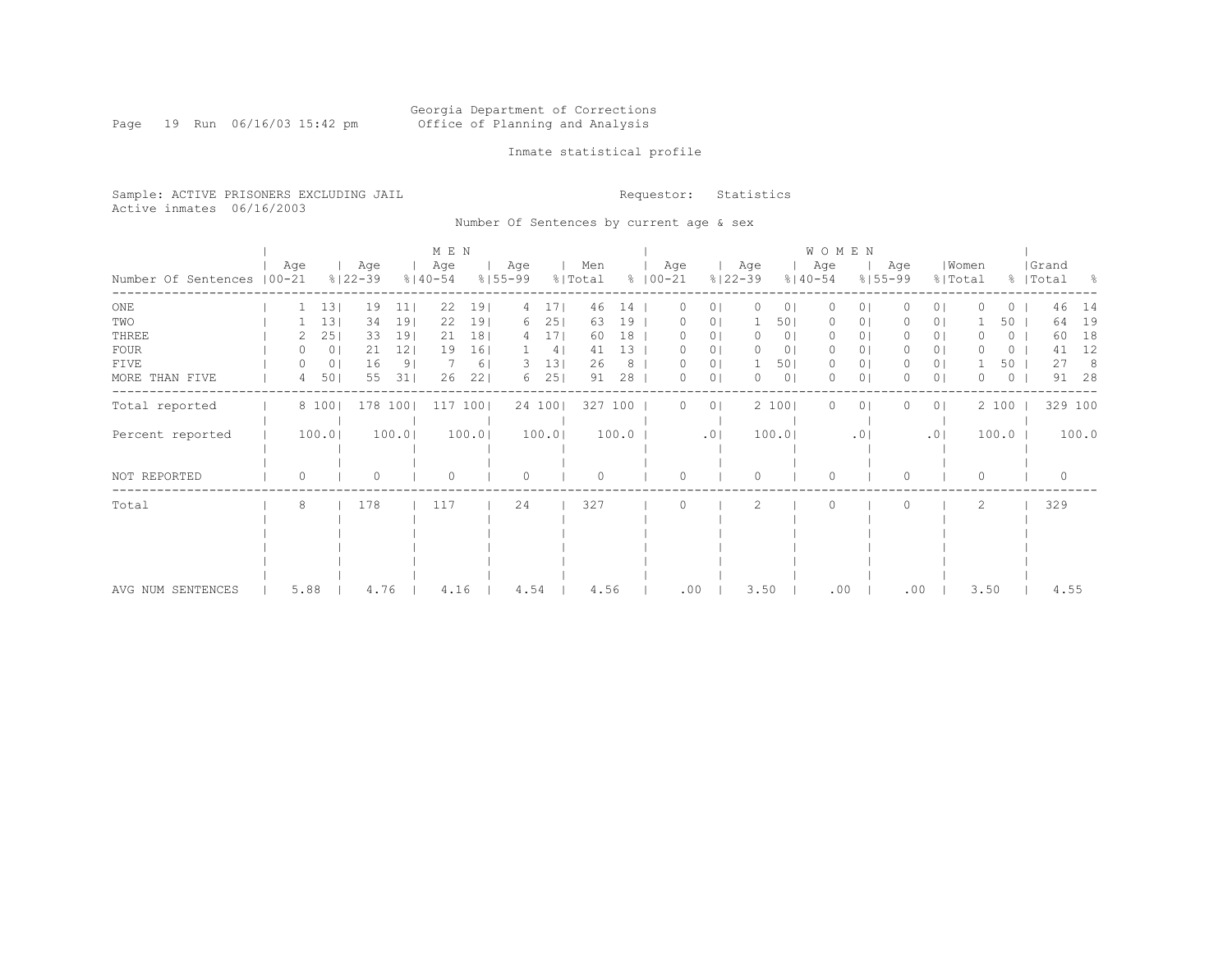#### Georgia Department of Corrections Page 20 Run 06/16/03 15:42 pm Office of Planning and Analysis

### Inmate statistical profile

Sample: ACTIVE PRISONERS EXCLUDING JAIL **Requestor:** Statistics Active inmates 06/16/2003

Number Of Disciplinaries by current age & sex

|                  |                   |               |                    |                | M E N              |                 |                    |                |                |       |                    |                |                    |                | WOMEN              |          |                    |                |                  |       |                    |       |
|------------------|-------------------|---------------|--------------------|----------------|--------------------|-----------------|--------------------|----------------|----------------|-------|--------------------|----------------|--------------------|----------------|--------------------|----------|--------------------|----------------|------------------|-------|--------------------|-------|
| Disciplinaries   | Age<br>$100 - 21$ |               | Age<br>$8122 - 39$ |                | Age<br>$8140 - 54$ |                 | Age<br>$8155 - 99$ |                | Men<br>% Total |       | Age<br>$8100 - 21$ |                | Age<br>$8122 - 39$ |                | Age<br>$8140 - 54$ |          | Age<br>$8155 - 99$ |                | Women<br>% Total |       | Grand<br>%   Total | - 옹   |
| ZERO             |                   | 2<br>25       | 35                 | 201            | 38                 | 321             | 8                  | 331            | 83             | 25    | $\Omega$           | 0 <sup>1</sup> | 0                  | 0 <sub>1</sub> | 0                  | $\Omega$ |                    | 0 <sub>1</sub> | O                | 0     | 83                 | 25    |
| $_{\rm ONE}$     |                   | 25            | 21                 | 121            | 14                 | 12              | 5.                 | 211            | 42             | 13    |                    | 0 <sub>1</sub> |                    | 0              | 0                  | 01       |                    | 0 <sub>1</sub> |                  | 0     | 42                 | 13    |
| TWO              |                   | 131           | 10                 | 6              | 10                 | 9 <sub>1</sub>  | 4                  | 17             | 25             | 8     |                    | 0 <sub>1</sub> |                    | 01             | 0                  | 01       |                    | 0 <sub>1</sub> |                  | 0     | 25                 | 8     |
| THREE            |                   | 0<br>$^{(1)}$ | 15                 | 8 <sup>1</sup> | 10                 | 91              | 3.                 | 13             | 28             | 9     |                    | 0 <sub>1</sub> |                    | 01             | $\Omega$           | 01       |                    | 0 <sub>1</sub> |                  | 0     | 28                 |       |
| FOUR             |                   | 0<br>0        | 12                 | 7 I            | 16                 | 14 <sub>1</sub> |                    | 4              | 29             | 9     |                    | 0 <sub>1</sub> |                    | 501            | $\Omega$           | 01       |                    | 0 <sub>1</sub> |                  | 50    | 30                 | 9     |
| FIVE             |                   | 25            | 13                 | 7 I            | 5                  | 4               |                    | 0 <sub>1</sub> | 20             |       |                    | 0 <sub>1</sub> |                    | 0 <sub>1</sub> | 0                  | 01       |                    | 0 <sub>1</sub> |                  | 0     | 20                 |       |
| MORE THAN FIVE   |                   | 13            | 72                 | 40             | 24                 | 21              | 3                  | 131            | 100            | 31    |                    | 0 <sub>1</sub> |                    | 501            | $\Omega$           | $\circ$  |                    | 0 <sub>1</sub> |                  | 50    | 101                | 31    |
| Total reported   |                   | 8 100         |                    | 178 100        | 117                | 100             |                    | 24 100         | 327 100        |       | $\Omega$           | 0 <sup>1</sup> |                    | 2 100          | $\Omega$           | $\circ$  |                    | 0 <sub>1</sub> |                  | 2 100 | 329 100            |       |
| Percent reported |                   | 100.0         |                    | 100.01         |                    | 100.01          |                    | 100.0          |                | 100.0 |                    | .01            |                    | 100.01         |                    | .01      |                    | .01            |                  | 100.0 |                    | 100.0 |
| NOT REPORTED     |                   | $\Omega$      | 0                  |                | $\Omega$           |                 | $\circ$            |                | $\Omega$       |       | Λ                  |                |                    |                | $\Omega$           |          | O                  |                | 0                |       | $\Omega$           |       |
| Total            |                   | 8             | 178                |                | 117                |                 | 24                 |                | 327            |       |                    |                | $\mathcal{L}$      |                | $\Omega$           |          |                    |                | 2                |       | 329                |       |
|                  |                   |               |                    |                |                    |                 |                    |                |                |       |                    |                |                    |                |                    |          |                    |                |                  |       |                    |       |
|                  |                   |               |                    |                |                    |                 |                    |                |                |       |                    |                |                    |                |                    |          |                    |                |                  |       |                    |       |
|                  |                   |               |                    |                |                    |                 |                    |                |                |       |                    |                |                    |                |                    |          |                    |                |                  |       |                    |       |
|                  |                   |               |                    |                |                    |                 |                    |                |                |       |                    |                |                    |                |                    |          |                    |                |                  |       |                    |       |
| AVG NUM DISCIP   |                   | 2.88          | 8.02               |                | 3.66               |                 | 2.21               |                | 5.91           |       | .00                |                | 15.50              |                | .00                |          | .00                |                | 15.50            |       | 5.96               |       |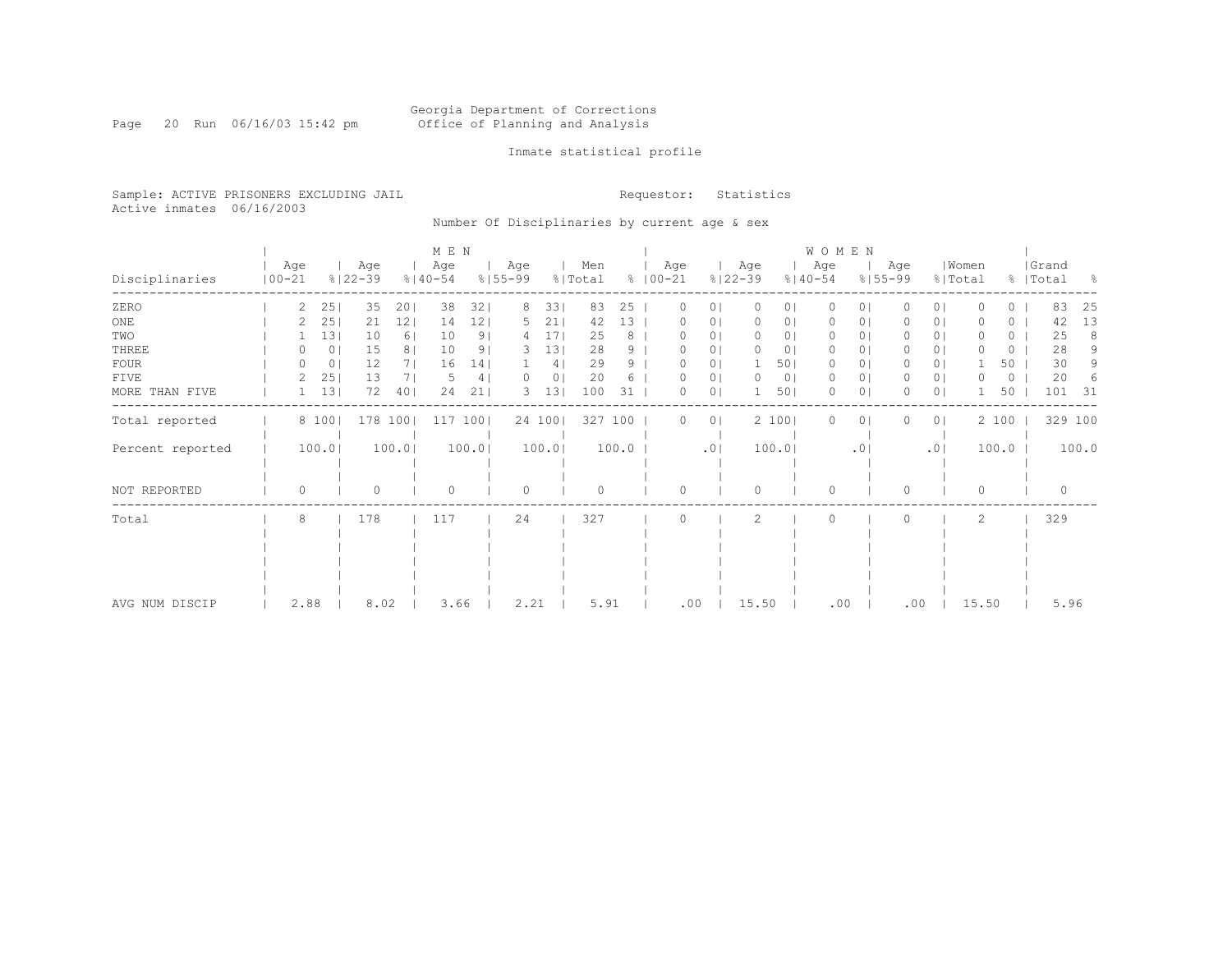#### Georgia Department of Corrections Page 21 Run 06/16/03 15:42 pm Office of Planning and Analysis

### Inmate statistical profile

Sample: ACTIVE PRISONERS EXCLUDING JAIL **Requestor:** Statistics Active inmates 06/16/2003

Number Of Escapes by current age & sex

|                  |            |          |                |                    |                | M E N              |        |                    |                |                |       |                    |                |                    |                | WOMEN              |                |                    |                |                  |          |                    |       |
|------------------|------------|----------|----------------|--------------------|----------------|--------------------|--------|--------------------|----------------|----------------|-------|--------------------|----------------|--------------------|----------------|--------------------|----------------|--------------------|----------------|------------------|----------|--------------------|-------|
| Escapes          | $100 - 21$ | Age      |                | Age<br>$8122 - 39$ |                | Age<br>$8140 - 54$ |        | Age<br>$8155 - 99$ |                | Men<br>% Total |       | Age<br>$8100 - 21$ |                | Age<br>$8122 - 39$ |                | Age<br>$8140 - 54$ |                | Age<br>$8155 - 99$ |                | Women<br>% Total |          | Grand<br>%   Total | - 옹   |
| ZERO             |            |          | 8 100          | 177                | 991            | 117                | 1001   |                    | 24 1001        | 326 100        |       | $\mathbf{0}$       | 0 <sup>1</sup> |                    | 2 100          | $\circ$            | 0 <sub>1</sub> |                    | 0 <sup>1</sup> |                  | 2 100    | 328 100            |       |
| $_{\rm ONE}$     |            |          | 0              |                    | 1 <sub>1</sub> |                    | 0      | 0                  | 0              |                | 0     |                    | 01             |                    | 0 <sub>1</sub> | 0                  | 0 <sub>1</sub> |                    | 0 <sub>1</sub> |                  | 0        |                    | 0     |
| TWO              |            |          | 01             |                    | 0 <sub>1</sub> | 0                  | 01     | 0                  | 0              |                | n     | 0                  | 01             | O                  | 0 <sub>1</sub> | $\Omega$           | 01             |                    | 0 <sub>1</sub> |                  | 0        |                    |       |
| THREE            |            |          | ΟI             |                    | 0 <sub>1</sub> |                    | U      | 0                  | 0              |                |       | 0                  | 01             |                    | 0 <sub>1</sub> | $\Omega$           | 01             |                    | 0 <sub>1</sub> |                  | 0        |                    |       |
| <b>FOUR</b>      |            |          | 01             |                    | 0 <sup>1</sup> |                    | 01     | 0                  | $\circ$        |                | n     | 0                  | 01             | <sup>0</sup>       | 01             | $\Omega$           | 0 <sub>1</sub> |                    | 0 <sub>1</sub> |                  | 0        |                    |       |
| FIVE             |            | 0        | 0 <sub>1</sub> |                    | 0 <sub>1</sub> | O.                 | 0      | 0                  | 0 <sub>1</sub> | 0              | n     | 0                  | 0 <sub>1</sub> | $\Omega$           | 0 <sub>1</sub> | $\Omega$           | 0 <sub>1</sub> |                    | 0 <sub>1</sub> |                  | 0        |                    |       |
| MORE THAN FIVE   |            | 0        | 0 <sub>1</sub> |                    | 0 <sub>1</sub> | 0                  | 0      | 0                  | $\circ$        |                | 0     | 0                  | 0 <sub>1</sub> | $\Omega$           | 0 <sub>1</sub> | $\Omega$           | 0 <sub>1</sub> |                    | 0 <sub>1</sub> | O                | $\Omega$ |                    |       |
| Total reported   |            |          | 8 100          | 178 100            |                | 117                | 100    |                    | 24 100         | 327 100        |       | 0                  | 0 <sub>1</sub> |                    | 2 100          | $\Omega$           | 0 <sub>1</sub> |                    | 0 <sub>1</sub> |                  | 2 100    | 329 100            |       |
| Percent reported |            |          | 100.0          |                    | 100.0          |                    | 100.01 |                    | 100.0          |                | 100.0 |                    | .01            |                    | 100.0          |                    | .01            |                    | .01            |                  | 100.0    |                    | 100.0 |
| NOT REPORTED     |            | $\Omega$ |                | Ω                  |                | 0                  |        | $\circ$            |                | $\Omega$       |       | 0                  |                | $\Omega$           |                | $\Omega$           |                | $\Omega$           |                | 0                |          | $\Omega$           |       |
| Total            |            | 8        |                | 178                |                | 117                |        | 24                 |                | 327            |       | O                  |                | 2                  |                | $\Omega$           |                |                    |                | 2                |          | 329                |       |
|                  |            |          |                |                    |                |                    |        |                    |                |                |       |                    |                |                    |                |                    |                |                    |                |                  |          |                    |       |
|                  |            |          |                |                    |                |                    |        |                    |                |                |       |                    |                |                    |                |                    |                |                    |                |                  |          |                    |       |
|                  |            |          |                |                    |                |                    |        |                    |                |                |       |                    |                |                    |                |                    |                |                    |                |                  |          |                    |       |
|                  |            |          |                |                    |                |                    |        |                    |                |                |       |                    |                |                    |                |                    |                |                    |                |                  |          |                    |       |
| AVG NUM ESCAPES  |            | .00      |                | .01                |                | .00                |        | .00                |                | .00            |       | .00                |                | .00                |                | .00                |                |                    | .00            | .00              |          | .00                |       |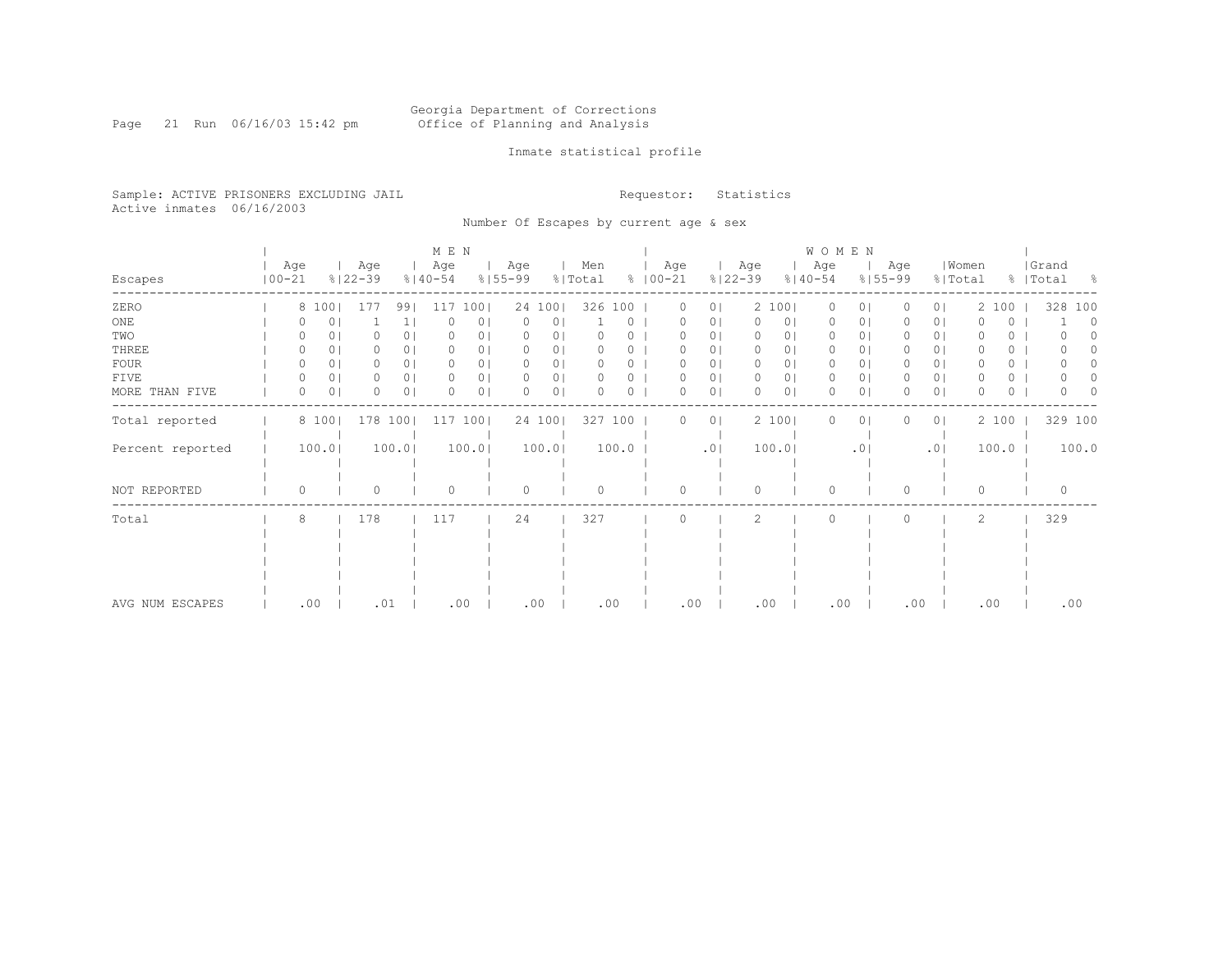### Georgia Department of Corrections Page 22 Run 06/16/03 15:42 pm Office of Planning and Analysis

#### Inmate statistical profile

|                           | Sample: ACTIVE PRISONERS EXCLUDING JAIL | Requestor: Statistics |  |
|---------------------------|-----------------------------------------|-----------------------|--|
| Active inmates 06/16/2003 |                                         |                       |  |

Number Of Prior Georgia Incarcerations \* by current age & sex

|                              |          |                |                    |                | M E N              |       |                    |                |                |       |                      |                |                    |        | W O M E N          |                 |                    |                |                  |       |                    |       |
|------------------------------|----------|----------------|--------------------|----------------|--------------------|-------|--------------------|----------------|----------------|-------|----------------------|----------------|--------------------|--------|--------------------|-----------------|--------------------|----------------|------------------|-------|--------------------|-------|
| Prior Incarcerations   00-21 | Age      |                | Age<br>$8122 - 39$ |                | Age<br>$8140 - 54$ |       | Age<br>$8155 - 99$ |                | Men<br>% Total |       | Age<br>$8   00 - 21$ |                | Age<br>$8122 - 39$ |        | Age<br>$8140 - 54$ |                 | Age<br>$8155 - 99$ |                | Women<br>% Total |       | Grand<br>%   Total | - 8   |
| ZERO                         | 6        | 75             | 100                | 561            | 42                 | 361   | 12                 | 501            | 160            | 49    | $\Omega$             | 0 <sub>1</sub> |                    | 2 100  | $\circ$            | 0               | $\Omega$           | 0 <sup>1</sup> |                  | 2 100 | 162                | 49    |
| ONE                          |          | 13             | 36                 | 201            | 24                 | 211   | 5                  | 211            | 66             | 20    | 0                    | 0 <sub>1</sub> | $\mathbf{0}$       | 0      | 0                  | 0               | 0                  | 0 <sub>1</sub> | O                | 0     | 66                 | 20    |
| TWO                          |          | 13             | 17                 | 101            | 15                 | 131   |                    | 8              | 35             | 11    |                      | 0 <sub>1</sub> | 0                  | 01     | 0                  | 01              | 0                  | 0 <sup>1</sup> |                  | 0.    | 35                 | 11    |
| THREE                        |          | 0 <sub>1</sub> | 16                 | 9 <sub>1</sub> | 13                 | 11    |                    | 131            | 32             | 10    |                      | 0              | $\circ$            | 01     | $\circ$            | 0               | 0                  | 0 <sup>1</sup> |                  | 0     | 32                 | 10    |
| <b>FOUR</b>                  |          | 0 <sub>1</sub> |                    | 4              | 13                 | 11    |                    | 41             | 21             | 6     |                      | 0 <sub>1</sub> | 0                  | 0      | 0                  | 0               | 0                  | 0 <sub>1</sub> | $\Omega$         | 0     | 21                 | 6     |
| FIVE                         | $\Omega$ | 0 <sub>1</sub> |                    | $\mathbf{1}$   |                    | 6     |                    | 0 <sub>1</sub> | 8              | 2     | $\Omega$             | 0 <sup>1</sup> | $\mathbf{0}$       | 0      | $\mathbf{0}$       | 0               | 0                  | 0 <sup>1</sup> | O                | 0     | 8                  | 2     |
| MORE THAN FIVE               |          | 0 <sub>1</sub> |                    | $\mathbf{1}$   | 3                  | 31    |                    | 4              |                | 2     | $\Omega$             | 0 <sub>1</sub> | $\Omega$           | 0      | $\Omega$           | 0               | 0                  | $\circ$        | O                | 0     | 5                  | 2     |
| Total reported               |          | 8 100          | 178                | 100            | 117                | 100   |                    | 24 100         | 327 100        |       | 0                    | 0 <sub>1</sub> |                    | 2 100  | $\Omega$           | 0               | 0                  | 0 <sup>1</sup> |                  | 2 100 | 329 100            |       |
| Percent reported             |          | 100.0          |                    | 100.0          |                    | 100.0 |                    | 100.0          |                | 100.0 |                      | .01            |                    | 100.01 |                    | .0 <sub>1</sub> |                    | .01            |                  | 100.0 |                    | 100.0 |
| NOT REPORTED                 | $\Omega$ |                | Λ                  |                | ∩                  |       | $\Omega$           |                |                |       | $\Omega$             |                | $\Omega$           |        | $\Omega$           |                 | 0                  |                | $\Omega$         |       | $\Omega$           |       |
| Total                        | 8        |                | 178                |                | 117                |       | 24                 |                | 327            |       | $\Omega$             |                | 2                  |        | $\Omega$           |                 | $\Omega$           |                | $\overline{c}$   |       | 329                |       |
|                              |          |                |                    |                |                    |       |                    |                |                |       |                      |                |                    |        |                    |                 |                    |                |                  |       |                    |       |
|                              |          |                |                    |                |                    |       |                    |                |                |       |                      |                |                    |        |                    |                 |                    |                |                  |       |                    |       |
|                              |          |                |                    |                |                    |       |                    |                |                |       |                      |                |                    |        |                    |                 |                    |                |                  |       |                    |       |
|                              |          |                |                    |                |                    |       |                    |                |                |       |                      |                |                    |        |                    |                 |                    |                |                  |       |                    |       |
| AVG # INCARCERATIONS         | .38      |                | .89                |                | 1.73               |       | 1.17               |                | 1.20           |       | .00                  |                | .00                |        | .00                |                 | .00                |                | .00              |       | 1.19               |       |

\* This data counts a parole revocation on an existing sentenCE AS A prior incarceration. Also, this data counts, for any cohort of inmates, the total number of Georgia incarcerations the inmate has had during his entire criminal career. For example, if an inmate was admitted to prison first in FY72, and then re-admitted in FY79 and FY85, he had two prior incarcerations before the FY85 admission. This inmate's records show two prior incarcerations in all three of his records since he has had two prior incarcerations in his criminal career. If the cohort of FY72 admissions is selected for analysis, two prior incarcerations will be listed for this inmate even though in FY72, he had no prior incarcerations.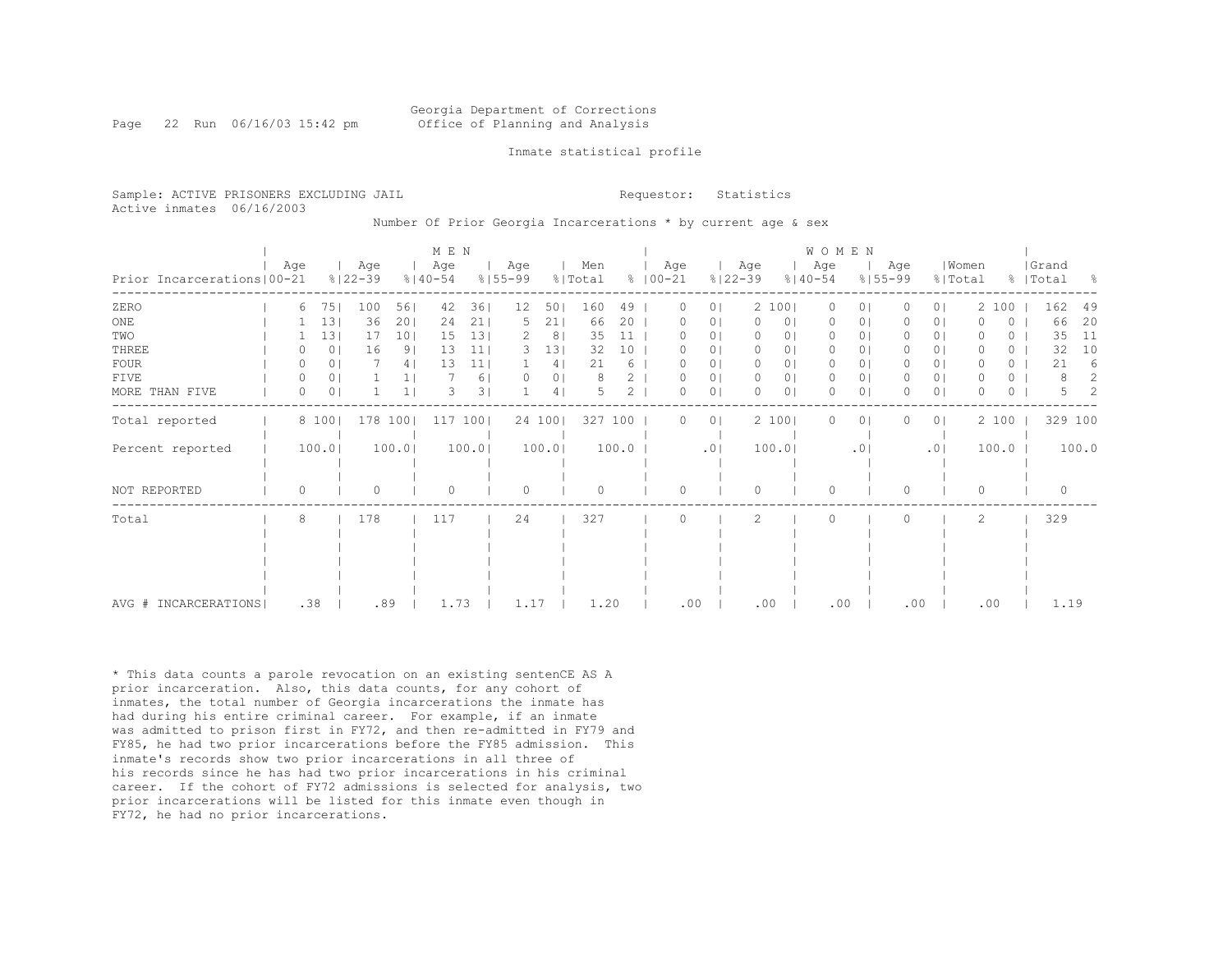#### Georgia Department of Corrections Page 23 Run 06/16/03 15:42 pm Office of Planning and Analysis

### Inmate statistical profile

Sample: ACTIVE PRISONERS EXCLUDING JAIL **Requestor:** Statistics Active inmates 06/16/2003

Number Of Transfers by current age & sex

|                   |                   |                |                    |       | M E N              |       |                    |                |                |       |               |                  |                |                    |                | W O M E N          |                |                    |                |                  |          |                    |       |
|-------------------|-------------------|----------------|--------------------|-------|--------------------|-------|--------------------|----------------|----------------|-------|---------------|------------------|----------------|--------------------|----------------|--------------------|----------------|--------------------|----------------|------------------|----------|--------------------|-------|
| Transfers         | Age<br>$100 - 21$ |                | Age<br>$8122 - 39$ |       | Age<br>$8140 - 54$ |       | Age<br>$8155 - 99$ |                | Men<br>% Total |       | $8   00 - 21$ | Age              |                | Age<br>$8122 - 39$ |                | Age<br>$8140 - 54$ |                | Age<br>$8155 - 99$ |                | Women<br>% Total |          | Grand<br>%   Total | - 옹   |
| ZERO              |                   | 131            |                    | 41    | 4                  | 31    | 0                  | 01             | 12             | 4     |               | $\Omega$         | $\Omega$       |                    | 501            | $\circ$            | 0 <sub>1</sub> |                    | 0 <sub>1</sub> |                  | 50       | 13                 |       |
| ONE               |                   | 63             | 74                 | 421   | 46                 | 39    | 11                 | 46             | 136            | 42    |               |                  | 0.             |                    | 501            | 0                  | 01             |                    | 01             |                  | 50       | 137                | 42    |
| TWO               |                   | 13             | 42                 | 24    | 32                 | 271   |                    | 29             | 82             | 25    |               |                  | 01             |                    | 0 <sub>1</sub> | 0                  | 01             |                    | 0 <sub>1</sub> |                  | 0        | 82                 | 25    |
| THREE             |                   | 0 <sub>1</sub> | 26                 | 151   | 21                 | 18    | 3.                 | 13             | 50             | 15    |               |                  | 01             |                    | 01             | $\Omega$           | 01             |                    | 0 <sub>1</sub> |                  | 0        | 50                 | 15    |
| <b>FOUR</b>       |                   | 13             | 9                  | 5     |                    | 4     | З.                 | 13             | 18             | 6     |               | 0                | 0 <sup>1</sup> |                    | 0 <sub>1</sub> | $\Omega$           | 0 <sup>1</sup> |                    | 0 <sup>1</sup> |                  | $\circ$  | 18                 | 5     |
| FIVE              |                   | 0 <sub>1</sub> | 9                  | 5     |                    | 31    | $\left( \right)$   | 0 <sub>1</sub> | 12             |       |               | $\left( \right)$ | 0 <sub>1</sub> | $\Omega$           | 01             | $\circ$            | 0 <sub>1</sub> |                    | 0 <sub>1</sub> |                  | 0        | 12                 |       |
| MORE THAN FIVE    | 0                 | 0 <sub>1</sub> | 11                 | 6     | 6                  | 51    | $\Omega$           | 0 <sup>1</sup> | 17             | 5.    |               | 0                | 0 <sup>1</sup> | ∩                  | 01             | $\bigcap$          | 0 <sub>1</sub> |                    | 0 <sup>1</sup> | O                | $\Omega$ | 17                 | -5    |
| Total reported    |                   | 8 100          | 178 100            |       | 117                | 100   |                    | 24 100         | 327 100        |       |               | 0                | $\circ$        |                    | 2 100          | 0                  | 0 <sub>1</sub> |                    | 0 <sub>1</sub> |                  | 2 100    | 329 100            |       |
| Percent reported  |                   | 100.0          |                    | 100.0 |                    | 100.0 |                    | 100.0          |                | 100.0 |               |                  | .01            |                    | 100.0          |                    | .01            |                    | .01            |                  | 100.0    |                    | 100.0 |
| NOT REPORTED      | $\Omega$          |                |                    |       | $\Omega$           |       | $\circ$            |                | $\Omega$       |       |               | 0                |                | ∩                  |                | $\Omega$           |                | $\Omega$           |                | 0                |          | $\Omega$           |       |
| Total             | 8                 |                | 178                |       | 117                |       | 24                 |                | 327            |       |               |                  |                | $\mathfrak{D}$     |                | $\bigcap$          |                |                    |                | 2                |          | 329                |       |
|                   |                   |                |                    |       |                    |       |                    |                |                |       |               |                  |                |                    |                |                    |                |                    |                |                  |          |                    |       |
|                   |                   |                |                    |       |                    |       |                    |                |                |       |               |                  |                |                    |                |                    |                |                    |                |                  |          |                    |       |
|                   |                   |                |                    |       |                    |       |                    |                |                |       |               |                  |                |                    |                |                    |                |                    |                |                  |          |                    |       |
|                   |                   |                |                    |       |                    |       |                    |                |                |       |               |                  |                |                    |                |                    |                |                    |                |                  |          |                    |       |
| AVG NUM TRANSFERS | 1.38              |                | 2.22               |       | 2.12               |       | 1.92               |                | 2.14           |       |               | .00              |                | .50                |                | .00                |                | .00                |                | .50              |          | 2.13               |       |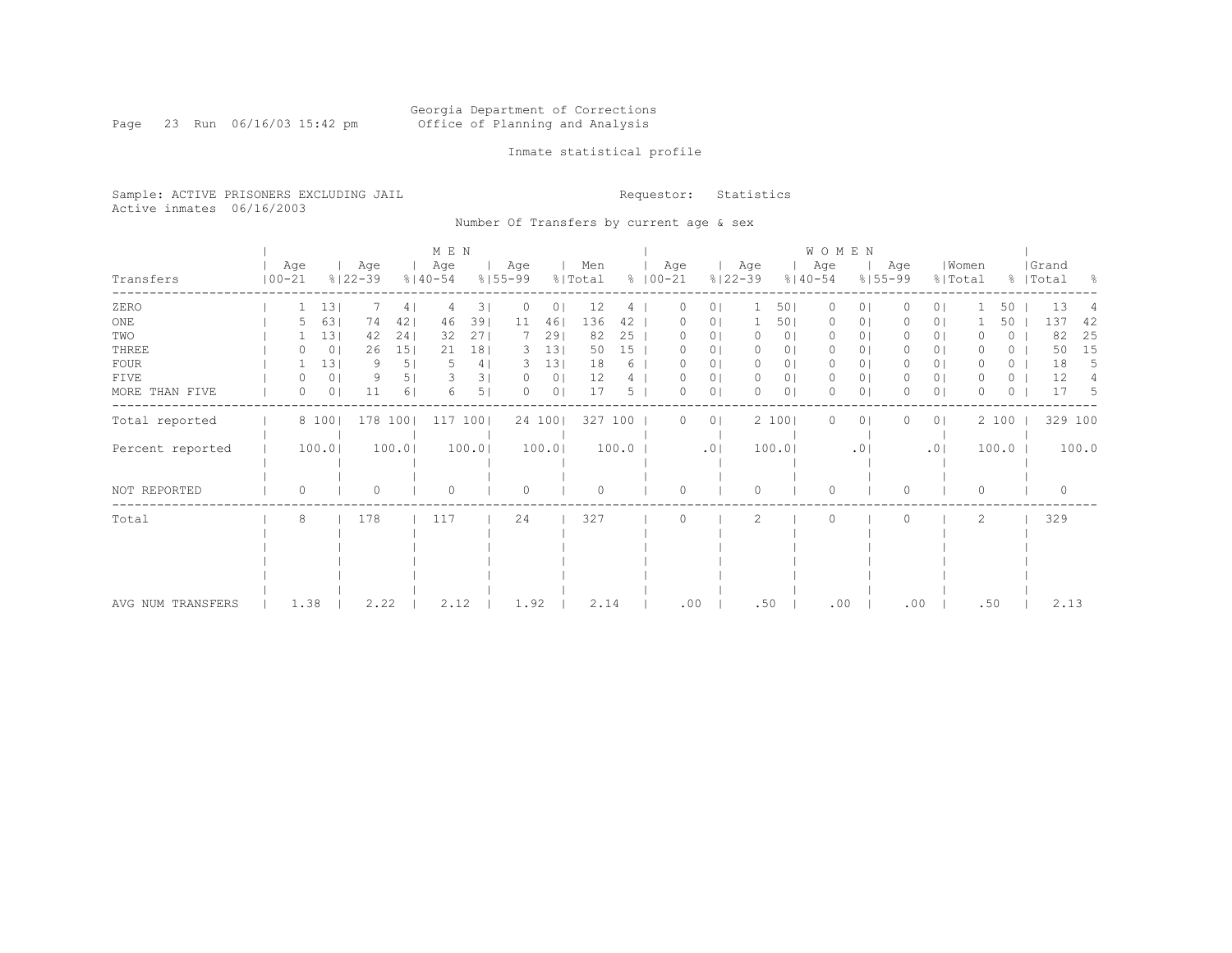#### Georgia Department of Corrections Page 24 Run 06/16/03 15:42 pm Office of Planning and Analysis

### Inmate statistical profile

Sample: ACTIVE PRISONERS EXCLUDING JAIL **Requestor:** Statistics Active inmates 06/16/2003

County Of Conviction by current age & sex

|                              |     |                |                |                    |                | M E N              |                |                    |                |                |                       |                    |                |                    |                | WOMEN    |                |          |                |                  |          |                    |                |
|------------------------------|-----|----------------|----------------|--------------------|----------------|--------------------|----------------|--------------------|----------------|----------------|-----------------------|--------------------|----------------|--------------------|----------------|----------|----------------|----------|----------------|------------------|----------|--------------------|----------------|
| County Of Conviction   00-21 | Age |                |                | Age<br>$8122 - 39$ |                | Age<br>$8140 - 54$ |                | Age<br>$8155 - 99$ |                | Men<br>% Total |                       | Age<br>$8100 - 21$ |                | Age<br>$8122 - 39$ | $8140 - 54$    | Age      | $8155 - 99$    | Age      |                | Women<br>% Total |          | Grand<br>%   Total | g.             |
| Appling                      |     | 0              | 0 <sub>1</sub> | 1                  | 1              | $\mathbf{1}$       | 1              | 0                  | 0 <sub>1</sub> | 2              | 1                     | 0                  | 0 <sub>1</sub> | $\circ$            | 0 <sub>1</sub> | $\circ$  | 0 <sub>1</sub> | 0        | 0 <sub>1</sub> | $\mathbb O$      | $\circ$  | $\overline{c}$     | 1              |
| Atkinson                     |     | 0              | 0 <sub>1</sub> | $\circ$            | 0 <sub>1</sub> | $\circ$            | 0 <sup>1</sup> | $\mathbf{1}$       | 4              | $\mathbf{1}$   | $\circ$               | $\mathbb O$        | 0 <sub>1</sub> | $\mathbb O$        | 0 <sub>1</sub> | 0        | 0 <sub>1</sub> | 0        | 0 <sub>1</sub> | $\mathbb O$      | $\circ$  | $\mathbf{1}$       | 0              |
| Bacon                        |     | 0              | 0 <sub>1</sub> | $\circ$            | 0 <sub>1</sub> | $\mathbf{1}$       | 1 <sup>1</sup> | 0                  | 0 <sub>1</sub> | $\mathbf{1}$   | 0                     | $\circ$            | 0 <sub>1</sub> | $\circ$            | 0 <sub>1</sub> | 0        | 0 <sub>1</sub> | 0        | 0 <sub>1</sub> | $\circ$          | 0        | $\mathbf 1$        | $\circ$        |
| Baldwin                      |     | $\Omega$       | 0 <sub>1</sub> | 1                  | 1 <sup>1</sup> | 3                  | 3 <sup>1</sup> | $\Omega$           | 0 <sub>1</sub> | 4              | $\mathbf{1}$          | $\Omega$           | 0 <sub>1</sub> | $\circ$            | 0 <sup>1</sup> | $\Omega$ | 0 <sub>1</sub> | $\Omega$ | 0 <sub>1</sub> | $\mathbf{0}$     | 0        | 4                  | 1              |
| Banks                        |     | $\Omega$       | 0 <sub>1</sub> | $\circ$            | 0 <sub>1</sub> | $\circ$            | 0 <sub>1</sub> | 1                  | 4 <sub>1</sub> | $\mathbf{1}$   | 0                     | $\circ$            | 0 <sup>1</sup> | $\circ$            | 0 <sup>1</sup> | 0        | 0 <sub>1</sub> | $\Omega$ | 0 <sub>1</sub> | $\circ$          | $\Omega$ | $\mathbf{1}$       | $\Omega$       |
| Barrow                       |     | 0              | 0 <sub>1</sub> | $\overline{2}$     | 1 <sub>1</sub> | 0                  | 0 <sub>1</sub> | 1                  | 4 <sub>1</sub> | 3              | $\mathbf{1}$          | $\circ$            | 0 <sub>1</sub> | $\circ$            | 0 <sub>1</sub> | $\circ$  | 0 <sub>1</sub> | 0        | 0 <sub>1</sub> | $\circ$          | 0        | 3                  | $\mathbf{1}$   |
| Bartow                       |     | 0              | 0 <sub>1</sub> | $\circ$            | 0 <sub>1</sub> | 2                  | 2 <sub>1</sub> | 0                  | 0 <sub>1</sub> | 2              | $\mathbf{1}$          | 0                  | 0 <sub>1</sub> | $\circ$            | 0 <sub>1</sub> | 0        | 0 <sub>1</sub> | 0        | 0 <sub>1</sub> | $\mathbb O$      | 0        | $\mathbf{2}$       | $\mathbf{1}$   |
| Ben Hill                     |     | $\circ$        | 0 <sub>1</sub> | $\mathbf{1}$       | 1 <sup>1</sup> | $\circ$            | 0 <sub>1</sub> | $\Omega$           | 0 <sub>1</sub> | $\mathbf{1}$   | 0                     | $\Omega$           | 0 <sub>1</sub> | $\circ$            | 0 <sup>1</sup> | 0        | 0 <sub>1</sub> | $\Omega$ | 0 <sub>1</sub> | $\mathbf{0}$     | $\circ$  | $\mathbf{1}$       | $\Omega$       |
| Berrien                      |     | $\circ$        | 0 <sub>1</sub> | $\mathbf{1}$       | 1 <sub>1</sub> | $\circ$            | 0 <sub>1</sub> | 0                  | 0 <sub>1</sub> | $\mathbf{1}$   | 0                     | $\Omega$           | 0 <sub>1</sub> | $\circ$            | 0 <sup>1</sup> | $\circ$  | 0 <sub>1</sub> | 0        | 0 <sub>1</sub> | $\mathbf{0}$     | 0        | $\mathbf{1}$       | 0              |
| <b>Bibb</b>                  |     | 0              | 0 <sub>1</sub> | 7                  | 4 <sub>1</sub> | 3                  | 3 <sup>1</sup> | $\overline{c}$     | 8 <sub>1</sub> | 12             | 4                     | $\mathbf 0$        | 0 <sub>1</sub> | 0                  | 0 <sub>1</sub> | 0        | 0 <sub>1</sub> | 0        | 0 <sub>1</sub> | $\mathbf{0}$     | $\circ$  | 12                 | 4              |
| Bleckley                     |     | 0              | 0 <sub>1</sub> | $\mathbf{1}$       | 1 <sup>1</sup> | 0                  | 0 <sup>1</sup> | 0                  | 0 <sub>1</sub> | $\mathbf 1$    | 0                     | $\circ$            | 0 <sup>1</sup> | $\circ$            | 0 <sup>1</sup> | 0        | 0 <sub>1</sub> | 0        | 0 <sub>1</sub> | $\circ$          | 0        | $\mathbf{1}$       | 0              |
| Brantley                     |     | 0              | 0 <sub>1</sub> | $\circ$            | 0 <sub>1</sub> | $\mathbf{1}$       | 1 <sub>1</sub> | 0                  | 0 <sub>1</sub> | $\mathbf{1}$   | 0                     | $\mathbf{0}$       | 0 <sub>1</sub> | $\circ$            | 0 <sup>1</sup> | 0        | 0 <sub>1</sub> | $\Omega$ | 0 <sub>1</sub> | $\mathbf{0}$     | $\circ$  | $\mathbf 1$        | 0              |
| Brooks                       |     | $\circ$        | 0 <sub>1</sub> | $\circ$            | 0 <sub>1</sub> | $\mathbf{1}$       | 1              | $\Omega$           | 0 <sub>1</sub> | $\mathbf{1}$   | $\circ$               | $\mathbb O$        | 0 <sub>1</sub> | 0                  | 0 <sub>1</sub> | 0        | 0 <sub>1</sub> | $\Omega$ | 0 <sub>1</sub> | $\mathbf{0}$     | 0        | $\mathbf{1}$       | 0              |
| Burke                        |     | 0              | 0 <sub>1</sub> | 3                  | 2 <sub>1</sub> | $\overline{c}$     | 2 <sub>1</sub> | $\circ$            | 0 <sub>1</sub> | 5              | $\mathbf{2}^{\prime}$ | $\mathbf{0}$       | 0 <sub>1</sub> | $\circ$            | 0 <sub>1</sub> | 0        | 0 <sub>1</sub> | 0        | 0 <sub>1</sub> | $\mathbf{0}$     | 0        | 5                  | $\overline{c}$ |
| <b>Butts</b>                 |     | 0              | 0 <sub>1</sub> | $\mathbf{1}$       | 1 <sup>1</sup> | 1                  | 1 <sub>1</sub> | $\mathbf{1}$       | 4              | 3              | $\mathbf{1}$          | $\circ$            | 0 <sub>1</sub> | $\circ$            | 0 <sup>1</sup> | 0        | 0 <sub>1</sub> | 0        | 0 <sub>1</sub> | $\circ$          | 0        | 3                  | $\mathbf{1}$   |
| Camden                       |     | $\circ$        | 0 <sub>1</sub> | $\circ$            | 0 <sub>1</sub> | $\mathbf{1}$       | 1              | 0                  | 0 <sub>1</sub> | 1              | 0                     | $\Omega$           | 0 <sub>1</sub> | $\circ$            | 0 <sub>1</sub> | 0        | 0 <sub>1</sub> | 0        | 0 <sub>1</sub> | $\mathbf{0}$     | $\circ$  |                    | 0              |
| Carroll                      |     | $\Omega$       | 0 <sub>1</sub> | $\overline{2}$     | 1 <sub>1</sub> | $\circ$            | 0 <sub>1</sub> | 0                  | 0 <sub>1</sub> | $\overline{c}$ | $\mathbf{1}$          | $\Omega$           | 0 <sup>1</sup> | $\circ$            | 0 <sup>1</sup> | 0        | 0 <sub>1</sub> | $\Omega$ | 0 <sub>1</sub> | $\Omega$         | 0        | 2                  | $\mathbf{1}$   |
| Catoosa                      |     | 0              | 0 <sub>1</sub> | $\circ$            | 0 <sub>1</sub> | $\mathbf{1}$       | 1 <sub>1</sub> | 1                  | 4              | $\overline{c}$ | $\mathbf{1}$          | $\circ$            | 0 <sub>1</sub> | $\circ$            | 0 <sup>1</sup> | 0        | 0 <sub>1</sub> | $\Omega$ | 0 <sub>1</sub> | $\mathbf{0}$     | 0        | 2                  | $\mathbf{1}$   |
| Chatham                      |     | 0              | 0 <sub>1</sub> | 7                  | 4              | 3                  | 3 <sub>1</sub> | 1                  | 4 <sub>1</sub> | 11             | 3 <sup>1</sup>        | 0                  | 0 <sub>1</sub> | $\circ$            | 0 <sub>1</sub> | 0        | 0 <sub>1</sub> | 0        | 0 <sub>1</sub> | $\mathbb O$      | 0        | 11                 | 3              |
| Chattooga                    |     | $\circ$        | 0 <sub>1</sub> | $\mathbf{1}$       | 1              | $\circ$            | 0 <sub>1</sub> | $\circ$            | 0 <sub>1</sub> | $\mathbf{1}$   | 0                     | $\mathbf{0}$       | 0 <sub>1</sub> | $\circ$            | 0 <sup>1</sup> | 0        | 0 <sub>1</sub> | $\Omega$ | 0 <sub>1</sub> | $\mathbf{0}$     | $\circ$  | $\mathbf{1}$       | 0              |
| Cherokee                     |     | $\circ$        | 0 <sub>1</sub> | $\mathbf{1}$       | 1 <sub>1</sub> | $\mathbf{1}$       | 1              | $\circ$            | 0 <sub>1</sub> | $\overline{c}$ | $\mathbf{1}$          | $\mathbf{0}$       | 0 <sub>1</sub> | $\circ$            | 0 <sup>1</sup> | $\circ$  | 0 <sub>1</sub> | 0        | 0 <sub>1</sub> | $\mathbf{0}$     | $\circ$  | $\mathbf{2}$       | $\mathbf{1}$   |
| Clarke                       |     | 0              | 0 <sub>1</sub> | 5                  | 3              | 6                  | 5              | 0                  | 0 <sub>1</sub> | 11             | $3-1$                 | $\circ$            | 0 <sub>1</sub> | 0                  | 0 <sub>1</sub> | 0        | 0 <sub>1</sub> | 0        | 0 <sub>1</sub> | $\mathbf{0}$     | 0        | 11                 | 3              |
| Clayton                      |     | 0              | 0 <sub>1</sub> | 8                  | 4 <sub>1</sub> | 2                  | 2 <sub>1</sub> | 1                  | 4 <sub>1</sub> | 11             | 3 <sup>1</sup>        | $\Omega$           | 0 <sub>1</sub> | $\circ$            | 0 <sub>1</sub> | 0        | 0 <sub>1</sub> | 0        | 0 <sub>1</sub> | $\mathbf{0}$     | 0        | 11                 | 3              |
| Cobb                         |     | 1              | 131            | 5                  | 31             | 3                  | 31             | $\mathbf{1}$       | 4 <sub>1</sub> | 10             | $3-1$                 | $\circ$            | 0 <sub>1</sub> | $\circ$            | 0 <sup>1</sup> | $\circ$  | 0 <sub>1</sub> | 0        | 0 <sub>1</sub> | $\circ$          | 0        | 10                 | 3              |
| Coffee                       |     | $\circ$        | 0 <sub>1</sub> | $\mathbf 1$        | 1 <sub>1</sub> | $\mathbf{1}$       | 1              | 0                  | 0 <sub>1</sub> | $\overline{c}$ | $\mathbf{1}$          | 0                  | 0 <sub>1</sub> | $\circ$            | 0 <sub>1</sub> | 0        | 0 <sub>1</sub> | 0        | 0 <sub>1</sub> | $\mathbf{0}$     | 0        | $\mathbf{2}$       | $\mathbf{1}$   |
| Colquit                      |     | 0              | 0 <sub>1</sub> | $\mathbf{1}$       | 1 <sub>1</sub> | $\mathbf{2}$       | 2 <sub>1</sub> | 0                  | 0 <sub>1</sub> | 3              | $\mathbf{1}$          | 0                  | 0 <sub>1</sub> | $\circ$            | 0 <sub>1</sub> | 0        | 0 <sub>1</sub> | 0        | 0 <sub>1</sub> | $\mathbb O$      | 0        | 3                  | $\mathbf{1}$   |
| Columbia                     |     | 0              | 0 <sub>1</sub> | $\mathbf{1}$       | 1 <sup>1</sup> | 2                  | 2 <sub>1</sub> | 0                  | 0 <sub>1</sub> | 3              | $\mathbf{1}$          | $\circ$            | 0 <sub>1</sub> | $\circ$            | 0 <sup>1</sup> | 0        | 0 <sub>1</sub> | 0        | 0 <sub>1</sub> | $\mathbf{0}$     | 0        | 3                  | $\mathbf{1}$   |
| Cook                         |     | $\Omega$       | 0 <sub>1</sub> | $\overline{2}$     | 1 <sup>1</sup> | 0                  | 0 <sub>1</sub> | $\Omega$           | 0 <sub>1</sub> | 2              | $\mathbf{1}$          | $\circ$            | 0 <sub>1</sub> | $\circ$            | 0 <sub>1</sub> | 0        | 0 <sub>1</sub> | $\Omega$ | 0 <sub>1</sub> | $\circ$          | $\circ$  | $\overline{2}$     | $\mathbf{1}$   |
| Coweta                       |     | $\circ$        | 0 <sub>1</sub> | $\overline{2}$     | 1 <sub>1</sub> | $\Omega$           | 0 <sup>1</sup> | $\Omega$           | 0              | $\overline{2}$ | $\mathbf{1}$          | $\bigcap$          | 0 <sup>1</sup> | $\circ$            | $\circ$        | $\Omega$ | 0 <sub>1</sub> | $\Omega$ | 0 <sub>1</sub> | $\mathbf{0}$     | $\circ$  | $\overline{2}$     | $\mathbf{1}$   |
| Crisp                        |     | 0              | 0 <sub>1</sub> | $\circ$            | 0 <sub>1</sub> | $\mathbf{1}$       | 1              | $\circ$            | 0 <sub>1</sub> | $\mathbf{1}$   | $\overline{0}$        | $\circ$            | 0 <sup>1</sup> | $\circ$            | 0 <sup>1</sup> | $\circ$  | 0 <sub>1</sub> | $\Omega$ | 0 <sub>1</sub> | $\mathbf{0}$     | 0        | $\mathbf{1}$       | 0              |
| Dade                         |     | 0              | 0 <sub>1</sub> | 1                  | 1 <sub>1</sub> | 0                  | 0 <sub>1</sub> | 0                  | 0 <sub>1</sub> | 1              | 0                     | 0                  | 0 <sub>1</sub> | $\circ$            | 0 <sub>1</sub> | 0        | 0 <sub>1</sub> | 0        | 0 <sub>1</sub> | 0                | 0        | $\mathbf{1}$       | 0              |
| Decatur                      |     | $\circ$        | 0 <sub>1</sub> | $\circ$            | 0 <sup>1</sup> | $\mathbf{1}$       | 1 <sub>1</sub> | $\Omega$           | 0 <sub>1</sub> | $\mathbf{1}$   | 0                     | $\mathbf{0}$       | 0 <sub>1</sub> | $\circ$            | 0 <sub>1</sub> | 0        | 0 <sub>1</sub> | $\Omega$ | 0 <sub>1</sub> | $\mathbf{0}$     | 0        | $\mathbf{1}$       | 0              |
| DeKalb                       |     | $\circ$        | 0 <sub>1</sub> | 16                 | 9 <sub>1</sub> | 6                  | 5 <sub>1</sub> | $\overline{c}$     | 8 <sub>1</sub> | 24             | 7 <sup>1</sup>        | $\mathbf{0}$       | 0 <sub>1</sub> | $\circ$            | $\circ$        | $\circ$  | 0 <sub>1</sub> | $\Omega$ | 0 <sub>1</sub> | $\mathbf{0}$     | $\circ$  | 24                 | 7              |
| Dodge                        |     | 0              | 0 <sub>1</sub> | 1                  | 1 <sub>1</sub> | 0                  | 0 <sub>1</sub> | 0                  | 0 <sub>1</sub> | 1              | 0                     | $\circ$            | 0 <sub>1</sub> | $\circ$            | 0 <sub>1</sub> | $\circ$  | 0 <sub>1</sub> | 0        | 0 <sub>1</sub> | $\circ$          | 0        | $\mathbf 1$        | 0              |
| Dougherty                    |     | $\overline{c}$ | 251            | 4                  | 2 <sub>1</sub> | 2                  | 2 <sub>1</sub> | 1                  | 4              | 9              | 3                     | $\Omega$           | $\circ$        | 0                  | 0 <sub>1</sub> | $\Omega$ | $\circ$        | 0        | 0 <sub>1</sub> | $\circ$          | 0        | 9                  | 3              |
| Douglas<br>--------------    |     | $\mathbf{1}$   | 131            | 6                  | 31             | 3                  | 31             | $\circ$            | 0 <sub>1</sub> | 10             | $3-1$                 | $\circ$            | 0 <sub>1</sub> | $\circ$            | 0 <sub>1</sub> | 0        | 0 <sub>1</sub> | $\Omega$ | 0 <sub>1</sub> | $\mathbf{0}$     | 0        | 10                 | 3              |

(continued)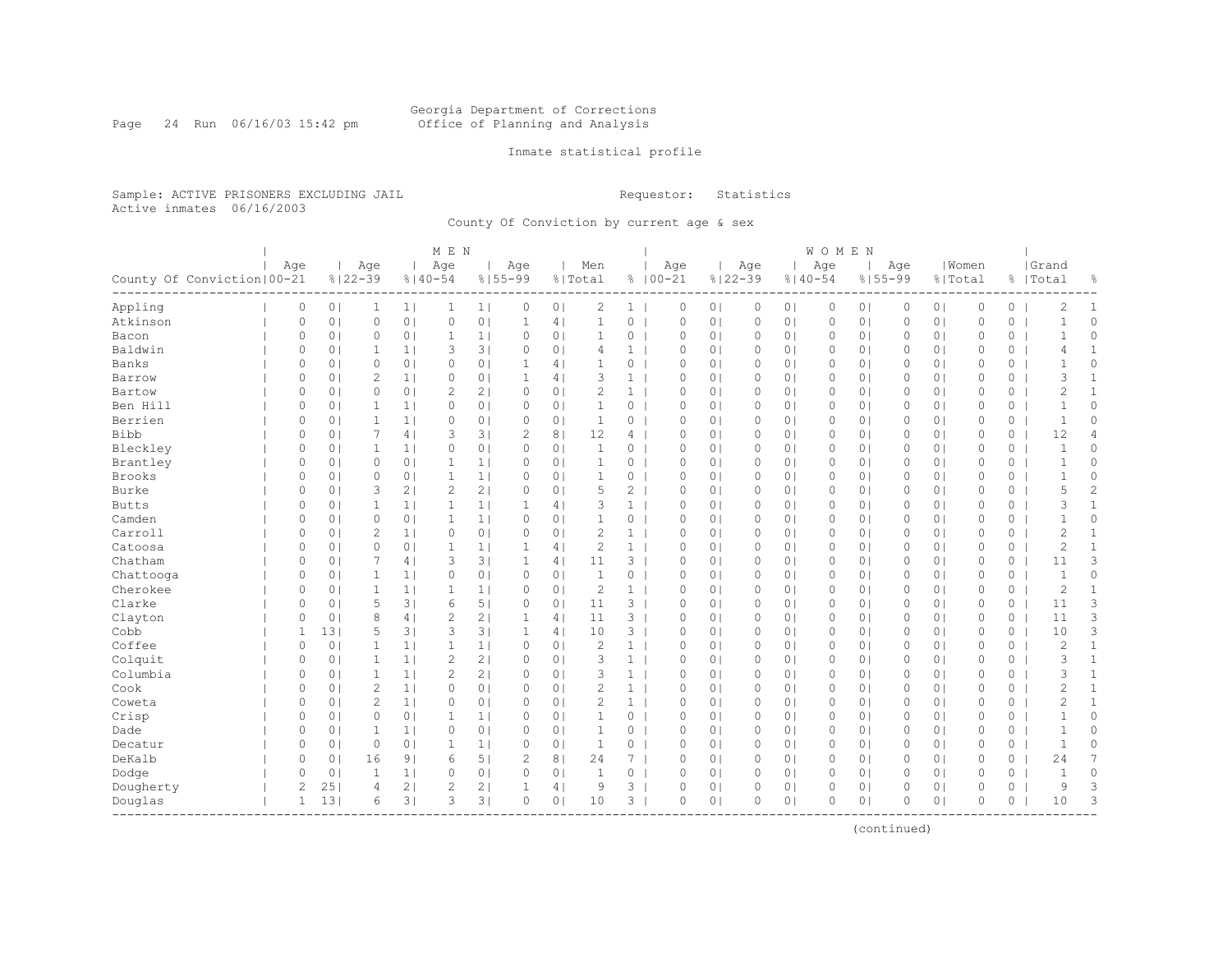Page 25 Run 06/16/03 15:42 pm

### Inmate statistical profile

Sample: ACTIVE PRISONERS EXCLUDING JAIL **Requestor:** Statistics Active inmates 06/16/2003

County Of Conviction by current age & sex (continued)

|                              |          |                |                |                | M E N          |                 |              |                |                |                |             |                |             |                | <b>WOMEN</b> |                |          |                |             |          |                |              |
|------------------------------|----------|----------------|----------------|----------------|----------------|-----------------|--------------|----------------|----------------|----------------|-------------|----------------|-------------|----------------|--------------|----------------|----------|----------------|-------------|----------|----------------|--------------|
|                              | Age      |                | Age            |                | Age            |                 | Age          |                | Men            |                | Age         |                | Age         |                | Age          |                | Age      |                | Women       |          | Grand          |              |
| County Of Conviction   00-21 |          |                | $8122 - 39$    |                | $8140 - 54$    |                 | $8155 - 99$  |                | % Total        |                | $8100 - 21$ |                | $8122 - 39$ | $8140 - 54$    |              | $8155 - 99$    |          | % Total        |             |          | %   Total      | 옹            |
| Elbert                       | 0        | 0 <sub>1</sub> | 0              | 0 <sub>1</sub> | $\circ$        | 0 <sub>1</sub>  | 1            | 4              | 1              | 0              | $\circ$     | 0 <sub>1</sub> | $\circ$     | 01             | 0            | $\circ$        | 0        | 0 <sub>1</sub> | $\circ$     | 0        | -1             | 0            |
| Emanuel                      | 0        | 0 <sub>1</sub> | 1              | 1              | 0              | 0 <sub>1</sub>  | $\circ$      | 0 <sub>1</sub> | 1              | 0              | $\circ$     | 0 <sub>1</sub> | $\circ$     | 0 <sub>1</sub> | $\circ$      | 0 <sub>1</sub> | $\Omega$ | 0 <sub>1</sub> | $\mathbf 0$ | 0        | -1             | 0            |
| Fayette                      | 0        | 0 <sub>1</sub> | $\circ$        | 0 <sub>1</sub> | $\mathbf 1$    | 1               | 1            | 4              | 2              | $\mathbf{1}$   | 0           | 0 <sub>1</sub> | 0           | 0 <sub>1</sub> | 0            | 0 <sub>1</sub> | 0        | 0 <sub>1</sub> | $\circ$     | 0        | $\mathbf{2}$   | $\mathbf{1}$ |
| Floyd                        | 0        | 0 <sub>1</sub> | 3              | 2              | $\mathbf{1}$   | 1 <sub>1</sub>  | $\circ$      | 0 <sub>1</sub> | 4              | $\mathbf{1}$   | $\circ$     | 0 <sub>1</sub> | 0           | 0 <sub>1</sub> | $\circ$      | 0 <sub>1</sub> | 0        | 0 <sub>1</sub> | $\circ$     | 0        | 4              | $\mathbf{1}$ |
| Forsyth                      | 0        | 0 <sup>1</sup> | $\mathbf 0$    | 0 <sub>1</sub> | $\mathbf{1}$   | 1 <sub>1</sub>  | $\circ$      | 0 <sub>1</sub> | $\mathbf{1}$   | $\circ$        | $\circ$     | 0 <sub>1</sub> | $\circ$     | 0 <sub>1</sub> | $\circ$      | 0 <sub>1</sub> | 0        | 0 <sub>1</sub> | $\circ$     | 0        | $\mathbf{1}$   | $\circ$      |
| Franklin                     | 0        | 0 <sup>1</sup> | $\mathbf{1}$   | 1 <sup>1</sup> | $\circ$        | 0 <sub>1</sub>  | $\circ$      | 0 <sub>1</sub> | $\mathbf{1}$   | 0              | $\circ$     | 0 <sub>1</sub> | $\circ$     | 0 <sub>1</sub> | $\circ$      | 0 <sub>1</sub> | 0        | 0 <sub>1</sub> | $\circ$     | 0        | $\mathbf 1$    | $\circ$      |
| Fulton                       | 1        | 131            | 18             | 101            | 12             | 10 <sub>1</sub> | 2            | 8 <sup>1</sup> | 33             | 10             | $\circ$     | 0 <sub>1</sub> | 0           | 0 <sub>1</sub> | $\circ$      | 0 <sub>1</sub> | 0        | 0 <sub>1</sub> | $\mathbf 0$ | 0        | 33             | 10           |
| Gilmer                       | 0        | 0              | 1              | 1 <sub>1</sub> | 0              | 0 <sub>1</sub>  | $\Omega$     | 0 <sub>1</sub> | $\mathbf 1$    | 0              | $\Omega$    | 0 <sub>1</sub> | 0           | 0 <sup>1</sup> | $\Omega$     | 0 <sub>1</sub> | $\Omega$ | 0 <sub>1</sub> | $\circ$     | 0        | $\mathbf{1}$   | 0            |
| Glynn                        | 1        | 13             | 5              | 3              | 3              | 3 <sup>1</sup>  | $\mathbf{1}$ | 4              | 10             | 3              | $\circ$     | 0 <sub>1</sub> | $\circ$     | 0 <sup>1</sup> | $\circ$      | $\circ$        | 0        | 0 <sub>1</sub> | $\circ$     | 0        | 10             | 3            |
| Gordon                       | 0        | 0 <sup>1</sup> | $\circ$        | 0 <sub>1</sub> | 0              | 0 <sub>1</sub>  | 1            | 4 <sub>1</sub> | $\mathbf{1}$   | 0              | $\circ$     | 0 <sub>1</sub> | $\circ$     | 0 <sup>1</sup> | $\circ$      | 0 <sub>1</sub> | 0        | 0 <sub>1</sub> | $\circ$     | 0        | 1              | 0            |
| Greene                       | 0        | 0 <sub>1</sub> | $\mathbf{1}$   | 1 <sub>1</sub> | 0              | 0 <sub>1</sub>  | $\circ$      | 0 <sub>1</sub> | $\mathbf{1}$   | 0              | $\circ$     | 0 <sub>1</sub> | $\circ$     | 0 <sub>1</sub> | $\circ$      | 0 <sub>1</sub> | 0        | 0 <sub>1</sub> | $\mathbf 0$ | 0        | $\mathbf{1}$   | 0            |
| Gwinnett                     | $\circ$  | 0 <sup>1</sup> | $\overline{c}$ | 1 <sub>1</sub> | $\mathbf{1}$   | 1 <sub>1</sub>  | $\circ$      | 0 <sub>1</sub> | 3              | $\mathbf{1}$   | $\circ$     | 0 <sub>1</sub> | $\circ$     | 0 <sub>1</sub> | $\circ$      | 0 <sub>1</sub> | 0        | 0 <sub>1</sub> | $\mathbf 0$ | 0        | 3              | $\mathbf{1}$ |
| Habersham                    | $\circ$  | 0 <sup>1</sup> | $\circ$        | 0 <sub>1</sub> | $\mathbf{1}$   | 1 <sub>1</sub>  | $\circ$      | 0 <sub>1</sub> | $\mathbf{1}$   | 0              | $\mathbf 0$ | 0 <sub>1</sub> | 0           | 0 <sub>1</sub> | 0            | 0 <sub>1</sub> | 0        | 0 <sub>1</sub> | $\mathbf 0$ | 0        | $\mathbf{1}$   | 0            |
| Hall                         | 0        | 0 <sub>1</sub> | 3              | 2 <sub>1</sub> | 1              | 1 <sub>1</sub>  | $\circ$      | 0 <sub>1</sub> | 4              | 1 <sup>1</sup> | $\circ$     | 0 <sub>1</sub> | 0           | 0 <sub>1</sub> | $\circ$      | 0 <sub>1</sub> | 0        | 0 <sub>1</sub> | $\mathbf 0$ | 0        | 4              | $\mathbf{1}$ |
| Harris                       | 0        | 0 <sup>1</sup> | $\mathbf{1}$   | 1 <sub>1</sub> | $\circ$        | 0 <sub>1</sub>  | $\circ$      | 0 <sub>1</sub> | -1             | $\circ$        | $\circ$     | 0 <sub>1</sub> | $\circ$     | 0 <sub>1</sub> | $\circ$      | 0 <sub>1</sub> | 0        | 0 <sub>1</sub> | $\circ$     | 0        |                | 0            |
| Hart                         | 0        | 0              | $\overline{c}$ | 1 <sub>1</sub> | $\overline{c}$ | 2 <sub>1</sub>  | $\circ$      | 0 <sub>1</sub> | 4              | $\mathbf{1}$   | $\circ$     | 0 <sub>1</sub> | $\circ$     | 0 <sub>1</sub> | $\circ$      | 0 <sub>1</sub> | 0        | 0 <sub>1</sub> | $\mathbf 0$ | 0        | 4              | $\mathbf{1}$ |
| Henry                        | 0        | 0              | 3              | 2 <sub>1</sub> | $\circ$        | 0 <sub>1</sub>  | $\Omega$     | 0 <sub>1</sub> | 3              | $\mathbf{1}$   | $\circ$     | 0 <sub>1</sub> | 0           | 0 <sub>1</sub> | $\circ$      | 0 <sub>1</sub> | 0        | 0 <sub>1</sub> | $\mathbf 0$ | 0        | 3              | $\mathbf{1}$ |
| Houston                      | 0        | 0              | $\overline{2}$ | 1 <sub>1</sub> | 5              | 4               | $\circ$      | 0 <sub>1</sub> | 7              | $\overline{2}$ | $\mathbf 0$ | 0 <sub>1</sub> | $\circ$     | 0 <sup>1</sup> | $\circ$      | $\circ$        | $\Omega$ | 0 <sub>1</sub> | $\mathbf 0$ | 0        | 7              | 2            |
| Jackson                      | 1        | 131            | $\mathbf{1}$   | 1 <sub>1</sub> | $\overline{c}$ | 2 <sub>1</sub>  | $\circ$      | 0 <sub>1</sub> | 4              | $\mathbf{1}$   | $\circ$     | 0 <sub>1</sub> | 0           | 0 <sub>1</sub> | 0            | 0 <sub>1</sub> | 0        | 0 <sub>1</sub> | $\mathbf 0$ | 0        | 4              | $\mathbf{1}$ |
| Jasper                       | 0        | 0 <sup>1</sup> | $\mathbf{1}$   | 1 <sub>1</sub> | 0              | 0 <sub>1</sub>  | $\circ$      | 0 <sub>1</sub> | 1              | 0              | $\circ$     | 0 <sub>1</sub> | $\circ$     | 0 <sub>1</sub> | $\circ$      | 0 <sub>1</sub> | 0        | 0 <sub>1</sub> | $\circ$     | 0        |                | 0            |
| Jeff Davis                   | $\circ$  | 0 <sub>1</sub> | $\mathbf{1}$   | 1              | $\circ$        | 0 <sub>1</sub>  | 0            | 0 <sub>1</sub> | 1              | 0              | 0           | 0 <sub>1</sub> | 0           | 0 <sub>1</sub> | 0            | 0 <sub>1</sub> | 0        | 0 <sub>1</sub> | $\circ$     | 0        | $\mathbf{1}$   | 0            |
| Jones                        | $\circ$  | 0 <sup>1</sup> | $\mathbf{1}$   | 1              | 0              | 0 <sub>1</sub>  | $\circ$      | 0 <sub>1</sub> | $\mathbf{1}$   | 0              | $\mathbf 0$ | 0 <sub>1</sub> | 0           | 0 <sub>1</sub> | $\circ$      | $\circ$        | 0        | 0 <sub>1</sub> | $\mathbf 0$ | 0        | $\mathbf{1}$   | 0            |
| Laurens                      | $\circ$  | 0 <sub>1</sub> | $\mathbf{1}$   | 1              | 0              | 0 <sub>1</sub>  | $\circ$      | 0 <sub>1</sub> | $\mathbf{1}$   | 0              | $\mathbf 0$ | 0 <sub>1</sub> | 0           | 0 <sub>1</sub> | $\circ$      | 0 <sub>1</sub> | 0        | 0 <sub>1</sub> | $\mathbf 0$ | 0        | $\mathbf 1$    | 0            |
| Lee                          | $\circ$  | 0 <sup>1</sup> | $\mathbf{1}$   | 1              | $\Omega$       | 0 <sub>1</sub>  | $\circ$      | 0 <sub>1</sub> | 1              | 0              | $\circ$     | 0 <sub>1</sub> | 0           | 0 <sub>1</sub> | 0            | 0 <sub>1</sub> | 0        | 0 <sub>1</sub> | $\mathbf 0$ | 0        |                | 0            |
| Liberty                      | 0        | 0              | 1              | 1              | $\mathbf{1}$   | 1               | $\circ$      | 0              | 2              | $\mathbf{1}$   | $\circ$     | 0 <sub>1</sub> | $\circ$     | 0 <sub>1</sub> | $\circ$      | 0 <sub>1</sub> | 0        | 0 <sub>1</sub> | $\circ$     | 0        | $\overline{c}$ | 1            |
| Long                         | $\circ$  | 0              | 3              | 2 <sub>1</sub> | $\circ$        | 0 <sub>1</sub>  | $\circ$      | 0 <sub>1</sub> | 3              | $\mathbf{1}$   | $\mathbf 0$ | 0 <sub>1</sub> | $\circ$     | 0 <sub>1</sub> | $\circ$      | 0 <sub>1</sub> | $\Omega$ | 0 <sub>1</sub> | $\mathbf 0$ | 0        | 3              | $\mathbf{1}$ |
| Lowndes                      | $\circ$  | 0 <sup>1</sup> | $\mathbf{1}$   | 1 <sub>1</sub> | $\mathbf{1}$   | 1 <sub>1</sub>  | $\circ$      | 0 <sub>1</sub> | $\overline{2}$ | $\mathbf{1}$   | $\circ$     | 0 <sub>1</sub> | $\circ$     | 0 <sup>1</sup> | $\circ$      | $\circ$        | $\Omega$ | 0 <sub>1</sub> | $\mathbf 0$ | 0        | 2              | $\mathbf{1}$ |
| Madison                      | $\circ$  | 0 <sub>1</sub> | $\mathbf{1}$   | 1 <sub>1</sub> | $\circ$        | 0 <sub>1</sub>  | $\circ$      | 0 <sub>1</sub> | 1              | 0              | $\circ$     | 0 <sub>1</sub> | 0           | 0 <sub>1</sub> | 0            | 0 <sub>1</sub> | 0        | 0 <sub>1</sub> | $\mathbf 0$ | 0        | $\mathbf{1}$   | 0            |
| Marion                       | 0        | 0 <sub>1</sub> | 1              | 1 <sub>1</sub> | 0              | 0 <sub>1</sub>  | $\circ$      | 0 <sub>1</sub> | 1              | 0              | 0           | 0 <sub>1</sub> | 0           | 0 <sub>1</sub> | 0            | 0 <sub>1</sub> | 0        | 0 <sub>1</sub> | 0           | 0        | $\mathbf{1}$   | 0            |
| McIntosh                     | 0        | 0 <sub>1</sub> | 1              | 1 <sub>1</sub> | 0              | 0 <sub>1</sub>  | $\circ$      | 0 <sub>1</sub> | 1              | 0              | $\circ$     | 0 <sub>1</sub> | 0           | 0 <sub>1</sub> | $\circ$      | 0 <sub>1</sub> | 0        | 0 <sub>1</sub> | $\circ$     | 0        | 1              | 0            |
| Miller                       | 0        | 0 <sup>1</sup> | $\mathbf{1}$   | 1 <sub>1</sub> | 0              | 0 <sub>1</sub>  | $\circ$      | 0 <sub>1</sub> | $\mathbf{1}$   | 0              | $\circ$     | 0 <sub>1</sub> | $\circ$     | 0 <sub>1</sub> | $\circ$      | 0 <sub>1</sub> | $\Omega$ | 0 <sub>1</sub> | $\circ$     | 0        | $\mathbf{1}$   | 0            |
| Monroe                       | $\circ$  | 0 <sub>1</sub> | $\circ$        | 0 <sub>1</sub> | $\overline{c}$ | 2 <sub>1</sub>  | $\circ$      | 0 <sub>1</sub> | $\overline{c}$ | 1 <sup>1</sup> | $\circ$     | 0 <sub>1</sub> | 0           | 0 <sub>1</sub> | $\circ$      | 0 <sub>1</sub> | 0        | 0 <sub>1</sub> | $\circ$     | $\circ$  | $\overline{2}$ | $\mathbf{1}$ |
| Muscogee                     | 0        | 0 <sub>1</sub> | 5              | 3              | 5              | 4               | $\circ$      | 0 <sub>1</sub> | 10             | $3-1$          | $\circ$     | 0 <sub>1</sub> | 0           | 0 <sub>1</sub> | 0            | 0 <sub>1</sub> | 0        | 0 <sub>1</sub> | $\circ$     | 0        | 10             | 3            |
| Newton                       | 0        | 0              | 1              | 1              | 0              | 0 <sub>1</sub>  | $\circ$      | 0 <sub>1</sub> | $\mathbf{1}$   | 0              | $\circ$     | 0 <sub>1</sub> | $\Omega$    | 0 <sub>1</sub> | $\Omega$     | $\circ$        | $\Omega$ | 0 <sub>1</sub> | $\circ$     | 0        | $\mathbf 1$    | 0            |
| Oqlethorpe                   | $\Omega$ | $\Omega$       | $\Omega$       | 0 <sub>1</sub> | 1              | 1 <sub>1</sub>  | $\Omega$     | 0 <sub>1</sub> | 1              | 0              | $\Omega$    | 0 <sub>1</sub> | $\Omega$    | 0 <sub>1</sub> | $\Omega$     | $\circ$        | $\Omega$ | 0 <sub>1</sub> | $\Omega$    | $\Omega$ | $\mathbf{1}$   | $\Omega$     |
|                              |          |                |                |                |                |                 |              |                |                |                |             |                |             |                |              |                |          |                |             |          |                |              |

(continued)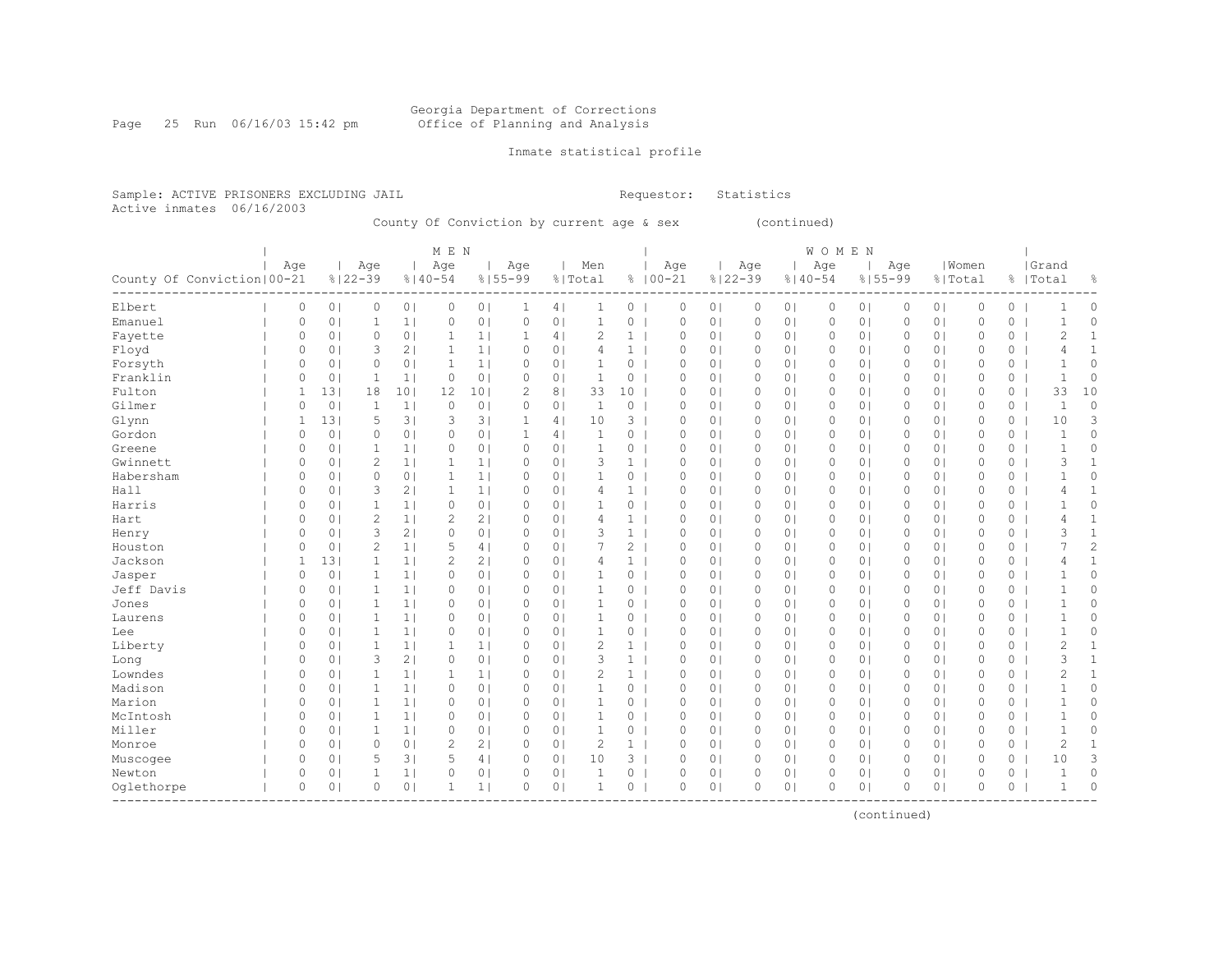Page 26 Run 06/16/03 15:42 pm

### Inmate statistical profile

Sample: ACTIVE PRISONERS EXCLUDING JAIL **Requestor:** Statistics Active inmates 06/16/2003

County Of Conviction by current age & sex (continued)

| County Of Conviction   00-21 | Age      |                | Age<br>$8122 - 39$ |                | M E N<br>Age<br>$8140 - 54$ |                | Age<br>$8155 - 99$ |                | Men<br>% Total |                | Age<br>$8100 - 21$ |                | Age<br>$8122 - 39$ |                | WOMEN<br>Age<br>$8140 - 54$ | $8155 - 99$    | Age         |                | Women<br>% Total |         | Grand<br>%   Total | g.           |
|------------------------------|----------|----------------|--------------------|----------------|-----------------------------|----------------|--------------------|----------------|----------------|----------------|--------------------|----------------|--------------------|----------------|-----------------------------|----------------|-------------|----------------|------------------|---------|--------------------|--------------|
| Paulding                     | 0        | 0 <sub>1</sub> | 0                  | 0 <sub>1</sub> | 1                           | 1 <sub>1</sub> | 0                  | 0 <sub>1</sub> | 1              | $\circ$        | 0                  | 0 <sub>1</sub> | $\circ$            | 0 <sub>1</sub> | 0                           | 0              | $\circ$     | 0 <sub>1</sub> | $\circ$          | $\circ$ | 1                  | 0            |
| Pierce                       | $\circ$  | 0 <sub>1</sub> | 0                  | 0 <sup>1</sup> | $\mathbf{1}$                | 1 <sub>1</sub> | 0                  | 0 <sub>1</sub> | $\mathbf{1}$   | $\circ$        | $\circ$            | 0 <sub>1</sub> | $\circ$            | 0 <sub>1</sub> | $\circ$                     | 0 <sup>1</sup> | $\circ$     | 0 <sub>1</sub> | $\circ$          | $\circ$ | -1                 | $\circ$      |
| Pike                         | 0        | 0 <sub>1</sub> | 1                  | 1 <sub>1</sub> | 1                           | 1 <sub>1</sub> | 1                  | 4              | 3              | 1              | $\Omega$           | 0 <sub>1</sub> | $\mathbf 0$        | 0              | $\circ$                     | $\circ$        | 0           | 0 <sub>1</sub> | $\circ$          | 0       | 3                  | 1            |
| Pulaski                      | 0        | 0 <sub>1</sub> | 1                  | 1 <sup>1</sup> | $\circ$                     | 0 <sub>1</sub> | 0                  | 0 <sub>1</sub> |                | $\circ$        | $\Omega$           | 01             | 0                  | 01             | 0                           | 0              | 0           | 0 <sub>1</sub> | 0                | 0       |                    | 0            |
| Putnam                       | $\Omega$ | 0 <sub>1</sub> | 3                  | 21             | 1                           | 1 <sub>1</sub> | 0                  | 0 <sub>1</sub> | 4              | 1              | $\Omega$           | 0              | $\mathbf 0$        | 01             | $\circ$                     | 0              | 0           | 0 <sup>1</sup> | $\circ$          | 0       | 4                  | 1            |
| Rabun                        | 0        | 0 <sub>1</sub> | 1                  | 1 <sub>1</sub> | $\circ$                     | 0 <sub>1</sub> | 0                  | 0 <sub>1</sub> |                | $\circ$        | $\Omega$           | 0 <sup>1</sup> | $\circ$            | 01             | 0                           | 0              | 0           | 0 <sup>1</sup> | $\circ$          | 0       | -1                 | 0            |
| Randolph                     | 0        | 0 <sub>1</sub> | 1                  | 1 <sup>1</sup> | $\circ$                     | 0 <sub>1</sub> | 0                  | 0 <sup>1</sup> | 1              | 0              | $\Omega$           | 0 <sub>1</sub> | $\circ$            | 0 <sub>1</sub> | 0                           | 0 <sub>1</sub> | 0           | 0 <sub>1</sub> | $\circ$          | 0       | -1                 | 0            |
| Richmond                     | 1        | 131            |                    | 4              | 5                           | 4              | 1                  | 4              | 14             | 4              | 0                  | 0 <sub>1</sub> | 1                  | 501            | 0                           | 0 <sub>1</sub> | 0           | 0 <sub>1</sub> | $\mathbf 1$      | 50      | 15                 | 5            |
| Rockdale                     | 0        | 0 <sub>1</sub> | 3                  | 21             | $\mathbf 1$                 | 1 <sub>1</sub> | 0                  | 0 <sub>1</sub> | 4              | $\mathbf{1}$   | $\Omega$           | 0 <sub>1</sub> | $\circ$            | 0 <sub>1</sub> | $\circ$                     | 0 <sup>1</sup> | $\circ$     | 0 <sub>1</sub> | $\mathbf{0}$     | $\circ$ | 4                  | $\mathbf{1}$ |
| Spalding                     | $\Omega$ | 0 <sub>1</sub> | 3                  | 2 <sub>1</sub> | $\overline{c}$              | 2 <sub>1</sub> | 0                  | 0 <sup>1</sup> | 5              | 2              | $\circ$            | 0 <sub>1</sub> | $\circ$            | 0 <sub>1</sub> | $\circ$                     | 0              | $\circ$     | 0 <sub>1</sub> | $\circ$          | 0       | 5                  | $\mathbf{2}$ |
| Sumter                       | 0        | 0 <sub>1</sub> | 0                  | 0 <sub>1</sub> | $\mathbf 1$                 | 1 <sub>1</sub> | 0                  | 0 <sup>1</sup> |                | $\circ$        | $\circ$            | 0 <sub>1</sub> | $\circ$            | 01             | $\circ$                     | 0 <sup>1</sup> | 0           | 0 <sub>1</sub> | $\circ$          | 0       |                    | 0            |
| Terrell                      | $\Omega$ | 0 <sub>1</sub> | 0                  | 0 <sub>1</sub> | 1                           | 1 <sub>1</sub> | 0                  | 0 <sub>1</sub> |                | 0              | $\Omega$           | 0 <sup>1</sup> | $\circ$            | 0              | 0                           | 0              | 0           | 0 <sub>1</sub> | $\circ$          | 0       |                    | 0            |
| Thomas                       | $\circ$  | 0 <sub>1</sub> | 1                  | 1 <sub>1</sub> | $\mathbf{1}$                | 1 <sub>1</sub> | 0                  | 0 <sub>1</sub> | $\overline{c}$ | $\mathbf{1}$   | $\Omega$           | $\circ$        | $\mathbf 0$        | 0 <sub>1</sub> | 0                           | 0              | $\mathbf 0$ | 0 <sup>1</sup> | $\circ$          | 0       | 2                  | $\mathbf{1}$ |
| Tift                         | 0        | 0 <sub>1</sub> | 0                  | 0 <sub>1</sub> | 1                           | 1 <sub>1</sub> | 1                  | 4              | $\mathcal{D}$  | $\mathbf{1}$   | $\Omega$           | 0 <sup>1</sup> | $\mathbf 0$        | 0 <sub>1</sub> | 0                           | 0              | $\circ$     | 0 <sup>1</sup> | $\circ$          | 0       | $\overline{c}$     | $\mathbf{1}$ |
| Toombs                       | 0        | 0 <sub>1</sub> | $\overline{2}$     | 1 <sup>1</sup> | 1                           | 1 <sub>1</sub> | 0                  | 0 <sub>1</sub> | 3              | $\mathbf{1}$   | $\Omega$           | 0 <sub>1</sub> | $\circ$            | 0 <sub>1</sub> | 0                           | 0              | 0           | 0 <sup>1</sup> | $\circ$          | 0       | 3                  | $\mathbf{1}$ |
| Towns                        | 0        | 0 <sub>1</sub> | 1                  | 1 <sub>1</sub> | 0                           | 0 <sub>1</sub> | 0                  | 0 <sub>1</sub> |                | 0              | 0                  | 0 <sub>1</sub> | $\mathbf 0$        | 0 <sub>1</sub> | 0                           | 0 <sub>1</sub> | 0           | 0 <sub>1</sub> | 0                | 0       |                    | 0            |
| Troup                        | 0        | 0 <sub>1</sub> | 0                  | 0 <sub>1</sub> | $\mathbf 1$                 | 1 <sub>1</sub> | 0                  | 0 <sub>1</sub> |                | $\circ$        | 0                  | 0 <sub>1</sub> | $\circ$            | 0 <sub>1</sub> | 0                           | $\circ$        | $\mathbf 0$ | 0 <sub>1</sub> | $\mathbb O$      | 0       | 1                  | 0            |
| Union                        | $\Omega$ | 0 <sub>1</sub> | 0                  | 0 <sub>1</sub> | 1                           | 1 <sub>1</sub> | $\Omega$           | 0 <sub>1</sub> | $\mathbf{1}$   | $\circ$        | $\circ$            | 0 <sub>1</sub> | $\circ$            | 0 <sub>1</sub> | 0                           | 0              | 0           | 0 <sup>1</sup> | $\circ$          | 0       | $\mathbf{1}$       | 0            |
| Upson                        | $\Omega$ | 0 <sub>1</sub> | 0                  | 0 <sub>1</sub> | $\mathbf{1}$                | 1 <sub>1</sub> | $\Omega$           | 0 <sub>1</sub> | 1              | 0              | $\Omega$           | 0 <sub>1</sub> | $\circ$            | 0 <sub>1</sub> | $\circ$                     | $\circ$        | 0           | 0 <sub>1</sub> | $\circ$          | 0       | -1                 | 0            |
| Walker                       | $\Omega$ | 0 <sub>1</sub> | $\overline{2}$     | 1              | 0                           | 0 <sub>1</sub> | 0                  | 0 <sub>1</sub> | $\overline{c}$ | 1              | $\Omega$           | 0 <sub>1</sub> | 1                  | 501            | $\circ$                     | 0              | 0           | 0 <sub>1</sub> | 1                | 50      | 3                  | 1            |
| Walton                       | $\Omega$ | 0 <sub>1</sub> | 0                  | 0 <sub>1</sub> | $\overline{2}$              | 2 <sub>1</sub> | 0                  | 0 <sub>1</sub> | $\overline{c}$ | $\mathbf{1}$   | $\Omega$           | 0 <sup>1</sup> | $\circ$            | 0 <sub>1</sub> | 0                           | 0              | 0           | 0 <sub>1</sub> | $\circ$          | 0       | 2                  | 1            |
| Ware                         | $\Omega$ | 0 <sub>1</sub> | 3                  | 21             | 3                           | 3              | 0                  | 0 <sub>1</sub> | 6              | $\overline{c}$ | $\Omega$           | $\circ$        | $\mathbf 0$        | 0 <sub>1</sub> | 0                           | 0              | $\mathbf 0$ | 0 <sup>1</sup> | $\circ$          | 0       | 6                  | 2            |
| Washington                   | 0        | 0 <sub>1</sub> | 1                  | 1 <sub>1</sub> | $\circ$                     | 0 <sub>1</sub> | 0                  | 0 <sub>1</sub> | 1              | $\circ$        | $\Omega$           | 0 <sup>1</sup> | $\mathbf 0$        | 0 <sub>1</sub> | 0                           | 0              | $\circ$     | 0 <sup>1</sup> | $\circ$          | 0       | -1                 | 0            |
| Wayne                        | $\circ$  | 0 <sub>1</sub> | 1                  | 1 <sub>1</sub> | $\circ$                     | 0 <sub>1</sub> | 0                  | 0 <sub>1</sub> | 1              | 0              | $\circ$            | 0 <sub>1</sub> | $\circ$            | 0 <sub>1</sub> | 0                           | 0 <sub>1</sub> | $\circ$     | 0 <sub>1</sub> | $\circ$          | 0       | -1                 | 0            |
| Whitfield                    | $\Omega$ | 0 <sub>1</sub> | 0                  | 0 <sub>1</sub> | $\overline{2}$              | 2 <sub>1</sub> | 2                  | 8 <sup>1</sup> | 4              | $\mathbf{1}$   | $\Omega$           | 0 <sub>1</sub> | $\circ$            | 0 <sub>1</sub> | $\circ$                     | 0 <sub>1</sub> | $\Omega$    | 0 <sub>1</sub> | $\circ$          | 0       | 4                  | 1            |
| Wilkes                       | $\circ$  | 0 <sub>1</sub> | 1                  | 1 <sub>1</sub> | $\mathbf 0$                 | 0 <sub>1</sub> | $\circ$            | 0 <sub>1</sub> |                | $\circ$        | $\Omega$           | 0 <sub>1</sub> | $\mathbf 0$        | 0 <sub>1</sub> | 0                           | 0              | $\Omega$    | 0 <sup>1</sup> | $\mathbf{0}$     | $\circ$ | 1                  | $\Omega$     |
| Total reported               |          | 8 100          | 178 100            |                | 117                         | 1001           | 24 1001            |                | 327 100        |                | $\circ$            | 0 <sub>1</sub> |                    | 2 100          | $\circ$                     | 0              | $\circ$     | 0 <sup>1</sup> |                  | 2 100   | 329 100            |              |
| Percent reported             |          | 100.01         |                    | 100.0          |                             | 100.01         |                    | 100.0          |                | 100.0          |                    | .01            |                    | 100.01         |                             | $\cdot$ 0      |             | .01            |                  | 100.0   |                    | 100.0        |
| Not reported                 | 0        |                | 0                  |                | $\circ$                     |                | 0                  |                | $\circ$        |                | 0                  |                | 0                  |                | $\circ$                     |                | 0           |                | $\circ$          |         | $\circ$            |              |
| Total                        | 8        |                | 178                |                | 117                         |                | 24                 |                | 327            |                | 0                  |                | 2                  |                | $\circ$                     |                | $\circ$     |                | $\overline{c}$   |         | 329                |              |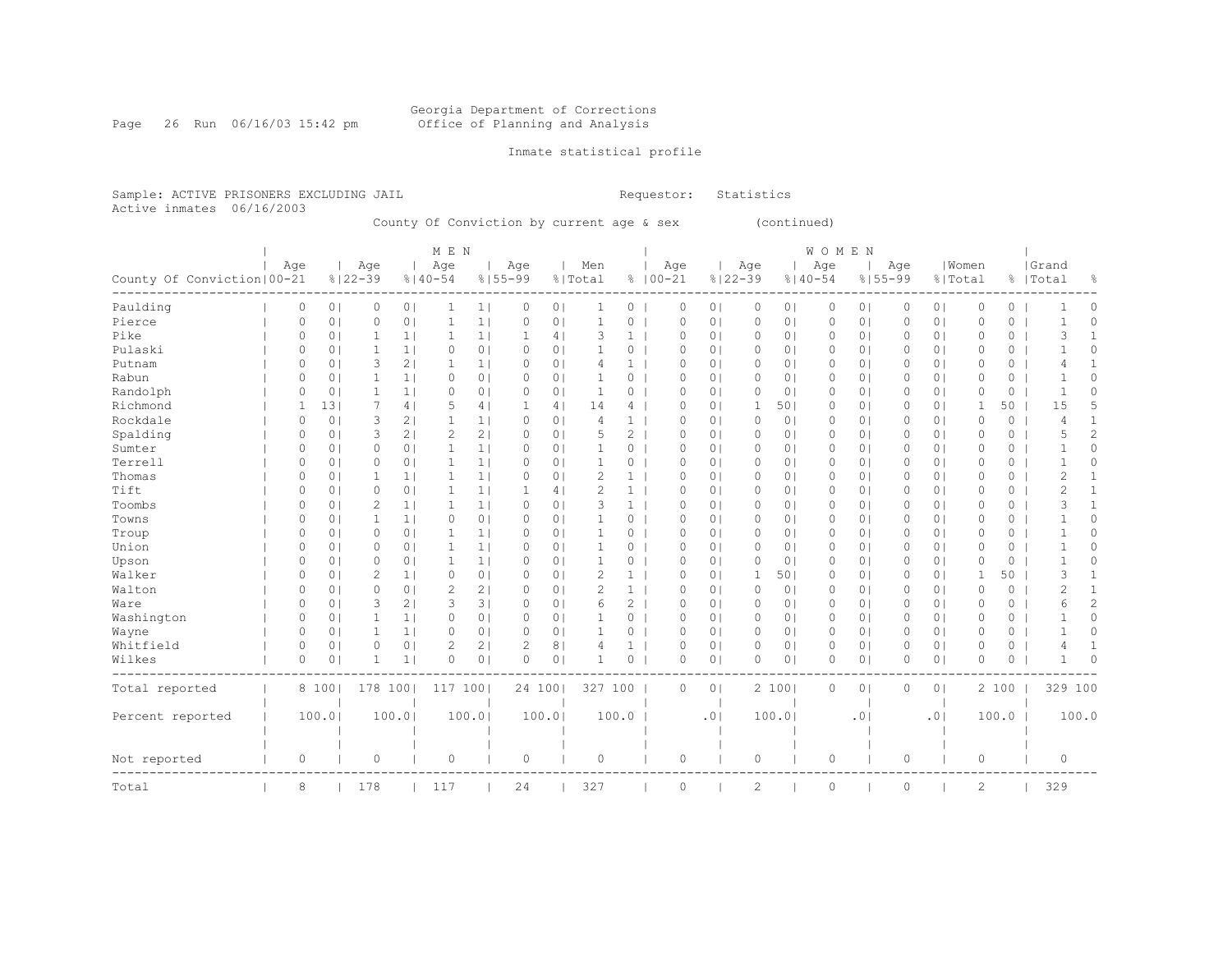#### Georgia Department of Corrections Page 27 Run 06/16/03 15:42 pm Office of Planning and Analysis

### Inmate statistical profile

Sample: ACTIVE PRISONERS EXCLUDING JAIL **Requestor:** Statistics Active inmates 06/16/2003

Circ Of Conviction by current age & sex

|                    |                   |                |                    |                | M E N              |                |                    |                |                |                       |                    |                |                    |                | WOMEN    |                |          |                |                  |          |                    |                |
|--------------------|-------------------|----------------|--------------------|----------------|--------------------|----------------|--------------------|----------------|----------------|-----------------------|--------------------|----------------|--------------------|----------------|----------|----------------|----------|----------------|------------------|----------|--------------------|----------------|
| Circ Of Conviction | Age<br>$100 - 21$ |                | Age<br>$8122 - 39$ |                | Age<br>$8140 - 54$ |                | Aqe<br>$8155 - 99$ |                | Men<br>% Total |                       | Age<br>$8100 - 21$ |                | Age<br>$8122 - 39$ | $8140 - 54$    | Age      | $8155 - 99$    | Age      |                | Women<br>% Total |          | Grand<br>%   Total | g.             |
| Alapaha            | 0                 | 0 <sub>1</sub> | 3                  | 2 <sub>1</sub> | $\circ$            | 0 <sub>1</sub> | $\mathbf{1}$       | 4              | 4              | 1 <sup>1</sup>        | 0                  | 0 <sub>1</sub> | $\circ$            | 0 <sub>1</sub> | 0        | 0 <sub>1</sub> | 0        | 0 <sub>1</sub> | 0                | $\circ$  | 4                  | 1              |
| Alcovy             | 0                 | 0 <sub>1</sub> | $\mathbf{1}$       | 1 <sub>1</sub> | $\overline{c}$     | 2 <sub>1</sub> | $\circ$            | 0 <sub>1</sub> | 3              | $\mathbf{1}$          | $\circ$            | 0 <sub>1</sub> | $\circ$            | 0 <sub>1</sub> | 0        | 0 <sub>1</sub> | 0        | 0 <sub>1</sub> | $\mathbb O$      | 0        | 3                  | $\mathbf{1}$   |
| Atlanta            | $\mathbf{1}$      | 131            | 18                 | 101            | 12                 | 101            | 2                  | 8 <sup>1</sup> | 33             | 10                    | $\circ$            | 0 <sub>1</sub> | $\circ$            | 0 <sub>1</sub> | $\circ$  | 0 <sub>1</sub> | 0        | 0 <sub>1</sub> | $\circ$          | 0        | 33                 | 10             |
| Atlantic           | $\Omega$          | 0 <sub>1</sub> | 5                  | 3              | $\mathbf{1}$       | 1 <sub>1</sub> | $\Omega$           | 0 <sub>1</sub> | 6              | $\mathbf{2}^{\prime}$ | $\Omega$           | 0 <sub>1</sub> | $\Omega$           | 0 <sub>1</sub> | $\circ$  | 0 <sub>1</sub> | 0        | 0 <sup>1</sup> | $\mathbf{0}$     | $\circ$  | 6                  | $\overline{c}$ |
| Augusta            | $\mathbf{1}$      | 131            | 11                 | 61             | 9                  | 8 <sup>1</sup> | $\mathbf{1}$       | 4 <sup>1</sup> | 22             | $7^{\circ}$           | $\Omega$           | $\Omega$       | $\mathbf{1}$       | 501            | $\circ$  | 0 <sub>1</sub> | $\Omega$ | 0 <sub>1</sub> | $\mathbf{1}$     | 50       | 23                 | 7              |
| Blue Ridge         | 0                 | 0 <sub>1</sub> | 1                  | 1 <sub>1</sub> | $\mathbf 1$        | 1 <sub>1</sub> | $\circ$            | 0 <sub>1</sub> | 2              | $\mathbf{1}$          | 0                  | 0 <sub>1</sub> | $\circ$            | 0 <sub>1</sub> | 0        | 0 <sub>1</sub> | $\Omega$ | 0 <sub>1</sub> | $\mathbf{0}$     | $\circ$  | $\overline{2}$     | $\mathbf{1}$   |
| Brunswick          | 1                 | 131            | 8                  | 4              | 5                  | 4              | $\mathbf{1}$       | 4              | 15             | 5                     | 0                  | 0 <sub>1</sub> | $\circ$            | 0 <sub>1</sub> | 0        | 0 <sub>1</sub> | 0        | 0 <sub>1</sub> | 0                | 0        | 15                 | 5              |
| Chattahoochee      | $\Omega$          | 0 <sub>1</sub> | 7                  | 4              | 5                  | 4              | $\circ$            | 0 <sub>1</sub> | 12             | $\overline{4}$        | $\Omega$           | 0 <sub>1</sub> | $\circ$            | 0 <sub>1</sub> | $\circ$  | 0 <sub>1</sub> | $\Omega$ | 0 <sub>1</sub> | $\mathbf{0}$     | $\circ$  | 12                 | 4              |
| Cherokee           | 0                 | 0 <sup>1</sup> | $\Omega$           | 0 <sub>1</sub> | $\overline{c}$     | 2 <sub>1</sub> | $\mathbf{1}$       | 4              | 3              | 1 <sup>1</sup>        | $\Omega$           | 0 <sub>1</sub> | $\circ$            | 0 <sub>1</sub> | $\circ$  | 0 <sub>1</sub> | 0        | 0 <sub>1</sub> | $\mathbf{0}$     | 0        | 3                  | $\mathbf{1}$   |
| Clayton            | 0                 | 0 <sub>1</sub> | 8                  | 4              | $\overline{c}$     | 2 <sub>1</sub> | 1                  | 4              | 11             | 3 <sup>7</sup>        | $\Omega$           | 0 <sub>1</sub> | 0                  | 0 <sub>1</sub> | 0        | 0 <sub>1</sub> | $\Omega$ | 0 <sub>1</sub> | $\mathbf{0}$     | 0        | 11                 | 3              |
| Cobb               | 1                 | 131            | 5                  | 3 <sup>1</sup> | 3                  | 31             | $\mathbf{1}$       | 4 <sup>1</sup> | 10             | 3                     | $\Omega$           | $\circ$        | $\circ$            | 0 <sub>1</sub> | $\circ$  | 0 <sub>1</sub> | 0        | 0 <sub>1</sub> | $\circ$          | 0        | 10                 | 3              |
| Conasauga          | $\Omega$          | 0 <sup>1</sup> | 0                  | 0 <sub>1</sub> | $\overline{c}$     | 2 <sub>1</sub> | $\overline{c}$     | 8 <sub>1</sub> | $\overline{4}$ | 1 <sup>1</sup>        | $\Omega$           | 0 <sub>1</sub> | $\circ$            | 0 <sub>1</sub> | 0        | 0 <sub>1</sub> | $\Omega$ | 0 <sub>1</sub> | $\mathbf{0}$     | $\circ$  | 4                  | $\mathbf{1}$   |
| Cordele            | $\Omega$          | 0 <sub>1</sub> | 1                  | 1 <sub>1</sub> | $\mathbf{1}$       | 1 <sub>1</sub> | $\circ$            | 0 <sub>1</sub> | $\overline{2}$ | $\mathbf{1}$          | $\Omega$           | 0 <sub>1</sub> | $\circ$            | 0 <sub>1</sub> | $\Omega$ | 0 <sub>1</sub> | $\Omega$ | 0 <sub>1</sub> | $\mathbf{0}$     | 0        | $\overline{2}$     | $\mathbf{1}$   |
| Coweta             | $\Omega$          | 0 <sup>1</sup> | 4                  | 2 <sub>1</sub> | $\mathbf{1}$       | 1 <sub>1</sub> | $\circ$            | 0 <sub>1</sub> | 5              | $\overline{2}$        | $\circ$            | 0 <sub>1</sub> | $\circ$            | 0 <sub>1</sub> | $\circ$  | 0 <sub>1</sub> | $\Omega$ | 0 <sub>1</sub> | $\mathbf{0}$     | 0        | 5                  | $\overline{c}$ |
| Dougherty          | $\overline{2}$    | 251            | 4                  | 2 <sub>1</sub> | $\overline{2}$     | 2 <sub>1</sub> | $\mathbf{1}$       | 4              | 9              | $3-1$                 | $\circ$            | 0 <sub>1</sub> | $\circ$            | 0 <sub>1</sub> | $\circ$  | 0 <sub>1</sub> | 0        | 0 <sup>1</sup> | $\circ$          | 0        | 9                  | 3              |
| Dublin             | $\Omega$          | 0 <sub>1</sub> | 1                  | 1 <sub>1</sub> | $\circ$            | 0 <sub>1</sub> | $\Omega$           | 0 <sub>1</sub> | $\mathbf 1$    | 0                     | $\Omega$           | 0 <sub>1</sub> | $\circ$            | 0 <sub>1</sub> | $\circ$  | 0 <sub>1</sub> | $\Omega$ | 0 <sub>1</sub> | $\Omega$         | 0        |                    | 0              |
| Eastern            | $\Omega$          | 0              | 7                  | 4 <sup>1</sup> | 3                  | 3 <sub>1</sub> | $\mathbf{1}$       | 4 <sup>1</sup> | 11             | 3                     | $\Omega$           | $\Omega$       | $\circ$            | 0 <sub>1</sub> | $\circ$  | 0 <sub>1</sub> | 0        | 0 <sub>1</sub> | $\Omega$         | 0        | 11                 | 3              |
| Flint              | 0                 | 0 <sup>1</sup> | 3                  | 2 <sub>1</sub> | $\circ$            | 0 <sub>1</sub> | $\circ$            | 0 <sub>1</sub> | 3              | $\mathbf{1}$          | $\Omega$           | $\circ$        | $\circ$            | 0 <sub>1</sub> | 0        | 0 <sub>1</sub> | $\Omega$ | 0 <sub>1</sub> | $\circ$          | $\circ$  | 3                  | $\mathbf{1}$   |
| Griffin            | 0                 | 0 <sub>1</sub> | 4                  | 2 <sub>1</sub> | 5                  | 4              | $\overline{2}$     | 8 <sub>1</sub> | 11             | 3                     | 0                  | 0 <sub>1</sub> | $\circ$            | 0 <sub>1</sub> | 0        | 0 <sub>1</sub> | $\Omega$ | 0 <sub>1</sub> | $\mathbf{0}$     | 0        | 11                 | 3              |
| Gwinnett           | $\Omega$          | 0 <sub>1</sub> | $\overline{c}$     | 1 <sub>1</sub> | $\mathbf{1}$       | 1 <sub>1</sub> | $\circ$            | 0 <sub>1</sub> | 3              | $\mathbf{1}$          | $\Omega$           | 0 <sub>1</sub> | $\circ$            | 0 <sub>1</sub> | $\Omega$ | 0 <sub>1</sub> | $\Omega$ | 0 <sub>1</sub> | $\mathbf{0}$     | $\circ$  | 3                  | $\mathbf{1}$   |
| Houston            | $\Omega$          | 0 <sup>1</sup> | $\overline{c}$     | 1 <sub>1</sub> | 5                  | 4              | $\Omega$           | 0 <sub>1</sub> | 7              | $2^{\circ}$           | $\Omega$           | 0 <sub>1</sub> | $\circ$            | 0 <sub>1</sub> | $\circ$  | 0 <sub>1</sub> | 0        | 0 <sub>1</sub> | $\mathbf{0}$     | 0        | 7                  | $\overline{c}$ |
| Lookout Mountain   | $\Omega$          | 0 <sub>1</sub> | $\overline{4}$     | 2 <sub>1</sub> | $\mathbf 1$        | 1              | $\mathbf{1}$       | 4              | 6              | 2                     | $\circ$            | 0 <sub>1</sub> | 1                  | 501            | 0        | 0 <sub>1</sub> | 0        | 0 <sub>1</sub> | 1                | 50       | 7                  | $\overline{c}$ |
| Macon              | $\Omega$          | 0 <sub>1</sub> |                    | 4              | 3                  | 3 <sub>1</sub> | $\overline{c}$     | 8 <sub>1</sub> | 12             | 4                     | $\Omega$           | $\circ$        | 0                  | $\circ$        | 0        | 0 <sub>1</sub> | 0        | 0 <sub>1</sub> | $\mathbf{0}$     | 0        | 12                 | 4              |
| Middle             | $\Omega$          | 01             | 4                  | 2 <sub>1</sub> | $\mathbf{1}$       | 1 <sup>1</sup> | $\circ$            | 0 <sub>1</sub> | 5              | $\overline{c}$        | $\circ$            | $\circ$        | $\circ$            | 0 <sub>1</sub> | $\circ$  | 0 <sub>1</sub> | $\Omega$ | 0 <sub>1</sub> | $\circ$          | 0        | 5                  | $\overline{2}$ |
| Mountain           | $\Omega$          | 0 <sub>1</sub> | 1                  | 1 <sub>1</sub> | $\mathbf{1}$       | 1 <sub>1</sub> | $\circ$            | 0 <sub>1</sub> | $\overline{2}$ | $\mathbf{1}$          | $\circ$            | 0 <sub>1</sub> | $\circ$            | 0 <sub>1</sub> | $\circ$  | 0 <sub>1</sub> | $\Omega$ | 0 <sub>1</sub> | $\mathbf{0}$     | 0        | $\overline{c}$     | 1              |
| Northeastern       | $\Omega$          | 0 <sub>1</sub> | 3                  | 21             | $\mathbf{1}$       | 1 <sub>1</sub> | $\circ$            | 0 <sub>1</sub> | 4              | 1                     | $\Omega$           | 0 <sub>1</sub> | $\circ$            | 0 <sub>1</sub> | 0        | 0 <sub>1</sub> | 0        | 0 <sub>1</sub> | $\mathbb O$      | 0        | 4                  | 1              |
| Northern           | $\Omega$          | 0 <sub>1</sub> | $\overline{4}$     | 2 <sub>1</sub> | 3                  | 31             | $\mathbf{1}$       | 4 <sub>1</sub> | 8              | 2                     | $\circ$            | 0 <sub>1</sub> | $\circ$            | 0 <sub>1</sub> | $\circ$  | 0 <sub>1</sub> | 0        | 0 <sub>1</sub> | $\circ$          | 0        | 8                  | $\overline{2}$ |
| Ocmulgee           | $\Omega$          | 0 <sub>1</sub> | 7                  | 4              | $\overline{4}$     | 31             | $\Omega$           | 0 <sub>1</sub> | 11             | 3                     | $\Omega$           | 0 <sub>1</sub> | $\circ$            | 0 <sub>1</sub> | $\Omega$ | 0 <sub>1</sub> | $\Omega$ | 0 <sup>1</sup> | $\Omega$         | $\circ$  | 11                 | 3              |
| Oconee             | $\Omega$          | 0              | 3                  | 21             | $\Omega$           | 0 <sub>1</sub> | $\Omega$           | 0 <sup>1</sup> | 3              | $\mathbf{1}$          | $\Omega$           | $\circ$        | $\circ$            | 0 <sup>1</sup> | $\Omega$ | 0 <sub>1</sub> | 0        | 0 <sub>1</sub> | $\Omega$         | $\circ$  | 3                  | $\mathbf{1}$   |
| Pataula            | 0                 | 0              | $\overline{c}$     | 1 <sub>1</sub> | 1                  | 1              | $\circ$            | 0 <sup>1</sup> | 3              | $\mathbf{1}$          | $\Omega$           | $\circ$        | $\circ$            | 0 <sub>1</sub> | $\circ$  | 0 <sub>1</sub> | $\Omega$ | 0 <sub>1</sub> | $\circ$          | 0        | 3                  | $\mathbf{1}$   |
| Piedmont           | 1                 | 131            | 3                  | 2 <sub>1</sub> | $\overline{c}$     | 2 <sub>1</sub> | 2                  | 8 <sub>1</sub> | 8              | $\mathbf{2}^{\prime}$ | 0                  | 0 <sub>1</sub> | 0                  | 0 <sub>1</sub> | 0        | 0 <sub>1</sub> | 0        | 0 <sub>1</sub> | $\circ$          | 0        | 8                  | $\overline{c}$ |
| Rome               | $\Omega$          | 0 <sub>1</sub> | 3                  | 2 <sub>1</sub> | $\mathbf{1}$       | 1 <sub>1</sub> | $\circ$            | 0 <sub>1</sub> | 4              | $\mathbf{1}$          | $\Omega$           | 0 <sub>1</sub> | $\circ$            | 0 <sub>1</sub> | $\circ$  | 0 <sub>1</sub> | $\Omega$ | 0 <sub>1</sub> | $\mathbf{0}$     | $\circ$  | 4                  | $\mathbf{1}$   |
| South Georgia      | $\Omega$          | 0 <sup>1</sup> | $\Omega$           | 0 <sub>1</sub> | $\mathbf{1}$       | 1 <sub>1</sub> | $\Omega$           | 0 <sub>1</sub> | $\mathbf{1}$   | $\circ$               | $\Omega$           | 0 <sub>1</sub> | $\circ$            | 0 <sub>1</sub> | $\circ$  | 0 <sub>1</sub> | $\Omega$ | 0 <sub>1</sub> | $\Omega$         | $\circ$  | $\mathbf{1}$       | $\Omega$       |
| Southern           | $\Omega$          | 0 <sub>1</sub> | 3                  | 2 <sub>1</sub> | 5                  | 4              | $\Omega$           | 0 <sub>1</sub> | 8              | $\mathbf{2}^{\prime}$ | $\Omega$           | 0 <sub>1</sub> | $\circ$            | 0 <sub>1</sub> | $\circ$  | 0 <sub>1</sub> | $\Omega$ | 0 <sub>1</sub> | $\circ$          | 0        | 8                  | $\overline{c}$ |
| Southwestern       | $\Omega$          | 0 <sub>1</sub> | 1                  | 1 <sub>1</sub> | $\mathbf{1}$       | $1\vert$       | 0                  | 0              | $\overline{2}$ | $\mathbf{1}$          | $\Omega$           | 0              | 0                  | 0 <sub>1</sub> | 0        | 0 <sub>1</sub> | 0        | 0 <sub>1</sub> | $\circ$          | 0        | $\overline{c}$     | $\mathbf{1}$   |
| Stone Mountain     | 0                 | 01             | 16                 | 91             | 6                  | 51             | $\overline{c}$     | 8 <sub>1</sub> | 24             | 7 <sub>1</sub>        | $\Omega$           | 0 <sub>1</sub> | $\Omega$           | 0 <sub>1</sub> | $\circ$  | 0 <sub>1</sub> | O        | 0 <sub>1</sub> | $\Omega$         | $\Omega$ | 24                 | 7              |

(continued)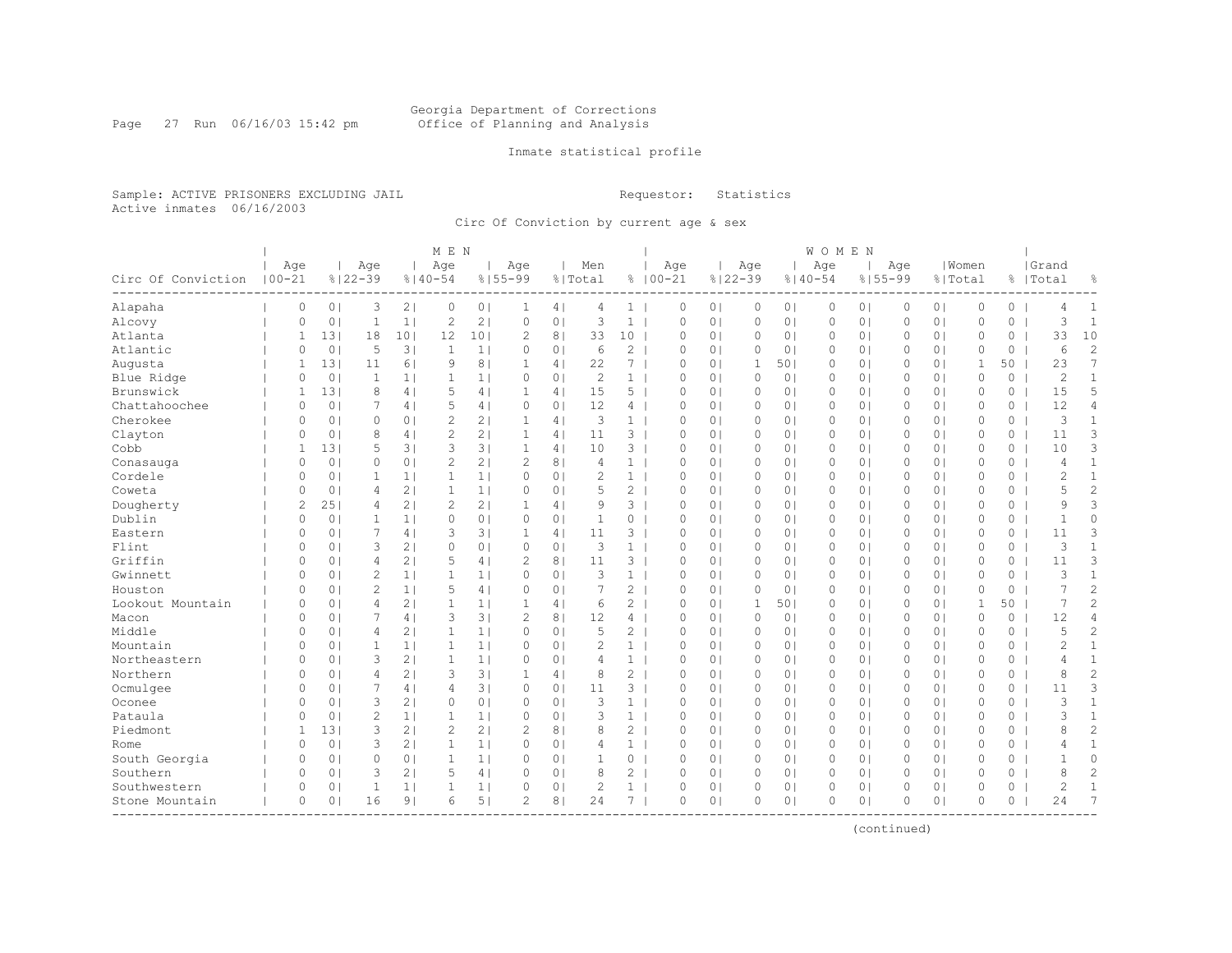Page 28 Run 06/16/03 15:42 pm

### Inmate statistical profile

Sample: ACTIVE PRISONERS EXCLUDING JAIL **Requestor:** Statistics Active inmates 06/16/2003

Circ Of Conviction by current age & sex (continued)

|                    |            |     |                |                    |                | M E N              |                |                    |        |                |      |                    |                |             |                |                | WOMEN    |                 |                    |                |         |          |                    |                |
|--------------------|------------|-----|----------------|--------------------|----------------|--------------------|----------------|--------------------|--------|----------------|------|--------------------|----------------|-------------|----------------|----------------|----------|-----------------|--------------------|----------------|---------|----------|--------------------|----------------|
| Circ Of Conviction | $100 - 21$ | Age |                | Age<br>$8122 - 39$ |                | Age<br>$8140 - 54$ |                | Age<br>$8155 - 99$ |        | Men<br>% Total |      | Age<br>$8100 - 21$ |                | $8122 - 39$ | Age            | $8140 - 54$    | Age      |                 | Age<br>$8155 - 99$ | % Total        | Women   |          | Grand<br>%   Total | $\frac{6}{10}$ |
| Tifton             |            |     | 0 <sub>1</sub> |                    | 0 <sub>1</sub> |                    |                |                    | 41     |                |      | 0                  | $\circ$        |             | 0              | 01             | 0        | 0               |                    | $\circ$        |         | 0        |                    |                |
| Toombs             |            |     | 0 <sub>1</sub> |                    |                |                    | 0              |                    | 01     |                |      | O                  | 0              |             | $\Omega$       | 0              | $\Omega$ | 0               |                    | $\circ$        |         | 0        |                    |                |
| Waycross           |            |     |                |                    | 2              |                    | 61             |                    | 01     | 11             |      | $\left( \right)$   | $\circ$        |             | $\Omega$       | 01             | $\Omega$ | 0               |                    | 01             |         | 0        |                    |                |
| Western            |            |     |                |                    | 31             | 6                  | 51             |                    | 01     | 11             |      | O                  | $\Omega$       |             | $\Omega$       | 0              | $\Omega$ | 0               |                    | 0 <sup>1</sup> |         | $\Omega$ | 11                 | 3              |
| Rockdale           |            |     | 01             |                    | 2              |                    |                |                    | 01     |                |      | 0                  | 0              |             | 0              | 01             | 0        | 0               | 0                  | 0              |         | 0        |                    |                |
| Douglas            |            |     | 131            | 6                  | 3              |                    | 31             |                    | 01     | 10             |      |                    | 0              |             | 0              | 0              | 0        | 0               | 0                  | 0 <sup>1</sup> |         | 0        | 10                 |                |
| Appalachian        |            |     | 0 <sub>1</sub> |                    |                |                    | 0 <sub>1</sub> | $\Omega$           | 01     |                |      | O                  | 0              |             | $\Omega$       | 01             | $\circ$  | 0               | 0                  | $\circ$        |         | 0        |                    |                |
| Enotah             |            |     |                |                    |                |                    |                |                    | 01     |                |      | O                  | $\circ$        |             | 0              | 01             | 0        | 0               |                    | 0              |         | 0        |                    |                |
| Forsyth-Bell       |            |     | 0 <sub>1</sub> |                    | 0 <sub>1</sub> |                    |                |                    | 01     |                |      | $\Omega$           | 0              |             | $\circ$        | 0 <sup>1</sup> | $\circ$  | 0               | 0                  | $\circ$        |         | 0        |                    |                |
| Towaliga           |            |     | 0 <sub>1</sub> |                    |                |                    | 31             |                    | 4      |                |      | $\Omega$           | $\circ$        |             | $\Omega$       | 0              | 0        | 0               | 0                  | $\circ$        | O       | 0        |                    |                |
| Total reported     |            |     | 8 100          | 178                | 1001           | 116                | 1001           | 24 100             |        | 326 100        |      | $\Omega$           | $\overline{0}$ |             |                | 2 100          | $\circ$  | 0               | 0                  | 0 <sup>1</sup> |         | 2 100    | 328 100            |                |
|                    |            |     |                |                    |                |                    |                |                    |        |                |      |                    |                |             |                |                |          |                 |                    |                |         |          |                    |                |
| Percent reported   |            |     | 100.01         |                    | 100.01         |                    | 99.1           |                    | 100.01 |                | 99.7 |                    | .0             |             |                | 100.01         |          | .0 <sup>1</sup> |                    | .01            |         | 100.0    |                    | 99.7           |
|                    |            |     |                |                    |                |                    |                |                    |        |                |      |                    |                |             |                |                |          |                 |                    |                |         |          |                    |                |
|                    |            |     |                |                    |                |                    |                |                    |        |                |      |                    |                |             |                |                |          |                 |                    |                |         |          |                    |                |
| Not reported       |            | 0   |                | 0                  |                |                    |                | 0                  |        |                |      | $\Omega$           |                |             | $\circ$        |                | $\circ$  |                 | $\Omega$           |                | $\circ$ |          |                    |                |
| Total              |            | 8   |                | 178                |                | 117                |                | 24                 |        | 327            |      | $\Omega$           |                |             | $\overline{c}$ |                | $\circ$  |                 | $\Omega$           |                | 2       |          | 329                |                |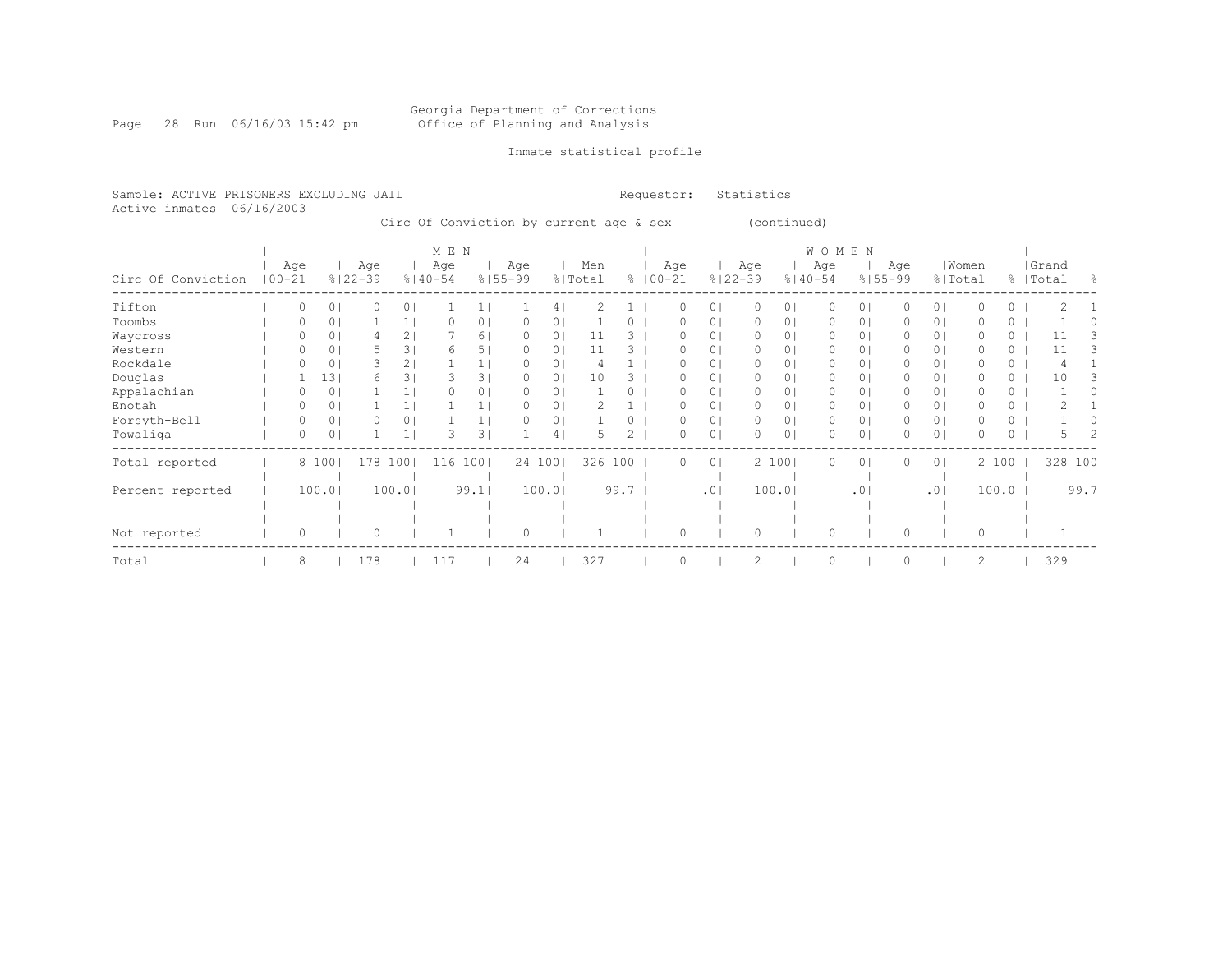#### Georgia Department of Corrections Page 29 Run 06/16/03 15:42 pm Office of Planning and Analysis

### Inmate statistical profile

Sample: ACTIVE PRISONERS EXCLUDING JAIL **Requestor:** Statistics Active inmates 06/16/2003

Home County by current age & sex

|               |                   |                |                    |                | M E N                                                                                                            |                |                    |                |                |                |                    |                |                    |                | WOMEN    |                |          |                |                  |          |                    |                |
|---------------|-------------------|----------------|--------------------|----------------|------------------------------------------------------------------------------------------------------------------|----------------|--------------------|----------------|----------------|----------------|--------------------|----------------|--------------------|----------------|----------|----------------|----------|----------------|------------------|----------|--------------------|----------------|
| Home County   | Age<br>$100 - 21$ |                | Age<br>$8122 - 39$ |                | Age<br>$8140 - 54$                                                                                               |                | Aqe<br>$8155 - 99$ |                | Men<br>% Total |                | Age<br>$8100 - 21$ |                | Age<br>$8122 - 39$ | $8140 - 54$    | Age      | $8155 - 99$    | Age      |                | Women<br>% Total |          | Grand<br>%   Total | 옹              |
| Appling       | $\circ$           | 0 <sub>1</sub> | $\mathbf{1}$       | 1              | 1                                                                                                                | 1              | $\circ$            | 0 <sub>1</sub> | $\mathbf{2}$   | $1 \mid$       | 0                  | 0 <sub>1</sub> | $\circ$            | 0 <sub>1</sub> | $\circ$  | 0 <sub>1</sub> | 0        | 0 <sub>1</sub> | $\mathbb O$      | $\circ$  | $\overline{c}$     | 1              |
| Atkinson      | $\circ$           | 0 <sub>1</sub> | $\mathbf{0}$       | 0 <sub>1</sub> | $\circ$                                                                                                          | 0 <sub>1</sub> | $\mathbf{1}$       | 6 <sub>1</sub> | $1\,$          | 0              | $\mathbf{0}$       | 0 <sub>1</sub> | $\circ$            | 0 <sub>1</sub> | 0        | 0 <sub>1</sub> | 0        | 0 <sub>1</sub> | $\mathbf{0}$     | $\circ$  | $\mathbf{1}$       | 0              |
| Baldwin       | 0                 | 0 <sup>1</sup> | $\mathbf{1}$       | 1 <sub>1</sub> | $\overline{2}$                                                                                                   | 2 <sub>1</sub> | 0                  | 0 <sub>1</sub> | 3              | $\mathbf{1}$   | $\circ$            | 0 <sub>1</sub> | 0                  | 0 <sub>1</sub> | 0        | 0 <sub>1</sub> | 0        | 0 <sub>1</sub> | $\circ$          | 0        | 3                  | $\mathbf{1}$   |
| Barrow        | 0                 | 0 <sub>1</sub> | $\overline{2}$     | 1 <sub>1</sub> | 0                                                                                                                | 0 <sup>1</sup> | 1                  | 6 <sup>1</sup> | 3              | $\mathbf{1}$   | $\Omega$           | 0 <sub>1</sub> | 0                  | 0 <sub>1</sub> | $\Omega$ | 0 <sub>1</sub> | 0        | 0 <sub>1</sub> | $\circ$          | $\circ$  | 3                  | $\mathbf{1}$   |
| Bartow        | 0                 | 0 <sub>1</sub> | $\circ$            | 0 <sup>1</sup> | 3                                                                                                                | 3 <sup>1</sup> | $\circ$            | 0 <sub>1</sub> | 3              | $\mathbf{1}$   | $\circ$            | 0 <sup>1</sup> | $\circ$            | 0 <sup>1</sup> | $\circ$  | 0 <sub>1</sub> | 0        | 0 <sub>1</sub> | $\circ$          | 0        | 3                  | $\mathbf{1}$   |
| Ben Hill      | 0                 | 0 <sup>1</sup> | $\mathbf{1}$       | 1 <sup>1</sup> | 0                                                                                                                | 0 <sub>1</sub> | $\circ$            | 0 <sub>1</sub> | 1              | 0              | $\circ$            | 0 <sub>1</sub> | $\circ$            | 0 <sub>1</sub> | $\circ$  | 0 <sub>1</sub> | 0        | 0 <sub>1</sub> | $\circ$          | 0        | $\mathbf{1}$       | 0              |
| <b>Bibb</b>   | $\circ$           | 0 <sub>1</sub> | 3                  | 2 <sub>1</sub> | $\mathfrak{2}% _{T}=\mathfrak{2}_{T}\!\left( a,b\right) ,\mathfrak{2}_{T}=\mathfrak{2}_{T}\!\left( a,b\right) ,$ | 2 <sub>1</sub> | $\mathbf{1}$       | 6              | 6              | $\overline{2}$ | $\mathbf{0}$       | 0 <sub>1</sub> | $\circ$            | 0 <sub>1</sub> | 0        | 0 <sub>1</sub> | $\Omega$ | 0 <sub>1</sub> | $\mathbf{0}$     | $\circ$  | 6                  | $\overline{c}$ |
| Bleckley      | 0                 | 0 <sub>1</sub> | $\overline{2}$     | 1 <sub>1</sub> | $\mathbf{1}$                                                                                                     | 1 <sub>1</sub> | $\circ$            | 0 <sub>1</sub> | 3              | 1 <sup>1</sup> | $\mathbf{0}$       | 0 <sub>1</sub> | $\circ$            | 0 <sub>1</sub> | $\circ$  | 0 <sub>1</sub> | 0        | 0 <sub>1</sub> | $\mathbf{0}$     | 0        | 3                  | $\mathbf{1}$   |
| <b>Brooks</b> | 0                 | 0 <sub>1</sub> | $\mathbf{1}$       | 1              | 0                                                                                                                | 0 <sub>1</sub> | $\circ$            | 0 <sub>1</sub> | $\mathbf{1}$   | 0              | $\circ$            | 0 <sub>1</sub> | $\circ$            | 0 <sub>1</sub> | $\circ$  | 0 <sub>1</sub> | 0        | 0 <sub>1</sub> | $\circ$          | 0        | $\mathbf 1$        | 0              |
| Burke         | 0                 | 0 <sub>1</sub> | $\overline{2}$     | 1 <sub>1</sub> | $\mathbf{1}$                                                                                                     | 1 <sub>1</sub> | $\Omega$           | 0 <sub>1</sub> | 3              | $\mathbf{1}$   | $\Omega$           | 0 <sub>1</sub> | $\circ$            | 0 <sup>1</sup> | 0        | 0 <sub>1</sub> | 0        | 0 <sub>1</sub> | $\circ$          | $\circ$  | 3                  | 1              |
| <b>Butts</b>  | 0                 | 0 <sub>1</sub> | $\circ$            | 0 <sub>1</sub> | $\circ$                                                                                                          | 0 <sub>1</sub> | 1                  | 61             | 1              | 0              | $\circ$            | 0 <sub>1</sub> | $\circ$            | 0 <sup>1</sup> | $\circ$  | 0 <sub>1</sub> | 0        | 0 <sub>1</sub> | $\circ$          | 0        | $\mathbf{1}$       | 0              |
| Camden        | 0                 | 0 <sup>1</sup> | $\circ$            | 0 <sub>1</sub> | 1                                                                                                                | 1              | 0                  | 0 <sub>1</sub> | $\mathbf{1}$   | 0              | $\circ$            | 0 <sub>1</sub> | $\circ$            | 0 <sub>1</sub> | 0        | 0 <sub>1</sub> | $\Omega$ | 0 <sub>1</sub> | $\mathbf{0}$     | 0        | $\mathbf{1}$       | 0              |
| Carroll       | $\circ$           | 0 <sub>1</sub> | $\overline{2}$     | 1 <sub>1</sub> | $\circ$                                                                                                          | 0 <sub>1</sub> | $\circ$            | 0 <sub>1</sub> | $\overline{c}$ | $\mathbf{1}$   | $\mathbf{0}$       | 0 <sub>1</sub> | $\circ$            | 0 <sup>1</sup> | 0        | 0 <sub>1</sub> | $\Omega$ | 0 <sub>1</sub> | $\mathbf{0}$     | $\circ$  | $\mathbf{2}$       | $\mathbf{1}$   |
| Catoosa       | $\circ$           | 0 <sup>1</sup> | $\circ$            | 0 <sub>1</sub> | 1                                                                                                                | 1 <sub>1</sub> | $\circ$            | 0 <sub>1</sub> | $\mathbf{1}$   | $0-1$          | $\circ$            | 0 <sub>1</sub> | $\circ$            | 0 <sub>1</sub> | 0        | 0 <sub>1</sub> | 0        | 0 <sub>1</sub> | $\mathbf{0}$     | 0        | $\overline{1}$     | 0              |
| Chatham       | 0                 | 0 <sub>1</sub> | 8                  | 5 <sub>1</sub> | 5                                                                                                                | 5 <sub>1</sub> | 1                  | 6              | 14             | $5-1$          | $\circ$            | 0 <sub>1</sub> | $\circ$            | 0 <sub>1</sub> | 0        | 0 <sub>1</sub> | 0        | 0 <sub>1</sub> | $\circ$          | 0        | 14                 | 5              |
| Chattooga     | 0                 | 0 <sub>1</sub> | $\mathbf{1}$       | 1 <sub>1</sub> | 0                                                                                                                | 0 <sup>1</sup> | 0                  | 0 <sub>1</sub> | $\mathbf{1}$   | 0              | $\Omega$           | 0 <sub>1</sub> | $\circ$            | 0 <sup>1</sup> | 0        | 0 <sub>1</sub> | 0        | 0 <sub>1</sub> | $\circ$          | $\circ$  | $\mathbf{1}$       | 0              |
| Cherokee      | $\Omega$          | 0 <sub>1</sub> | $\mathbf{1}$       | 1 <sup>1</sup> | 1                                                                                                                | 1 <sub>1</sub> | $\Omega$           | 0 <sup>1</sup> | $\overline{c}$ | $\mathbf{1}$   | $\Omega$           | $\Omega$       | $\circ$            | 0 <sup>1</sup> | $\circ$  | 0 <sub>1</sub> | $\Omega$ | 0 <sub>1</sub> | $\Omega$         | $\Omega$ | 2                  | $\mathbf{1}$   |
| Clarke        | 0                 | 0 <sup>1</sup> | 5                  | 3 <sub>1</sub> | 4                                                                                                                | 4              | $\circ$            | 0 <sub>1</sub> | 9              | 3              | $\circ$            | 0 <sub>1</sub> | $\circ$            | 0 <sub>1</sub> | $\circ$  | 0 <sub>1</sub> | $\Omega$ | 0 <sub>1</sub> | $\mathbf{0}$     | $\circ$  | 9                  | 3              |
| Clayton       | $\circ$           | 0 <sub>1</sub> | 5                  | 3              | $\mathbf{1}$                                                                                                     | 1              | $\mathbf{1}$       | 6              | 7              | $\overline{c}$ | $\mathbf{0}$       | 0 <sub>1</sub> | $\circ$            | 0 <sub>1</sub> | 0        | 0 <sub>1</sub> | 0        | 0 <sub>1</sub> | $\mathbb O$      | 0        | 7                  | $\overline{c}$ |
| Cobb          | 1                 | 14             | 4                  | 3              | 3                                                                                                                | 3 <sub>1</sub> | $\mathbf{1}$       | 6 <sup>1</sup> | 9              | $3-1$          | $\circ$            | 0 <sub>1</sub> | $\circ$            | 0 <sub>1</sub> | $\circ$  | 0 <sub>1</sub> | 0        | 0 <sub>1</sub> | $\mathbf{0}$     | 0        | 9                  | 3              |
| Coffee        | 0                 | 0 <sub>1</sub> | $\circ$            | 0 <sub>1</sub> | $\mathbf{1}$                                                                                                     | 1 <sub>1</sub> | 0                  | 0 <sub>1</sub> | $\mathbf{1}$   | 0              | $\circ$            | 0 <sub>1</sub> | $\circ$            | 0 <sub>1</sub> | $\circ$  | 0 <sub>1</sub> | 0        | 0 <sup>1</sup> | $\circ$          | 0        | $\mathbf 1$        | 0              |
| Colquit       | $\Omega$          | 0 <sub>1</sub> | $\circ$            | 0 <sup>1</sup> | $\overline{c}$                                                                                                   | 2 <sub>1</sub> | $\Omega$           | 0 <sub>1</sub> | $\overline{c}$ | $\mathbf{1}$   | $\Omega$           | 0 <sub>1</sub> | $\circ$            | 0 <sup>1</sup> | 0        | 0 <sub>1</sub> | $\Omega$ | 0 <sub>1</sub> | $\mathbf{0}$     | 0        | $\overline{2}$     | $\mathbf{1}$   |
| Columbia      | $\Omega$          | 0 <sub>1</sub> | $\circ$            | 0 <sup>1</sup> | $\circ$                                                                                                          | 0 <sub>1</sub> | $\mathbf{1}$       | 61             | 1              | 0              | $\mathbf{0}$       | 0 <sub>1</sub> | $\circ$            | 0 <sup>1</sup> | 0        | 0 <sub>1</sub> | $\Omega$ | 0 <sub>1</sub> | $\Omega$         | $\Omega$ | $\mathbf{1}$       | $\Omega$       |
| Cook          | 0                 | 0 <sub>1</sub> | 1                  | 1 <sub>1</sub> | 0                                                                                                                | 0 <sub>1</sub> | 0                  | 0 <sub>1</sub> | 1              | 0              | $\circ$            | 0 <sub>1</sub> | $\circ$            | 0 <sub>1</sub> | 0        | 0 <sub>1</sub> | 0        | 0 <sub>1</sub> | $\mathbf{0}$     | 0        | $\mathbf{1}$       | 0              |
| Coweta        | $\circ$           | 0 <sub>1</sub> | $\mathbf{1}$       | 1 <sub>1</sub> | 0                                                                                                                | 0 <sub>1</sub> | 0                  | 0 <sub>1</sub> | $\mathbf{1}$   | 0              | 0                  | 0 <sub>1</sub> | $\circ$            | 0 <sub>1</sub> | 0        | 0 <sub>1</sub> | 0        | 0 <sub>1</sub> | $\mathbb O$      | 0        | $\mathbf{1}$       | 0              |
| Crisp         | 0                 | 0 <sub>1</sub> | $\circ$            | 0 <sup>1</sup> | $\mathbf{1}$                                                                                                     | 1 <sub>1</sub> | 0                  | 0 <sub>1</sub> | $\mathbf{1}$   | 0              | $\circ$            | 0 <sub>1</sub> | $\circ$            | 0 <sup>1</sup> | 0        | 0 <sub>1</sub> | 0        | 0 <sub>1</sub> | $\circ$          | 0        | $\mathbf{1}$       | 0              |
| Decatur       | 0                 | 0 <sub>1</sub> | $\circ$            | 0 <sub>1</sub> | $\overline{2}$                                                                                                   | 2 <sub>1</sub> | 0                  | 0 <sub>1</sub> | $\overline{c}$ | $\mathbf{1}$   | $\circ$            | 0 <sub>1</sub> | $\circ$            | 0 <sub>1</sub> | 0        | 0 <sub>1</sub> | 0        | 0 <sub>1</sub> | $\circ$          | 0        | $\overline{c}$     | $\mathbf{1}$   |
| DeKalb        | $\Omega$          | 0 <sub>1</sub> | 17                 | 11             | 3                                                                                                                | 3 <sup>1</sup> | 0                  | 0 <sub>1</sub> | 20             | $\overline{7}$ | $\Omega$           | 0 <sub>1</sub> | $\circ$            | 0 <sup>1</sup> | $\Omega$ | 0 <sub>1</sub> | $\Omega$ | 0 <sub>1</sub> | $\mathbf{0}$     | $\circ$  | 20                 | 7              |
| Dougherty     | 1                 | 14             | 3                  | 2 <sub>1</sub> | $\mathbf{2}$                                                                                                     | 2 <sub>1</sub> | 1                  | 6 <sup>1</sup> | 7              | $\overline{c}$ | $\circ$            | 0 <sup>1</sup> | $\circ$            | 0 <sup>1</sup> | $\circ$  | 0 <sub>1</sub> | $\Omega$ | 0 <sub>1</sub> | $\Omega$         | 0        | $\overline{7}$     | $\overline{c}$ |
| Douglas       | 0                 | 0 <sub>1</sub> | 3                  | 2 <sub>1</sub> | 2                                                                                                                | 2 <sub>1</sub> | 0                  | 0 <sub>1</sub> | 5              | $\overline{2}$ | $\circ$            | 0 <sub>1</sub> | $\circ$            | 0 <sub>1</sub> | 0        | 0 <sub>1</sub> | 0        | 0 <sub>1</sub> | $\circ$          | 0        | 5                  | $\overline{c}$ |
| Elbert        | 0                 | 0 <sub>1</sub> | $\circ$            | 0 <sub>1</sub> | $\circ$                                                                                                          | 0 <sub>1</sub> | 1                  | 6              | $\mathbf{1}$   | $0-1$          | 0                  | 0 <sub>1</sub> | $\circ$            | 0 <sub>1</sub> | 0        | 0 <sub>1</sub> | 0        | 0 <sub>1</sub> | $\mathbb O$      | 0        | $\mathbf{1}$       | 0              |
| Fayette       | 0                 | 0 <sub>1</sub> | $\circ$            | 0 <sub>1</sub> | $\mathbf{1}$                                                                                                     | 1 <sub>1</sub> | $\mathbf{1}$       | 6 <sup>1</sup> | $\overline{c}$ | 1              | $\circ$            | 0 <sub>1</sub> | $\circ$            | 0 <sub>1</sub> | $\circ$  | 0 <sub>1</sub> | 0        | 0 <sub>1</sub> | $\circ$          | 0        | 2                  | $\mathbf{1}$   |
| Floyd         | $\circ$           | 0 <sub>1</sub> | 3                  | 21             | $\circ$                                                                                                          | 0 <sub>1</sub> | $\Omega$           | 0 <sub>1</sub> | 3              | $\mathbf{1}$   | $\Omega$           | 0 <sub>1</sub> | $\circ$            | 0 <sub>1</sub> | $\circ$  | 0 <sub>1</sub> | 0        | 0 <sup>1</sup> | $\circ$          | $\circ$  | 3                  | $\mathbf{1}$   |
| Franklin      | $\circ$           | 0 <sub>1</sub> | 1                  | 1              | 0                                                                                                                | 0 <sub>1</sub> | $\Omega$           | 0 <sub>1</sub> | 1              | 0              | $\Omega$           | 0 <sub>1</sub> | 0                  | 0 <sub>1</sub> | 0        | 0 <sub>1</sub> | $\Omega$ | 0 <sub>1</sub> | $\mathbf{0}$     | $\circ$  | $\mathbf{1}$       | 0              |
| Fulton        | $\mathbf{2}$      | 291            | 23                 | 15             | 15                                                                                                               | 14             | 2                  | 11             | 42             | 15             | $\Omega$           | 0 <sup>1</sup> | $\circ$            | 0 <sub>1</sub> | 0        | 0 <sub>1</sub> | $\Omega$ | 0 <sub>1</sub> | $\circ$          | 0        | 42                 | 15             |
| Gilmer        | $\circ$           | 0 <sub>1</sub> | -1                 | $\mathbf{1}$   | $\circ$                                                                                                          | 0 <sub>1</sub> | 0                  | 0 <sub>1</sub> | $\mathbf{1}$   | 0              | $\circ$            | 0 <sub>1</sub> | $\circ$            | 0 <sub>1</sub> | 0        | 0 <sub>1</sub> | $\Omega$ | 0 <sub>1</sub> | $\circ$          | $\circ$  | $\mathbf{1}$       | $\circ$        |

(continued)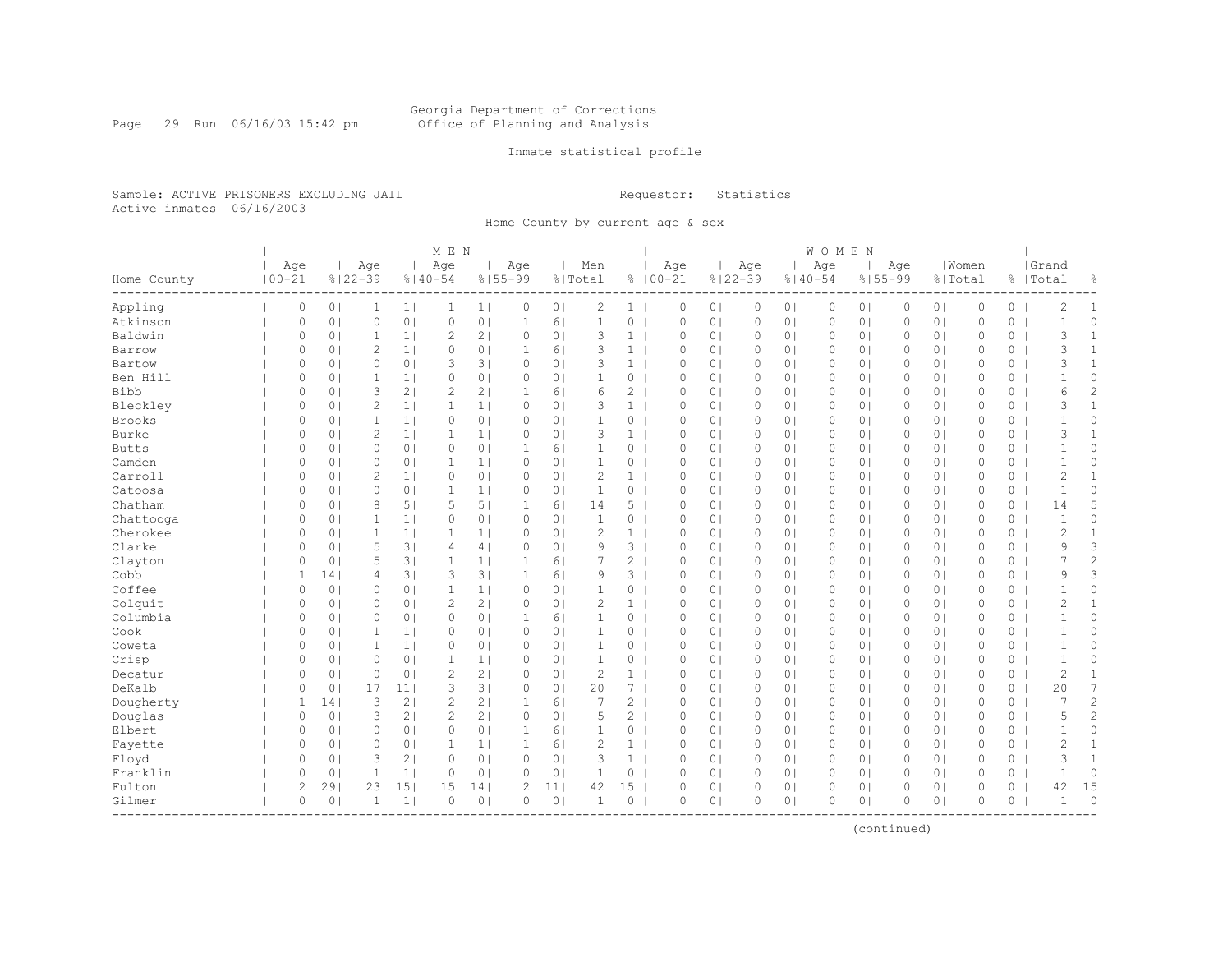#### Georgia Department of Corrections Page 30 Run 06/16/03 15:42 pm Office of Planning and Analysis

### Inmate statistical profile

Sample: ACTIVE PRISONERS EXCLUDING JAIL **Requestor:** Statistics Active inmates 06/16/2003

Home County by current age & sex (continued)

|             |                           |              |                |                |                | M E N          |                |              |                |                |                |              |                |             |                | <b>WOMEN</b> |                |          |                |              |          |                |                |
|-------------|---------------------------|--------------|----------------|----------------|----------------|----------------|----------------|--------------|----------------|----------------|----------------|--------------|----------------|-------------|----------------|--------------|----------------|----------|----------------|--------------|----------|----------------|----------------|
|             |                           | Age          |                | Age            |                | Age            |                | Age          |                | Men            |                | Age          |                | Age         |                | Age          |                | Age      |                | Women        |          | Grand          |                |
| Home County | $100 - 21$<br>----------- |              |                | $8122 - 39$    |                | $8140 - 54$    |                | $8155 - 99$  |                | % Total        |                | $8100 - 21$  |                | $8122 - 39$ | $8140 - 54$    |              | $8155 - 99$    |          |                | % Total      |          | %   Total      | 옹              |
| Glynn       |                           | 1            | 14             | 3              | 2 <sub>1</sub> | -1             | 1              | 1            | 6 <sup>1</sup> | 6              | $\overline{c}$ | $\circ$      | 0 <sub>1</sub> | $\circ$     | 0 <sup>1</sup> | $\circ$      | 0 <sub>1</sub> | 0        | 0 <sub>1</sub> | $\circ$      | $\circ$  | 6              | 2              |
| Gordon      |                           | 0            | 0 <sub>1</sub> | $\circ$        | 0 <sub>1</sub> | -1             | 1 <sub>1</sub> | 1            | 6 <sup>1</sup> | $\overline{c}$ | $\mathbf{1}$   | $\circ$      | 0 <sub>1</sub> | $\circ$     | 0 <sub>1</sub> | 0            | 0 <sub>1</sub> | $\Omega$ | 0 <sub>1</sub> | $\mathbf{0}$ | 0        | $\overline{2}$ | $\mathbf{1}$   |
| Greene      |                           | 0            | 0 <sub>1</sub> | 1              | 1 <sub>1</sub> | $\circ$        | 0 <sub>1</sub> | 0            | 0 <sub>1</sub> | 1              | 0              | 0            | 0 <sub>1</sub> | $\circ$     | 0 <sub>1</sub> | 0            | 0 <sub>1</sub> | 0        | 0 <sub>1</sub> | $\mathbf{0}$ | 0        | $\mathbf{1}$   | 0              |
| Gwinnett    |                           | 0            | 0 <sub>1</sub> | $\mathbf{1}$   | 1 <sub>1</sub> | 3              | 3 <sup>1</sup> | 0            | 0 <sub>1</sub> | $\overline{4}$ | $\mathbf{1}$   | $\circ$      | 0 <sub>1</sub> | $\circ$     | 0 <sup>1</sup> | 0            | 0 <sub>1</sub> | $\Omega$ | 0 <sub>1</sub> | $\mathbf{0}$ | 0        | 4              | $\mathbf{1}$   |
| Habersham   |                           | 0            | 0 <sup>1</sup> | $\circ$        | 0 <sup>1</sup> | $\mathbf{1}$   | 1 <sub>1</sub> | 0            | 0 <sub>1</sub> | $\mathbf{1}$   | $\circ$        | $\circ$      | 0 <sub>1</sub> | $\circ$     | 01             | 0            | 0 <sub>1</sub> | 0        | 0 <sub>1</sub> | $\circ$      | $\circ$  | $\mathbf{1}$   | 0              |
| Hall        |                           | 0            | 0 <sub>1</sub> | 3              | 2 <sub>1</sub> | $\overline{2}$ | 2 <sub>1</sub> | 0            | 0 <sub>1</sub> | 5              | $\overline{2}$ | $\circ$      | 0 <sub>1</sub> | $\circ$     | 0 <sub>1</sub> | 0            | 0 <sub>1</sub> | 0        | 0 <sub>1</sub> | $\circ$      | 0        | 5              | $\overline{c}$ |
| Hancock     |                           | 0            | 0 <sub>1</sub> | $\circ$        | 0 <sub>1</sub> | $\overline{2}$ | 2 <sub>1</sub> | 0            | 0 <sub>1</sub> | $\overline{c}$ | $\mathbf{1}$   | $\Omega$     | 0 <sub>1</sub> | 0           | 0 <sub>1</sub> | 0            | 0 <sub>1</sub> | 0        | 0 <sub>1</sub> | $\circ$      | $\circ$  | $\overline{2}$ | $\mathbf{1}$   |
| Harris      |                           | $\Omega$     | 0 <sub>1</sub> | $\circ$        | 0 <sup>1</sup> | $\mathbf{1}$   | 1              | $\Omega$     | 0 <sub>1</sub> |                | 0              | $\Omega$     | 0 <sup>1</sup> | 0           | 0 <sup>1</sup> | $\Omega$     | 0 <sub>1</sub> | $\Omega$ | 0 <sub>1</sub> | $\circ$      | 0        | $\mathbf{1}$   | 0              |
| Hart        |                           | 0            | 0 <sub>1</sub> | $\mathbf{1}$   | 1 <sub>1</sub> | $\mathbf{1}$   | 1 <sub>1</sub> | 0            | 0 <sup>1</sup> | $\overline{c}$ | $\mathbf{1}$   | $\circ$      | 0 <sup>1</sup> | $\circ$     | 0 <sup>1</sup> | 0            | 0 <sub>1</sub> | 0        | 0 <sub>1</sub> | $\circ$      | 0        | $\overline{c}$ | $\mathbf{1}$   |
| Henry       |                           | 0            | 0 <sub>1</sub> | $\overline{2}$ | 1 <sup>1</sup> | $\mathbf{1}$   | 1 <sub>1</sub> | 0            | 0 <sub>1</sub> | 3              | $\mathbf{1}$   | $\circ$      | 0 <sub>1</sub> | $\circ$     | 0 <sup>1</sup> | 0            | 0 <sub>1</sub> | 0        | 0 <sub>1</sub> | $\circ$      | 0        | 3              | $\mathbf{1}$   |
| Houston     |                           | 0            | 0 <sup>1</sup> | $\overline{2}$ | 1 <sub>1</sub> | 3              | 3 <sub>1</sub> | $\circ$      | 0 <sub>1</sub> | 5              | $\overline{c}$ | $\circ$      | 0 <sub>1</sub> | $\circ$     | 0 <sub>1</sub> | 0            | 0 <sub>1</sub> | 0        | 0 <sub>1</sub> | $\mathbf{0}$ | 0        | 5              | $\overline{c}$ |
| Jackson     |                           | $\mathbf{1}$ | 141            | $\circ$        | 0 <sub>1</sub> | $\mathbf{1}$   | 1              | $\mathbf{1}$ | 6              | 3              | $\mathbf{1}$   | $\circ$      | 0 <sub>1</sub> | $\circ$     | 0 <sub>1</sub> | 0            | 0 <sub>1</sub> | 0        | 0 <sub>1</sub> | $\mathbf{0}$ | $\circ$  | 3              | $\mathbf{1}$   |
| Jeff Davis  |                           | $\circ$      | 0 <sub>1</sub> | $\mathbf{1}$   | 1 <sub>1</sub> | $\circ$        | 0 <sub>1</sub> | $\circ$      | 0 <sub>1</sub> | $\mathbf{1}$   | $\circ$        | $\mathbf{0}$ | 0 <sub>1</sub> | $\circ$     | 0 <sub>1</sub> | $\circ$      | 0 <sub>1</sub> | 0        | 0 <sub>1</sub> | $\mathbf{0}$ | 0        | $\mathbf{1}$   | 0              |
| Jenkins     |                           | 0            | 0 <sub>1</sub> | $\overline{2}$ | 1 <sub>1</sub> | 0              | 0 <sub>1</sub> | 0            | 0 <sub>1</sub> | $\overline{c}$ | $\mathbf{1}$   | $\circ$      | 0 <sub>1</sub> | $\circ$     | 0 <sub>1</sub> | $\circ$      | 0 <sub>1</sub> | 0        | 0 <sub>1</sub> | $\mathbf{0}$ | 0        | $\overline{2}$ | $\mathbf{1}$   |
| Laurens     |                           | 0            | 0 <sub>1</sub> | $\overline{c}$ | 1 <sub>1</sub> | $\circ$        | 0 <sub>1</sub> | 0            | 0 <sub>1</sub> | $\overline{2}$ | 1 <sup>1</sup> | $\circ$      | 0 <sub>1</sub> | $\circ$     | 0 <sub>1</sub> | $\circ$      | 0 <sub>1</sub> | 0        | 0 <sup>1</sup> | $\circ$      | 0        | $\overline{2}$ | $\mathbf{1}$   |
| Liberty     |                           | 0            | 0 <sup>1</sup> | $\overline{2}$ | 1 <sub>1</sub> | $\overline{2}$ | 2 <sub>1</sub> | 0            | 0 <sub>1</sub> | 4              | $\mathbf{1}$   | $\Omega$     | 0 <sub>1</sub> | 0           | 0 <sub>1</sub> | 0            | 0 <sub>1</sub> | 0        | 0 <sub>1</sub> | $\mathbf{0}$ | $\circ$  | 4              | $\mathbf{1}$   |
| Lincoln     |                           | 0            | 0 <sub>1</sub> | $\mathbf{1}$   | 1 <sub>1</sub> | 0              | 0 <sub>1</sub> | $\circ$      | 0 <sub>1</sub> |                | 0              | $\Omega$     | 0 <sub>1</sub> | $\circ$     | 0 <sub>1</sub> | 0            | 0 <sub>1</sub> | $\Omega$ | 0 <sub>1</sub> | $\mathbf{0}$ | 0        | $\mathbf{1}$   | 0              |
| Long        |                           | 0            | 0 <sub>1</sub> | $\mathbf{1}$   | 1 <sub>1</sub> | 0              | 0 <sup>1</sup> | $\circ$      | 0 <sub>1</sub> | $\mathbf{1}$   | 0              | $\circ$      | 0 <sub>1</sub> | $\circ$     | 0 <sup>1</sup> | $\circ$      | 0 <sub>1</sub> | $\Omega$ | 0 <sub>1</sub> | $\mathbf{0}$ | 0        | $\mathbf{1}$   | 0              |
| Lowndes     |                           | 0            | 0 <sub>1</sub> | $\mathbf{1}$   | 1 <sub>1</sub> | $\mathbf{1}$   | 1 <sub>1</sub> | 0            | 0 <sub>1</sub> | 2              | $\mathbf{1}$   | $\circ$      | 0 <sub>1</sub> | $\circ$     | 0 <sub>1</sub> | 0            | 0 <sub>1</sub> | 0        | 0 <sub>1</sub> | $\mathbf{0}$ | 0        | 2              | $\mathbf{1}$   |
| Marion      |                           | 0            | 0 <sub>1</sub> | 1              | 1 <sup>1</sup> | $\circ$        | 0 <sub>1</sub> | 0            | 0 <sub>1</sub> | 1              | 0              | $\circ$      | 0 <sub>1</sub> | $\circ$     | 0 <sub>1</sub> | 0            | 0 <sub>1</sub> | 0        | 0 <sub>1</sub> | $\mathbf{0}$ | 0        | $\mathbf{1}$   | 0              |
| McDuffie    |                           | 0            | 0 <sub>1</sub> | $\circ$        | 0 <sub>1</sub> | $\mathbf{1}$   | 1 <sub>1</sub> | 0            | 0 <sub>1</sub> | $\mathbf{1}$   | 0              | $\mathbb O$  | 0 <sub>1</sub> | $\circ$     | 0 <sub>1</sub> | 0            | 0 <sub>1</sub> | 0        | 0 <sub>1</sub> | $\mathbb O$  | $\circ$  | $\mathbf{1}$   | 0              |
| McIntosh    |                           | $\circ$      | 0 <sub>1</sub> | $\overline{2}$ | 1 <sub>1</sub> | $\circ$        | 0 <sub>1</sub> | $\circ$      | 0 <sub>1</sub> | $\overline{c}$ | $\mathbf{1}$   | $\mathbf{0}$ | 0 <sub>1</sub> | $\circ$     | 0 <sup>1</sup> | 0            | 0 <sub>1</sub> | 0        | 0 <sub>1</sub> | $\mathbf{0}$ | 0        | 2              | $\mathbf{1}$   |
| Miller      |                           | $\circ$      | 0 <sub>1</sub> | $\mathbf{1}$   | 1 <sub>1</sub> | 0              | 0 <sub>1</sub> | 0            | 0 <sub>1</sub> | $\mathbf{1}$   | $\circ$        | $\circ$      | 0 <sub>1</sub> | $\circ$     | 0 <sub>1</sub> | 0            | 0 <sub>1</sub> | 0        | 0 <sub>1</sub> | $\mathbf{0}$ | 0        | $\mathbf 1$    | 0              |
| Mitchell    |                           | 0            | 0 <sub>1</sub> | 1              | 1 <sub>1</sub> | 0              | 0 <sub>1</sub> | 0            | 0 <sub>1</sub> | 1              | 0              | $\circ$      | 0 <sub>1</sub> | $\circ$     | 0 <sub>1</sub> | 0            | 0 <sub>1</sub> | 0        | 0 <sub>1</sub> | $\mathbf{0}$ | 0        |                | 0              |
| Monroe      |                           | 0            | 0 <sub>1</sub> | $\circ$        | 0 <sub>1</sub> | $\mathbf{1}$   | 1              | 0            | 0 <sub>1</sub> | 1              | 0              | $\circ$      | 0 <sup>1</sup> | $\circ$     | 0 <sub>1</sub> | 0            | 0 <sub>1</sub> | 0        | 0 <sub>1</sub> | $\circ$      | 0        | $\mathbf{1}$   | 0              |
| Morgan      |                           | 0            | 0 <sub>1</sub> | $\mathbf{1}$   | 1 <sub>1</sub> | 0              | 0 <sub>1</sub> | 0            | 0 <sub>1</sub> | $\mathbf{1}$   | 0              | $\mathbf{0}$ | 0 <sup>1</sup> | $\circ$     | 0 <sup>1</sup> | 0            | 0 <sub>1</sub> | $\Omega$ | 0 <sub>1</sub> | $\mathbf{0}$ | 0        | $\mathbf{1}$   | 0              |
| Muscogee    |                           | 0            | 0 <sub>1</sub> | 5              | 3              | 4              | 4 <sup>1</sup> | $\circ$      | 0 <sub>1</sub> | 9              | 3              | $\mathbf{0}$ | 0 <sub>1</sub> | $\circ$     | 0 <sup>1</sup> | $\circ$      | 0 <sub>1</sub> | $\Omega$ | 0 <sub>1</sub> | $\mathbf{0}$ | 0        | 9              | 3              |
| Newton      |                           | 0            | 0 <sub>1</sub> | $\mathbf{1}$   | 1 <sub>1</sub> | $\circ$        | 0 <sub>1</sub> | 0            | 0 <sub>1</sub> | $\mathbf{1}$   | 0              | $\circ$      | 0 <sub>1</sub> | $\circ$     | 0 <sub>1</sub> | $\circ$      | 0 <sub>1</sub> | 0        | 0 <sub>1</sub> | $\mathbf{0}$ | 0        | $\mathbf{1}$   | 0              |
| Oglethorpe  |                           | 0            | 0 <sub>1</sub> | $\mathbf{1}$   | 1 <sub>1</sub> | 0              | 0 <sub>1</sub> | 1            | 6 <sup>1</sup> | 2              | $\mathbf{1}$   | 0            | 0 <sub>1</sub> | $\circ$     | 0 <sub>1</sub> | 0            | 0 <sub>1</sub> | 0        | 0 <sub>1</sub> | 0            | 0        | 2              | 1              |
| Paulding    |                           | 0            | 0 <sub>1</sub> | $\circ$        | 0 <sub>1</sub> | $\mathbf{1}$   | 1              | 0            | 0 <sub>1</sub> | $\mathbf{1}$   | 0              | $\circ$      | 0 <sub>1</sub> | $\circ$     | 0 <sub>1</sub> | 0            | 0 <sub>1</sub> | 0        | 0 <sub>1</sub> | $\circ$      | 0        | $\mathbf{1}$   | 0              |
| Pierce      |                           | $\Omega$     | 0 <sub>1</sub> | $\circ$        | 0 <sub>1</sub> | 1              | 1              | $\Omega$     | 0 <sub>1</sub> | $\mathbf{1}$   | 0 <sub>1</sub> | $\Omega$     | 0 <sub>1</sub> | $\circ$     | 0 <sub>1</sub> | $\circ$      | 0 <sub>1</sub> | 0        | 0 <sub>1</sub> | $\circ$      | 0        | $\mathbf{1}$   | 0              |
| Pike        |                           | $\circ$      | 0 <sub>1</sub> | $\mathbf{1}$   | 1 <sub>1</sub> | $\mathbf 1$    | 1              | 0            | 0 <sub>1</sub> | $\overline{2}$ | 1 <sup>1</sup> | $\circ$      | 0 <sub>1</sub> | $\circ$     | 0 <sub>1</sub> | $\circ$      | 0 <sub>1</sub> | 0        | 0 <sub>1</sub> | $\mathbf{0}$ | 0        | $\overline{2}$ | $\mathbf{1}$   |
| Putnam      |                           | 0            | 0 <sub>1</sub> | $\mathbf 1$    | 1              | $\mathbf{1}$   | 1              | $\circ$      | 0 <sub>1</sub> | 2              | $1 \mid$       | $\circ$      | 0 <sub>1</sub> | $\circ$     | 0 <sub>1</sub> | $\circ$      | 0 <sub>1</sub> | 0        | 0 <sub>1</sub> | $\circ$      | 0        | 2              | $\mathbf 1$    |
| Rabun       |                           | 0            | 0 <sub>1</sub> | 1              | 1              | 0              | 0 <sup>1</sup> | $\Omega$     | 0 <sub>1</sub> |                | 0              | $\Omega$     | $\circ$        | 0           | $\circ$        | $\Omega$     | $\circ$        | 0        | 0 <sub>1</sub> | $\circ$      | 0        | $\mathbf{1}$   | $\circ$        |
| Randolph    |                           | $\Omega$     | 0 <sub>1</sub> | 1              | $1\vert$       | $\mathbf{1}$   | 1 <sub>1</sub> | $\Omega$     | 0 <sub>1</sub> | 2              | $\mathbf{1}$   | $\Omega$     | 0 <sub>1</sub> | $\Omega$    | 0 <sub>1</sub> | $\Omega$     | 0 <sub>1</sub> | $\Omega$ | 0 <sub>1</sub> | $\Omega$     | $\Omega$ | $\overline{c}$ | $\mathbf{1}$   |
|             |                           |              |                |                |                |                |                |              |                |                |                |              |                |             |                |              |                |          |                |              |          |                |                |

(continued)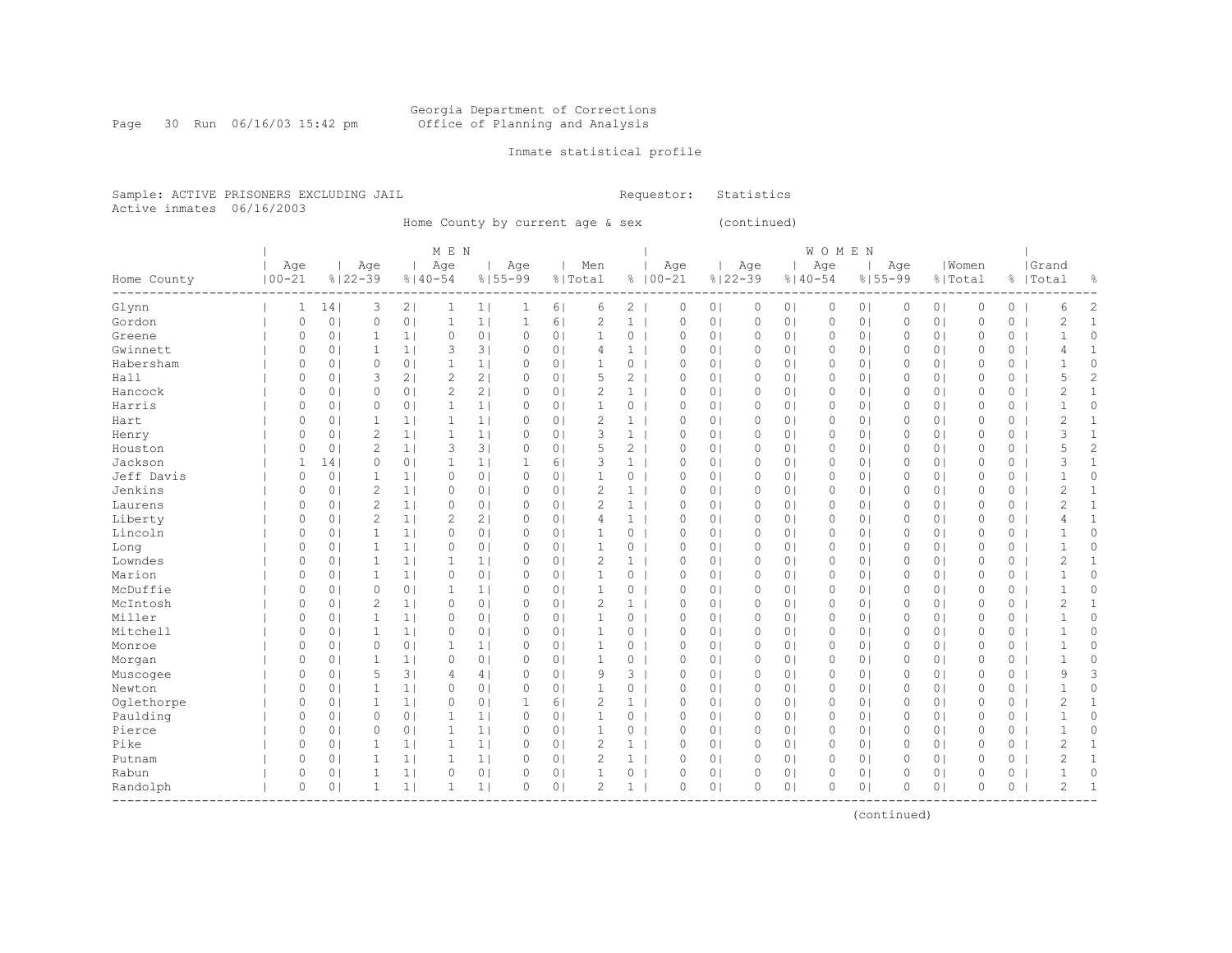#### Georgia Department of Corrections Page 31 Run 06/16/03 15:42 pm Office of Planning and Analysis

### Inmate statistical profile

Sample: ACTIVE PRISONERS EXCLUDING JAIL **Requestor:** Statistics Active inmates 06/16/2003

Home County by current age & sex (continued)

|                  |                   |                |                    |                | M E N              |                |                    |                |                |      |                    |                |                    |                | <b>WOMEN</b>       |                |                    |                |                  |       |                    |          |
|------------------|-------------------|----------------|--------------------|----------------|--------------------|----------------|--------------------|----------------|----------------|------|--------------------|----------------|--------------------|----------------|--------------------|----------------|--------------------|----------------|------------------|-------|--------------------|----------|
| Home County      | Age<br>$100 - 21$ |                | Age<br>$8122 - 39$ |                | Age<br>$8140 - 54$ |                | Age<br>$8155 - 99$ |                | Men<br>% Total |      | Age<br>$8100 - 21$ |                | Age<br>$8122 - 39$ |                | Age<br>$8140 - 54$ |                | Age<br>$8155 - 99$ |                | Women<br>% Total |       | Grand<br>%   Total | 옹        |
|                  |                   |                |                    |                |                    |                |                    |                |                |      |                    |                |                    |                |                    |                |                    |                |                  |       |                    |          |
| Richmond         |                   | 14             | 5                  | 3              | 5                  | 5 <sub>1</sub> | 0                  | 0 <sub>1</sub> | 11             | 4    | $\Omega$           | 0 <sub>1</sub> |                    | 501            | 0                  | 0 <sub>1</sub> | 0                  | 0 <sub>1</sub> |                  | 50    | 12                 |          |
| Rockdale         | 0                 | 0 <sup>1</sup> | $\circ$            | 0 <sup>1</sup> |                    | 1              | $\Omega$           | 0 <sup>1</sup> |                | 0    | $\Omega$           | 0 <sub>1</sub> | $\circ$            | 0 <sup>1</sup> | 0                  | $\circ$        | 0                  | 0 <sub>1</sub> | $\Omega$         | 0     |                    | $\Omega$ |
| Seminole         |                   | 0 <sub>1</sub> |                    | $\mathbf{1}$   | 0                  | 0 <sub>1</sub> | 0                  | 0 <sub>1</sub> |                | 0    | $\Omega$           | 0 <sub>1</sub> | 0                  | 0              | 0                  | 0 <sub>1</sub> | 0                  | 0 <sub>1</sub> | 0                | 0     |                    | 0        |
| Spalding         |                   | $\Omega$       | 2                  | 1              | 2                  | 2 <sub>1</sub> | O                  | 0 <sub>1</sub> |                |      | O                  | $\Omega$       | $\Omega$           | 0              | 0                  | $\circ$        | 0                  | 0 <sub>1</sub> | $\Omega$         | 0     |                    |          |
| Stephens         |                   | 01             | $\Omega$           | 0 <sub>1</sub> |                    | 1              | O                  | 0 <sub>1</sub> |                | 0    | $\Omega$           | 0 <sub>1</sub> | 0                  | 01             | 0                  | 0              | 0                  | 0 <sub>1</sub> | $\Omega$         | 0     |                    | Λ        |
| Sumter           | Ω                 | 0 <sub>1</sub> | 0                  | 0 <sup>1</sup> |                    | 1 <sub>1</sub> | $\Omega$           | 0 <sub>1</sub> |                | 0    | $\Omega$           | 0 <sub>1</sub> | 0                  | 01             | 0                  | 0 <sub>1</sub> | 0                  | 0 <sub>1</sub> | $\Omega$         | 0     |                    | Ω        |
| Tattnall         | Ω                 | 0 <sup>1</sup> |                    | 1              | $\Omega$           | 0 <sup>1</sup> | $\Omega$           | 0 <sub>1</sub> |                | 0    | $\Omega$           | 0 <sup>1</sup> | $\Omega$           | $\circ$        | 0                  | $\circ$        | 0                  | $\overline{0}$ | $\Omega$         | 0     |                    | 0        |
| Thomas           |                   | 01             |                    | 1              |                    | 1              | $\Omega$           | 0              | 2              | 1    | $\Omega$           | 0 <sup>1</sup> | 0                  | 01             | 0                  | $\circ$        | 0                  | 0 <sub>1</sub> | $\Omega$         | 0     |                    |          |
| Tift             |                   | 01             | $\Omega$           | 0 <sub>1</sub> |                    | $\frac{1}{2}$  |                    | 61             |                |      | O                  | 0 <sup>1</sup> | 0                  | 0              | 0                  | 0 <sub>1</sub> | 0                  | 0 <sub>1</sub> | $\Omega$         | 0     |                    |          |
| Toombs           | $\Omega$          | 0 <sub>1</sub> | 2                  | 1 <sub>1</sub> |                    | 1              | $\Omega$           | 0 <sub>1</sub> | 3              | 1    | $\Omega$           | 0 <sub>1</sub> | 0                  | 01             | $\circ$            | 0 <sub>1</sub> | $\Omega$           | $\overline{0}$ | $\circ$          | 0     |                    |          |
| Union            | Λ                 | 0 <sub>1</sub> | $\circ$            | 0 <sup>1</sup> |                    | 1              | $\Omega$           | 0 <sub>1</sub> |                | 0    | $\Omega$           | 0 <sup>1</sup> | 0                  | 0              | 0                  | $\circ$        | 0                  | 0 <sub>1</sub> | $\Omega$         | 0     |                    | Λ        |
| Upson            |                   | 01             | $\Omega$           | $\Omega$       |                    | 1 <sub>1</sub> | $\Omega$           | 0 <sub>1</sub> |                | 0    | O                  | 0 <sup>1</sup> | $\Omega$           | 0              | 0                  | $\circ$        | 0                  | 0 <sub>1</sub> | $\Omega$         | 0     |                    |          |
| Walker           | Ω                 | 01             | 2                  |                | $\Omega$           | 0 <sup>1</sup> | $\Omega$           | 0 <sub>1</sub> | 2              |      | O                  | 0 <sup>1</sup> |                    | 501            | 0                  | $\circ$        | 0                  | 0 <sub>1</sub> |                  | 50    |                    |          |
| Walton           |                   | 0 <sub>1</sub> | 0                  | 0 <sub>1</sub> | 2                  | 2              | $\Omega$           | 0 <sub>1</sub> | 2              |      | $\Omega$           | 0 <sup>1</sup> | 0                  | 0              | 0                  | 0 <sub>1</sub> | 0                  | 0 <sub>1</sub> | $\Omega$         | 0     |                    |          |
| Ware             | Ω                 | 01             | 3                  | 2              |                    | 1 <sub>1</sub> | $\Omega$           | 0 <sub>1</sub> |                |      | $\Omega$           | 0 <sup>1</sup> | $\Omega$           | 0              | 0                  | $\circ$        | 0                  | 0 <sub>1</sub> | $\Omega$         | 0     |                    |          |
| Washington       | Ω                 | 01             |                    | 1              | 0                  | 0 <sup>1</sup> | 0                  | 0 <sub>1</sub> |                | 0    | $\Omega$           | 0 <sup>1</sup> | 0                  | 01             | 0                  | $\circ$        | 0                  | 0 <sub>1</sub> | 0                | 0     |                    | Ω        |
| Wayne            | 0                 | 0 <sub>1</sub> | 2                  | 1              | 0                  | 0 <sup>1</sup> | $\Omega$           | 0 <sub>1</sub> | 2              | 1    | $\Omega$           | 0 <sub>1</sub> | $\circ$            | 0 <sup>1</sup> | 0                  | 0 <sub>1</sub> | 0                  | 0 <sub>1</sub> | $\circ$          | 0     | ∠                  |          |
| Whitfield        | $\Omega$          | 0 <sub>1</sub> | $\Omega$           | 0 <sub>1</sub> |                    | 1              | $\Omega$           | 0 <sub>1</sub> |                | 0    | $\Omega$           | 0 <sub>1</sub> | $\Omega$           | 0 <sub>1</sub> | 0                  | 0 <sub>1</sub> | 0                  | 0 <sub>1</sub> | $\Omega$         | 0     |                    |          |
| Wilkinson        | O                 | 0 <sup>1</sup> |                    | $\mathbf{1}$   | O                  | 0 <sub>1</sub> | $\bigcap$          | 0 <sup>1</sup> |                | 0    | $\cap$             | 0 <sub>1</sub> | $\Omega$           | 0 <sup>1</sup> | 0                  | $\circ$        | O                  | $\overline{0}$ | $\Omega$         | 0     |                    | ∩        |
| Total reported   |                   | 7100           | 153 100            |                | 105 100            |                |                    | 18 100         | 283 100        |      | 0                  | 0 <sub>1</sub> |                    | 2 100          | 0                  | 0 <sub>1</sub> | 0                  | 0 <sub>1</sub> |                  | 2 100 |                    | 285 100  |
|                  |                   |                |                    |                |                    |                |                    |                |                |      |                    |                |                    |                |                    |                |                    |                |                  |       |                    |          |
| Percent reported |                   | 87.5           |                    | 86.01          |                    | 89.71          |                    | 75.01          |                | 86.5 |                    | .01            |                    | 100.0          |                    | .01            |                    | .01            |                  | 100.0 |                    | 86.6     |
|                  |                   |                |                    |                |                    |                |                    |                |                |      |                    |                |                    |                |                    |                |                    |                |                  |       |                    |          |
| Not reported     | 1                 |                | 25                 |                | 12                 |                | 6                  |                | 44             |      | 0                  |                | 0                  |                | 0                  |                | 0                  |                | 0                |       | 44                 |          |
|                  |                   |                |                    |                |                    |                |                    |                |                |      |                    |                |                    |                |                    |                |                    |                |                  |       |                    |          |
| Total            | 8                 |                | 178                |                | 117                |                | 24                 |                | 327            |      | $\Omega$           |                | 2                  |                | $\Omega$           |                | $\Omega$           |                | $\mathfrak{D}$   |       | 329                |          |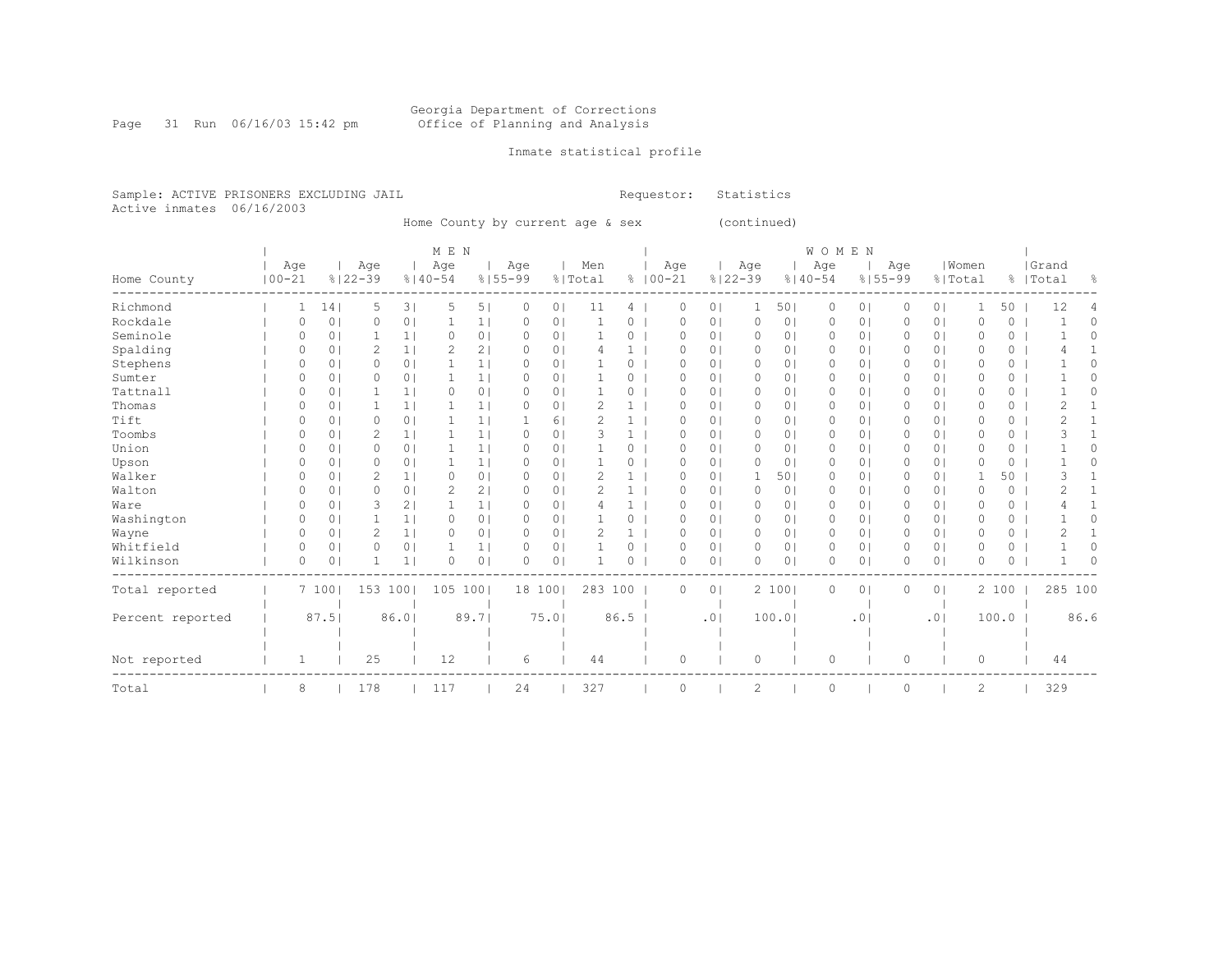Georgia Department of Corrections Page 32 Run 06/16/03 15:42 pm Office of Planning and Analysis Inmate statistical profile<br>Requestor: Statistics

Sample: ACTIVE PRISONERS EXCLUDING JAIL Active inmates 06/16/2003

## Prison Sentence In Years by current age & sex

|                                    |                   |                |                    |                | M E N              |                |                            |                |                |                    |                |                    |                | W O M E N          |                |                    |                |                  |         |                    |                          |
|------------------------------------|-------------------|----------------|--------------------|----------------|--------------------|----------------|----------------------------|----------------|----------------|--------------------|----------------|--------------------|----------------|--------------------|----------------|--------------------|----------------|------------------|---------|--------------------|--------------------------|
| Sentence In Years                  | Age<br>$100 - 21$ |                | Age<br>$8122 - 39$ |                | Age<br>$8140 - 54$ |                | Age<br>$8155 - 99$         | Men<br>% Total |                | Age<br>$8100 - 21$ |                | Age<br>$8122 - 39$ |                | Age<br>$8140 - 54$ |                | Age<br>$8155 - 99$ |                | Women<br>% Total |         | Grand<br>%   Total | ိင                       |
| $0 - 1$                            | 0                 | 0 <sub>1</sub> | 0                  | 0 <sub>1</sub> | 0                  | 0 <sub>1</sub> | 0<br>0 <sub>1</sub>        | 0              | 0              | 0                  | 0 <sub>1</sub> | 0                  | 0 <sub>1</sub> | $\circ$            | 0 <sub>1</sub> | 0                  | 0 <sub>1</sub> | 0                | $\circ$ | $\Omega$           | $\circ$                  |
| $1.1 - 2$                          | $\circ$           | 0 <sub>1</sub> | 0                  | 0 <sub>1</sub> | 0                  | 0 <sub>1</sub> | 0 <sub>1</sub><br>0        | 0              | $\circ$        | $\circ$            | 0 <sub>1</sub> | 0                  | 0 <sub>1</sub> | $\circ$            | 0 <sub>1</sub> | 0                  | 0 <sub>1</sub> | $\circ$          | 0       | 0                  | $\circ$                  |
| $2.1 - 3$                          | 0                 | 0 <sub>1</sub> | 0                  | 0 <sub>1</sub> | 0                  | 0 <sub>1</sub> | 0<br>0 <sub>1</sub>        | 0              | 0 <sub>1</sub> | 0                  | 0 <sub>1</sub> | 0                  | 0 <sub>1</sub> | $\circ$            | 0 <sub>1</sub> | 0                  | 0 <sub>1</sub> | $\circ$          | 0       | $\Omega$           | $\circ$                  |
| $3.1 - 4$                          | 0                 | 0 <sup>1</sup> | 0                  | 0 <sub>1</sub> | 0                  | 0 <sub>1</sub> | 0<br>0 <sub>1</sub>        | 0              | 0 <sub>1</sub> | 0                  | 0 <sub>1</sub> | 0                  | 01             | 0                  | 0 <sup>1</sup> | 0                  | 0 <sub>1</sub> | 0                | $\circ$ | ∩                  | $\Omega$                 |
| $4.1 - 5$                          | 0                 | 0 <sup>1</sup> | 0                  | 0 <sub>1</sub> | 0                  | 0 <sup>1</sup> | 0 <sup>1</sup><br>0        | 0              | 0 <sub>1</sub> | $\circ$            | 0 <sub>1</sub> | 0                  | 0 <sub>1</sub> | 0                  | 0 <sub>1</sub> | 0                  | 0 <sub>1</sub> | $\circ$          | $\circ$ | $\Omega$           | 0                        |
| $5.1 - 6$                          | 0                 | 0 <sup>1</sup> | $\circ$            | 0 <sub>1</sub> | $\circ$            | 0 <sup>1</sup> | $\Omega$<br>0 <sub>1</sub> | $\Omega$       | 0 <sub>1</sub> | $\circ$            | 0 <sub>1</sub> | $\circ$            | 0 <sub>1</sub> | $\circ$            | 0 <sub>1</sub> | 0                  | 0 <sub>1</sub> | $\Omega$         | 0       | $\Omega$           | 0                        |
| $6.1 - 7$                          | 0                 | 0 <sup>1</sup> | $\circ$            | 0 <sub>1</sub> | $\circ$            | 0 <sub>1</sub> | 0 <sub>1</sub><br>0        | 0              | 0 <sub>1</sub> | $\circ$            | 0 <sub>1</sub> | $\circ$            | 0 <sub>1</sub> | 0                  | 0 <sub>1</sub> | 0                  | 0 <sub>1</sub> | $\circ$          | $\circ$ | $\Omega$           | $\Omega$                 |
| $7.1 - 8$                          | 0                 | 0 <sub>1</sub> | 0                  | 0 <sub>1</sub> | 0                  | 0 <sub>1</sub> | $\circ$<br>0 <sub>1</sub>  | $\Omega$       | 0 <sub>1</sub> | $\circ$            | 0 <sub>1</sub> | 0                  | 0 <sub>1</sub> | $\circ$            | 0 <sub>1</sub> | 0                  | 0 <sub>1</sub> | 0                | $\circ$ | 0                  | $\Omega$                 |
| $8.1 - 9$                          | 0                 | 0 <sub>1</sub> | $\circ$            | 0 <sup>1</sup> | 0                  | 0 <sup>1</sup> | $\circ$<br>0 <sub>1</sub>  | 0              | 0 <sub>1</sub> | $\circ$            | 0 <sub>1</sub> | $\mathbf{0}$       | 01             | 0                  | 0 <sup>1</sup> | 0                  | 0 <sub>1</sub> | $\circ$          | 0       | $\Omega$           | $\circ$                  |
| $9.1 - 10$                         | 0                 | 0 <sup>1</sup> | $\circ$            | 0 <sub>1</sub> | $\circ$            | 0 <sub>1</sub> | $\circ$<br>0 <sub>1</sub>  | 0              | 0 <sub>1</sub> | $\circ$            | 0 <sub>1</sub> | $\circ$            | 0 <sub>1</sub> | $\circ$            | $\circ$        | 0                  | 0 <sub>1</sub> | $\circ$          | 0       | $\Omega$           | $\Omega$                 |
| $10.1 - 12$                        | 0                 | 0 <sup>1</sup> | 0                  | 0 <sub>1</sub> | 0                  | 0 <sup>1</sup> | 0 <sup>1</sup><br>0        | 0              | 0 <sub>1</sub> | $\circ$            | 0 <sub>1</sub> | $\mathbf{0}$       | 0 <sub>1</sub> | 0                  | 0 <sub>1</sub> | 0                  | 0 <sup>1</sup> | $\circ$          | 0       | $\Omega$           | $\Omega$                 |
| $12.1 - 15$                        | $\circ$           | 0 <sup>1</sup> | $\circ$            | 0 <sub>1</sub> | $\circ$            | 0 <sub>1</sub> | $\Omega$<br>0 <sub>1</sub> | 0              | 0 <sub>1</sub> | $\circ$            | 0 <sub>1</sub> | $\circ$            | 0 <sub>1</sub> | $\circ$            | 0 <sub>1</sub> | 0                  | 0 <sub>1</sub> | $\Omega$         | 0       | $\Omega$           | $\circ$                  |
| $15.1 - 20$                        | 0                 | 0 <sup>1</sup> | $\circ$            | 0 <sub>1</sub> | 0                  | 0 <sub>1</sub> | 0 <sub>1</sub><br>0        | 0              | $0-1$          | $\circ$            | 0 <sub>1</sub> | $\mathbf{0}$       | 0 <sub>1</sub> | 0                  | $\circ$        | 0                  | 0 <sub>1</sub> | $\circ$          | $\circ$ | $\Omega$           | $\Omega$                 |
| 20.1-OVER                          | $\circ$           | 0 <sub>1</sub> | 0                  | 0 <sub>1</sub> | 0                  | 0 <sup>1</sup> | $\circ$<br>0 <sub>1</sub>  | $\Omega$       | 0 <sub>1</sub> | $\circ$            | 0 <sub>1</sub> | 0                  | 0 <sub>1</sub> | $\circ$            | 0 <sub>1</sub> | 0                  | 0 <sub>1</sub> | $\circ$          | 0       | $\Omega$           | $\Omega$                 |
| LIFE                               | 0                 | 0 <sub>1</sub> | $\circ$            | 0 <sub>1</sub> | 0                  | 0 <sub>1</sub> | $\circ$<br>0 <sup>1</sup>  | 0              | 0 <sub>1</sub> | $\circ$            | 0 <sub>1</sub> | $\circ$            | 0 <sub>1</sub> | 0                  | 0 <sup>1</sup> | 0                  | 0 <sub>1</sub> | $\circ$          | 0       | $\Omega$           | 0                        |
| DEATH                              | 0                 | 0              | $\mathbf 0$        | 0 <sub>1</sub> | $\Omega$           | 0 <sub>1</sub> | 0 <sub>1</sub><br>$\circ$  | $\Omega$       | $0-1$          | $\mathbf 0$        | 0 <sub>1</sub> | $\circ$            | 0 <sub>1</sub> | $\circ$            | $\circ$        | 0                  | 0 <sub>1</sub> | $\circ$          | $\circ$ | $\Omega$           | $\Omega$                 |
| LIFE W/O PAROLE                    | 8                 | 100            | 178                | 1001           | 117                | 1001           | 24<br>1001                 |                | 327 100        | $\circ$            | 0 <sub>1</sub> |                    | 2 100          | 0                  | 0 <sub>1</sub> | 0                  | 0 <sub>1</sub> | 2                | 100     | 329                | 100                      |
| YOUTHFUL OFFENDERS                 | 0                 | 0 <sub>1</sub> | $\circ$            | 0 <sub>1</sub> | 0                  | 0 <sub>1</sub> | 0 <sub>1</sub><br>0        | 0              | 0              | $\circ$            | 0 <sub>1</sub> | 0                  | 0 <sub>1</sub> | 0                  | 0 <sub>1</sub> | 0                  | 0 <sub>1</sub> | $\circ$          | $\circ$ | $\circ$            | $\overline{\phantom{0}}$ |
|                                    |                   |                |                    |                |                    |                |                            |                |                |                    |                |                    |                |                    |                |                    |                |                  |         |                    |                          |
| Total reported                     |                   | 8 100          | 178 100            |                | 117 100            |                | 24 100                     |                | 327 100        | 0                  | 0 <sub>1</sub> |                    | 2 100          | 0                  | 0 <sub>1</sub> | 0                  | 0 <sub>1</sub> |                  | 2 100   | 329 100            |                          |
| Percent reported                   | 100.0             |                |                    | 100.01         |                    | 100.0          | 100.0                      |                | 100.0          |                    | .01            |                    | 100.0          |                    | .01            |                    | .0             |                  | 100.0   |                    | 100.0                    |
| NOT REPORTED                       | 0                 |                | $\circ$            |                | $\circ$            |                | $\circ$                    | 0              |                | $\circ$            |                | $\Omega$           |                | $\circ$            |                | 0                  |                | $\circ$          |         | $\circ$            |                          |
|                                    |                   |                |                    |                |                    |                |                            |                |                |                    |                |                    |                |                    |                |                    |                |                  |         |                    |                          |
| Total                              | 8                 |                | 178                |                | 117                |                | 24                         | 327            |                | $\circ$            |                | 2                  |                | $\Omega$           |                | $\Omega$           |                | 2                |         | 329                |                          |
| AVG EXCLUDING<br>LIFE, DEATH, YO   | .00               |                | .00                |                | .00                |                | .00                        |                | .00            | .00                |                | .00                |                | .00                |                | .00                |                | .00              |         | .00                |                          |
| AVG INCLUDING<br>LIFE=21, YO=3 YRS | 3.00              |                | 3.00               |                | 3.00               |                | 3.00                       | 3.00           |                | .00                |                | 3.00               |                | .00                |                | .00                |                | 3.00             |         | 3.00               |                          |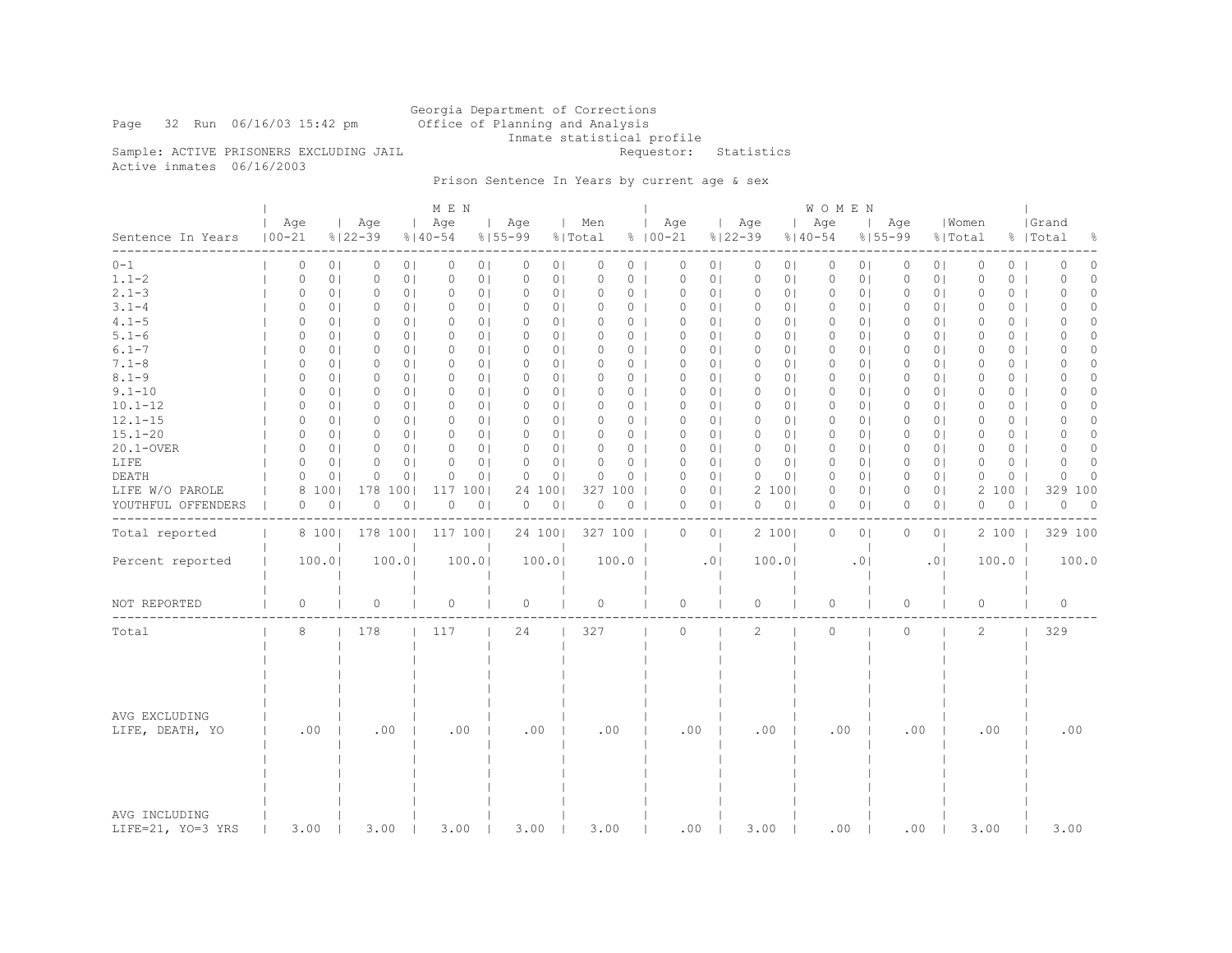#### Georgia Department of Corrections Page 33 Run 06/16/03 15:42 pm Office of Planning and Analysis

### Inmate statistical profile

Sample: ACTIVE PRISONERS EXCLUDING JAIL **Requestor:** Statistics Active inmates 06/16/2003

Probation To Follow Prison by current age & sex

| Prob After Prison                   | Age<br>$100 - 21$ |         |            | Age<br>$8122 - 39$ |           | M E N<br>Age<br>$8140 - 54$ |                       | Age<br>$8155 - 99$ |                           | Men<br>% Total |                     | $8100 - 21$ | Aqe          |                                  | Aqe<br>$8122 - 39$ |                         | W O M E N<br>Age<br>$8140 - 54$ | $8155 - 99$                      | Age                  | % Total                          | Women             |         | Grand<br>%   Total | - 양           |
|-------------------------------------|-------------------|---------|------------|--------------------|-----------|-----------------------------|-----------------------|--------------------|---------------------------|----------------|---------------------|-------------|--------------|----------------------------------|--------------------|-------------------------|---------------------------------|----------------------------------|----------------------|----------------------------------|-------------------|---------|--------------------|---------------|
| PROBATION TO FOLLOW<br>NO PROBATION |                   |         | 13'<br>881 | 171                | 41<br>961 | 9<br>108                    | 8 <sub>1</sub><br>921 | 0                  | 0 <sub>1</sub><br>24 1001 | 310            | $\mathcal{D}$<br>95 |             | 0<br>$\circ$ | 0 <sub>1</sub><br>0 <sup>1</sup> | $\Omega$           | 0 <sup>1</sup><br>2 100 | $\circ$<br>$\circ$              | 0 <sup>1</sup><br>0 <sup>1</sup> | $\Omega$<br>$\Omega$ | 0 <sub>1</sub><br>0 <sup>1</sup> | $\Omega$<br>2 100 | $\circ$ |                    | - 5<br>312 95 |
| Total reported                      |                   |         |            | 8 100   178 100    |           |                             | 117 1001              |                    | 24 100                    | 327            | 100                 |             | $\circ$      | 0 <sup>1</sup>                   |                    | 2 1001                  | $\circ$                         | 0 <sup>1</sup>                   | $\Omega$             | 0 <sup>1</sup>                   | 2 100             |         |                    | 329 100       |
| Percent reported                    |                   |         | 100.0      |                    | 100.01    |                             | 100.01                |                    | 100.01                    |                | 100.0               |             |              | .0 <sub>1</sub>                  |                    | 100.01                  |                                 | .01                              |                      | .01                              | 100.0             |         |                    | 100.0         |
| NOT REPORTED                        |                   | $\circ$ |            | $\Omega$           |           | 0                           |                       | $\Omega$           |                           | $\Omega$       |                     |             |              |                                  |                    |                         | $\Omega$                        |                                  |                      |                                  | $\Omega$          |         | $\Omega$           |               |
| Total                               |                   | 8       |            | 178                |           | 117                         |                       | 24                 |                           | 327            |                     |             |              |                                  |                    |                         | $\cap$                          |                                  |                      |                                  | $\mathcal{L}$     |         | 329                |               |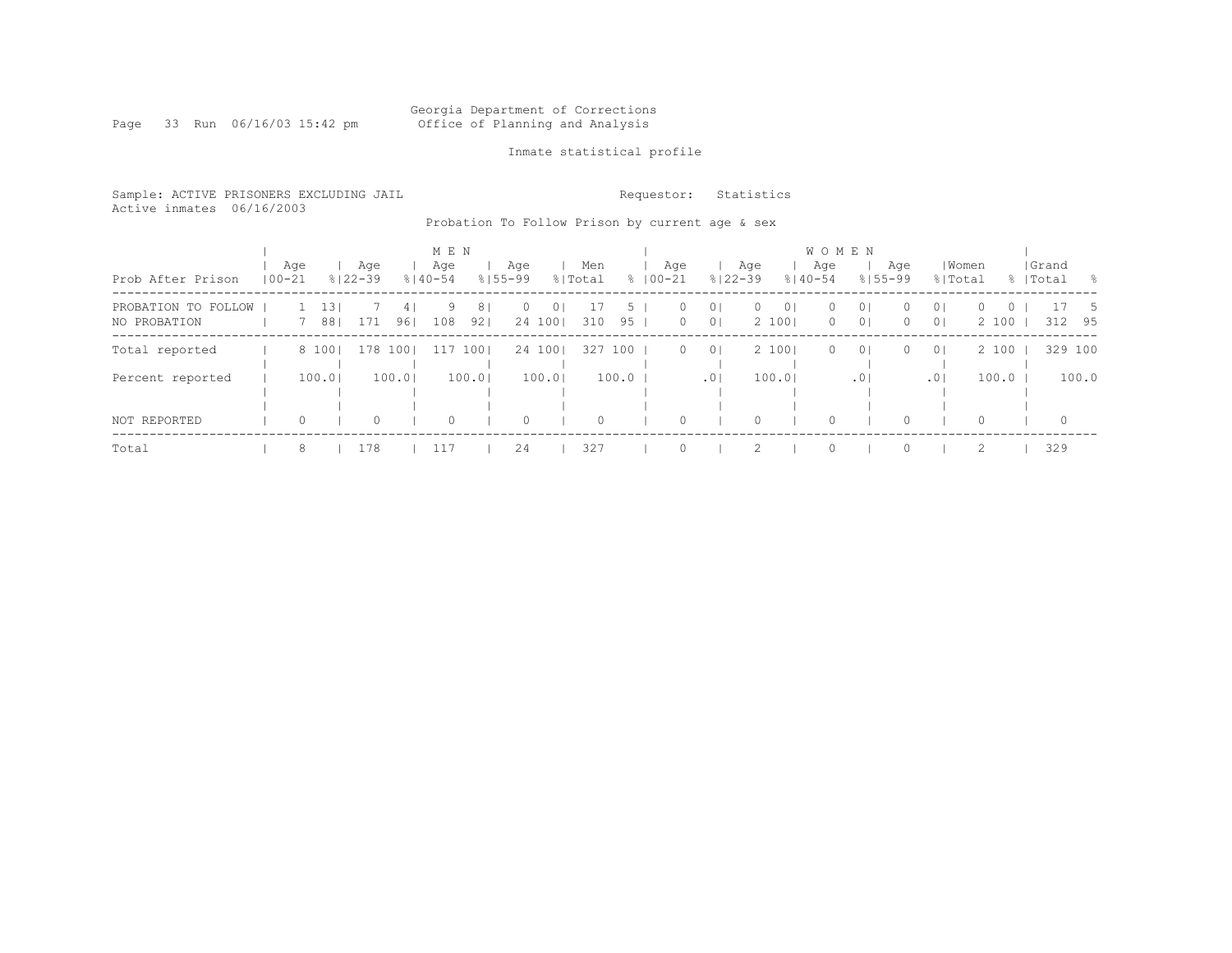#### Georgia Department of Corrections Page 34 Run 06/16/03 15:42 pm Office of Planning and Analysis

### Inmate statistical profile

Sample: ACTIVE PRISONERS EXCLUDING JAIL **Requestor:** Statistics Active inmates 06/16/2003

Admission Type by current age & sex

|                      |              |                |             |                | M E N        |                |             |                |           |          |             |                |             |                | <b>WOMEN</b> |                |             |                |           |          |           |                |
|----------------------|--------------|----------------|-------------|----------------|--------------|----------------|-------------|----------------|-----------|----------|-------------|----------------|-------------|----------------|--------------|----------------|-------------|----------------|-----------|----------|-----------|----------------|
|                      | Age          |                | Age         |                | Age          |                | Age         |                | Men       |          | Age         |                | Age         |                | Age          |                | Age         |                | Women     |          | Grand     |                |
| Admission Type       | $100 - 21$   |                | $8122 - 39$ |                | $8140 - 54$  |                | $8155 - 99$ |                | % Total   |          | $8100 - 21$ |                | $8122 - 39$ |                | $8140 - 54$  |                | $8155 - 99$ | % Total        |           |          | %   Total | ႜ              |
| COMMITTED FROM COURT | $\mathbf{1}$ | 131            | 51          | 291            | 33           | 281            | 6           | 25             | 91        | 28       | O           | $\circ$        |             | 2 100          | 0            | $\circ$        | 0           | 0 <sub>1</sub> | 2         | 100      | 93        | 28             |
| RETURN APPEAL/BOND   | 0            | $\circ$        | $\Omega$    | 0 <sub>1</sub> | $\Omega$     | 0              | $\Omega$    | $\circ$        | $\Omega$  | $\Omega$ | O           | 0 <sub>1</sub> | $\circ$     | 0 <sub>1</sub> | 0            | $\circ$        | $\Omega$    | 0 <sup>1</sup> | $\Omega$  | $\Omega$ | $\Omega$  | $\cap$         |
| PAROLE REV/NEW SENT  | 0            | 0 <sub>1</sub> | 12          | 71             | 15           | 131            | 3           | 131            | 30        | 9        | U           | 0 <sub>1</sub> | $\Omega$    | 0 <sub>1</sub> | $\Omega$     | 0 <sub>1</sub> | $\Omega$    | 0 <sup>1</sup> | U         | $\Omega$ | 30        | 9              |
| PAR REV/NO NEW SENT  | 1.           | 131            | 3           | 21             | $\mathbf{1}$ | 1 <sup>1</sup> | $\Omega$    | 0 <sup>1</sup> |           | 2        | O           | 0 <sub>1</sub> | $\circ$     | 0 <sub>1</sub> | $\Omega$     | $\circ$        | $\Omega$    | 0 <sup>1</sup> | $\bigcap$ | 0        | 5         | $\overline{2}$ |
| PROB VIOL/TOTAL REV  | O.           | 0 <sub>1</sub> | Ω           | 0 <sub>1</sub> | $\Omega$     | 0 <sub>1</sub> | $\Omega$    | 01             | $\Omega$  | 0        | O           | 0 <sub>1</sub> | 0           | 0 <sub>1</sub> | 0            | $\circ$        | O           | 0 <sup>1</sup> | $\Omega$  | 0        | $\bigcap$ | $\Omega$       |
| PROB VIOL/PARTIAL    |              | 131            | Ω           | 0 <sub>1</sub> |              | 11             | $\Omega$    | 01             |           |          | O           | 0 <sub>1</sub> | $\Omega$    | 0 <sub>1</sub> | $\Omega$     | 0 <sub>1</sub> |             | 0 <sub>1</sub> | O         | $\Omega$ |           |                |
| ADMIT FM OTHER CUST  | 0            | 0 <sub>1</sub> | Ω           | $\Omega$       | $\Omega$     | 0 <sub>1</sub> | $\Omega$    | $\Omega$       | O         | $\Omega$ | O           | 0 <sub>1</sub> | $\Omega$    | 0 <sub>1</sub> | $\Omega$     | 0 <sub>1</sub> | 0           | 0 <sub>1</sub> | $\Omega$  | $\Omega$ | O         | $\Omega$       |
| SHOCK INCARCERATION  | O.           | $\Omega$       | Ω           | $\Omega$       | O            | 0 <sub>1</sub> | O.          | 0 <sub>1</sub> | O         | $\Omega$ | 0           | 0 <sub>1</sub> | $\Omega$    | 0 <sub>1</sub> | $\Box$       | 0 <sub>1</sub> | 0           | 0 <sub>1</sub> | $\bigcap$ | $\Omega$ | ∩         | 0              |
| PROB REV/REMAINDER   | O.           | $\Omega$       | 5           | 31             | 3            | 31             | $\Omega$    | $\Omega$       | 8         | 2        | O           | 0 <sub>1</sub> | $\Omega$    | 01             | 0            | $\Omega$       | 0           | 0 <sup>1</sup> | O         | $\Omega$ |           | $\overline{2}$ |
| NEW SENT/PAR REV PND | $\bigcap$    | 0 <sub>1</sub> | Ω           | 0 <sub>1</sub> | -1           | 1 <sub>1</sub> | $\Omega$    | 0              |           | $\Omega$ | O           | 0 <sub>1</sub> | 0           | 0 <sub>1</sub> | $\Omega$     | 0 <sub>1</sub> | $\Omega$    | 0 <sup>1</sup> | $\Omega$  | 0        |           | $\Omega$       |
| LIFE W/O PAROLE      | 5            | 631            | 107         | 601            | 63           | 541            | 15          | 63             | 190       | 58       | O           | 0 <sub>1</sub> | 0           | 0 <sub>1</sub> | 0            | 0 <sub>1</sub> | 0           | 0 <sup>1</sup> | $\Omega$  | 0        | 190       | 58             |
| PAROLE REV BOOT CAMP | 0            | 0 <sub>1</sub> | Ω           | 0 <sub>1</sub> | $\Omega$     | 0 <sub>1</sub> | 0           | 0 <sup>1</sup> | $\Omega$  | 0        | O           | 0 <sub>1</sub> | 0           | 0 <sub>1</sub> | 0            | 0 <sub>1</sub> | O           | 0 <sup>1</sup> | O         | 0        | $\Omega$  | $\Omega$       |
| PAR REV/RSN UNKNOWN  | 0            | 0 <sub>1</sub> | Ω           | 0 <sub>1</sub> | $\Omega$     | 0 <sub>1</sub> | $\Omega$    | 0 <sub>1</sub> | $\Omega$  | $\Omega$ | O           | 0 <sub>1</sub> | 0           | 0 <sub>1</sub> | 0            | 0 <sub>1</sub> | O           | 0 <sup>1</sup> | $\Omega$  | 0        | $\bigcap$ | $\Omega$       |
| PROBATION/PAROLE REV | 0            | 0 <sub>1</sub> | Ω           | 0 <sub>1</sub> | $\Omega$     | 0 <sup>1</sup> | $\Omega$    | 01             | $\Omega$  | $\Omega$ | O           | 0 <sub>1</sub> | $\Omega$    | 0 <sub>1</sub> | $\Omega$     | 0 <sub>1</sub> | $\Omega$    | 0 <sup>1</sup> | O         | 0        | O         | 0              |
| PB PAROLE RESCINDED  | 0            | $\Omega$       | Λ           | 0 <sup>1</sup> | ∩            | $\Omega$       | $\Omega$    | 01             | 0         | $\Omega$ | U           | 0 <sub>1</sub> | $\Omega$    | 0 <sub>1</sub> | 0            | $\Omega$       | 0           | 0 <sub>1</sub> | U         | $\Omega$ | U         | 0              |
| PROB REVOC/SPEC COND | O.           | 0 <sup>1</sup> | Λ           | 0 <sup>1</sup> | ∩            | $\Omega$       | $\Omega$    | 01             | $\bigcap$ | $\Omega$ | U           | 0 <sub>1</sub> | $\Omega$    | 0 <sub>1</sub> | $\Omega$     | $\Omega$       | $\bigcap$   | 01             | U         | 0        |           | $\cap$         |
| PAR REV/REVOC CENTER | $\Omega$     | 0 <sup>1</sup> | Λ           | 0 <sup>1</sup> | ∩            | $\Omega$       | $\bigcap$   | 01             | ∩         | $\Omega$ | U           | 0 <sub>1</sub> | $\Omega$    | 0 <sub>1</sub> | $\Omega$     | $\Omega$       | $\Omega$    | 01             | U         | 0        |           | $\cap$         |
| INFORMATION ONLY     | $\Omega$     | 0 <sup>1</sup> | Ω           | 0 <sup>1</sup> | ∩            | 0 <sup>1</sup> | $\Omega$    | 01             |           | $\Omega$ | O           | 0 <sub>1</sub> | $\Omega$    | 0 <sub>1</sub> | $\Omega$     | $\Omega$       | O           | 01             | O         | 0        |           | $\cap$         |
| INCOMPLETE SENT PKG  | 0            | $\Omega$       | Ω           | $\Omega$       | O            | $\Omega$       | $\Omega$    | 01             |           | $\Omega$ | O           | 0 <sub>1</sub> | $\Omega$    | 0 <sub>1</sub> | 0            | $\Omega$       |             | 01             | O         | 0        |           | $\cap$         |
| HANCOCK REVOC CENTER | O.           | $\Omega$       | Ω           | $\Omega$       | ∩            | 0 <sub>1</sub> | $\bigcap$   | 0 <sub>1</sub> | $\Omega$  | $\Omega$ | O           | 0 <sup>1</sup> | $\Omega$    | 0 <sub>1</sub> | $\Omega$     | $\circ$        | $\Omega$    | 0 <sup>1</sup> | $\bigcap$ | 0        | U         | 0              |
| WHITWORTH DETENTION  | O.           | 0 <sub>1</sub> | Ω           | 0 <sub>1</sub> | $\Omega$     | 0 <sub>1</sub> | $\bigcap$   | 0 <sub>1</sub> | O         | $\Omega$ | $\bigcap$   | 0 <sup>1</sup> | $\Omega$    | 0 <sup>1</sup> | $\Omega$     | 0 <sub>1</sub> | $\Omega$    | 0 <sup>1</sup> | $\bigcap$ | 0        |           | 0              |
| DCYS AT RISK         | $\bigcap$    | 0 <sub>1</sub> | Ω           | 0 <sub>1</sub> | $\Omega$     | 0 <sup>1</sup> | $\bigcap$   | 0 <sub>1</sub> | $\Omega$  | $\Omega$ | $\bigcap$   | 0 <sub>1</sub> | 0           | 0 <sup>1</sup> | $\Omega$     | $\Omega$       | $\Omega$    | 0 <sup>1</sup> | $\bigcap$ | $\Omega$ |           | 0              |
| OTHER                | $\Omega$     | $\Omega$       | Λ           | 0 <sup>1</sup> | $\Omega$     | 0 <sub>1</sub> | $\Omega$    | 0 <sub>1</sub> |           | $\Omega$ | O           | 0 <sub>1</sub> | 0           | 0 <sub>1</sub> | $\Omega$     | $\circ$        | $\bigcap$   | 0 <sup>1</sup> | O         | $\cap$   |           | $\cap$         |
| Total reported       |              | 8 1001         | 178 1001    |                | 117 1001     |                |             | 24 1001        | 327 100   |          | $\Omega$    | 0 <sub>1</sub> |             | 2 1001         | 0            | $\circ$        | $\Omega$    | 0 <sup>1</sup> |           | 2 100    |           | 329 100        |
|                      |              |                |             |                |              |                |             |                |           |          |             |                |             |                |              |                |             |                |           |          |           |                |
| Percent reported     |              | 100.01         |             | 100.0          |              | 100.0          |             | 100.0          |           | 100.0    |             | .01            |             | 100.01         |              | $\cdot$ 0      |             | .01            |           | 100.0    |           | 100.0          |
|                      |              |                |             |                |              |                |             |                |           |          |             |                |             |                |              |                |             |                |           |          |           |                |
| UNKNOWN              | 0            |                | 0           |                | $\Omega$     |                | 0           |                | $\Omega$  |          | $\Omega$    |                | 0           |                | 0            |                | $\Omega$    |                | 0         |          | 0         |                |
| Total                | 8            |                | 178         |                | 117          |                | 24          |                | 327       |          | 0           |                | 2           |                | 0            |                | 0           |                | 2         |          | 329       |                |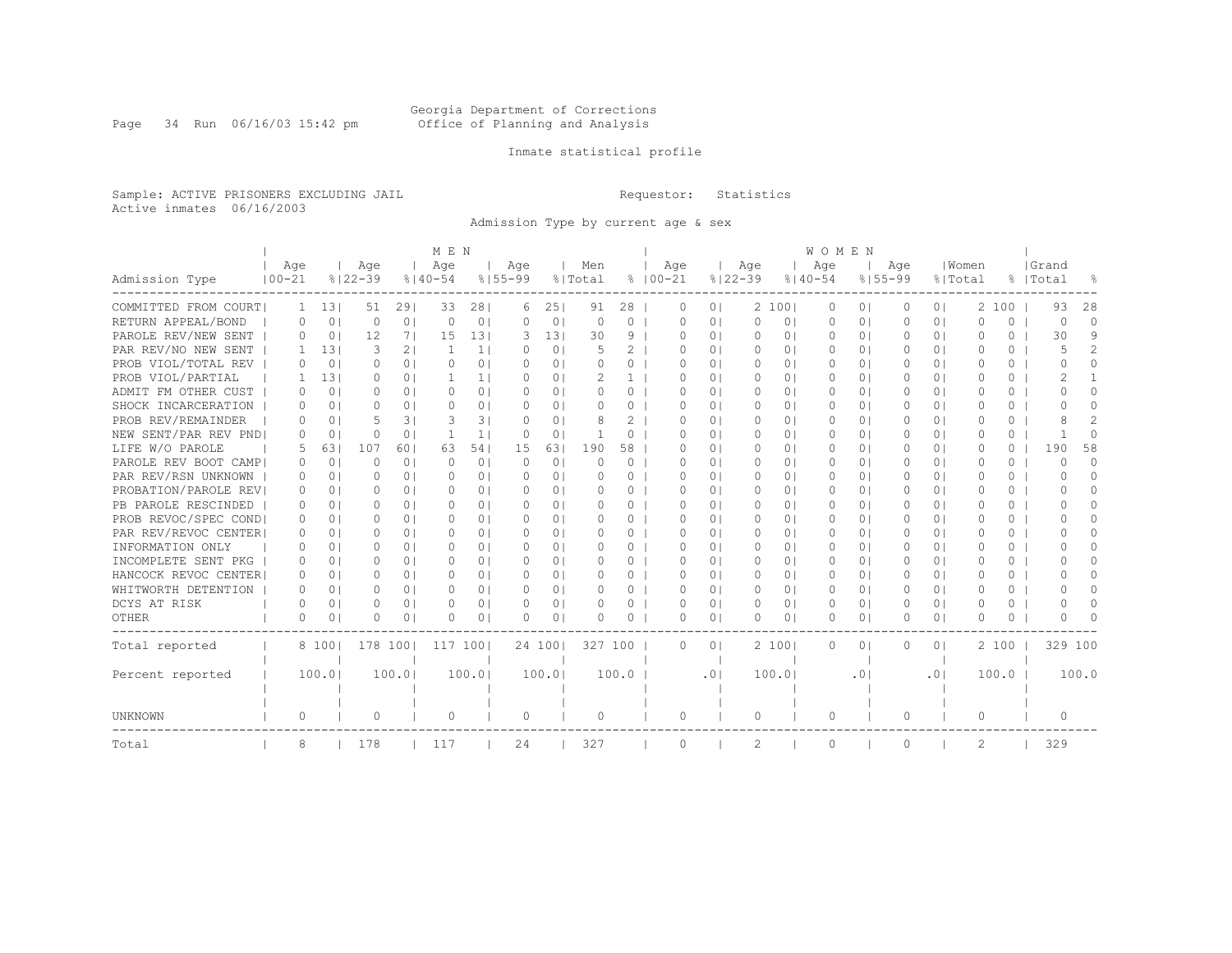#### Georgia Department of Corrections Page 35 Run 06/16/03 15:42 pm Office of Planning and Analysis

## Inmate statistical profile

| Sample: ACTIVE PRISONERS EXCLUDING JAIL<br>Active inmates 06/16/2003 |                   |                 |                    |                             |             |     | Release Type by current age & sex |                | Requestor: |          |                | Statistics |             |                     |                |          |                  |         |                    |         |
|----------------------------------------------------------------------|-------------------|-----------------|--------------------|-----------------------------|-------------|-----|-----------------------------------|----------------|------------|----------|----------------|------------|-------------|---------------------|----------------|----------|------------------|---------|--------------------|---------|
| Release Type                                                         | Aqe<br>$100 - 21$ |                 | Aqe<br>$8122 - 39$ | M E N<br>Age<br>$8140 - 54$ | $8155 - 99$ | Age |                                   | Men<br>% Total | %   00−21  | Age      | $8122 - 39$    | Age        | $8140 - 54$ | <b>WOMEN</b><br>Age | $8155 - 99$    | Aqe      | Women<br>% Total |         | Grand<br>%   Total | - 응     |
| Active                                                               |                   | 8 100   178 100 |                    |                             | 117 1001    |     | 24 100 327 100 1                  |                |            | $\circ$  | 0 <sup>1</sup> | 2 100      |             | $\circ$             | 0 <sup>1</sup> | $\Omega$ | $\overline{0}$   | 2 100 1 |                    | 329 100 |
| Total                                                                | 8                 |                 | 178                | $\perp$ $\perp$ $\perp$     |             | -24 |                                   | 327            |            | $\Omega$ |                |            |             |                     |                |          |                  |         | 329                |         |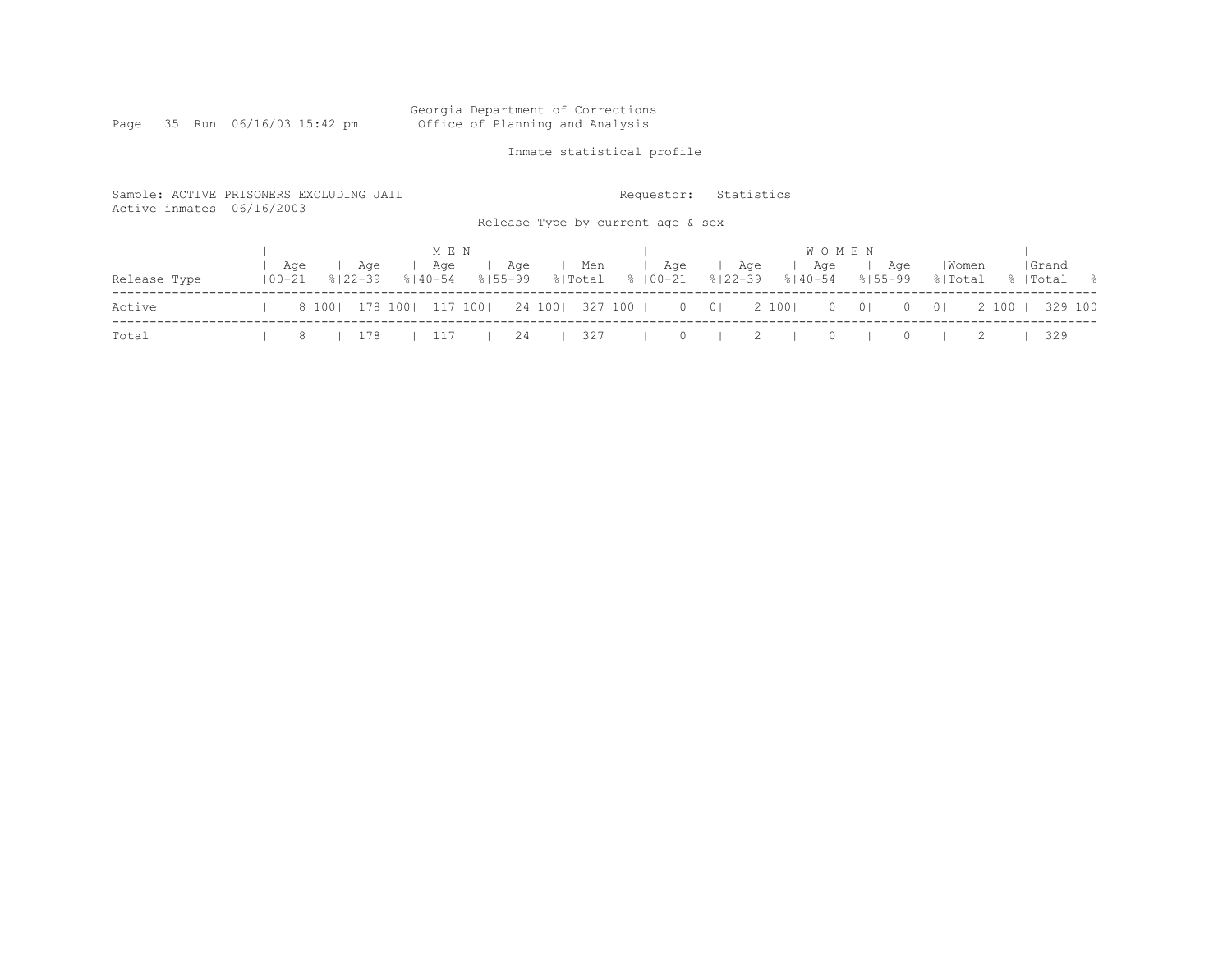Page 36 Run 06/16/03 15:42 pm

### Inmate statistical profile

Sample: ACTIVE PRISONERS EXCLUDING JAIL **Requestor:** Statistics Active inmates 06/16/2003

Inst By Group by current age & sex

|                      |            |          |                |             |                | M E N       |                |             |                |         |          |             |                |             |                | <b>WOMEN</b> |                 |             |                |          |          |           |          |
|----------------------|------------|----------|----------------|-------------|----------------|-------------|----------------|-------------|----------------|---------|----------|-------------|----------------|-------------|----------------|--------------|-----------------|-------------|----------------|----------|----------|-----------|----------|
|                      |            | Age      |                | Age         |                | Age         |                | Age         |                | Men     |          | Age         |                | Age         |                | Age          |                 | Aqe         |                | Women    |          | Grand     |          |
| Inst By Group        | $100 - 21$ |          |                | $8122 - 39$ |                | $8140 - 54$ |                | $8155 - 99$ |                | % Total |          | $8100 - 21$ |                | $8122 - 39$ |                | $8140 - 54$  |                 | $8155 - 99$ | % Total        |          |          | %   Total | - 옹      |
| County jails         |            | 0        | 0 <sup>1</sup> | 0           | 0 <sup>1</sup> |             | 0 <sub>1</sub> | 0           | 0              |         |          |             | $\circ$        | 0           | 01             | 0            | $\circ$         |             | 0 <sup>1</sup> |          | 0        | $\bigcap$ |          |
| Transitional centers |            | 0        | 0              |             | 0 <sup>1</sup> |             | 0 <sub>1</sub> | 0           | 0              |         | 0        |             | $\circ$        | 0           | 01             | 0            | 0               | 0           | 0 <sup>1</sup> |          | 0        |           |          |
| County camps         |            | $\Omega$ | 0              | 0           | 0 <sup>1</sup> | $\Omega$    | 0 <sub>1</sub> | $\Omega$    | 0 <sub>1</sub> |         |          |             | $\circ$        | 0           | 01             | 0            | 0               |             | 0 <sup>1</sup> |          | $\circ$  | $\cap$    |          |
| Inmate boot camps    |            | 0        | 0              |             | 0 <sup>1</sup> | $\Omega$    | 0 <sub>1</sub> | $\Omega$    | $\circ$        |         | $\Omega$ | 0           | 0 <sub>1</sub> | $\Omega$    | 0 <sub>1</sub> | $\circ$      | $\circ$         | 0           | 0 <sup>1</sup> | 0        | $\circ$  |           |          |
| State prisons        |            |          | 8 100          | 178         | 100            | 117         | 1001           |             | 24 100         | 327     | 100      |             | 0 <sub>1</sub> |             | 2 100          | 0            | 0               | 0           | 0 <sup>1</sup> |          | 2 100    | 329       | 100      |
| Private prisons      |            |          | 0              |             | $\circ$        |             | 0 <sub>1</sub> | $\Omega$    | $\circ$        |         |          |             | 0 <sup>1</sup> | $\circ$     | 0 <sub>1</sub> | 0            | 0               | 0           | 0 <sup>1</sup> | 0        | 0        | $\Omega$  | $\Omega$ |
| Other                |            | $\Omega$ | 0              | 0           | 0 <sup>1</sup> | $\Omega$    | 0 <sub>1</sub> | 0           | 0              | $\cap$  | $\Omega$ | 0           | 0 <sub>1</sub> | $\Omega$    | 0 <sub>1</sub> | $\Omega$     | 0               | 0           | 0 <sub>1</sub> | $\Omega$ | $\Omega$ | $\Omega$  | $\cap$   |
| Total reported       |            |          | 8 100          | 178         | 1001           | 11          | 100            |             | 24 100         | 327     | 100      | 0           | $\overline{0}$ |             | 2 1001         | $\Omega$     | $\circ$         | 0           | 0 <sup>1</sup> |          | 2 100    | 329 100   |          |
|                      |            |          |                |             |                |             |                |             |                |         |          |             |                |             |                |              |                 |             |                |          |          |           |          |
| Percent reported     |            |          | 100.0          |             | 100.01         |             | 100.01         |             | 100.01         |         | 100.0    |             | .01            |             | 100.01         |              | .0 <sup>1</sup> |             | .01            |          | 100.0    |           | 100.0    |
|                      |            |          |                |             |                |             |                |             |                |         |          |             |                |             |                |              |                 |             |                |          |          |           |          |
|                      |            |          |                |             |                |             |                |             |                |         |          |             |                |             |                |              |                 |             |                |          |          |           |          |
| Not reported         |            | $\Omega$ |                |             |                | $\Omega$    |                |             |                |         |          |             |                |             |                | $\Omega$     |                 |             |                | $\Omega$ |          |           |          |
| Total                |            | 8        |                | 178         |                | 117         |                | 24          |                | 327     |          |             |                | 2           |                | $\Omega$     |                 |             |                | 2        |          | 329       |          |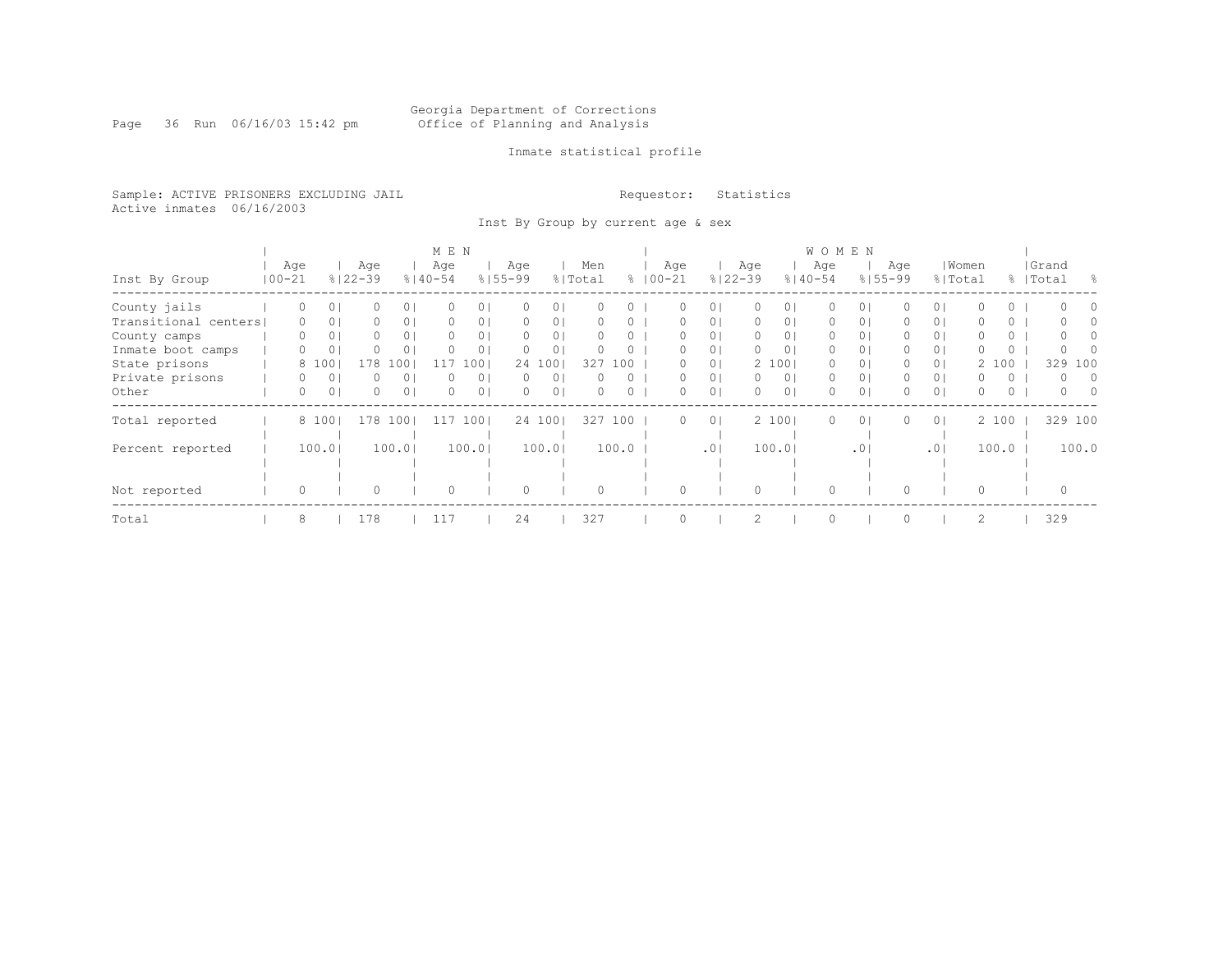Page 37 Run 06/16/03 15:42 pm

### Inmate statistical profile

Sample: ACTIVE PRISONERS EXCLUDING JAIL **Requestor:** Statistics Active inmates 06/16/2003

Institution by current age & sex

|                      |            | M E N          |                |                 |               |                   |             |                |           |               |             |     |                | <b>WOMEN</b> |                |           |                 |           |                |           |          |              |                |  |  |
|----------------------|------------|----------------|----------------|-----------------|---------------|-------------------|-------------|----------------|-----------|---------------|-------------|-----|----------------|--------------|----------------|-----------|-----------------|-----------|----------------|-----------|----------|--------------|----------------|--|--|
|                      | Age        |                | Age            |                 | Age           |                   | Age         |                | Men       |               | Age         |     |                | Age          |                | Age       |                 | Age       |                | Women     |          | Grand        |                |  |  |
| Institution          | $100 - 21$ |                | $8122 - 39$    |                 | $8140 - 54$   |                   | $8155 - 99$ |                | % Total   |               | $8100 - 21$ |     | $8122 - 39$    |              | $8140 - 54$    |           | $8155 - 99$     |           | % Total        |           |          | %   Total    | $\frac{6}{10}$ |  |  |
| Ware Prison          |            | 131            | 13             | 71              | 13            | 11                |             | 8              | 29        | 9             |             |     | $\Omega$       | $\Omega$     | 0 <sub>1</sub> | $\Omega$  | $\Omega$        |           | $\Omega$       | O         | 0        | 29           | 9              |  |  |
| Phillips Prison      | O.         | $\circ$        | 6              | 31              | 3             | 3                 | 0           | 0              | 9         | 3             |             | O   | 0 <sub>1</sub> | $\Omega$     | 0 <sub>1</sub> | $\Omega$  | $\Omega$        | O         | 0 <sub>1</sub> | O         | $\Omega$ | q            |                |  |  |
| Arrendale Prison     | ∩          | 0 <sup>1</sup> | 5              | 31              | $\mathcal{D}$ | 2 <sub>1</sub>    | $\Omega$    | 0 <sup>1</sup> |           | 2             |             |     | 0 <sub>1</sub> | $\Omega$     | 0 <sub>1</sub> | $\Omega$  | $\Omega$        | O         | $\bigcirc$     | O         | $\Omega$ |              | $\overline{2}$ |  |  |
| Georgia State Prison |            | 131            | 30             | 171             | 16            | 141               | 4           | 171            | 51        | 16            |             |     | 0 <sub>1</sub> | $\Omega$     | 0 <sub>1</sub> | $\Omega$  | $\Omega$        |           | 0 <sup>1</sup> | U         | $\Omega$ | 51           | 16             |  |  |
| Jackson Prison-Diag  |            | 131            |                | 31              |               | $\overline{2}$    |             | $\Omega$       |           | 2             |             |     | 0 <sub>1</sub> | $\Omega$     | 0 <sub>1</sub> | $\Omega$  | $\Omega$        |           | 0 <sub>1</sub> | O         | $\Omega$ | 8            | $\mathcal{D}$  |  |  |
| Jackson Prison-Perm  | 0          | $\circ$        | 0              | 0 <sub>1</sub>  |               |                   |             | 4              |           |               |             | n   | 0 <sub>1</sub> | $\Omega$     | 0 <sub>1</sub> | $\Omega$  | 01              | $\bigcap$ | $\bigcirc$     | U         | $\Omega$ |              |                |  |  |
| Coastal Prison       | $\bigcap$  | $\circ$        | $\mathfrak{D}$ | 1 <sup>1</sup>  |               | 31                | $\bigcap$   | 0              | 6         | $\mathcal{L}$ |             |     | 0 <sub>1</sub> | $\Omega$     | 0 <sub>1</sub> | $\Omega$  | $\Omega$        |           | $\bigcirc$     | O         | $\Omega$ | 6            | $\mathcal{L}$  |  |  |
| Augusta Med Prison   |            | 131            | 10             | 6               | 4             | $\overline{3}$    | 5.          | 211            | 20        | 6             |             | U   | $\Omega$       | $\Omega$     | 0 <sub>1</sub> | $\Omega$  | $\Omega$        | 0         | 0 <sup>1</sup> | U         | 0        | 2.0          | 6              |  |  |
| Valdosta Prison      |            | 131            | 22             | 121             | 14            | 12                |             | 4              | 38        | 12            |             |     | 0 <sub>1</sub> | $\Omega$     | 0 <sub>1</sub> | $\Omega$  | $\Omega$        |           | $\bigcirc$     | O         | 0        | 38           | 12             |  |  |
| Hays Prison          | n.         | $\circ$        | 12             | 71              | 10            | 9                 | 3           | 131            | 25        | 8             |             | n   | 0 <sub>1</sub> | $\Omega$     | 0 <sub>1</sub> | $\Omega$  | 01              | $\Omega$  | $\bigcirc$     | U         | 0        | 25           | 8              |  |  |
| Hancock Prison       | ∩          | $\circ$        | 9              | 5 <sub>1</sub>  | 6             | 51                | $\Omega$    | 0 <sup>1</sup> | 15        | 5             |             |     | $\Omega$       | $\Omega$     | 0 <sub>1</sub> | $\Omega$  | $\Omega$        |           | $\bigcirc$     | O         | 0        | 15           | .5             |  |  |
| Telfair Prison       |            | 25             | 25             | 141             | 14            | $12 \overline{ }$ | $\Omega$    | $\circ$        | 41        | 13            |             | n   | $\Omega$       | $\Omega$     | 0 <sub>1</sub> | $\bigcap$ | $\Omega$        | 0         | 0 <sub>1</sub> | U         | 0        | 41           | 12             |  |  |
| Macon Prison         | ∩          | $\circ$        | 18             | 101             | 17            | 151               | 5           | 21             | 40        | 12            |             |     | 0 <sub>1</sub> | $\Omega$     | 0 <sub>1</sub> | $\Omega$  | $\Omega$        |           | 0 <sup>1</sup> | $\Omega$  | $\Omega$ | 40           | 12             |  |  |
| Smith Prison         |            | 131            | 20             | 11 <sup>1</sup> | 11            | 91                | 3           | 131            | 35        | 11            |             | n   | 0 <sub>1</sub> | $\bigcap$    | 0 <sub>1</sub> | $\bigcap$ | $\Omega$        | $\bigcap$ | $\Omega$       | $\bigcap$ | $\cap$   | 35           | 11             |  |  |
| Baldwin Prison       | $\bigcap$  | 0 <sub>1</sub> |                | 1 <sup>1</sup>  | $\Omega$      | 0 <sub>1</sub>    | $\Omega$    | $\Omega$       |           | $\Omega$      |             | U   | 0 <sub>1</sub> | $\Omega$     | 0 <sup>1</sup> | $\Omega$  | $\Omega$        | $\Omega$  | $\bigcirc$     | $\cap$    | $\Omega$ |              | $\Omega$       |  |  |
| Metro Womens Prison  | $\bigcap$  | 0 <sub>1</sub> | $\Omega$       | 0 <sup>1</sup>  | $\bigcap$     | 0 <sub>1</sub>    | $\Omega$    | 0 <sub>1</sub> | $\Omega$  | $\Omega$      |             | U   | 0 <sub>1</sub> |              | 501            | $\Omega$  | $\Omega$        | $\Omega$  | 0 <sub>1</sub> |           | 50       |              | $\Omega$       |  |  |
| Pulaski Womens Pris  | $\Omega$   | $\Omega$       | 0              | 0 <sub>1</sub>  | $\Omega$      | 0 <sup>1</sup>    | $\Omega$    | 0              | $\bigcap$ | $\Omega$      |             | O   | 0 <sub>1</sub> |              | 501            | $\Omega$  | 0               |           | 0 <sup>1</sup> |           | 50       |              |                |  |  |
| Total reported       |            | 8 1001         | 178 100        |                 | 117           | 1001              |             | 24 100         | 327 100   |               |             | 0   | 0 <sub>1</sub> |              | 2 100          | 0         | $\Omega$        | 0         | 0 <sub>1</sub> |           | 2 100    |              | 329 100        |  |  |
|                      |            |                |                |                 |               |                   |             |                |           |               |             |     |                |              |                |           |                 |           |                |           |          |              |                |  |  |
| Percent reported     |            | 100.01         |                | 100.01          |               | 100.0             |             | 100.01         |           | 100.0         |             | .01 |                |              | 100.01         |           | .0 <sub>1</sub> |           | .01            |           | 100.0    |              | 100.0          |  |  |
|                      |            |                |                |                 |               |                   |             |                |           |               |             |     |                |              |                |           |                 |           |                |           |          |              |                |  |  |
| Not Reported         | 0          |                | 0              |                 | $\Omega$      |                   | 0           |                | $\bigcap$ |               |             | O   |                | $\Omega$     |                | $\Omega$  |                 | $\bigcap$ |                | $\Omega$  |          | <sup>0</sup> |                |  |  |
| Total                | 8          |                | 178            |                 | 117           |                   | 24          |                | 327       |               |             |     |                | 2            |                | $\Omega$  |                 |           |                | 2         |          | 329          |                |  |  |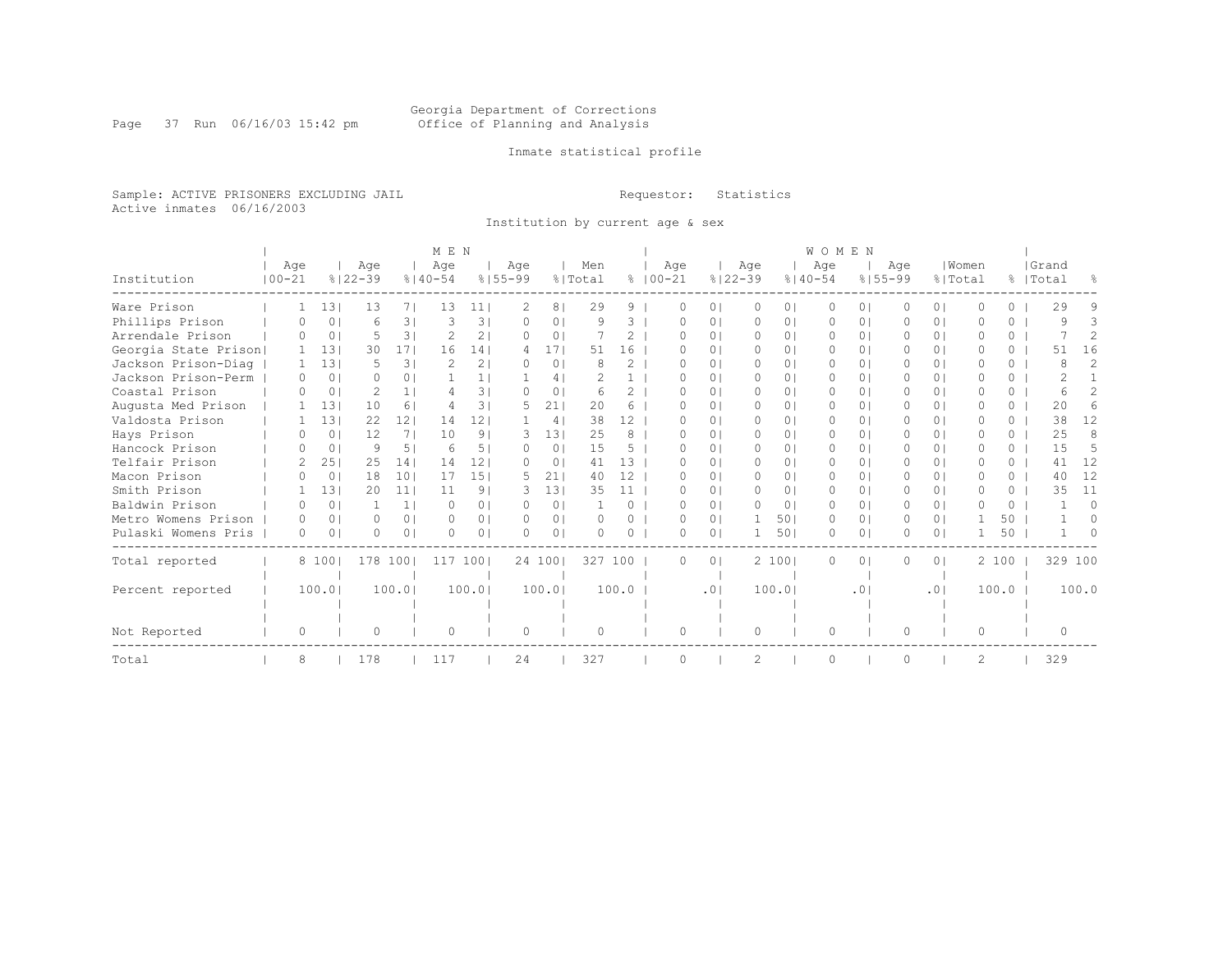#### Georgia Department of Corrections Page 38 Run 06/16/03 15:42 pm Office of Planning and Analysis

### Inmate statistical profile

|  | Sample: ACTIVE PRISONERS EXCLUDING JAIL |  | Requestor: Statistics |  |
|--|-----------------------------------------|--|-----------------------|--|
|  | Active inmates 06/16/2003               |  |                       |  |

Misdemeanors And Felonies by current age & sex

|                       |            |         |                  |                    |                            | M E N           |                         |          |                           |                |                    |                    | <b>WOMEN</b>                     |          |                         |                    |                                  |                     |                                  |                              |  |                        |     |  |  |  |
|-----------------------|------------|---------|------------------|--------------------|----------------------------|-----------------|-------------------------|----------|---------------------------|----------------|--------------------|--------------------|----------------------------------|----------|-------------------------|--------------------|----------------------------------|---------------------|----------------------------------|------------------------------|--|------------------------|-----|--|--|--|
| Crime Type            | $100 - 21$ | Age     |                  | Age<br>$8122 - 39$ | Age<br>$8140 - 54$         |                 | Aqe<br>$8155 - 99$      |          |                           | Men<br>% Total |                    | Aqe<br>$8100 - 21$ | Age<br>$8122 - 39$               |          | Age<br>$8140 - 54$      |                    | Age<br>$8155 - 99$               |                     | Women<br>% Total                 |                              |  | Grand<br>%   Total     | - 옹 |  |  |  |
| MISDEMEANOR<br>FELONY |            | $\circ$ | $\circ$<br>8 100 | $\Omega$           | $\overline{0}$<br>178 1001 | $\Omega$<br>117 | 0 <sub>1</sub><br>$100$ | $\Omega$ | 0 <sub>1</sub><br>24 1001 | $\Omega$       | $\circ$<br>327 100 | 0<br>$\circ$       | 0 <sup>1</sup><br>0 <sub>1</sub> | $\circ$  | 0 <sub>1</sub><br>2 100 | $\circ$<br>$\circ$ | 0 <sub>1</sub><br>0 <sup>1</sup> | $\Omega$<br>$\circ$ | 0 <sup>1</sup><br>0 <sup>1</sup> | $\Omega$<br>$\circ$<br>2 100 |  | $0\qquad 0$<br>329 100 |     |  |  |  |
| Total reported        |            |         | 8 100            |                    | 178 1001                   |                 | 117 1001                |          | 24 1001                   |                | 327 100            | $\circ$            | 0 <sup>1</sup>                   |          | 2 1001                  | $\circ$            | 0 <sup>1</sup>                   | $\Omega$            | 0 <sup>1</sup>                   | 2 100                        |  | 329 100                |     |  |  |  |
| Percent reported      |            |         | 100.01           |                    | 100.01                     |                 | 100.0                   |          | 100.01                    |                | 100.0              |                    | .0 <sub>1</sub>                  |          | 100.01                  |                    | .01                              |                     | .01                              | 100.0                        |  | 100.0                  |     |  |  |  |
| NOT REPORTED          |            | $\circ$ |                  | 0                  |                            | 0               |                         | 0        |                           | 0              |                    | 0                  |                                  | $\Omega$ |                         | 0                  |                                  | $\Omega$            |                                  | 0                            |  | $\circ$                |     |  |  |  |
| Total                 |            | 8       |                  | 178                |                            | 117             |                         | 24       |                           | 327            |                    |                    |                                  |          |                         | $\Omega$           |                                  |                     |                                  |                              |  | 329                    |     |  |  |  |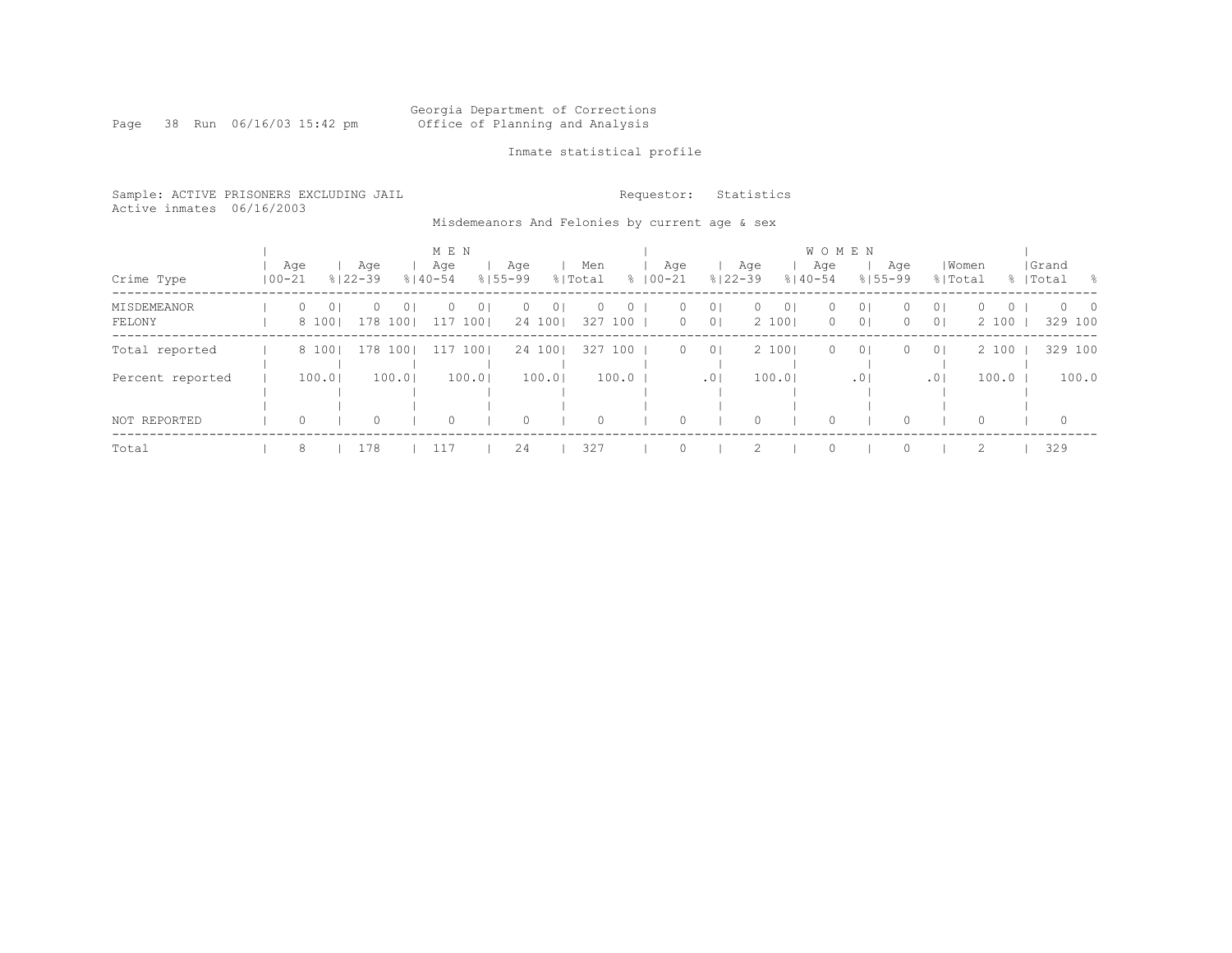#### Georgia Department of Corrections Page 39 Run 06/16/03 15:42 pm Office of Planning and Analysis

### Inmate statistical profile

Sample: ACTIVE PRISONERS EXCLUDING JAIL **Requestor:** Statistics Active inmates 06/16/2003

Crimes By Group by current age & sex

|                       |                   | M E N          |                    |                |                    |                |                    |                |                |                |                    |                 |                    | W O M E N      |                    |                 |                    |                |                  |          |                    |                |  |
|-----------------------|-------------------|----------------|--------------------|----------------|--------------------|----------------|--------------------|----------------|----------------|----------------|--------------------|-----------------|--------------------|----------------|--------------------|-----------------|--------------------|----------------|------------------|----------|--------------------|----------------|--|
| Crimes By Group       | Aqe<br>$100 - 21$ |                | Age<br>$8122 - 39$ |                | Age<br>$8140 - 54$ |                | Aqe<br>$8155 - 99$ |                | Men<br>% Total |                | Age<br>$8100 - 21$ |                 | Age<br>$8122 - 39$ |                | Age<br>$8140 - 54$ |                 | Age<br>$8155 - 99$ |                | Women<br>% Total |          | Grand<br>%   Total | 욲              |  |
| HOMICIDE              | 6                 | 751            | 119                | 671            | 54                 | 461            | 13                 | 54             | 192            | 59             | 0                  | 0 <sup>1</sup>  |                    | 2 1001         | 0                  | 0 <sub>1</sub>  | $\circ$            | 0 <sup>1</sup> |                  | 2 100    | 194                | 59             |  |
| ABORTION              | $\Omega$          | 0 <sub>1</sub> | $\circ$            | 0 <sub>1</sub> | $\mathbf 0$        | 0 <sub>1</sub> | $\Omega$           | 0 <sub>1</sub> | $\Omega$       | $\circ$        | $\Omega$           | 0 <sub>1</sub>  | $\circ$            | 0 <sub>1</sub> | $\Omega$           | 0 <sub>1</sub>  | $\circ$            | 0 <sub>1</sub> | $\Omega$         | $\Omega$ | $\circ$            | $\Omega$       |  |
| BODILY INJRY&REL OFF  | 1                 | 131            | 13                 | 7 <sub>1</sub> | 19                 | 16             | $\mathcal{D}$      | 8 <sup>1</sup> | 35             | 11             | $\Omega$           | 0 <sub>1</sub>  | 0                  | 0              | 0                  | 0 <sup>1</sup>  | 0                  | 0 <sup>1</sup> | 0                | 0        | 35                 | 11             |  |
| ARSON & REL OFF       | $\Omega$          | 0 <sub>1</sub> | $\Omega$           | 0 <sub>1</sub> | $\Omega$           | 0 <sub>1</sub> | $\Omega$           | 0 <sub>1</sub> | $\Omega$       | $\circ$        | $\Omega$           | $\Omega$        | 0                  | 01             | 0                  | 0 <sup>1</sup>  | $\Omega$           | 0 <sup>1</sup> | $\Omega$         | $\Omega$ | $\Omega$           | $\Omega$       |  |
| DAMAGE OF PROPERTY    | 0                 | 0 <sup>1</sup> | 0                  | 0 <sub>1</sub> | $\circ$            | 0 <sub>1</sub> | 0                  | 0 <sub>1</sub> | 0              | $\circ$        | $\Omega$           | 0 <sub>1</sub>  | 0                  | 01             | 0                  | 0 <sub>1</sub>  | 0                  | 0 <sup>1</sup> | $\circ$          | $\circ$  | $\Omega$           | $\Omega$       |  |
| BURGLARY & REL OFF    | $\Omega$          | 0 <sub>1</sub> | 0                  | 0 <sub>1</sub> | 1                  | 1 <sub>1</sub> | $\Omega$           | 0 <sub>1</sub> |                | $\circ$        | $\Omega$           | 0 <sub>1</sub>  | 0                  | 01             | 0                  | 0 <sub>1</sub>  | $\Omega$           | 0 <sub>1</sub> | $\circ$          | 0        | $\mathbf{1}$       | $\Omega$       |  |
| FORGERY & REL OFF     | $\Omega$          | 0 <sup>1</sup> | $\Omega$           | 0 <sub>1</sub> | $\Omega$           | 0 <sub>1</sub> | $\bigcap$          | 0 <sub>1</sub> | $\Omega$       | $\circ$        | $\Omega$           | $\Omega$        | 0                  | 0 <sub>1</sub> | $\Omega$           | 0 <sup>1</sup>  | $\Omega$           | 0 <sup>1</sup> | $\Omega$         | 0        | $\bigcap$          | $\Omega$       |  |
| THEFT                 | $\Omega$          | 0 <sub>1</sub> | 0                  | 0 <sub>1</sub> | $\Omega$           | 0 <sub>1</sub> | $\Omega$           | 0 <sub>1</sub> | $\Omega$       | $\circ$        | $\Omega$           | 0 <sup>1</sup>  | $\circ$            | 0 <sub>1</sub> | $\circ$            | 0 <sub>1</sub>  | 0                  | 0 <sub>1</sub> | $\Omega$         | 0        | $\Omega$           | 0              |  |
| <b>ROBBERY</b>        | -1                | 131            | 22                 | 121            | 21                 | 181            | 7                  | 291            | 51             | 16             | $\Omega$           | 0 <sub>1</sub>  | 0                  | 01             | $\Omega$           | 0 <sup>1</sup>  | $\Omega$           | 0 <sup>1</sup> | $\Omega$         | 0        | 51                 | 16             |  |
| SEXUAL OFFENSES       | $\Omega$          | 0 <sub>1</sub> | 18                 | 101            | 19                 | 161            | 2                  | 8 <sup>1</sup> | 39             | 12             | $\Omega$           | $\Omega$ I      | 0                  | $\Omega$ I     | $\Omega$           | $\Omega$        | $\Omega$           | $\Omega$       | $\cap$           | $\Omega$ | 39                 | 12             |  |
| OBSCENITY CRIMES      | O                 | 0 <sub>1</sub> | 0                  | 0 <sub>1</sub> | $\Omega$           | 0 <sub>1</sub> | $\Omega$           | 0 <sub>1</sub> | $\Omega$       | $\circ$        | O                  | $\Omega$        | 0                  | 01             | 0                  | 0 <sub>1</sub>  | 0                  | 0 <sup>1</sup> | 0                | 0        | $\Omega$           | $\Omega$       |  |
| TREASON & REL OFF     | $\Omega$          | 0 <sub>1</sub> | 0                  | 0 <sub>1</sub> | $\circ$            | 0 <sub>1</sub> | 0                  | 0 <sub>1</sub> | 0              | $\circ$        | $\Omega$           | 0 <sub>1</sub>  | 0                  | 01             | 0                  | 0 <sub>1</sub>  | 0                  | 0 <sub>1</sub> | $\circ$          | 0        | $\Omega$           | 0              |  |
| CRIMES INVOLVNG GOVT  | $\Omega$          | 0 <sub>1</sub> | $\Omega$           | $\Omega$       | $\Omega$           | 0 <sub>1</sub> | $\Omega$           | 0 <sub>1</sub> | $\Omega$       | $\Omega$       | $\Omega$           | 0 <sub>1</sub>  | $\Omega$           | $\Omega$ I     | $\Omega$           | $\Omega$        | $\Omega$           | 0 <sup>1</sup> | $\Omega$         | $\Omega$ | O                  | $\Omega$       |  |
| FALSIFICATIONS        | $\Omega$          | 0 <sub>1</sub> | $\Omega$           | 0 <sub>1</sub> | $\Omega$           | 0 <sub>1</sub> | $\bigcap$          | 0 <sub>1</sub> | $\Omega$       | 0 <sub>1</sub> | $\Omega$           | 0 <sup>1</sup>  | $\Omega$           | 01             | $\Omega$           | 0 <sub>1</sub>  | $\Omega$           | 0 <sub>1</sub> | $\Omega$         | 0        | O                  | $\Omega$       |  |
| OBSTRUCT LAW ENFORCE! | 0                 | 0 <sub>1</sub> | Ω                  | 0 <sub>1</sub> | 0                  | 0 <sub>1</sub> | $\Omega$           | 0 <sub>1</sub> |                | $\circ$        | $\Omega$           | $\Omega$        | 0                  | 01             | 0                  | 0 <sup>1</sup>  | 0                  | 0 <sup>1</sup> | 0                | 0        | O                  | $\Omega$       |  |
| DISORDERLY CONDUCT    | $\Omega$          | 0 <sup>1</sup> | O                  | $\Omega$       | $\Omega$           | 0 <sub>1</sub> | $\Omega$           | 0 <sub>1</sub> | $\Omega$       | $\Omega$       | $\Omega$           | $\Omega$        | $\Omega$           | $\Omega$ I     | $\Omega$           | $\Omega$        | $\Omega$           | $\Omega$       | $\Omega$         | $\Omega$ | ∩                  | $\Omega$       |  |
| GAMBLING & REL OFF    | $\Omega$          | 0 <sub>1</sub> | $\Omega$           | 0 <sub>1</sub> | $\Omega$           | 0 <sub>1</sub> | $\Omega$           | 0 <sup>1</sup> | $\Omega$       | $\circ$        | $\Omega$           | $\Omega$        | 0                  | 01             | 0                  | 0 <sub>1</sub>  | $\Omega$           | 0 <sup>1</sup> | $\Omega$         | 0        | O                  | $\Omega$       |  |
| CRUELTY TO CHILDREN   | 0                 | 0 <sub>1</sub> | 0                  | 0 <sub>1</sub> | 0                  | 0 <sup>1</sup> | 0                  | 0 <sub>1</sub> | 0              | $\circ$        | $\Omega$           | 0 <sub>1</sub>  | 0                  | 01             | 0                  | 0 <sub>1</sub>  | 0                  | 0 <sup>1</sup> | 0                | 0        | O                  | $\Omega$       |  |
| CRIMES WITH GUNS      | $\Omega$          | 0 <sub>1</sub> | Ω                  | 0 <sub>1</sub> | 0                  | 0 <sub>1</sub> | $\Omega$           | 0 <sub>1</sub> | $\Omega$       | $\circ$        | $\Omega$           | $\Omega$        | 0                  | 01             | 0                  | 0 <sup>1</sup>  | 0                  | 0 <sup>1</sup> | $\Omega$         | 0        | O                  | $\Omega$       |  |
| INVASION PRIVACY      | $\Omega$          | 0 <sub>1</sub> | $\Omega$           | 0 <sub>1</sub> | $\Omega$           | 0 <sub>1</sub> | $\Omega$           | 0 <sup>1</sup> | $\Omega$       | $\Omega$       | $\Omega$           | 0 <sup>1</sup>  | $\Omega$           | $\Omega$       | $\Omega$           | $\Omega$        | $\Omega$           | 0 <sup>1</sup> | $\Omega$         | $\Omega$ | O                  | $\Omega$       |  |
| RACKETEERING          | $\Omega$          | 0 <sub>1</sub> | Ω                  | 0 <sub>1</sub> | $\Omega$           | 0 <sub>1</sub> | $\Omega$           | 0 <sub>1</sub> | O              | $\circ$        | $\Omega$           | $\Omega$        | 0                  | 01             | $\Omega$           | 0 <sub>1</sub>  | 0                  | 0 <sup>1</sup> | $\Omega$         | 0        | O                  | $\Omega$       |  |
| DRUG ABUSE OFFENSES   | $\Omega$          | 0 <sub>1</sub> | 5                  | 31             | 3                  | 31             | $\Omega$           | 0 <sub>1</sub> |                | 2              | $\Omega$           | $\Omega$ I      | 0                  | 01             | 0                  | 0               | $\Omega$           | 0 <sup>1</sup> | $\Omega$         | 0        |                    | $\overline{2}$ |  |
| DRUG TRAFFICKING      | 0                 | 0 <sub>1</sub> | 1                  | 1 <sub>1</sub> | $\Omega$           | 0 <sub>1</sub> | $\Omega$           | 0 <sub>1</sub> |                | $\circ$        | $\Omega$           | 01              | 0                  | 01             | 0                  | 0 <sup>1</sup>  | 0                  | 0 <sup>1</sup> | 0                | 0        |                    | $\Omega$       |  |
| AUTO CRIMES           | 0                 | 0 <sub>1</sub> | $\Omega$           | 0 <sub>1</sub> | $\Omega$           | 0 <sup>1</sup> | $\Omega$           | 0 <sub>1</sub> | $\Omega$       | $\circ$        | $\Omega$           | $\Omega$        | 0                  | 01             | 0                  | 0 <sub>1</sub>  | 0                  | 0 <sup>1</sup> | $\Omega$         | $\Omega$ | 0                  | $\Omega$       |  |
| REVENUE & CONTRABAND  | $\Omega$          | 0 <sub>1</sub> | O                  | 0 <sub>1</sub> | $\circ$            | 0 <sub>1</sub> | $\Omega$           | 0 <sub>1</sub> | $\Omega$       | $\circ$        | $\Omega$           | 0 <sub>1</sub>  | $\circ$            | 01             | $\circ$            | 0 <sub>1</sub>  | 0                  | 0 <sub>1</sub> | $\Omega$         | 0        | $\Omega$           | $\Omega$       |  |
| CRIMES OF OTH STATES  | $\Omega$          | 0 <sub>1</sub> | $\Omega$           | 0 <sub>1</sub> | $\Omega$           | 0 <sub>1</sub> | $\Omega$           | 0 <sub>1</sub> | $\Omega$       | $\circ$        | $\Omega$           | 0 <sub>1</sub>  | $\circ$            | 0 <sub>1</sub> | $\circ$            | 0 <sub>1</sub>  | $\circ$            | 0 <sub>1</sub> | $\Omega$         | 0        | $\Omega$           | $\Omega$       |  |
| MISC. FELONIES        | $\Omega$          | 0 <sub>1</sub> | O                  | 0 <sub>1</sub> | $\Omega$           | 0 <sub>1</sub> | $\Omega$           | 0 <sub>1</sub> | $\Omega$       | $\circ$        | $\Omega$           | 0 <sub>1</sub>  | $\Omega$           | 01             | $\Omega$           | 0 <sub>1</sub>  | $\Omega$           | 0 <sup>1</sup> | $\Omega$         | $\Omega$ | O                  | $\Omega$       |  |
| MISDEMEANORS          | $\Omega$          | 0 <sub>1</sub> | Ω                  | 0              | $\Omega$           | 0 <sub>1</sub> | $\Omega$           | 0 <sub>1</sub> |                | 0              | $\Omega$           | 0 <sub>1</sub>  | 0                  | 0              | 0                  | 0               | 0                  | 0 <sub>1</sub> | 0                | 0        | O                  | O              |  |
| Total reported        |                   | 8 1001         | 178 1001           |                | 117 1001           |                |                    | 24 1001        | 327 100        |                | $\Omega$           | 0 <sub>1</sub>  |                    | 2 1001         | $\Omega$           | 0 <sup>1</sup>  | $\Omega$           | 0 <sup>1</sup> |                  | 2100     | 329 100            |                |  |
| Percent reported      |                   | 100.01         |                    | 100.0          |                    | 100.01         |                    | 100.01         |                | 100.0          |                    | .0 <sub>1</sub> |                    | 100.01         |                    | .0 <sub>1</sub> |                    | . 0            |                  | 100.0    |                    | 100.0          |  |
| <b>NOT REPORTED</b>   | 0                 |                | $\Omega$           |                | $\Omega$           |                | 0                  |                | $\Omega$       |                | $\Omega$           |                 | $\Omega$           |                | $\circ$            |                 | $\Omega$           |                | $\Omega$         |          | $\Omega$           |                |  |
| Total                 | 8                 |                | 178                |                | 117                |                | 24                 |                | 327            |                | $\circ$            |                 | 2                  |                | $\circ$            |                 | $\Omega$           |                | $\overline{c}$   |          | 329                |                |  |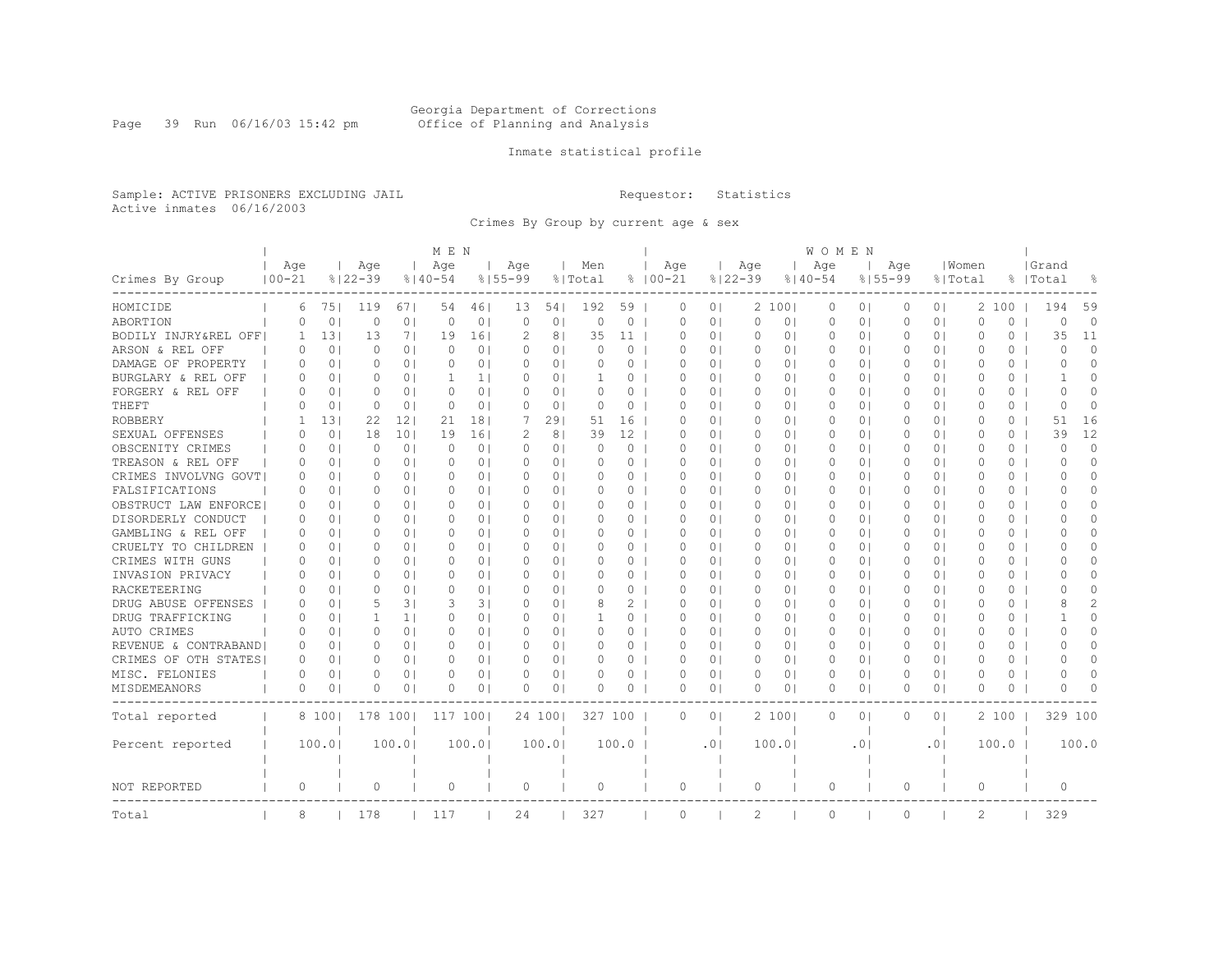#### Georgia Department of Corrections Page 40 Run 06/16/03 15:42 pm Office of Planning and Analysis

### Inmate statistical profile

Sample: ACTIVE PRISONERS EXCLUDING JAIL **Requestor:** Statistics Active inmates 06/16/2003

Most Serious Offense by current age & sex

|                                                                                                                                    |     |                 |             |                | M E N       |                |             |                |         |          |               |                  |                |             | <b>WOMEN</b>   |             |             |           |                |           |          |       |          |
|------------------------------------------------------------------------------------------------------------------------------------|-----|-----------------|-------------|----------------|-------------|----------------|-------------|----------------|---------|----------|---------------|------------------|----------------|-------------|----------------|-------------|-------------|-----------|----------------|-----------|----------|-------|----------|
|                                                                                                                                    | Age |                 | Age         |                | Age         |                | Aqe         |                | Men     |          |               | Age              |                | Age         |                | Age         |             | Age       |                | Women     |          | Grand |          |
| Most Serious Offense   00-21                                                                                                       |     |                 | $8122 - 39$ |                | $8140 - 54$ |                | $8155 - 99$ |                | % Total |          | $8   00 - 21$ |                  |                | $8122 - 39$ |                | $8140 - 54$ | $8155 - 99$ |           |                | % Total   |          | Total |          |
| NOTE: In the table below, misdemeanors come first, and are in lower-case letters. AFTER THAT COME FELONIES, IN UPPER-CASE LETTERS. |     |                 |             |                |             |                |             |                |         |          |               |                  |                |             |                |             |             |           |                |           |          |       |          |
| MURDER                                                                                                                             | 6   | 861             | 119         | 701            | 54          | 501            | 13          | 54             | 192     | 62       |               | 0                | 0 <sub>1</sub> | 2 1001      |                | $\Omega$    | 0           | $\Omega$  | 0 <sup>1</sup> |           | 2 100    | 194   | 62       |
| KIDNAPPING                                                                                                                         |     | 14 <sub>1</sub> | 13          | 8 <sup>1</sup> | 19          | 181            |             | 81             | 35      | 11       |               | O                | 0 <sup>1</sup> | 0           | 01             | 0           | 0           |           | 0 <sup>1</sup> |           | O        | 35    | 11       |
| <b>BURGLARY</b>                                                                                                                    |     | 0 <sup>1</sup>  | $\Omega$    | 0 <sup>1</sup> |             | 1 <sub>1</sub> | O.          | 0 <sub>1</sub> |         | $\Omega$ |               | O                | $\Omega$       | $\Omega$    | 01             | $\Omega$    | 0           | $\Omega$  | $\Omega$       | O         | 0        |       | $\Omega$ |
| ARMED ROBBERY                                                                                                                      |     | 141             | 21          | 121            | 21          | 191            |             | 291            | 50      | 16       |               | ∩                | $\Omega$       | $\Omega$    | 0 <sub>1</sub> | $\Omega$    | $\Omega$    | 0         | $\Omega$       | O         | $\Omega$ | 50    | 16       |
| HIJACKING MOTOR VEHI                                                                                                               |     | 0 <sup>1</sup>  | -1          | 1 <sup>1</sup> | $\Omega$    | 0 <sub>1</sub> | O.          | 0 <sub>1</sub> |         | $\Omega$ |               | ∩                | $\Omega$       | $\bigcap$   | $\Omega$ I     | $\bigcap$   | 0           | $\Omega$  | $\Omega$       | U         | $\Omega$ |       | $\Omega$ |
| RAPE                                                                                                                               |     | 01              | 14          | 8              | 15          | 141            | 2           | 8 <sup>1</sup> | 31      | 10       |               | O                | $\Omega$ I     | $\Omega$    | 01             | $\Omega$    | 0           | 0         | $\Omega$       | $\Omega$  | 0.       | 31    | 10       |
| AGGRAV SODOMY                                                                                                                      |     | 0 <sub>1</sub>  |             | 1 <sub>1</sub> | $\Omega$    | 0 <sub>1</sub> | O.          | 0 <sub>1</sub> |         | 0        |               | ∩                | $\Omega$       | $\Box$      | 01             | $\Omega$    | 0           | $\Omega$  | $\cap$         | U         | 0        |       | 0        |
| AGGRAV SEXUAL BATTER                                                                                                               |     | $\Omega$        | Λ           | 0 <sub>1</sub> |             | 11             | O.          | 0 <sub>1</sub> |         | 0        |               | ∩                | $\Omega$ I     | $\Omega$    | 01             | $\Omega$    | 0           | 0         | $\Omega$       | n         | 0        |       | n        |
| CHILD MOLESTATION                                                                                                                  | O.  | $\Omega$        | Λ           | $\Omega$       |             | 11             | O.          | 01             |         | 0        |               | ∩                | $\cap$         | $\bigcap$   | $\Omega$       | $\bigcap$   | 0           | 0         | $\Omega$       | U         | $\Omega$ |       |          |
| AGGRAV CHILD MOLESTA!                                                                                                              | ∩   | $\Omega$        |             | 21             |             | 21             | O.          | 0 <sub>1</sub> |         | 2        |               | ∩                | 01             | $\Omega$    | 01             | $\Omega$    | 0           | 0         | 01             | n         | $\Omega$ |       |          |
| VIOL GA CNTRL SBST A                                                                                                               | O.  | $\Omega$        |             | 1 <sup>1</sup> |             | 01             | O.          | 01             |         |          |               | $\left( \right)$ | $\Omega$ I     | $\Box$      | 01             | $\Omega$    | 0           | 0         | $\Omega$       | n         | 0        |       |          |
| S/D CONT SUB SCHOOL                                                                                                                | 0   | 01              |             | 1 <sup>1</sup> |             | 01             | O.          | 0 <sub>1</sub> |         |          |               | ∩                | 01             | $\Omega$    | 01             | $\Omega$    | 0           | 0         | $\Omega$       | n         | 0        |       |          |
| S/D COCAINE                                                                                                                        |     | $\Omega$        | 3           | $\overline{2}$ |             | 0 <sub>1</sub> | n.          | 01             |         |          |               | ∩                | $\Omega$       | $\Omega$    | 01             | $\Omega$    | 0           | 0         | 01             | n         | 0        |       |          |
| POSS OF COCAINE                                                                                                                    |     | $\Omega$        | U           | $\Omega$       |             | 31             | $\bigcap$   | 0 <sub>1</sub> |         |          |               | ∩                | $\Omega$       | $\Omega$    | $\Omega$ I     | $\Omega$    | $\Omega$    | 0         | $\Omega$       | $\bigcap$ | $\Omega$ |       |          |
| ATT/CONSPRCY COMMT C                                                                                                               | 0   | $\Omega$        |             | 11             |             | 0              | O.          | 0 <sub>1</sub> |         |          |               | ∩                | $\Omega$       | $\Omega$    | 01             | $\Omega$    | 0           | n.        | $\Omega$       | n         | 0        |       |          |
| Total reported                                                                                                                     |     | 8 1001          | 178         | 1001           | 117         | 1001           |             | 24 1001        | 327     | 100      |               | $\Omega$         | $\overline{0}$ | 2 1001      |                | $\Omega$    | 0           | 0         | 0 I            |           | 2 100    |       | 329 100  |
| Percent reported                                                                                                                   |     | 87.51           |             | 96.1           |             | 92.31          |             | 100.01         |         | 94.8     |               |                  | .01            | 100.01      |                |             | $\cdot$ 0   |           | .01            |           | 100.0    |       | 94.8     |
|                                                                                                                                    |     |                 |             |                |             |                |             |                |         |          |               |                  |                |             |                |             |             |           |                |           |          |       |          |
| Not reported                                                                                                                       |     |                 |             |                | 9           |                | $\Omega$    |                | 17      |          |               | $\Omega$         |                | $\Omega$    |                | O           |             | $\bigcap$ |                | $\Omega$  |          | 17    |          |
| Total                                                                                                                              | 8   |                 | 178         |                | 117         |                | 24          |                | 327     |          |               | O                |                | 2           |                | O           |             |           |                | 2         |          | 329   |          |